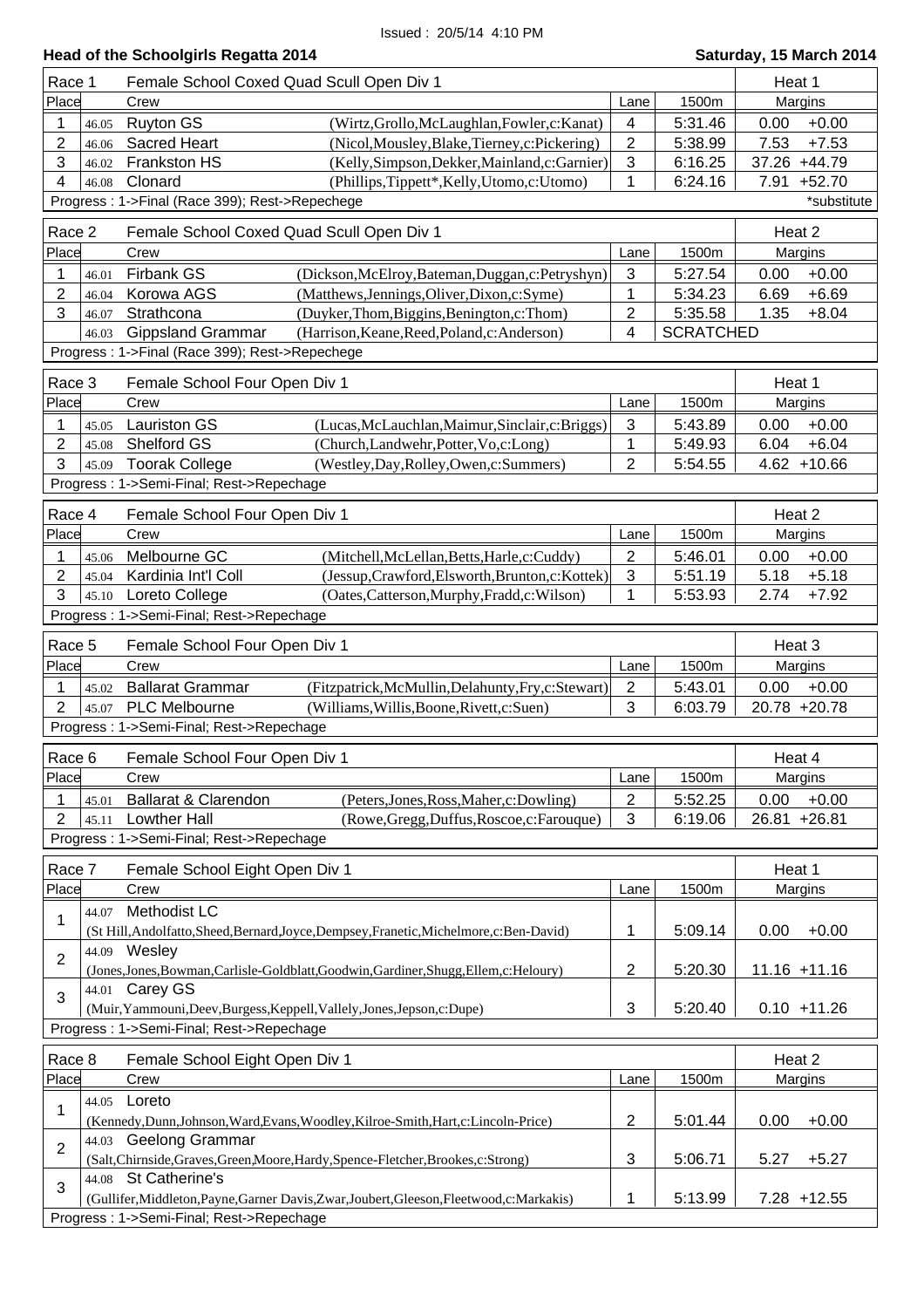| Race 9                   | Female School Eight Open Div 1                                                     |                                              |                |                    | Heat 3       |                 |
|--------------------------|------------------------------------------------------------------------------------|----------------------------------------------|----------------|--------------------|--------------|-----------------|
| Place                    | Crew                                                                               |                                              | Lane           | 1500m              |              | Margins         |
| 44.06<br>1               | Melbourne Girls' GS                                                                |                                              |                |                    |              |                 |
|                          | (Grimwade, Fowler, Kloufetos, Darby, Fox*, Howe, Parry, Gough, c: Ralph)           |                                              | 3              | 5:05.37            | 0.00         | $+0.00$         |
| 44.04<br>$\overline{2}$  | Genazzano                                                                          |                                              |                |                    |              |                 |
|                          | (Jackson, O'Keeffe, Gleeson, Becerra, Sibillin, Bendall, Lincoln, Ward, c: Dowell) |                                              | 1              | 5:09.70            | 4.33         | $+4.33$         |
| 3                        | 44.11 Geelong Coll.                                                                |                                              |                |                    |              |                 |
|                          | (Dixon, Caithness, Perry, Scott, Finlay, Gorell, Campbell, Vernon, c: Brown)       |                                              | $\overline{2}$ | 5:17.04            |              | 7.34 +11.67     |
|                          | Progress: 1->Semi-Final; Rest->Repechage                                           |                                              |                |                    |              | *substitute     |
| Race 10                  | Female School Eight Open Div 1                                                     |                                              |                |                    | Heat 4       |                 |
| Place                    | Crew                                                                               |                                              | Lane           | 1500m              |              | Margins         |
|                          | 44.10 Haileybury                                                                   |                                              |                |                    |              |                 |
| 1                        | (Smit,Sheales,Hazell,Maroney,Pearce,Preston,McDonnell,Knott,c:Berry)               |                                              | 3              | <b>NTT</b>         | 0.00         | $+0.00$         |
| $\overline{2}$           | 44.02 Caulfield GS                                                                 |                                              |                |                    |              |                 |
|                          | (Paras, Engelhardt*, Dudley, Tulloch, Ward Ambler, Jackson, Mills, Wild, c: Tran)  |                                              | 2              |                    | 2.10         | $+2.10$         |
|                          | Progress: 1->Semi-Final; Rest->Repechage                                           |                                              |                |                    |              | *substitute     |
| Race 11                  | Female School Single Scull Open Div 1                                              |                                              |                |                    | Heat 1       |                 |
| Place                    | Crew                                                                               |                                              | Lane           | 1500m              |              | Margins         |
|                          |                                                                                    |                                              |                |                    |              | $+0.00$         |
| 1<br>43.16<br>2<br>43.06 | Siena College<br>(Peta Terrell)<br>Sacred Heart Yarrawong<br>(Sara Williams)       |                                              | 2<br>3         | 6:20.39<br>6:27.02 | 0.00<br>6.63 | $+6.63$         |
| 3<br>43.18               | Ivanhoe Girls Grammar<br>(Catherine Lobbe)                                         |                                              | 4              | 6:38.57            |              | $11.55 + 18.18$ |
| 4<br>43.04               | St Ignatius College<br>(Jessica Dougherty)                                         |                                              | 1              | 6:47.47            |              | $8.90 +27.08$   |
|                          | Progress: 1->Semi-Final; Rest->Repechage                                           |                                              |                |                    |              |                 |
|                          |                                                                                    |                                              |                |                    |              |                 |
| Race 12                  | Female School Single Scull Open Div 1                                              |                                              |                |                    | Heat 2       |                 |
| Place                    | Crew                                                                               |                                              | Lane           | 1500m              |              | Margins         |
| 1<br>43.10               | <b>Lowther Hall</b><br>(Ria Thompson)                                              |                                              | $\overline{2}$ | ntt                | 0.00         | $+0.00$         |
| 2<br>43.03               | Clonard<br>(Amber Grigsby)                                                         |                                              | 3              |                    |              | 12.02 +12.02    |
| 3<br>43.14               | Suzanne Cory High<br>(Emily Lew)                                                   |                                              | 4              |                    |              | 16.50 +28.52    |
| 43.11                    | Melbourne Girls' GS<br>(Arabella Fox)                                              |                                              | 1              | <b>SCRATCHED</b>   |              |                 |
|                          | Progress: 1->Semi-Final; Rest->Repechage                                           |                                              |                |                    |              |                 |
| Race 13                  | Female School Single Scull Open Div 1                                              |                                              |                |                    | Heat 3       |                 |
| Place                    | Crew                                                                               |                                              | Lane           | 1500m              |              | Margins         |
| 1                        | 43.08 Pascoe Vale Girls Col<br>(Indya Kirby)                                       |                                              | 3              | ntt                |              | $0.00 + 0.00$   |
| 2<br>43.07               | <b>Strathmore Secondary</b><br>(Sienna Smith)                                      |                                              | $\overline{2}$ |                    | 8.78         | $+8.78$         |
| 3<br>43.05               | <b>Sacred Heart College</b><br>(Mollie Clark-Fernandes)                            |                                              | 4              |                    |              | 19.10 +27.88    |
| 43.17                    | Wesley<br>(Georgia McMahon)                                                        |                                              | 1              | <b>SCRATCHED</b>   |              |                 |
|                          | Progress: 1->Semi-Final; Rest->Repechage                                           |                                              |                |                    |              |                 |
| Race 14                  | Female School Single Scull Open Div 1                                              |                                              |                |                    | Heat 4       |                 |
| Place                    | Crew                                                                               |                                              | Lane           | 1500m              |              | Margins         |
|                          | Melbourne GC<br>(Sky Froebel)                                                      |                                              | 4              | 6:14.68            | 0.00         | $+0.00$         |
| 43.01<br>2<br>43.12      | <b>CAE Melbourne</b><br>(Lauren Hurley-Pearson)                                    |                                              | 2              | 6:21.17            | 6.49         | $+6.49$         |
| 3<br>43.15               | Euroa Secondary Coll<br>(Brooke Wells)                                             |                                              | 3              | 6:41.72            |              | 20.55 +27.04    |
| 4<br>43.13               | Preshil<br>(Georgia Lenton-Williams)                                               |                                              | 1              | 6:44.78            |              | $3.06 + 30.10$  |
|                          | Progress: 1->Semi-Final; Rest->Repechage                                           |                                              |                |                    |              |                 |
|                          |                                                                                    |                                              |                |                    |              |                 |
| Race 15                  | Female School Coxed Quad Scull Open Div 2                                          |                                              |                |                    | Heat 1       |                 |
| Place                    | Crew                                                                               |                                              | Lane           | 1500m              |              | Margins         |
| 1<br>42.04               | Methodist LC                                                                       | (Rapke, Deng, O'Connor, Mastras, c: Hancock) | $\overline{2}$ | 5:40.99            | 0.00         | $+0.00$         |
| 2<br>42.08               | <b>Gippsland Grammar</b>                                                           | (Wilson, O'Brien, Lowe, Colley, c: Hamilton) | $\sqrt{3}$     | 5:48.76            | 7.77         | $+7.77$         |
| 3<br>42.03               | Korowa AGS                                                                         | (Crute, Edwards, Brand, Purcell, c: Godfrey) | 1              | 6:00.89            |              | 12.13 +19.90    |
| 4<br>42.02               | <b>Canterbury Girls SC</b>                                                         | (Hunter, Price, Hunter, Mansie, c: Mansie)   | 4              | 6:40.76            |              | 39.87 +59.77    |
|                          | Progress: 1->Final (Race 395); Rest->Repechege                                     |                                              |                |                    |              |                 |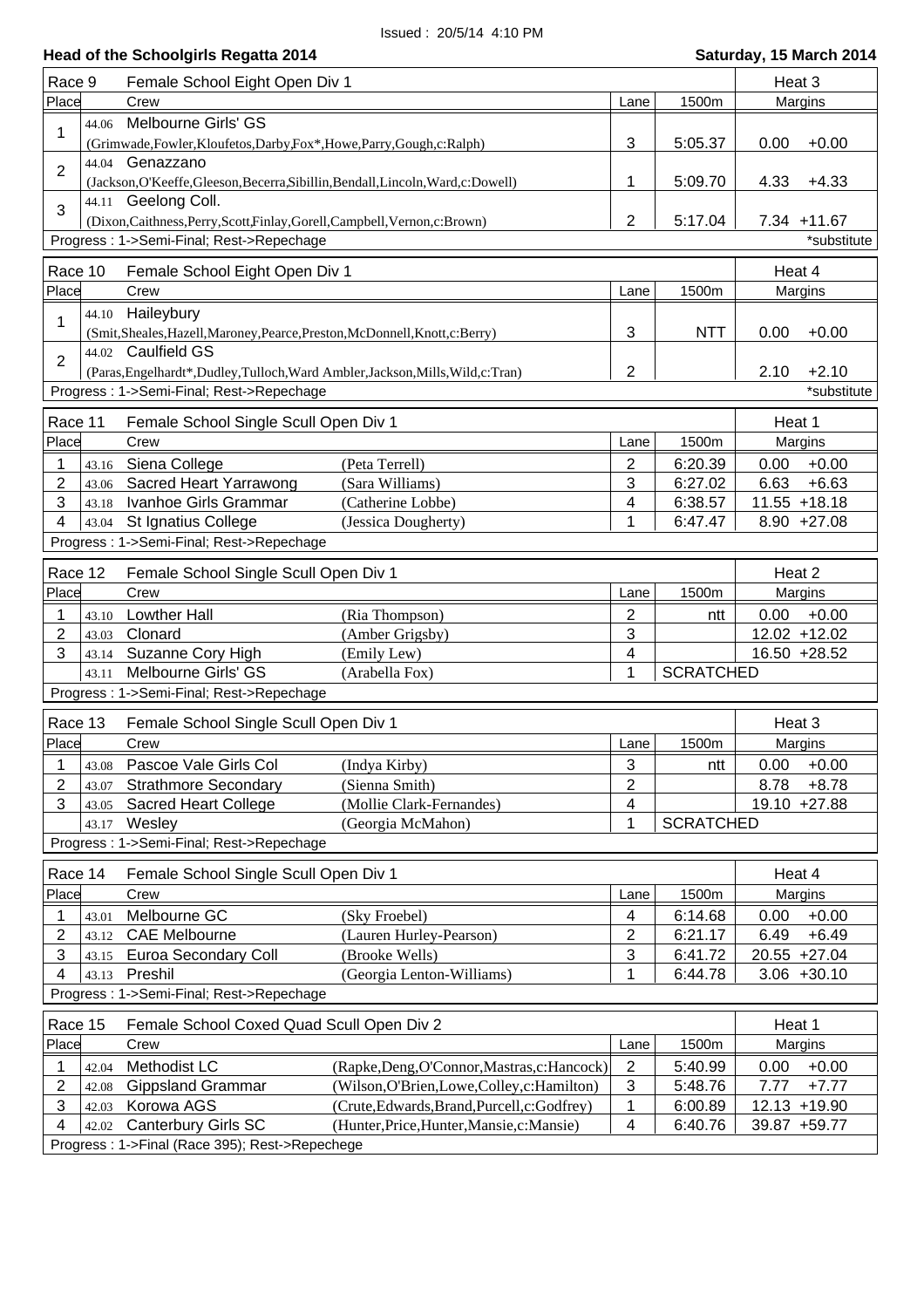| Head of the Schoolgirls Regatta 2014<br>Saturday, 15 March 2014 |                |                                                                                                                                              |                              |                    |                                    |  |
|-----------------------------------------------------------------|----------------|----------------------------------------------------------------------------------------------------------------------------------------------|------------------------------|--------------------|------------------------------------|--|
| Race 16                                                         |                | Female School Coxed Quad Scull Open Div 2                                                                                                    |                              |                    | Heat 2                             |  |
| Place                                                           |                | Crew                                                                                                                                         | Lane                         | 1500m              | Margins                            |  |
| 1                                                               | 42.01          | Firbank GS<br>(Hickey, Schneider, Gee, Grubb, c: Curwen)                                                                                     | $\overline{2}$               | 5:33.75            | 0.00<br>$+0.00$                    |  |
| $\overline{2}$                                                  | 42.05          | <b>Ruyton GS</b><br>(Wilson, Leslie, Clifton Bligh, Bonin, c: Jackson)                                                                       | 4                            | 5:41.43            | 7.68<br>$+7.68$                    |  |
| 3                                                               | 42.07          | Strathcona<br>(Martin, Merrylees, Newton, Gill, c: Evans)                                                                                    | 1                            | 5:52.55            | $11.12 + 18.80$                    |  |
| 4                                                               | 42.06          | <b>Sacred Heart</b><br>(Pickering, Farley, Ballan, Meaney, c: Atkinson)                                                                      | 3                            | 5:54.20            | $1.65 +20.45$                      |  |
|                                                                 |                | Progress: 1->Final (Race 395); Rest->Repechege                                                                                               |                              |                    |                                    |  |
| Race 17                                                         |                | Female School Four Open Div 2                                                                                                                |                              |                    | Heat 1                             |  |
| Place                                                           |                | Crew                                                                                                                                         | Lane                         | 1500m              | Margins                            |  |
| 1                                                               | 41.06          | Melbourne GC<br>(Merry, Merry, Betts, Campbell, c: Ridgeway)                                                                                 | $\mathbf{3}$                 | 5:57.15            | 0.00<br>$+0.00$                    |  |
| $\overline{2}$                                                  | 41.04          | Kardinia Int'l Coll<br>(Cox,Simunek,Chadwick,Roosje,c:Sciarrone)                                                                             | $\sqrt{2}$                   | 6:16.51            | 19.36 +19.36                       |  |
| 3                                                               | 41.07          | <b>PLC Melbourne</b><br>(Zou, Arnott Tan, Waycott, Yip, c: Ru)                                                                               | 1                            | 6:32.07            | 15.56 +34.92                       |  |
|                                                                 |                | Progress: 1->Semi-Final; Rest->Repechage                                                                                                     |                              |                    |                                    |  |
| Race 18                                                         |                | Female School Four Open Div 2                                                                                                                |                              |                    | Heat 2                             |  |
| Place                                                           |                | Crew                                                                                                                                         | Lane                         | 1500m              | Margins                            |  |
| 1                                                               | 41.02          | Ballarat Grammar (Burrows, Ingram, Doust, Williams, c: Wilkie)                                                                               | $\overline{2}$               | 6:00.56            | 0.00<br>$+0.00$                    |  |
| $\overline{2}$                                                  | 41.09          | Toorak College (O'James, Moore-Spillett, Waterson, Cocks, c: Bradbury)                                                                       | 1                            | 6:11.55            | 10.99 +10.99                       |  |
| 3                                                               | 41.03          | <b>Ballarat HS</b><br>(Lawrence, Gluyas, Webster, Nikolic, c: Bedggood-McNicoll)                                                             | 3                            | 6:22.26            | $10.71 + 21.70$                    |  |
|                                                                 |                | Progress: 1->Semi-Final; Rest->Repechage                                                                                                     |                              |                    |                                    |  |
| Race 19                                                         |                | Female School Four Open Div 2                                                                                                                |                              |                    | Heat 3                             |  |
| Place                                                           |                | Crew                                                                                                                                         | Lane                         | 1500m              | Margins                            |  |
| 1                                                               | 41.01          | Ballarat & Clarendon (Joyce, Steele, Bryans, Lambert, c: ARMSTRONG)                                                                          | $\sqrt{3}$                   | 5:49.50            | 0.00<br>$+0.00$                    |  |
| 2                                                               | 41.08          | Shelford GS<br>(Denham-Roberts, Kinsman, McBride, Patterson, c: Matheson)                                                                    | $\overline{2}$               | 6:07.07            | 17.57 +17.57                       |  |
|                                                                 |                | Progress: 1->Semi-Final; Rest->Repechage                                                                                                     |                              |                    |                                    |  |
|                                                                 |                |                                                                                                                                              |                              |                    |                                    |  |
| Race 20<br>Place                                                |                | Female School Four Open Div 2<br>Crew                                                                                                        |                              | 1500m              | Heat 4<br>Margins                  |  |
|                                                                 |                |                                                                                                                                              | Lane                         |                    |                                    |  |
| 1<br>2                                                          | 41.05<br>41.10 | <b>Lauriston GS</b><br>(Newton, Devonport, Ross, Davie, c: Bongiorno)<br>Loreto College<br>(Casella, Broadbent, Tuncks, McErvale, c: O'Dowd) | $\sqrt{3}$<br>$\overline{2}$ | 5:49.12<br>5:59.87 | $+0.00$<br>0.00<br>$10.75 + 10.75$ |  |
|                                                                 |                | Progress: 1->Semi-Final; Rest->Repechage                                                                                                     |                              |                    |                                    |  |
|                                                                 |                |                                                                                                                                              |                              |                    |                                    |  |
| Race 21                                                         |                | Female School Eight Open Div 2                                                                                                               |                              |                    | Heat 1                             |  |
| Place                                                           |                | Crew                                                                                                                                         | Lane                         | 1500m              | Margins                            |  |
| $\mathbf{1}$                                                    | 40.07          | Melbourne Girls' GS                                                                                                                          |                              |                    |                                    |  |
|                                                                 | 40.08          | (Mytton, velakoulis, Hansen, Bett, Toogood, Clarke, Elliott*, Clough, c: Price)<br>Methodist LC                                              | 3                            | 5:16.91            | 0.00<br>$+0.00$                    |  |
| $\overline{2}$                                                  |                | (Spencer, O'Connor, Coleman, Oates, Fisher, Serafini, Lanyon, Fink, c: Clark)                                                                | $\overline{2}$               | 5:17.89            | $+0.98$<br>0.98                    |  |
|                                                                 |                | 40.10 Geelong Coll.                                                                                                                          |                              |                    |                                    |  |
| 3                                                               |                | (Crawley,Jackson,Dixon,Kriedl,Dobie,Wild,Murphy,Rankin,c:Trescowthick)                                                                       | 1                            | 5:33.39            | 15.50 +16.48                       |  |
|                                                                 |                | Progress: 1->Semi-Final; Rest->Repechage                                                                                                     |                              |                    | *substitute                        |  |
|                                                                 |                |                                                                                                                                              |                              |                    |                                    |  |
| Race 22<br>Place                                                |                | Female School Eight Open Div 2<br>Crew                                                                                                       | Lane                         | 1500m              | Heat 2<br>Margins                  |  |
|                                                                 |                | Genazzano                                                                                                                                    |                              |                    |                                    |  |
| 1                                                               | 40.04          | (Cust, Douglas, Mani, Ingham, Smaldino, Craggs, Sedawie, Pane, c: Rickard)                                                                   | $\overline{2}$               | 5:16.42            | 0.00<br>$+0.00$                    |  |
|                                                                 |                | 40.05 Loreto                                                                                                                                 |                              |                    |                                    |  |
| 2                                                               |                | (McNamara, McDonald, Lavelle, Tiernan, Caulfield, Gaffey, Pereira, Smith, c: O'Sullivan)                                                     | 1                            | 5:24.47            | 8.05<br>$+8.05$                    |  |
|                                                                 |                | 40.02 Caulfield GS                                                                                                                           |                              |                    |                                    |  |
| 3                                                               |                | (Granter, Phillips, Davidson, Lipman, Elliott, Prosenica*, Eggers*, Care, c: Skurnik)                                                        | 3                            | 5:37.78            | 13.31 +21.36                       |  |
|                                                                 |                | Progress: 1->Semi-Final; Rest->Repechage                                                                                                     |                              |                    | *substitute                        |  |
| Race 23                                                         |                | Female School Eight Open Div 2                                                                                                               |                              |                    | Heat 3                             |  |
| Place                                                           |                | Crew                                                                                                                                         | Lane                         | 1500m              | Margins                            |  |
|                                                                 | 40.06          | Melbourne GC                                                                                                                                 |                              |                    |                                    |  |
| 1                                                               |                | (Bradley,Toussat,longstaff,Bolger,Rowleson,Guresci,Watkins,Exton,c:Everett)                                                                  | $\mathbf{3}$                 | 5:19.39            | 0.00<br>$+0.00$                    |  |
|                                                                 |                | 40.09 St Catherine's                                                                                                                         |                              |                    |                                    |  |
| $\overline{2}$                                                  |                | (Hyland, Thompson, Johnson, King, Young, Ferrali, Whan, Davies, c: Ziegler)                                                                  | $\overline{2}$               | 5:23.66            | 4.27<br>$+4.27$                    |  |
|                                                                 |                | Progress: 1->Semi-Final; Rest->Repechage                                                                                                     |                              |                    |                                    |  |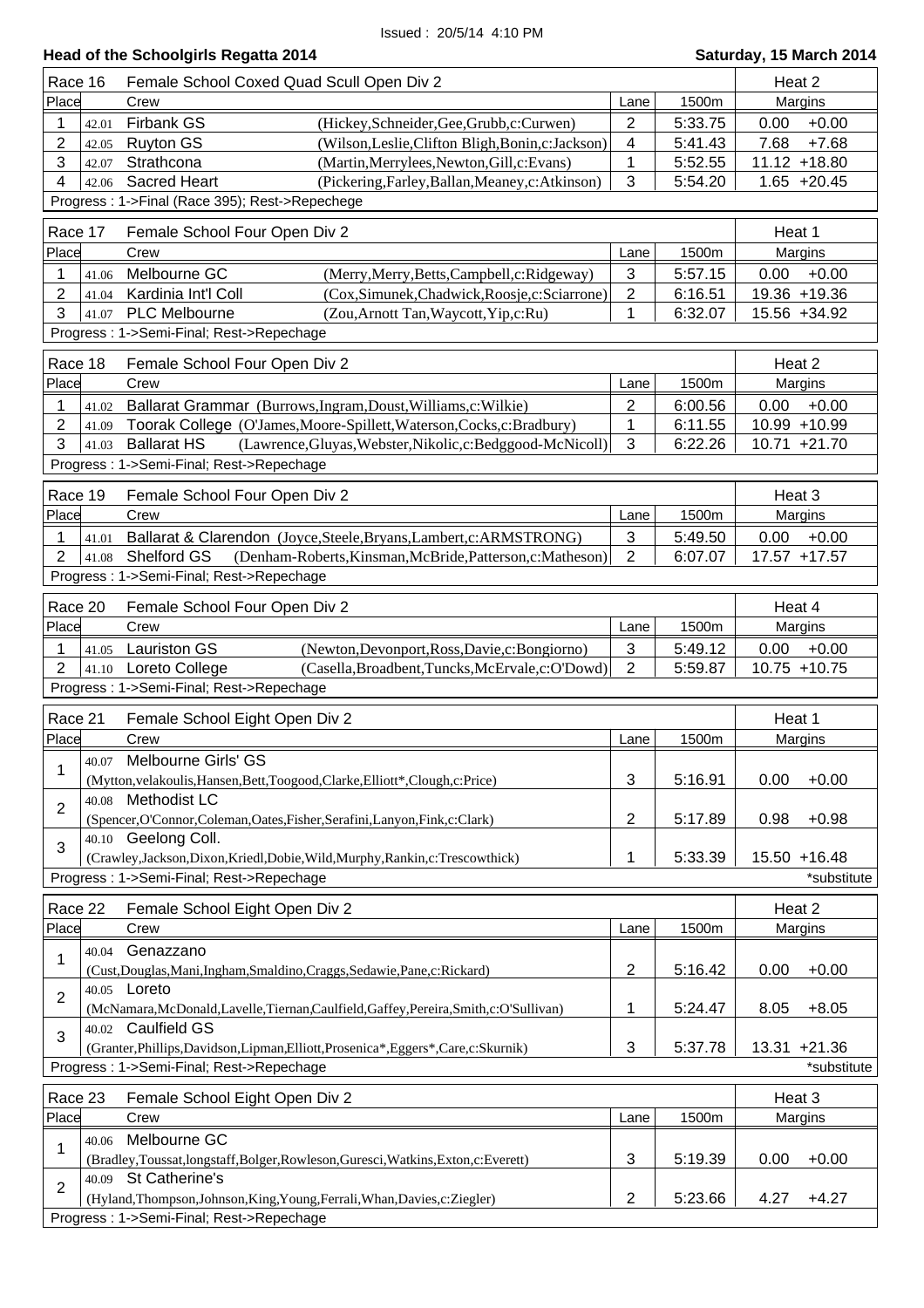| Place<br>1500m<br>Crew<br>Margins<br>Lane<br>Geelong Grammar<br>40.03<br>1<br>5:21.83<br>$+0.00$<br>(Underwood, Grills, Illingworth*, McDonald, Cassidy, Cameron, Roberts, A'Beckett, c: Moran)<br>2<br>0.00<br>40.01 Carey GS<br>$\overline{2}$<br>3<br>5:46.66<br>24.83 +24.83<br>(Barnett, Hubbard, Harris, Bolam, Perin, Fedi, Low, Vines, c: Wright)<br>Progress: 1->Semi-Final; Rest->Repechage<br>*substitute<br>Race 25<br>Female School Single Scull Open Div 2<br>Heat 1<br>Place<br>1000m<br>Margins<br>Crew<br>Lane<br>St Columbas<br>$+0.00$<br>1<br>2<br>0.00<br>(Ivana Pugliesi)<br>39.05<br>ntt<br>$\overline{2}$<br>Firbank GS<br>3<br>$13.15 + 13.15$<br>(Charlotte Wilson)<br>39.08<br>3<br><b>Ballarat Grammar</b><br>$1.62 + 14.77$<br>(Taylah Gibbs)<br>1<br>39.02<br>Progress: 1->Semi-Final; Rest->Repechage<br>Race 26<br>Female School Single Scull Open Div 2<br>Heat 2<br>Place<br>1000m<br>Margins<br>Crew<br>Lane<br>Melbourne GC<br>$\overline{2}$<br>4:16.35<br>$+0.00$<br>(Hayley Carstensen)<br>0.00<br>1<br>39.01<br>$\overline{2}$<br>Corowa High School<br>$+6.72$<br>(Georgina Pearsall)<br>3<br>4:23.07<br>6.72<br>39.04<br>3<br>39.15 Lauriston GS<br>46.11 +52.83<br>1<br>5:09.18<br>(Sarah Sun)<br>Progress: 1->Semi-Final; Rest->Repechage<br>Heat 3<br>Race 27<br>Female School Single Scull Open Div 2<br>Place<br>Crew<br>1000m<br>Margins<br>Lane<br>Korowa AGS<br>3<br>4:20.63<br>0.00<br>$+0.00$<br>1<br>(Yasmin Seeley)<br>39.11<br>$\overline{2}$<br>The Knox School<br>4:27.04<br>6.41<br>$+6.41$<br>(Georgia Hubbard)<br>1<br>39.22<br>3<br>Fintona GS<br>$\overline{2}$<br>4:37.50<br>10.46 +16.87<br>(Rachel Adams)<br>39.06<br>Progress: 1->Semi-Final; Rest->Repechage<br>Race 28<br>Heat 4<br>Female School Single Scull Open Div 2<br>CANCELLED<br>Race 29<br>Female School Single Scull Open Div 2<br>Heat 1<br>Place<br>1000m<br>Crew<br>Lane<br>Margins<br>39A.16 Lowther Hall<br>4:25.72<br>$+0.00$<br>1<br>(Emma Lowry)<br>0.00<br>1<br>2<br>2<br>4:27.35<br>39A.17 Melbourne Girls' GS<br>1.63<br>$+1.63$<br>(Alexandra Baring*)<br>3<br>3<br>39A.13 Lauriston GS<br>(Brooklyn Staughton)<br>4:41.58<br>14.23 +15.86<br>Progress: 1->Semi-Final; Rest->Repechage<br>*substitute<br>Race 30<br>Female School Single Scull Open Div 2<br>Heat 2<br>Place<br>Crew<br>1000m<br>Lane<br>Margins<br>39A.12 Korowa AGS<br>2<br>4:25.37<br>$+0.00$<br>1<br>(Karina Savur)<br>0.00<br>39A.03 Clonard<br>4:30.62<br>5.25<br>$+5.25$<br>2<br>(Tuesday King)<br>1<br>3<br>39A.21 Fintona GS<br>3<br>4:49.67<br>19.05 +24.30<br>(Brydie Parker)<br>Progress: 1->Semi-Final; Rest->Repechage<br>Race 31<br>Female School Single Scull Open Div 2<br>Heat 3<br>Place<br>Crew<br>1000m<br>Margins<br>Lane<br>39A.07 Firbank GS<br>4:21.26<br>1<br>(Rhiannon Sandiford)<br>3<br>$+0.00$<br>0.00<br>39A.20 Gippsland Grammar<br>(Caley Rice*)<br>2<br>4:24.44<br>3.18<br>$+3.18$<br>2<br>39A.09 Genazzano<br>(Isobel Stoneman)<br>4:38.45<br>14.01<br>$+17.19$<br>3<br>1<br>Progress: 1->Semi-Final; Rest->Repechage<br>*substitute<br>Race 32<br>Female School Single Scull Open Div 2<br>Heat 4<br>CANCELLED<br>Female School Coxed Quad Scull Open Div 3<br>Race 33<br>Heat 1<br>Place<br>1500m<br>Crew<br>Margins<br>Lane<br><b>Ruyton GS</b><br>$+0.00$<br>(Pearce, Benallack, Graham, Armstrong, c: Fox)<br>5:53.42<br>0.00<br>1<br>38.04<br>1<br><b>Sacred Heart</b><br>$+6.08$<br>2<br>$\overline{\mathbf{c}}$<br>6.08<br>(Ryan, Morgan, McGivern, Bowker, c: Ryan)<br>5:59.50<br>38.05<br>3<br>PLC Melbourne<br>3<br>7:23.85<br>84.35 +90.43<br>(Hutchinson, Yu, Luo, Liang, c: Cho)<br>38.03<br>Progress: 1->Final (Race 390); Rest->Repechege | Race 24 | Female School Eight Open Div 2 |  | Heat 4 |  |
|---------------------------------------------------------------------------------------------------------------------------------------------------------------------------------------------------------------------------------------------------------------------------------------------------------------------------------------------------------------------------------------------------------------------------------------------------------------------------------------------------------------------------------------------------------------------------------------------------------------------------------------------------------------------------------------------------------------------------------------------------------------------------------------------------------------------------------------------------------------------------------------------------------------------------------------------------------------------------------------------------------------------------------------------------------------------------------------------------------------------------------------------------------------------------------------------------------------------------------------------------------------------------------------------------------------------------------------------------------------------------------------------------------------------------------------------------------------------------------------------------------------------------------------------------------------------------------------------------------------------------------------------------------------------------------------------------------------------------------------------------------------------------------------------------------------------------------------------------------------------------------------------------------------------------------------------------------------------------------------------------------------------------------------------------------------------------------------------------------------------------------------------------------------------------------------------------------------------------------------------------------------------------------------------------------------------------------------------------------------------------------------------------------------------------------------------------------------------------------------------------------------------------------------------------------------------------------------------------------------------------------------------------------------------------------------------------------------------------------------------------------------------------------------------------------------------------------------------------------------------------------------------------------------------------------------------------------------------------------------------------------------------------------------------------------------------------------------------------------------------------------------------------------------------------------------------------------------------------------------------------------------------------------------------------------------------------------------------------------------------------------------------------------------------------------------------------------------------------------------------------------------------------------------------------------------------------------------------------------------------------------------------------------------------------------------------------------|---------|--------------------------------|--|--------|--|
|                                                                                                                                                                                                                                                                                                                                                                                                                                                                                                                                                                                                                                                                                                                                                                                                                                                                                                                                                                                                                                                                                                                                                                                                                                                                                                                                                                                                                                                                                                                                                                                                                                                                                                                                                                                                                                                                                                                                                                                                                                                                                                                                                                                                                                                                                                                                                                                                                                                                                                                                                                                                                                                                                                                                                                                                                                                                                                                                                                                                                                                                                                                                                                                                                                                                                                                                                                                                                                                                                                                                                                                                                                                                                                         |         |                                |  |        |  |
|                                                                                                                                                                                                                                                                                                                                                                                                                                                                                                                                                                                                                                                                                                                                                                                                                                                                                                                                                                                                                                                                                                                                                                                                                                                                                                                                                                                                                                                                                                                                                                                                                                                                                                                                                                                                                                                                                                                                                                                                                                                                                                                                                                                                                                                                                                                                                                                                                                                                                                                                                                                                                                                                                                                                                                                                                                                                                                                                                                                                                                                                                                                                                                                                                                                                                                                                                                                                                                                                                                                                                                                                                                                                                                         |         |                                |  |        |  |
|                                                                                                                                                                                                                                                                                                                                                                                                                                                                                                                                                                                                                                                                                                                                                                                                                                                                                                                                                                                                                                                                                                                                                                                                                                                                                                                                                                                                                                                                                                                                                                                                                                                                                                                                                                                                                                                                                                                                                                                                                                                                                                                                                                                                                                                                                                                                                                                                                                                                                                                                                                                                                                                                                                                                                                                                                                                                                                                                                                                                                                                                                                                                                                                                                                                                                                                                                                                                                                                                                                                                                                                                                                                                                                         |         |                                |  |        |  |
|                                                                                                                                                                                                                                                                                                                                                                                                                                                                                                                                                                                                                                                                                                                                                                                                                                                                                                                                                                                                                                                                                                                                                                                                                                                                                                                                                                                                                                                                                                                                                                                                                                                                                                                                                                                                                                                                                                                                                                                                                                                                                                                                                                                                                                                                                                                                                                                                                                                                                                                                                                                                                                                                                                                                                                                                                                                                                                                                                                                                                                                                                                                                                                                                                                                                                                                                                                                                                                                                                                                                                                                                                                                                                                         |         |                                |  |        |  |
|                                                                                                                                                                                                                                                                                                                                                                                                                                                                                                                                                                                                                                                                                                                                                                                                                                                                                                                                                                                                                                                                                                                                                                                                                                                                                                                                                                                                                                                                                                                                                                                                                                                                                                                                                                                                                                                                                                                                                                                                                                                                                                                                                                                                                                                                                                                                                                                                                                                                                                                                                                                                                                                                                                                                                                                                                                                                                                                                                                                                                                                                                                                                                                                                                                                                                                                                                                                                                                                                                                                                                                                                                                                                                                         |         |                                |  |        |  |
|                                                                                                                                                                                                                                                                                                                                                                                                                                                                                                                                                                                                                                                                                                                                                                                                                                                                                                                                                                                                                                                                                                                                                                                                                                                                                                                                                                                                                                                                                                                                                                                                                                                                                                                                                                                                                                                                                                                                                                                                                                                                                                                                                                                                                                                                                                                                                                                                                                                                                                                                                                                                                                                                                                                                                                                                                                                                                                                                                                                                                                                                                                                                                                                                                                                                                                                                                                                                                                                                                                                                                                                                                                                                                                         |         |                                |  |        |  |
|                                                                                                                                                                                                                                                                                                                                                                                                                                                                                                                                                                                                                                                                                                                                                                                                                                                                                                                                                                                                                                                                                                                                                                                                                                                                                                                                                                                                                                                                                                                                                                                                                                                                                                                                                                                                                                                                                                                                                                                                                                                                                                                                                                                                                                                                                                                                                                                                                                                                                                                                                                                                                                                                                                                                                                                                                                                                                                                                                                                                                                                                                                                                                                                                                                                                                                                                                                                                                                                                                                                                                                                                                                                                                                         |         |                                |  |        |  |
|                                                                                                                                                                                                                                                                                                                                                                                                                                                                                                                                                                                                                                                                                                                                                                                                                                                                                                                                                                                                                                                                                                                                                                                                                                                                                                                                                                                                                                                                                                                                                                                                                                                                                                                                                                                                                                                                                                                                                                                                                                                                                                                                                                                                                                                                                                                                                                                                                                                                                                                                                                                                                                                                                                                                                                                                                                                                                                                                                                                                                                                                                                                                                                                                                                                                                                                                                                                                                                                                                                                                                                                                                                                                                                         |         |                                |  |        |  |
|                                                                                                                                                                                                                                                                                                                                                                                                                                                                                                                                                                                                                                                                                                                                                                                                                                                                                                                                                                                                                                                                                                                                                                                                                                                                                                                                                                                                                                                                                                                                                                                                                                                                                                                                                                                                                                                                                                                                                                                                                                                                                                                                                                                                                                                                                                                                                                                                                                                                                                                                                                                                                                                                                                                                                                                                                                                                                                                                                                                                                                                                                                                                                                                                                                                                                                                                                                                                                                                                                                                                                                                                                                                                                                         |         |                                |  |        |  |
|                                                                                                                                                                                                                                                                                                                                                                                                                                                                                                                                                                                                                                                                                                                                                                                                                                                                                                                                                                                                                                                                                                                                                                                                                                                                                                                                                                                                                                                                                                                                                                                                                                                                                                                                                                                                                                                                                                                                                                                                                                                                                                                                                                                                                                                                                                                                                                                                                                                                                                                                                                                                                                                                                                                                                                                                                                                                                                                                                                                                                                                                                                                                                                                                                                                                                                                                                                                                                                                                                                                                                                                                                                                                                                         |         |                                |  |        |  |
|                                                                                                                                                                                                                                                                                                                                                                                                                                                                                                                                                                                                                                                                                                                                                                                                                                                                                                                                                                                                                                                                                                                                                                                                                                                                                                                                                                                                                                                                                                                                                                                                                                                                                                                                                                                                                                                                                                                                                                                                                                                                                                                                                                                                                                                                                                                                                                                                                                                                                                                                                                                                                                                                                                                                                                                                                                                                                                                                                                                                                                                                                                                                                                                                                                                                                                                                                                                                                                                                                                                                                                                                                                                                                                         |         |                                |  |        |  |
|                                                                                                                                                                                                                                                                                                                                                                                                                                                                                                                                                                                                                                                                                                                                                                                                                                                                                                                                                                                                                                                                                                                                                                                                                                                                                                                                                                                                                                                                                                                                                                                                                                                                                                                                                                                                                                                                                                                                                                                                                                                                                                                                                                                                                                                                                                                                                                                                                                                                                                                                                                                                                                                                                                                                                                                                                                                                                                                                                                                                                                                                                                                                                                                                                                                                                                                                                                                                                                                                                                                                                                                                                                                                                                         |         |                                |  |        |  |
|                                                                                                                                                                                                                                                                                                                                                                                                                                                                                                                                                                                                                                                                                                                                                                                                                                                                                                                                                                                                                                                                                                                                                                                                                                                                                                                                                                                                                                                                                                                                                                                                                                                                                                                                                                                                                                                                                                                                                                                                                                                                                                                                                                                                                                                                                                                                                                                                                                                                                                                                                                                                                                                                                                                                                                                                                                                                                                                                                                                                                                                                                                                                                                                                                                                                                                                                                                                                                                                                                                                                                                                                                                                                                                         |         |                                |  |        |  |
|                                                                                                                                                                                                                                                                                                                                                                                                                                                                                                                                                                                                                                                                                                                                                                                                                                                                                                                                                                                                                                                                                                                                                                                                                                                                                                                                                                                                                                                                                                                                                                                                                                                                                                                                                                                                                                                                                                                                                                                                                                                                                                                                                                                                                                                                                                                                                                                                                                                                                                                                                                                                                                                                                                                                                                                                                                                                                                                                                                                                                                                                                                                                                                                                                                                                                                                                                                                                                                                                                                                                                                                                                                                                                                         |         |                                |  |        |  |
|                                                                                                                                                                                                                                                                                                                                                                                                                                                                                                                                                                                                                                                                                                                                                                                                                                                                                                                                                                                                                                                                                                                                                                                                                                                                                                                                                                                                                                                                                                                                                                                                                                                                                                                                                                                                                                                                                                                                                                                                                                                                                                                                                                                                                                                                                                                                                                                                                                                                                                                                                                                                                                                                                                                                                                                                                                                                                                                                                                                                                                                                                                                                                                                                                                                                                                                                                                                                                                                                                                                                                                                                                                                                                                         |         |                                |  |        |  |
|                                                                                                                                                                                                                                                                                                                                                                                                                                                                                                                                                                                                                                                                                                                                                                                                                                                                                                                                                                                                                                                                                                                                                                                                                                                                                                                                                                                                                                                                                                                                                                                                                                                                                                                                                                                                                                                                                                                                                                                                                                                                                                                                                                                                                                                                                                                                                                                                                                                                                                                                                                                                                                                                                                                                                                                                                                                                                                                                                                                                                                                                                                                                                                                                                                                                                                                                                                                                                                                                                                                                                                                                                                                                                                         |         |                                |  |        |  |
|                                                                                                                                                                                                                                                                                                                                                                                                                                                                                                                                                                                                                                                                                                                                                                                                                                                                                                                                                                                                                                                                                                                                                                                                                                                                                                                                                                                                                                                                                                                                                                                                                                                                                                                                                                                                                                                                                                                                                                                                                                                                                                                                                                                                                                                                                                                                                                                                                                                                                                                                                                                                                                                                                                                                                                                                                                                                                                                                                                                                                                                                                                                                                                                                                                                                                                                                                                                                                                                                                                                                                                                                                                                                                                         |         |                                |  |        |  |
|                                                                                                                                                                                                                                                                                                                                                                                                                                                                                                                                                                                                                                                                                                                                                                                                                                                                                                                                                                                                                                                                                                                                                                                                                                                                                                                                                                                                                                                                                                                                                                                                                                                                                                                                                                                                                                                                                                                                                                                                                                                                                                                                                                                                                                                                                                                                                                                                                                                                                                                                                                                                                                                                                                                                                                                                                                                                                                                                                                                                                                                                                                                                                                                                                                                                                                                                                                                                                                                                                                                                                                                                                                                                                                         |         |                                |  |        |  |
|                                                                                                                                                                                                                                                                                                                                                                                                                                                                                                                                                                                                                                                                                                                                                                                                                                                                                                                                                                                                                                                                                                                                                                                                                                                                                                                                                                                                                                                                                                                                                                                                                                                                                                                                                                                                                                                                                                                                                                                                                                                                                                                                                                                                                                                                                                                                                                                                                                                                                                                                                                                                                                                                                                                                                                                                                                                                                                                                                                                                                                                                                                                                                                                                                                                                                                                                                                                                                                                                                                                                                                                                                                                                                                         |         |                                |  |        |  |
|                                                                                                                                                                                                                                                                                                                                                                                                                                                                                                                                                                                                                                                                                                                                                                                                                                                                                                                                                                                                                                                                                                                                                                                                                                                                                                                                                                                                                                                                                                                                                                                                                                                                                                                                                                                                                                                                                                                                                                                                                                                                                                                                                                                                                                                                                                                                                                                                                                                                                                                                                                                                                                                                                                                                                                                                                                                                                                                                                                                                                                                                                                                                                                                                                                                                                                                                                                                                                                                                                                                                                                                                                                                                                                         |         |                                |  |        |  |
|                                                                                                                                                                                                                                                                                                                                                                                                                                                                                                                                                                                                                                                                                                                                                                                                                                                                                                                                                                                                                                                                                                                                                                                                                                                                                                                                                                                                                                                                                                                                                                                                                                                                                                                                                                                                                                                                                                                                                                                                                                                                                                                                                                                                                                                                                                                                                                                                                                                                                                                                                                                                                                                                                                                                                                                                                                                                                                                                                                                                                                                                                                                                                                                                                                                                                                                                                                                                                                                                                                                                                                                                                                                                                                         |         |                                |  |        |  |
|                                                                                                                                                                                                                                                                                                                                                                                                                                                                                                                                                                                                                                                                                                                                                                                                                                                                                                                                                                                                                                                                                                                                                                                                                                                                                                                                                                                                                                                                                                                                                                                                                                                                                                                                                                                                                                                                                                                                                                                                                                                                                                                                                                                                                                                                                                                                                                                                                                                                                                                                                                                                                                                                                                                                                                                                                                                                                                                                                                                                                                                                                                                                                                                                                                                                                                                                                                                                                                                                                                                                                                                                                                                                                                         |         |                                |  |        |  |
|                                                                                                                                                                                                                                                                                                                                                                                                                                                                                                                                                                                                                                                                                                                                                                                                                                                                                                                                                                                                                                                                                                                                                                                                                                                                                                                                                                                                                                                                                                                                                                                                                                                                                                                                                                                                                                                                                                                                                                                                                                                                                                                                                                                                                                                                                                                                                                                                                                                                                                                                                                                                                                                                                                                                                                                                                                                                                                                                                                                                                                                                                                                                                                                                                                                                                                                                                                                                                                                                                                                                                                                                                                                                                                         |         |                                |  |        |  |
|                                                                                                                                                                                                                                                                                                                                                                                                                                                                                                                                                                                                                                                                                                                                                                                                                                                                                                                                                                                                                                                                                                                                                                                                                                                                                                                                                                                                                                                                                                                                                                                                                                                                                                                                                                                                                                                                                                                                                                                                                                                                                                                                                                                                                                                                                                                                                                                                                                                                                                                                                                                                                                                                                                                                                                                                                                                                                                                                                                                                                                                                                                                                                                                                                                                                                                                                                                                                                                                                                                                                                                                                                                                                                                         |         |                                |  |        |  |
|                                                                                                                                                                                                                                                                                                                                                                                                                                                                                                                                                                                                                                                                                                                                                                                                                                                                                                                                                                                                                                                                                                                                                                                                                                                                                                                                                                                                                                                                                                                                                                                                                                                                                                                                                                                                                                                                                                                                                                                                                                                                                                                                                                                                                                                                                                                                                                                                                                                                                                                                                                                                                                                                                                                                                                                                                                                                                                                                                                                                                                                                                                                                                                                                                                                                                                                                                                                                                                                                                                                                                                                                                                                                                                         |         |                                |  |        |  |
|                                                                                                                                                                                                                                                                                                                                                                                                                                                                                                                                                                                                                                                                                                                                                                                                                                                                                                                                                                                                                                                                                                                                                                                                                                                                                                                                                                                                                                                                                                                                                                                                                                                                                                                                                                                                                                                                                                                                                                                                                                                                                                                                                                                                                                                                                                                                                                                                                                                                                                                                                                                                                                                                                                                                                                                                                                                                                                                                                                                                                                                                                                                                                                                                                                                                                                                                                                                                                                                                                                                                                                                                                                                                                                         |         |                                |  |        |  |
|                                                                                                                                                                                                                                                                                                                                                                                                                                                                                                                                                                                                                                                                                                                                                                                                                                                                                                                                                                                                                                                                                                                                                                                                                                                                                                                                                                                                                                                                                                                                                                                                                                                                                                                                                                                                                                                                                                                                                                                                                                                                                                                                                                                                                                                                                                                                                                                                                                                                                                                                                                                                                                                                                                                                                                                                                                                                                                                                                                                                                                                                                                                                                                                                                                                                                                                                                                                                                                                                                                                                                                                                                                                                                                         |         |                                |  |        |  |
|                                                                                                                                                                                                                                                                                                                                                                                                                                                                                                                                                                                                                                                                                                                                                                                                                                                                                                                                                                                                                                                                                                                                                                                                                                                                                                                                                                                                                                                                                                                                                                                                                                                                                                                                                                                                                                                                                                                                                                                                                                                                                                                                                                                                                                                                                                                                                                                                                                                                                                                                                                                                                                                                                                                                                                                                                                                                                                                                                                                                                                                                                                                                                                                                                                                                                                                                                                                                                                                                                                                                                                                                                                                                                                         |         |                                |  |        |  |
|                                                                                                                                                                                                                                                                                                                                                                                                                                                                                                                                                                                                                                                                                                                                                                                                                                                                                                                                                                                                                                                                                                                                                                                                                                                                                                                                                                                                                                                                                                                                                                                                                                                                                                                                                                                                                                                                                                                                                                                                                                                                                                                                                                                                                                                                                                                                                                                                                                                                                                                                                                                                                                                                                                                                                                                                                                                                                                                                                                                                                                                                                                                                                                                                                                                                                                                                                                                                                                                                                                                                                                                                                                                                                                         |         |                                |  |        |  |
|                                                                                                                                                                                                                                                                                                                                                                                                                                                                                                                                                                                                                                                                                                                                                                                                                                                                                                                                                                                                                                                                                                                                                                                                                                                                                                                                                                                                                                                                                                                                                                                                                                                                                                                                                                                                                                                                                                                                                                                                                                                                                                                                                                                                                                                                                                                                                                                                                                                                                                                                                                                                                                                                                                                                                                                                                                                                                                                                                                                                                                                                                                                                                                                                                                                                                                                                                                                                                                                                                                                                                                                                                                                                                                         |         |                                |  |        |  |
|                                                                                                                                                                                                                                                                                                                                                                                                                                                                                                                                                                                                                                                                                                                                                                                                                                                                                                                                                                                                                                                                                                                                                                                                                                                                                                                                                                                                                                                                                                                                                                                                                                                                                                                                                                                                                                                                                                                                                                                                                                                                                                                                                                                                                                                                                                                                                                                                                                                                                                                                                                                                                                                                                                                                                                                                                                                                                                                                                                                                                                                                                                                                                                                                                                                                                                                                                                                                                                                                                                                                                                                                                                                                                                         |         |                                |  |        |  |
|                                                                                                                                                                                                                                                                                                                                                                                                                                                                                                                                                                                                                                                                                                                                                                                                                                                                                                                                                                                                                                                                                                                                                                                                                                                                                                                                                                                                                                                                                                                                                                                                                                                                                                                                                                                                                                                                                                                                                                                                                                                                                                                                                                                                                                                                                                                                                                                                                                                                                                                                                                                                                                                                                                                                                                                                                                                                                                                                                                                                                                                                                                                                                                                                                                                                                                                                                                                                                                                                                                                                                                                                                                                                                                         |         |                                |  |        |  |
|                                                                                                                                                                                                                                                                                                                                                                                                                                                                                                                                                                                                                                                                                                                                                                                                                                                                                                                                                                                                                                                                                                                                                                                                                                                                                                                                                                                                                                                                                                                                                                                                                                                                                                                                                                                                                                                                                                                                                                                                                                                                                                                                                                                                                                                                                                                                                                                                                                                                                                                                                                                                                                                                                                                                                                                                                                                                                                                                                                                                                                                                                                                                                                                                                                                                                                                                                                                                                                                                                                                                                                                                                                                                                                         |         |                                |  |        |  |
|                                                                                                                                                                                                                                                                                                                                                                                                                                                                                                                                                                                                                                                                                                                                                                                                                                                                                                                                                                                                                                                                                                                                                                                                                                                                                                                                                                                                                                                                                                                                                                                                                                                                                                                                                                                                                                                                                                                                                                                                                                                                                                                                                                                                                                                                                                                                                                                                                                                                                                                                                                                                                                                                                                                                                                                                                                                                                                                                                                                                                                                                                                                                                                                                                                                                                                                                                                                                                                                                                                                                                                                                                                                                                                         |         |                                |  |        |  |
|                                                                                                                                                                                                                                                                                                                                                                                                                                                                                                                                                                                                                                                                                                                                                                                                                                                                                                                                                                                                                                                                                                                                                                                                                                                                                                                                                                                                                                                                                                                                                                                                                                                                                                                                                                                                                                                                                                                                                                                                                                                                                                                                                                                                                                                                                                                                                                                                                                                                                                                                                                                                                                                                                                                                                                                                                                                                                                                                                                                                                                                                                                                                                                                                                                                                                                                                                                                                                                                                                                                                                                                                                                                                                                         |         |                                |  |        |  |
|                                                                                                                                                                                                                                                                                                                                                                                                                                                                                                                                                                                                                                                                                                                                                                                                                                                                                                                                                                                                                                                                                                                                                                                                                                                                                                                                                                                                                                                                                                                                                                                                                                                                                                                                                                                                                                                                                                                                                                                                                                                                                                                                                                                                                                                                                                                                                                                                                                                                                                                                                                                                                                                                                                                                                                                                                                                                                                                                                                                                                                                                                                                                                                                                                                                                                                                                                                                                                                                                                                                                                                                                                                                                                                         |         |                                |  |        |  |
|                                                                                                                                                                                                                                                                                                                                                                                                                                                                                                                                                                                                                                                                                                                                                                                                                                                                                                                                                                                                                                                                                                                                                                                                                                                                                                                                                                                                                                                                                                                                                                                                                                                                                                                                                                                                                                                                                                                                                                                                                                                                                                                                                                                                                                                                                                                                                                                                                                                                                                                                                                                                                                                                                                                                                                                                                                                                                                                                                                                                                                                                                                                                                                                                                                                                                                                                                                                                                                                                                                                                                                                                                                                                                                         |         |                                |  |        |  |
|                                                                                                                                                                                                                                                                                                                                                                                                                                                                                                                                                                                                                                                                                                                                                                                                                                                                                                                                                                                                                                                                                                                                                                                                                                                                                                                                                                                                                                                                                                                                                                                                                                                                                                                                                                                                                                                                                                                                                                                                                                                                                                                                                                                                                                                                                                                                                                                                                                                                                                                                                                                                                                                                                                                                                                                                                                                                                                                                                                                                                                                                                                                                                                                                                                                                                                                                                                                                                                                                                                                                                                                                                                                                                                         |         |                                |  |        |  |
|                                                                                                                                                                                                                                                                                                                                                                                                                                                                                                                                                                                                                                                                                                                                                                                                                                                                                                                                                                                                                                                                                                                                                                                                                                                                                                                                                                                                                                                                                                                                                                                                                                                                                                                                                                                                                                                                                                                                                                                                                                                                                                                                                                                                                                                                                                                                                                                                                                                                                                                                                                                                                                                                                                                                                                                                                                                                                                                                                                                                                                                                                                                                                                                                                                                                                                                                                                                                                                                                                                                                                                                                                                                                                                         |         |                                |  |        |  |
|                                                                                                                                                                                                                                                                                                                                                                                                                                                                                                                                                                                                                                                                                                                                                                                                                                                                                                                                                                                                                                                                                                                                                                                                                                                                                                                                                                                                                                                                                                                                                                                                                                                                                                                                                                                                                                                                                                                                                                                                                                                                                                                                                                                                                                                                                                                                                                                                                                                                                                                                                                                                                                                                                                                                                                                                                                                                                                                                                                                                                                                                                                                                                                                                                                                                                                                                                                                                                                                                                                                                                                                                                                                                                                         |         |                                |  |        |  |
|                                                                                                                                                                                                                                                                                                                                                                                                                                                                                                                                                                                                                                                                                                                                                                                                                                                                                                                                                                                                                                                                                                                                                                                                                                                                                                                                                                                                                                                                                                                                                                                                                                                                                                                                                                                                                                                                                                                                                                                                                                                                                                                                                                                                                                                                                                                                                                                                                                                                                                                                                                                                                                                                                                                                                                                                                                                                                                                                                                                                                                                                                                                                                                                                                                                                                                                                                                                                                                                                                                                                                                                                                                                                                                         |         |                                |  |        |  |
|                                                                                                                                                                                                                                                                                                                                                                                                                                                                                                                                                                                                                                                                                                                                                                                                                                                                                                                                                                                                                                                                                                                                                                                                                                                                                                                                                                                                                                                                                                                                                                                                                                                                                                                                                                                                                                                                                                                                                                                                                                                                                                                                                                                                                                                                                                                                                                                                                                                                                                                                                                                                                                                                                                                                                                                                                                                                                                                                                                                                                                                                                                                                                                                                                                                                                                                                                                                                                                                                                                                                                                                                                                                                                                         |         |                                |  |        |  |
|                                                                                                                                                                                                                                                                                                                                                                                                                                                                                                                                                                                                                                                                                                                                                                                                                                                                                                                                                                                                                                                                                                                                                                                                                                                                                                                                                                                                                                                                                                                                                                                                                                                                                                                                                                                                                                                                                                                                                                                                                                                                                                                                                                                                                                                                                                                                                                                                                                                                                                                                                                                                                                                                                                                                                                                                                                                                                                                                                                                                                                                                                                                                                                                                                                                                                                                                                                                                                                                                                                                                                                                                                                                                                                         |         |                                |  |        |  |
|                                                                                                                                                                                                                                                                                                                                                                                                                                                                                                                                                                                                                                                                                                                                                                                                                                                                                                                                                                                                                                                                                                                                                                                                                                                                                                                                                                                                                                                                                                                                                                                                                                                                                                                                                                                                                                                                                                                                                                                                                                                                                                                                                                                                                                                                                                                                                                                                                                                                                                                                                                                                                                                                                                                                                                                                                                                                                                                                                                                                                                                                                                                                                                                                                                                                                                                                                                                                                                                                                                                                                                                                                                                                                                         |         |                                |  |        |  |
|                                                                                                                                                                                                                                                                                                                                                                                                                                                                                                                                                                                                                                                                                                                                                                                                                                                                                                                                                                                                                                                                                                                                                                                                                                                                                                                                                                                                                                                                                                                                                                                                                                                                                                                                                                                                                                                                                                                                                                                                                                                                                                                                                                                                                                                                                                                                                                                                                                                                                                                                                                                                                                                                                                                                                                                                                                                                                                                                                                                                                                                                                                                                                                                                                                                                                                                                                                                                                                                                                                                                                                                                                                                                                                         |         |                                |  |        |  |
|                                                                                                                                                                                                                                                                                                                                                                                                                                                                                                                                                                                                                                                                                                                                                                                                                                                                                                                                                                                                                                                                                                                                                                                                                                                                                                                                                                                                                                                                                                                                                                                                                                                                                                                                                                                                                                                                                                                                                                                                                                                                                                                                                                                                                                                                                                                                                                                                                                                                                                                                                                                                                                                                                                                                                                                                                                                                                                                                                                                                                                                                                                                                                                                                                                                                                                                                                                                                                                                                                                                                                                                                                                                                                                         |         |                                |  |        |  |
|                                                                                                                                                                                                                                                                                                                                                                                                                                                                                                                                                                                                                                                                                                                                                                                                                                                                                                                                                                                                                                                                                                                                                                                                                                                                                                                                                                                                                                                                                                                                                                                                                                                                                                                                                                                                                                                                                                                                                                                                                                                                                                                                                                                                                                                                                                                                                                                                                                                                                                                                                                                                                                                                                                                                                                                                                                                                                                                                                                                                                                                                                                                                                                                                                                                                                                                                                                                                                                                                                                                                                                                                                                                                                                         |         |                                |  |        |  |
|                                                                                                                                                                                                                                                                                                                                                                                                                                                                                                                                                                                                                                                                                                                                                                                                                                                                                                                                                                                                                                                                                                                                                                                                                                                                                                                                                                                                                                                                                                                                                                                                                                                                                                                                                                                                                                                                                                                                                                                                                                                                                                                                                                                                                                                                                                                                                                                                                                                                                                                                                                                                                                                                                                                                                                                                                                                                                                                                                                                                                                                                                                                                                                                                                                                                                                                                                                                                                                                                                                                                                                                                                                                                                                         |         |                                |  |        |  |
|                                                                                                                                                                                                                                                                                                                                                                                                                                                                                                                                                                                                                                                                                                                                                                                                                                                                                                                                                                                                                                                                                                                                                                                                                                                                                                                                                                                                                                                                                                                                                                                                                                                                                                                                                                                                                                                                                                                                                                                                                                                                                                                                                                                                                                                                                                                                                                                                                                                                                                                                                                                                                                                                                                                                                                                                                                                                                                                                                                                                                                                                                                                                                                                                                                                                                                                                                                                                                                                                                                                                                                                                                                                                                                         |         |                                |  |        |  |
|                                                                                                                                                                                                                                                                                                                                                                                                                                                                                                                                                                                                                                                                                                                                                                                                                                                                                                                                                                                                                                                                                                                                                                                                                                                                                                                                                                                                                                                                                                                                                                                                                                                                                                                                                                                                                                                                                                                                                                                                                                                                                                                                                                                                                                                                                                                                                                                                                                                                                                                                                                                                                                                                                                                                                                                                                                                                                                                                                                                                                                                                                                                                                                                                                                                                                                                                                                                                                                                                                                                                                                                                                                                                                                         |         |                                |  |        |  |
|                                                                                                                                                                                                                                                                                                                                                                                                                                                                                                                                                                                                                                                                                                                                                                                                                                                                                                                                                                                                                                                                                                                                                                                                                                                                                                                                                                                                                                                                                                                                                                                                                                                                                                                                                                                                                                                                                                                                                                                                                                                                                                                                                                                                                                                                                                                                                                                                                                                                                                                                                                                                                                                                                                                                                                                                                                                                                                                                                                                                                                                                                                                                                                                                                                                                                                                                                                                                                                                                                                                                                                                                                                                                                                         |         |                                |  |        |  |
|                                                                                                                                                                                                                                                                                                                                                                                                                                                                                                                                                                                                                                                                                                                                                                                                                                                                                                                                                                                                                                                                                                                                                                                                                                                                                                                                                                                                                                                                                                                                                                                                                                                                                                                                                                                                                                                                                                                                                                                                                                                                                                                                                                                                                                                                                                                                                                                                                                                                                                                                                                                                                                                                                                                                                                                                                                                                                                                                                                                                                                                                                                                                                                                                                                                                                                                                                                                                                                                                                                                                                                                                                                                                                                         |         |                                |  |        |  |
|                                                                                                                                                                                                                                                                                                                                                                                                                                                                                                                                                                                                                                                                                                                                                                                                                                                                                                                                                                                                                                                                                                                                                                                                                                                                                                                                                                                                                                                                                                                                                                                                                                                                                                                                                                                                                                                                                                                                                                                                                                                                                                                                                                                                                                                                                                                                                                                                                                                                                                                                                                                                                                                                                                                                                                                                                                                                                                                                                                                                                                                                                                                                                                                                                                                                                                                                                                                                                                                                                                                                                                                                                                                                                                         |         |                                |  |        |  |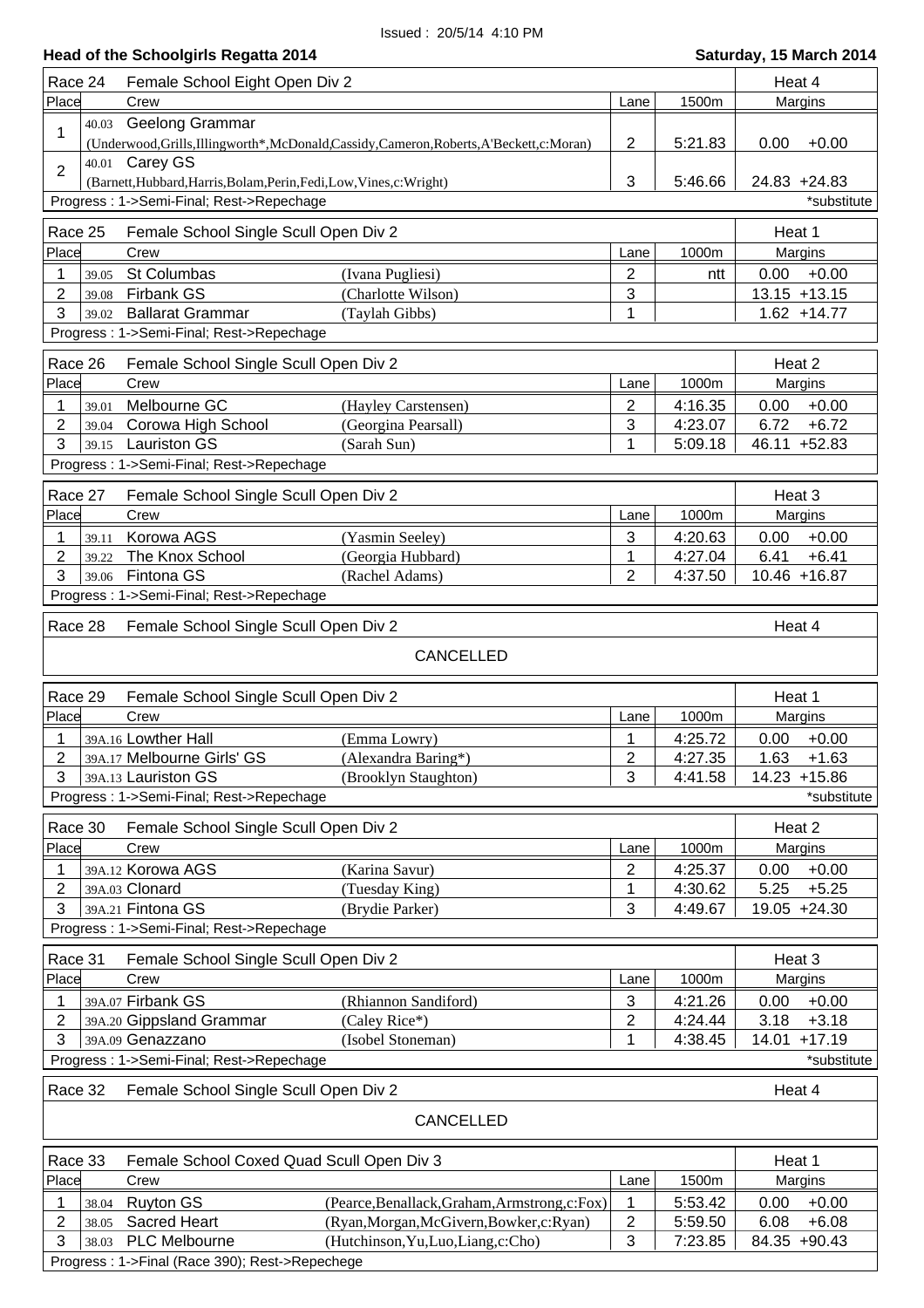### **Head of the Schoolgirls Regatta 2014 Saturday, 15 March 2014**

|                | Race 34 | Female School Coxed Quad Scull Open Div 3                                                                     |                |          | Heat 2            |
|----------------|---------|---------------------------------------------------------------------------------------------------------------|----------------|----------|-------------------|
| Place          |         | Crew                                                                                                          | Lane           | 1500m    | Margins           |
| 1              | 38.02   | Methodist LC<br>(Stoyles, Johnson-King, Dahm, De Boer, c: Kwon)                                               | $\mathbf{3}$   | 5:46.27  | $+0.00$<br>0.00   |
| $\overline{2}$ | 38.06   | Strathcona<br>(Quan, Olorenshaw, Terry, Oblak, c: Hulme)                                                      | $\overline{2}$ | 5:59.36  | 13.09 +13.09      |
|                |         | Progress: 1->Final (Race 390); Rest->Repechege                                                                |                |          |                   |
|                |         |                                                                                                               |                |          |                   |
|                | Race 35 | Female School Four Open Div 3                                                                                 |                |          | Heat 1            |
| Place          |         | Crew                                                                                                          | Lane           | 1500m    | Margins           |
| 1              | 37.02   | <b>Ballarat Grammar</b><br>(Renyard, Macdonald, Ritchie, Fay, c: Nevett)                                      | 1              | 6:10.83  | $+0.00$<br>0.00   |
| $\overline{2}$ | 37.05   | Loreto College<br>(Rosenow, Barbetti, Burnett, Polkinghorne, c: Dexter)                                       | 3              | 6:16.27  | 5.44<br>$+5.44$   |
| 3              | 37.08   | Wesley<br>(Mutz, Robertson, Metzeling, Singleton, c: Goodman)<br><b>Ballarat HS</b>                           | $\sqrt{2}$     | 6:20.76  | 4.49<br>$+9.93$   |
| 4              | 37.03   | (Lawler, Hay, Holloway, Donald, c: Larsson)<br>Progress: 1->Final (Race 389); Rest->Repechege                 | 4              | 6:27.56  | $6.80 + 16.73$    |
|                |         |                                                                                                               |                |          |                   |
|                | Race 36 | Female School Four Open Div 3                                                                                 |                |          | Heat 2            |
| Place          |         | Crew                                                                                                          | Lane           | 1500m    | Margins           |
| 1              | 37.01   | Ballarat & Clarendon (Ricciardi, Hadfield, ROBINSON, MCKAY, c: Saunders) 2                                    |                | 6:06.01  | $+0.00$<br>0.00   |
| 2              | 37.06   | Shelford GS<br>(Feddersen-Browne, McMahon, Ballerini, Hynes, c: Happell)                                      | 3              | 6:23.91  | 17.90 +17.90      |
| 3              | 37.09   | Geelong Coll.<br>(Burchett,Leontiades,Klein,Weaver,c:Colman)                                                  | 1              | 6:38.00  | 14.09 +31.99      |
|                |         | Progress: 1->Final (Race 389); Rest->Repechege                                                                |                |          |                   |
|                | Race 37 | Female School Coxed Eight Open Division 3                                                                     |                |          | Heat 1            |
| Place          |         | Crew                                                                                                          | Lane           | 1500m    | Margins           |
|                | 36.04   | Loreto                                                                                                        |                |          |                   |
| 1              |         | (Honan, Leyden, Gasparini, Casey, Michelson, Vaughan, Guy, Snell, c: Commins)                                 | $\overline{2}$ | 5:24.92  | 0.00<br>$+0.00$   |
|                |         | 36.03 Geelong Grammar                                                                                         |                |          |                   |
| $\overline{2}$ |         | (Collins, Darling, Clingeleffer-Woodford, Sanchez, O'Reilly, Dixon, Dow, Lewis, c: Cochrane)                  | 3              | 5:29.42  | 4.50<br>$+4.50$   |
|                |         | 36.06 Geelong Coll.                                                                                           |                |          |                   |
| 3              |         | (Kay, Threadgold, Angliss, Wood, Allinson, Hanrahan, Moran, Sefton, c: Clark)                                 | 1              | 5:40.70  | 11.28 +15.78      |
|                |         |                                                                                                               |                |          |                   |
|                |         | Progress: 1->Final (Race 388); Rest->Repechege                                                                |                |          |                   |
|                |         |                                                                                                               |                |          |                   |
|                | Race 38 | Female School Coxed Eight Open Division 3                                                                     |                |          | Heat 2            |
| Place          |         | Crew                                                                                                          | Lane           | 1500m    | Margins           |
| 1              | 36.05   | <b>Methodist LC</b>                                                                                           |                |          |                   |
|                |         | (Munday, Watt, Crossman, Tsiang, Arnold, Rouse, Tomkins, Parlapiano, c: Lukis)                                | $\overline{2}$ | 5:32.41  | 0.00<br>$+0.00$   |
| $\overline{2}$ |         | 36.02 Geelong Grammar                                                                                         |                |          |                   |
|                |         | (Kinross, McLeod, Harley, Osborne, Drew, Webber, Austin, Coburn, c: Leach)                                    | 3              | 5:57.61  | 25.20 +25.20      |
| 3              | 36.01   | <b>Caulfield GS</b>                                                                                           | 1              |          |                   |
|                |         | (Ansell, Vetouladitis*, Nunan*, Nunan, Knowles, Herbert, Spanjer, Negri, c: Long)                             |                | 6:00.22  | $2.61 + 27.81$    |
|                |         | Progress: 1->Final (Race 388); Rest->Repechege                                                                |                |          | *substitute       |
|                | Race 39 | Female School Coxed Quad Scull Open Div 4                                                                     |                |          | Heat 1            |
| Place          |         | Crew                                                                                                          | Lane           | 1500m    | Margins           |
| 1              | 35.02   | Methodist LC<br>(Jackson, Santini, Melican, Farrow, c: O'Shannessy)                                           | $\sqrt{2}$     | 5:49.30  | 0.00<br>$+0.00$   |
| $\overline{2}$ | 35.04   | Strathcona<br>(Hewitt, Norbury, Morley, Cronin, c: Furlan)                                                    | 1              | 6:21.21  | $+31.91$<br>31.91 |
| 3              | 35.03   | <b>Ruyton GS</b><br>(Bala, Baillie*, Hogg, Ewart, c: Naidu)                                                   | 3              | 6:58.90  | 37.69 +69.60      |
|                |         | Progress: 1->Final (Race 387); Rest->Repechege                                                                |                |          | *substitute       |
|                | Race 40 | Female School Coxed Quad Scull Open Div 4                                                                     |                |          | Heat 2            |
| Place          |         | Crew                                                                                                          | Lane           | 1500m    | Margins           |
| 1              | 35.01   | (Richardson, Targett, Furlan, Kuner, c: Gilmour)<br>Genazzano                                                 | $\mathbf{3}$   | 10:47.45 | $+0.00$<br>0.00   |
| 2              | 35.05   | Strathcona<br>(Watson, Lack, Crittenden, Harrison, c: Parker)                                                 | 2              | 10:58.99 | 11.54 +11.54      |
|                |         | Progress: 1->Final (Race 387); Rest->Repechege                                                                |                |          |                   |
|                |         |                                                                                                               |                |          |                   |
|                | Race 41 | Female School Four Open Div 4                                                                                 |                |          | Heat 1            |
| Place          |         | Crew                                                                                                          | Lane           | 1500m    | Margins           |
| 1              | 34.04   | Melbourne GC<br>(Horton, Regan Gomm, Warrick, Memery, c: Crowley)                                             | $\mathbf{3}$   | 6:28.19  | $+0.00$<br>0.00   |
| 2              | 34.02   | (Cole, Karslake, Steggall, TBA, c: Adams)<br>Loreto College                                                   | 1              | 6:42.10  | 13.91 +13.91      |
| 3              | 34.03   | Shelford GS<br>(GRIMM, Amoore, Psofimis, Phillips, c: Quig)<br>Progress: 1->Final (Race 386); Rest->Repechege | $\overline{2}$ | 6:52.52  | 10.42 +24.33      |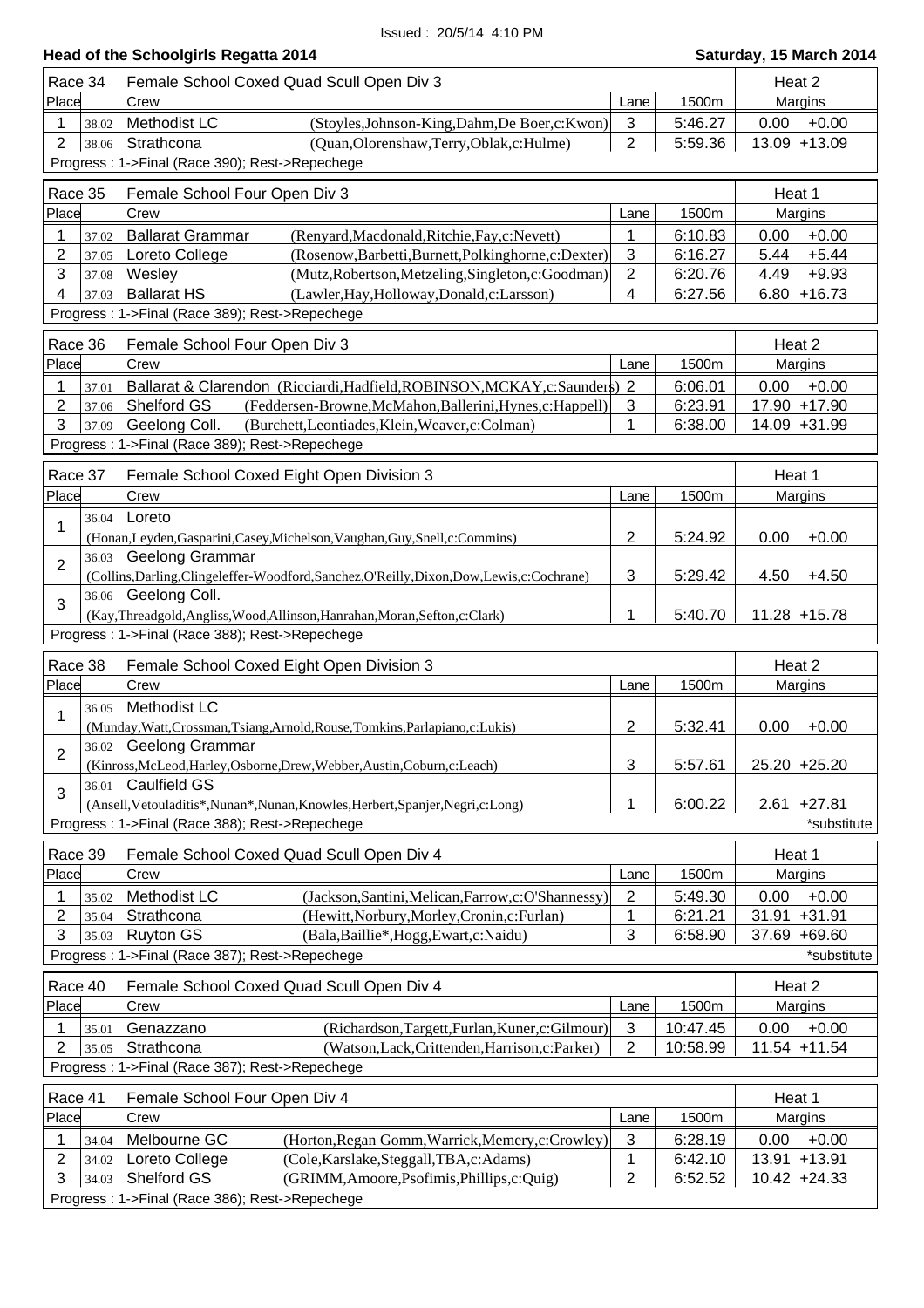| Race 42                          | Female School Four Open Div 4                                               |                |          | Heat 2 |                 |
|----------------------------------|-----------------------------------------------------------------------------|----------------|----------|--------|-----------------|
| Place                            | Crew                                                                        | Lane           | 1500m    |        | Margins         |
| 34.01                            | Ballarat & Clarendon<br>(Parker, Hearn, Gingell, Menhennet, c: Millen)      | 2              | 6:12.53  | 0.00   | $+0.00$         |
| $\overline{2}$<br>34.05          | Damascus<br>(Edwards, Robson, Kerr, Litchfield)                             | 3              | 6:17.32  | 4.79   | $+4.79$         |
|                                  | Progress: 1->Final (Race 386); Rest->Repechege                              |                |          |        |                 |
|                                  |                                                                             |                |          |        |                 |
| Race 43                          | Female School Four Open Div 5                                               |                |          | Heat 1 |                 |
| Place                            | Crew                                                                        | Lane           | 1000m    |        | Margins         |
| 1<br>33.04                       | Melbourne GC<br>(Moya, Kilduff, Williams, Hepworth, c: Phung)               | 3              | 4:09.62  | 0.00   | $+0.00$         |
| 2<br>33.01                       | Ballarat & Clarendon (Burgess, Clark, GOLDSWORTHY, Robertson, c: Britnell)2 |                | 4:22.39  |        | 12.77 +12.77    |
|                                  | Progress: All->Final (Race 385)                                             |                |          |        |                 |
|                                  |                                                                             |                |          |        |                 |
| Race 44                          | Female School Four Open Div 5                                               |                |          | Heat 2 |                 |
| Place                            | Crew                                                                        | Lane           | 1000m    |        | Margins         |
| 1<br>33.03                       | Methodist LC<br>(Good, Healy-McFarlane, Lear, Chesbrough, c: Roem)          | 3              | 4:14.11  | 0.00   | $+0.00$         |
| 2<br>33.02                       | Damascus<br>(TBA, TBA, England, Barnett)                                    | $\overline{2}$ | 4:24.85  |        | $10.74 + 10.74$ |
|                                  | Progress: All->Final (Race 385)                                             |                |          |        |                 |
| Race 45                          | Female School Four Open Div 6                                               |                |          | Heat 1 |                 |
| Place                            | Crew                                                                        | Lane           | 1000m    |        | Margins         |
| 32.04                            | Strathcona<br>(Holloway, Cox, Newman, sawers, c: Dimatos)                   | 1              | 4:13.45  | 0.00   | $+0.00$         |
| 2<br>32.03                       | Methodist LC<br>(Gooden, Kirkcaldie Bowell, Roem, Waters, c: Brierley)      | $\overline{2}$ | 4:14.55  | 1.10   | $+1.10$         |
| 3                                |                                                                             |                |          |        |                 |
| 32.02                            | Ballarat & Clarendon (Morrish*, Brumby*, GORMAN, Ham, c: Van Vugt)          | 3              | 4:14.92  | 0.37   | $+1.47$         |
|                                  | Progress: 1->Final (Race 384); Rest->Repechege                              |                |          |        | *substitute     |
| Race 46                          | Female School Four Open Div 6                                               |                |          | Heat 2 |                 |
| Place                            | Crew                                                                        | Lane           | 1000m    |        | Margins         |
| 1<br>32.05                       | (Berman, Davies-Brown, Li, Richardson, c: Lee Scott)<br>Melbourne GC        | 3              | 4:17.79  | 0.00   | $+0.00$         |
| $\overline{2}$<br>32.01          | Ballarat & Clarendon (Krieg*, ARNOLD, BAKER*, JOHNSON, c: McKindlay) 2      |                | 4:36.03  |        | 18.24 +18.24    |
|                                  | Progress: 1->Final (Race 384); Rest->Repechege                              |                |          |        | *substitute     |
|                                  |                                                                             |                |          |        |                 |
| Race 47                          | Female School Single Scull Year 10 Div 1                                    |                |          | Heat 1 |                 |
| Place                            | Crew                                                                        | Lane           | 1000m    |        | Margins         |
| 1<br>31.05                       | <b>Presentation College</b><br>(Madeleine Edwards)                          | 3              | 6:02.57  | 0.00   | $+0.00$         |
| $\overline{2}$<br>31.02          | <b>Christian College</b><br>(Asha Bent)                                     | 1              | 6:09.48  | 6.91   | $+6.91$         |
| 3<br>31.01                       | <b>Belmont High School</b><br>(Sarah Kuster)                                | 4              | 6:12.21  | 2.73   | $+9.64$         |
|                                  | $4 \mid 31.07$ Gippsland Grammar<br>(Kate Lynch*)                           | 2              | 6:17.37  |        | $5.16 + 14.80$  |
|                                  | Progress: 1->Final (Race 383); Rest->Repechege                              |                |          |        | *substitute     |
| Race 48                          |                                                                             |                |          | Heat 2 |                 |
| Place                            | Female School Single Scull Year 10 Div 1<br>Crew                            |                | 1000m    |        | Margins         |
|                                  |                                                                             | Lane           |          |        |                 |
| 1<br>31.03                       | Corowa High School<br>(Megan Vogel)                                         | $\overline{2}$ | 4:11.80  | 0.00   | $+0.00$         |
| 2<br>31.09                       | <b>Balwyn High School</b><br>(Kate Dunoon)                                  | 1              | 4:36.50  |        | 24.70 +24.70    |
| 3<br>31.10                       | Melbourne Girls' GS<br>(Phoebe Fitzpatrick)                                 | 3              | 4:47.91  |        | $11.41 + 36.11$ |
| 31.06                            | <b>Camberwell High School</b><br>(Jasmin Diggins)                           | 4              |          |        |                 |
|                                  | Progress: 1->Final (Race 383); Rest->Repechege                              |                |          |        |                 |
| Race 49                          | Female School Coxed Quad Scull Year 10 Div 1                                |                |          | Heat 1 |                 |
| Place                            | Crew                                                                        | Lane           | 1000m    |        | Margins         |
| 1<br>30.13                       | St Catherine's<br>(Swann*, Anezakis, Curtis, Gleeson, c: Cester)            | 1              | 10:21:09 | 0.00   | $+0.00$         |
| 2<br>30.07                       | Loreto<br>(Howard, Utri, Marks, Edward, c: Wright-Smith)                    | 3              | 10:21:10 | 0.01   | $+0.01$         |
| 3<br>30.06                       | Korowa AGS<br>(Smith, Terlato, Finger, Matthews, c: Poon)                   | $\overline{c}$ | 10:21:27 | 0.17   | $+0.18$         |
| 4<br>30.10                       | <b>PLC Melbourne</b><br>(Yap, Clemm, Assender, Ponnampalam, c: Arnott Tan)  | 4              | 10:21:40 | 0.13   | $+0.31$         |
|                                  | Progress: 1->Semi-Final; Rest->Repechage                                    |                |          |        | *substitute     |
|                                  |                                                                             |                |          |        |                 |
| Race 50                          | Female School Coxed Quad Scull Year 10 Div 1                                |                |          | Heat 2 |                 |
| Place                            | Crew                                                                        | Lane           | 1000m    |        | Margins         |
| 1<br>30.09                       | Methodist LC<br>(Feller, Sharp, Tomanovits, Johnston, c: Walker)            | 1              | 3:39.65  | 0.00   | $+0.00$         |
| $\overline{2}$<br>30.04          | (McCarthy, Morgan, Hunt, Zago, c: Singh)<br>Genazzano                       | 2              | 3:41.77  | 2.12   | $+2.12$         |
| 3<br>30.05                       | Kardinia Int'l Coll<br>(Fitzgerald, Sneler, du Vallon, Hoffman, c: Bieser)  | 4              | 3:44.45  | 2.68   | $+4.80$         |
|                                  |                                                                             |                |          |        |                 |
| $\overline{\mathbf{4}}$<br>30.01 | <b>Buckley Park</b><br>(Maretic*,Thomas,Tessier,Taylor,c:Muscat)            | 3              | 4:44.35  | 59.90  | $+64.70$        |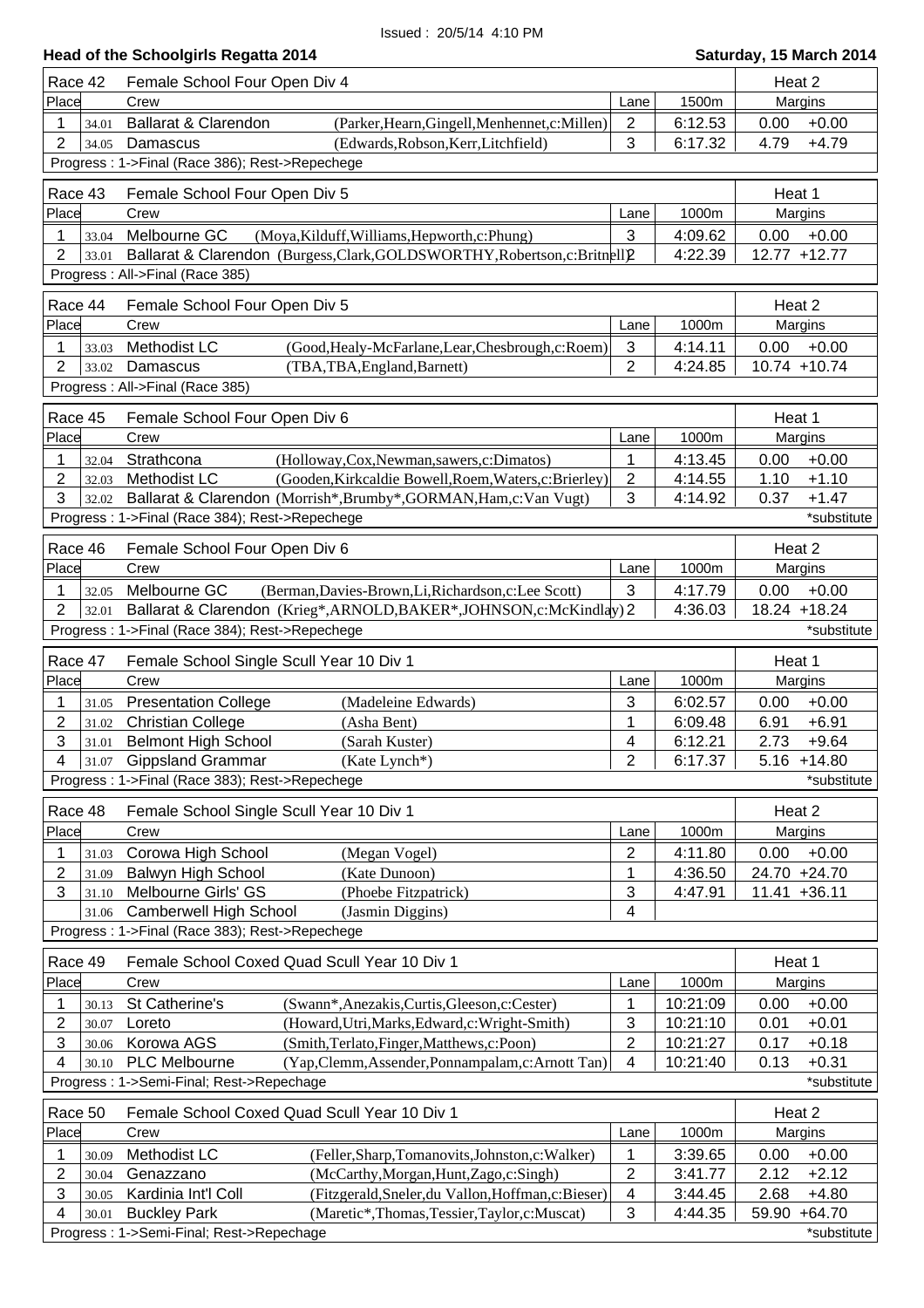| Race 51        |                | Female School Coxed Quad Scull Year 10 Div 1                                   |                     |         | Heat 3           |
|----------------|----------------|--------------------------------------------------------------------------------|---------------------|---------|------------------|
| Place          |                | Crew                                                                           | Lane                | 1000m   | Margins          |
| 1              | 30.03          | <b>Firbank GS</b><br>(Dawes, Spittle, Davey, Ballas, c: Mattheisson)           | 4                   | 3:33.95 | 0.00<br>$+0.00$  |
| 2              | 30.11          | <b>Ruyton GS</b><br>(Pilkington, Cooper, Melton, Mileo, c: Feder)              | 1                   | 3:41.88 | 7.93<br>$+7.93$  |
| 3              | 30.14          | Strathcona<br>(Sammells, Mitchell, Hough, Battistella, c: Legge)               | $\mathfrak{S}$      | 3:43.91 | 2.03<br>$+9.96$  |
| 4              | 30.12          | <b>Sacred Heart</b><br>(O'Connell, Harper, Pecchiari, Mithen, c: Farley)       | $\overline{2}$      | 3:45.78 | 1.87<br>$+11.83$ |
|                |                | Progress: 1->Semi-Final; Rest->Repechage                                       |                     |         |                  |
|                |                |                                                                                |                     |         |                  |
| Race 52        |                | Female School Coxed Quad Scull Year 10 Div 1                                   |                     |         | Heat 4           |
| Place          |                | Crew                                                                           | Lane                | 1000m   | Margins          |
| 1              | 30.08          | Melbourne Girls' GS (McGrath-Cohen, Caldwell, Court, Gillian, c: Dye)          | $\overline{2}$      | 3:41.47 | 0.00<br>$+0.00$  |
| $\overline{2}$ | 30.02          | Fintona GS<br>(Burger, Wotherspoon, Reid, Schwerkolt, c: Hanney)               | 1                   | 3:53.96 | 12.49 +12.49     |
| 3              | 30.15          | <b>Lowther Hall</b><br>(Brady-Welsh, Kempster, Mason, Hatherley, c: Wilkinson) | 3                   | 4:04.14 | 10.18 +22.67     |
|                |                | Progress: 1->Semi-Final; Rest->Repechage                                       |                     |         |                  |
|                |                |                                                                                |                     |         |                  |
| Race 53        |                | Female School Four Year 10 Div 1                                               |                     |         | Heat 1           |
| Place          |                | Crew                                                                           | Lane                | 1000m   | Margins          |
| 1              | 29.05          | Caulfield GS(Ghali, Edmonds, McFadyen, Mynott, c: Marcolin)                    | 1                   | 3:55.46 | 0.00<br>$+0.00$  |
| $\overline{2}$ | 29.13          | Haileybury (Ishchenko, FitzGerald, Hartnett, Preston, c: Kimberley)            | 3                   | 4:04.82 | 9.36<br>$+9.36$  |
| 3              | 29.10          | Shelford GS (Hann, McPherson, Wheeler, Murray, c: Ades)                        | 4                   | 4:09.22 | $4.40 + 13.76$   |
| 4              | 29.09          | Melbourne GC (MARSTON, MARTIN, BROMMEYER, SMYTH, c: STEINER) 2                 |                     | 4:21.15 | 11.93 +25.69     |
|                |                | Progress: 1->Semi-Final; Rest->Repechage                                       |                     |         |                  |
| Race 54        |                | Female School Four Year 10 Div 1                                               |                     |         | Heat 2           |
| Place          |                | Crew                                                                           | Lane                | 1000m   | Margins          |
|                |                |                                                                                |                     |         |                  |
| 1              | 29.03          | <b>Ballarat HS</b><br>(Hunt, Gercovich, Musgrove, Wilson, c: Treadwell)        | 3                   | 2:32.97 | $+0.00$<br>0.00  |
| 2              | 29.12          | Wesley<br>(McLeish-Moss, Robinson, Spanos, West, c: Bassova)                   | 4                   | 2:39.24 | $+6.27$<br>6.27  |
| 3              | 29.06          | Clonard<br>(Smith, Wiedemann, Monahan, Smigowski, c: Rabie)                    | $\mathbf 1$         | 2:39.67 | 0.43<br>$+6.70$  |
| 4              | 29.02          | <b>Ballarat Grammar</b><br>(Hooper, Atkinson, Stewart, Gay, c: Quarrell)       | $\overline{2}$      | 2:40.01 | 0.34<br>$+7.04$  |
|                |                | Progress: 1->Semi-Final; Rest->Repechage                                       |                     |         |                  |
| Race 55        |                | Female School Four Year 10 Div 1                                               |                     |         | Heat 3           |
| Place          |                | Crew                                                                           | Lane                | 1000m   | Margins          |
| 1              | 29.04          | Carey GS<br>(Gerraty, Bouw, Williams, Evans, c: O'Neill)                       | 4                   | 2:20.78 | $+0.00$<br>0.00  |
| 2              | 29.07          | Geelong Grammar<br>(Shippen, Chirnside, Culley, Sutton, c: Lloyd)              | $\mathfrak{S}$      | 2:22.57 | $+1.79$<br>1.79  |
| 3              | 29.14          | Geelong Coll.<br>(Boness, Hall, Carroll, Mapleson, c: Balaam)                  | 1                   | 2:29.81 | 7.24<br>$+9.03$  |
| 4              |                | 29.15 Loreto College<br>(Bell, Fay, Gillett, Young, c: O'Dowd)                 | 2                   | 2:35.53 | $5.72 + 14.75$   |
|                |                | Progress: 1->Semi-Final; Rest->Repechage                                       |                     |         |                  |
|                |                |                                                                                |                     |         |                  |
| Race 56        |                | Female School Four Year 10 Div 1                                               |                     |         | Heat 4           |
| Place          |                | Crew                                                                           | Lane                | 1000m   | Margins          |
| 1              | 29.01          | Ballarat & Clarendon (Grant, Jackson, Coltman, Kittelty, c: Allen)             | 1                   | 5:23.44 | 0.00<br>$+0.00$  |
| 2              | 29.08          | <b>Lauriston GS</b><br>(Buist, Schwarcz, Burgess, Johns, c: Sim)               | $\sqrt{3}$          | 5:28.14 | 4.70<br>$+4.70$  |
| 3              | 29.11          | <b>Toorak College</b><br>(Cuming*, Westley, Hewitt-Thomas, Dahlsen, c: Cocks)  | $\overline{2}$      | 5:42.16 | 14.02 +18.72     |
|                |                | Progress: 1->Semi-Final; Rest->Repechage                                       |                     |         | *substitute      |
| Race 57        |                | Female School Single Scull Year 10 Div 2                                       |                     |         | Heat 1           |
| Place          |                |                                                                                | Lane                | 1000m   |                  |
|                |                |                                                                                |                     |         |                  |
| 1              |                | Crew                                                                           |                     |         | Margins          |
|                | 28.06          | <b>Ruyton GS</b><br>(Alice Kent)                                               | $\overline{2}$      | 3:02.84 | $+0.00$<br>0.00  |
| 2              | 28.05          | <b>Ruyton GS</b><br>(Saskia Poes)                                              | 1                   | 3:03.72 | 0.88<br>$+0.88$  |
| 3              | 28.14          | Melbourne Girls' GS<br>(Annabelle Aitken)                                      | 3                   | 3:18.89 | 15.17 +16.05     |
|                |                | Progress: 1->Semi-Final; Rest->Repechage                                       |                     |         |                  |
| Race 58        |                | Female School Single Scull Year 10 Div 2                                       |                     |         | Heat 2           |
| Place          |                | Crew                                                                           | Lane                | 1000m   | Margins          |
| 1              |                |                                                                                | 2                   |         | 0.00             |
|                | 28.03          | Lauriston GS<br>(Millie Taylor)<br>Shelford GS                                 |                     | 4:28.93 | $+0.00$          |
| 2<br>3         | 28.10<br>28.09 | (Alex McFadden)<br><b>Sacred Heart</b>                                         | $\mathfrak{S}$<br>1 | 5:01.55 | $32.62 + 32.62$  |
|                |                | (Olivia Brandimarti)<br>Progress: 1->Semi-Final; Rest->Repechage               |                     | 5:09.14 | 7.59 +40.21      |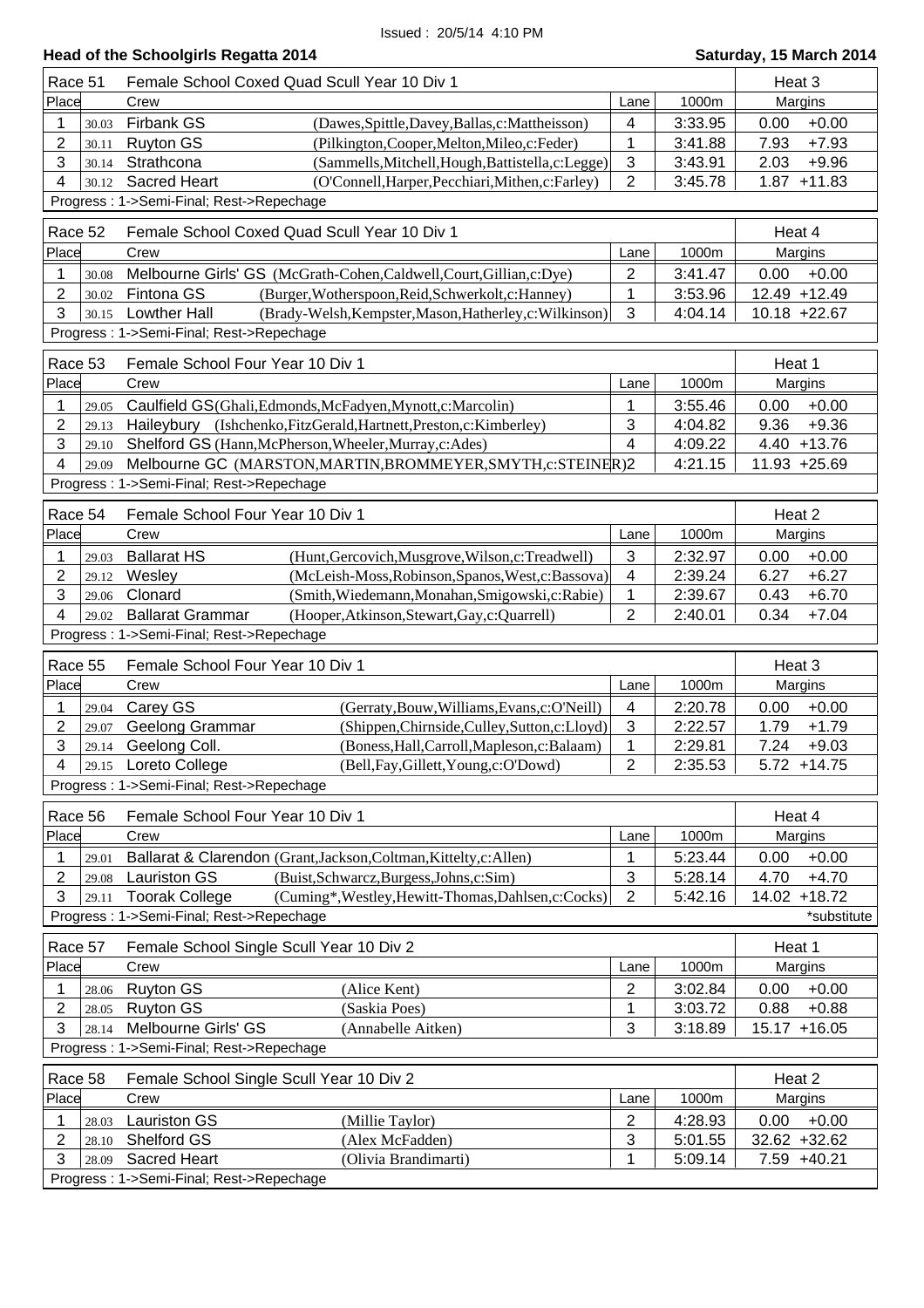| <b>Head of the Schoolgirls Regatta 2014</b><br>Saturday, 15 March 2014 |                                                                                                                             |                                       |                    |                                 |  |  |
|------------------------------------------------------------------------|-----------------------------------------------------------------------------------------------------------------------------|---------------------------------------|--------------------|---------------------------------|--|--|
| Race 59                                                                | Female School Single Scull Year 10 Div 2                                                                                    |                                       |                    | Heat 3                          |  |  |
| Place                                                                  | Crew                                                                                                                        | Lane                                  | 1000m              | Margins                         |  |  |
| 1<br>28.01                                                             | Carey GS<br>(Emily Drew)                                                                                                    | $\mathbf{3}$                          | 4:36.98            | 0.00<br>$+0.00$                 |  |  |
| 2<br>28.08                                                             | <b>Sacred Heart</b><br>(Grace Mallinson)                                                                                    | $\mathbf{1}$                          | 4:49.27            | 12.29 +12.29                    |  |  |
| 3<br>28.13                                                             | Fintona GS<br>(Bella Magliano)                                                                                              | $\overline{2}$                        |                    |                                 |  |  |
|                                                                        | Progress: 1->Semi-Final; Rest->Repechage                                                                                    |                                       |                    |                                 |  |  |
| Race 60                                                                | Female School Single Scull Year 10 Div 2                                                                                    |                                       |                    | Heat 4                          |  |  |
|                                                                        | CANCELLED                                                                                                                   |                                       |                    |                                 |  |  |
| Race 61                                                                | Female School Coxed Quad Year 10 Div 2                                                                                      |                                       |                    | Heat 1                          |  |  |
| Place                                                                  | Crew                                                                                                                        | Lane                                  | 1000m              | Margins                         |  |  |
| 27.05                                                                  | Loreto<br>(Ferrari, Pereira, Quiroga, Sleeman, c: Brady)                                                                    | $\overline{2}$                        | 3:41.78            | 0.00<br>$+0.00$                 |  |  |
| 2<br>27.04                                                             | Korowa AGS<br>(Smith, Howell, Catanach, Kumar, c: Crute)                                                                    | 3                                     | 4:06.32            | 24.54 +24.54                    |  |  |
| 3<br>27.08                                                             | <b>PLC Melbourne</b><br>(Lin, Graven, Han, Chen, c: Ozeki)                                                                  | 1                                     | 4:20.29            | 13.97 +38.51                    |  |  |
|                                                                        | Progress: 1->Semi-Final; Rest->Repechage                                                                                    |                                       |                    |                                 |  |  |
| Race 62                                                                | Female School Coxed Quad Year 10 Div 2                                                                                      |                                       |                    | Heat 2                          |  |  |
| Place                                                                  | Crew                                                                                                                        | Lane                                  | 1000m              | Margins                         |  |  |
| 27.07<br>1                                                             | Methodist LC<br>(Joyce, Henry, Weeks, Joyce, c: Yii)                                                                        | $\overline{2}$                        | 3:42.19            | 0.00<br>$+0.00$                 |  |  |
| 2<br>27.06                                                             | Melbourne Girls' GS<br>(Watkins, Harding, Green, Hargreaves, c: Murphy)                                                     | 3                                     | 3:51.23            | $+9.04$<br>9.04                 |  |  |
| 3<br>27.09                                                             | <b>Sacred Heart</b><br>(Plummer, Spriggs, Savickas, McGowan, c: Romanis)                                                    | 1                                     | 3:55.63            | $4.40 + 13.44$                  |  |  |
|                                                                        | Progress: 1->Semi-Final; Rest->Repechage                                                                                    |                                       |                    |                                 |  |  |
| Race 63                                                                | Female School Coxed Quad Year 10 Div 2                                                                                      |                                       |                    | Heat 3                          |  |  |
| Place                                                                  | Crew                                                                                                                        | Lane                                  | 1000m              | Margins                         |  |  |
| 1<br>27.01                                                             | <b>Firbank GS</b><br>(Gilmore, Ward, Small, Scott, c: Gilmore)                                                              | 1                                     | 1:39.58            | 0.00<br>$+0.00$                 |  |  |
| 2<br>27.10                                                             | St Catherines/St Cather (Harms, Baker*, Dubois, O'Donnell, c: Bickford)                                                     | $\sqrt{2}$                            | 1:56.66            | 17.08 +17.08                    |  |  |
| 3<br>27.12                                                             | <b>Lowther Hall</b><br>(Lynch, Pinkeny, Kermonde, Wilkinson, c: Farouque)                                                   | 3                                     | 2:20.45            | 23.79 +40.87                    |  |  |
|                                                                        | Progress: 1->Semi-Final; Rest->Repechage                                                                                    |                                       |                    | *substitute                     |  |  |
| Race 64                                                                | Female School Coxed Quad Year 10 Div 2                                                                                      |                                       |                    | Heat 4                          |  |  |
| Place                                                                  | Crew                                                                                                                        | Lane                                  | 1000m              | Margins                         |  |  |
| 27.02                                                                  | Genazzano<br>(Barr, Vergano, Donoghue, Biffi, c: Straford)                                                                  | 3                                     | 3:46.56            | 0.00<br>$+0.00$                 |  |  |
| 2<br>27.11                                                             | Strathcona<br>(Gilevitis, Marks, Simpson-Bull, Simpson, c: Plant)                                                           | $\overline{2}$                        | 3:56.46            | $9.90 + 9.90$                   |  |  |
| 3<br>27.03                                                             | Kardinia Int'l Coll<br>(Ellison, Crawford, Sutherland, Wason, c: Elsworth)<br>Progress: 1->Semi-Final; Rest->Repechage      | 1                                     | 3:59.95            | $3.49 + 13.39$                  |  |  |
|                                                                        |                                                                                                                             |                                       |                    |                                 |  |  |
| Race 65                                                                | Female School Four Year 10 Div 2                                                                                            |                                       |                    | Heat 1                          |  |  |
| Place                                                                  | Crew                                                                                                                        | Lane                                  | 1000m              | Margins                         |  |  |
| 26.09                                                                  | Loreto<br>(Donnoli, Clark, Maher, Penny, c: Pidcock)                                                                        | $\mathbf{3}$                          | 3:49.68            | 0.00<br>$+0.00$                 |  |  |
| 2<br>26.04<br>3                                                        | Carey GS<br>(Edwards, Hogg, Ooi, Morarty, c: Terrill)<br>(Day, Hinchcliffe, Swift, Manson, c: Gluyas)<br><b>Ballarat HS</b> | $\sqrt{2}$<br>$\overline{\mathbf{4}}$ | 3:57.19<br>4:13.66 | 7.51<br>$+7.51$<br>16.47 +23.98 |  |  |
| 26.03<br>4<br>26.01                                                    | <b>Ballarat &amp; Clarendon</b><br>(Tadgell, Phillips, McEldrew, Nash, c: Harrison)                                         | 1                                     | 4:16.89            | $3.23 +27.21$                   |  |  |
|                                                                        | Progress: 1->Semi-Final; Rest->Repechage                                                                                    |                                       |                    |                                 |  |  |
|                                                                        |                                                                                                                             |                                       |                    |                                 |  |  |
| Race 66<br>Place                                                       | Female School Four Year 10 Div 2<br>Crew                                                                                    | Lane                                  | 1000m              | Heat 2<br>Margins               |  |  |
| 26.14                                                                  | Haileybury<br>(McDonald, Shand-Gost, Clarke, Proctor-Parker, c: Tinkler)                                                    | $\overline{2}$                        | 4:02.02            | 0.00<br>$+0.00$                 |  |  |
| 2<br>26.02                                                             | Ballarat Grammar (Lockhart, Smyth, Chatham, Wilkie, c: Bingham)                                                             | 1                                     | 4:04.91            | $+2.89$<br>2.89                 |  |  |
| 3<br>26.16                                                             | (Heagney,Taylor,Powell,Keogh,c:Myrianthis)<br>Loreto College                                                                | 3                                     | 4:11.58            | 6.67<br>$+9.56$                 |  |  |
| 4<br>26.06                                                             | Clonard<br>(Hamilton, Semmler, Gray, Forster, c: Bull-Russell)                                                              | 4                                     | 4:34.58            | 23.00 +32.56                    |  |  |
|                                                                        | Progress: 1->Semi-Final; Rest->Repechage                                                                                    |                                       |                    |                                 |  |  |
| Race 67                                                                | Female School Four Year 10 Div 2                                                                                            |                                       |                    | Heat 3                          |  |  |
| Place                                                                  | Crew                                                                                                                        | Lane                                  | 1000m              | Margins                         |  |  |
| 26.05                                                                  | <b>Caulfield GS</b><br>(Hennessy, Tucker-Morrison, Dumas, Heselev, c: Krassaris)                                            | 4                                     | 3:56.56            | 0.00<br>$+0.00$                 |  |  |
| 2<br>26.13                                                             | Wesley<br>(Harvie, Eyles, Gardiner, Bembic, c: Bilby)                                                                       | 1                                     | 3:59.30            | 2.74<br>$+2.74$                 |  |  |
| 3<br>26.12                                                             | <b>Toorak College</b><br>(Orton, Blakey, Fairfield, Wake, c: Moynihan)                                                      | 2                                     | 4:08.16            | $8.86 + 11.60$                  |  |  |
| 4<br>26.08                                                             | <b>Lauriston GS</b><br>(Chua, Somerton, Kastrinakis, Shannon, c: Thornton)                                                  | 3                                     | 4:09.94            | $1.78 + 13.38$                  |  |  |
|                                                                        | Progress: 1->Semi-Final; Rest->Repechage                                                                                    |                                       |                    |                                 |  |  |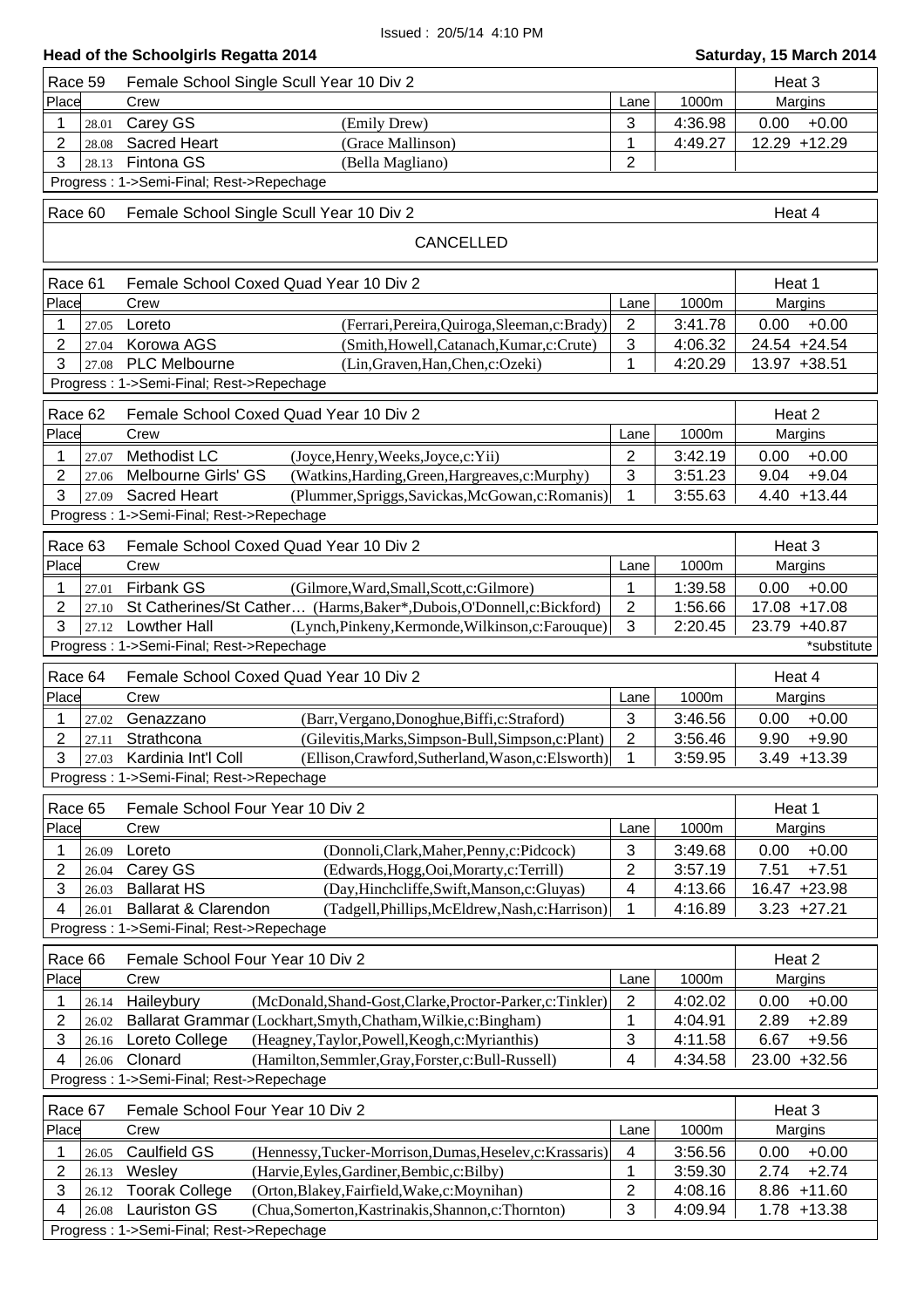| Race 68          |                | Female School Four Year 10 Div 2                                                                                          |                |                  | Heat 4 |                |
|------------------|----------------|---------------------------------------------------------------------------------------------------------------------------|----------------|------------------|--------|----------------|
| Place            |                | Crew                                                                                                                      | Lane           | 1000m            |        | Margins        |
| 1                | 26.07          | Geelong Grammar (Hynes, Harte, Hacon, Gubbins, c: Connelley)                                                              | 1              | 4:08.14          | 0.00   | $+0.00$        |
| $\overline{2}$   | 26.10          | Melbourne GC (SULLIVAN, CARDEN, HASTIE, DI DONATO, c: CALWELL)2                                                           |                | 4:14.68          | 6.54   | $+6.54$        |
| 3                | 26.15          | Geelong Coll. (Gorell, Wynter, Milner, McMaster, c: McArthur)                                                             | 3              | 4:16.76          | 2.08   | $+8.62$        |
| 4                | 26.11          | Shelford GS (Yeats, Monti, Murphy, McLennan, c: Canestra)                                                                 | 4              | 4:17.93          | 1.17   | $+9.79$        |
|                  |                | Progress: 1->Semi-Final; Rest->Repechage                                                                                  |                |                  |        |                |
| Race 69          |                | Female School Coxed Quad Scull Year 10 Div 3                                                                              |                |                  | Heat 1 |                |
| Place            |                | Crew                                                                                                                      | Lane           | 1000m            |        | Margins        |
| 1                | 25.02          | Genazzano<br>(Crews, Smith, Scopece, Giliberto, c: Simpson)                                                               | 3              | 3:50.39          | 0.00   | $+0.00$        |
| $\overline{2}$   | 25.06          | Melbourne Girls' GS<br>(Salomon, Jasper, Logie-Smith, Harrison, c: Price)                                                 | $\overline{2}$ | 3:54.18          | 3.79   | $+3.79$        |
| 3                | 25.08          | <b>Sacred Heart</b><br>(Stack, Arnold, Stacey, Brewthower, c: Carter)                                                     | 1              | 4:09.43          |        | 15.25 +19.04   |
|                  |                | Progress: 1->Semi-Final; Rest->Repechage                                                                                  |                |                  |        |                |
| Race 70          |                | Female School Coxed Quad Scull Year 10 Div 3                                                                              |                |                  | Heat 2 |                |
| Place            |                | Crew                                                                                                                      | Lane           | 1000m            |        | Margins        |
|                  |                |                                                                                                                           |                |                  |        |                |
| 1                | 25.07          | Methodist LC<br>(Marshall, Jarman, Purbrick, McKenzie, c: Smyth)                                                          | 1              | 3:59.21          | 0.00   | $+0.00$        |
| $\overline{2}$   | 25.10          | Strathcona<br>(Chiaramonte, Nathan Sears, Wild, Cox, c: Furlan)                                                           | 3              | 4:02.80          | 3.59   | $+3.59$        |
| 3                | 25.09          | St Catherine's<br>(Johnson, Cheale, Burrell, Zhaou, c: Lansell)                                                           | $\overline{2}$ | 4:04.18          | 1.38   | $+4.97$        |
|                  |                | Progress: 1->Semi-Final; Rest->Repechage                                                                                  |                |                  |        |                |
| Race 71          |                | Female School Coxed Quad Scull Year 10 Div 3                                                                              |                |                  | Heat 3 |                |
| Place            |                | Crew                                                                                                                      | Lane           | 1000m            |        | Margins        |
| 1                | 25.04          | (Berry, Johnston, Rapkins, Jaensch, c: Zubcic)<br>Loreto                                                                  | 1              | 3:48.56          | 0.00   | $+0.00$        |
| $\overline{2}$   | 25.01          | Firbank GS<br>(Fraser, Parrott, Thorpe, Waldron, c: Chong)                                                                | $\sqrt{3}$     | 3:58.88          |        | 10.32 +10.32   |
| 3                | 25.03          | Korowa AGS<br>(Roberts, Novembre, Bricknell, Howell, c: Moisi)                                                            | $\overline{2}$ | 4:15.26          |        | 16.38 +26.70   |
|                  |                | Progress: 1->Semi-Final; Rest->Repechage                                                                                  |                |                  |        |                |
|                  |                | Female School Four Year 10 Div 3                                                                                          |                |                  |        |                |
| Race 72          |                |                                                                                                                           |                |                  | Heat 1 |                |
| Place            |                | Crew                                                                                                                      | Lane           | 1000m            |        | Margins        |
| 1                | 24.06          | Geelong Grammar<br>(Bakonyi,Connell,Falkenberg,Keenan,c:Packer)                                                           | 3              | 3:59.73          | 0.00   | $+0.00$        |
| 2                | 24.07          | Kardinia Int'l Coll<br>(Kotz, Kotz, Herwig, Murphy, c: Izumitani)                                                         | $\overline{2}$ | 4:06.30          | 6.57   | $+6.57$        |
| 3                | 24.14          | (Wills, Troup, Harris, Harraway-Jones, c: Parkin)<br>Loreto College                                                       | 4              | 4:14.20          | 7.90   | $+14.47$       |
|                  | 24.03          | <b>Ballarat HS</b><br>(Moore, Bentley, Noona, Rawlings, c: Gladstone)<br>Progress: 1->Semi-Final; Rest->Repechage         | 1              | <b>SCRATCHED</b> |        |                |
|                  |                |                                                                                                                           |                |                  |        |                |
| Race 73          |                | Female School Four Year 10 Div 3                                                                                          |                |                  | Heat 2 |                |
| Place            |                | Crew                                                                                                                      | Lane           | 1000m            |        | Margins        |
| 1                | 24.05          | Caulfield GS (Kennedy, Hants, Hudson, Perrott, c: Moran)                                                                  | 2              | 3:55.29          | 0.00   | $+0.00$        |
| $\overline{2}$   | 24.04          | Carey GS (Williams, Boglis, Gentis, Andrews, c: Atkins)                                                                   | 1              | 4:00.74          | 5.45   | $+5.45$        |
| 3                | 24.09          | Melbourne GC (ROGERS, FRYER-SMITH, DOTCHIN, ARMITAGE, c: TOWNSEND)4:21.09                                                 |                |                  |        | 20.35 +25.80   |
| 4                | 24.02          | Ballarat Grammar (Gedye, Kozaris, Davies, Russell, c: Opie)                                                               | 4              | 4:22.07          |        | $0.98 + 26.78$ |
|                  |                | Progress: 1->Semi-Final; Rest->Repechage                                                                                  |                |                  |        |                |
| Race 74          |                | Female School Four Year 10 Div 3                                                                                          |                |                  | Heat 3 |                |
| Place            |                | Crew                                                                                                                      | Lane           | 1000m            |        | Margins        |
| 1                |                | <b>Lauriston GS</b><br>(Backwell, Williams, Harris, Joiner*, c: Armstrong)                                                | 3              | 4:03.55          | 0.00   | $+0.00$        |
| $\boldsymbol{2}$ | 24.08<br>24.01 | Ballarat & Clarendon<br>(Bengston, Grimme, Pearse, Aitken, c: Corbett)                                                    | 1              | 4:08.19          | 4.64   | $+4.64$        |
| 3                | 24.12          | Haileybury<br>(Lane, Edwards, Harris, Braim, c: Ganim)                                                                    | $\overline{2}$ | 4:30.65          |        | 22.46 +27.10   |
|                  |                | Progress: 1->Semi-Final; Rest->Repechage                                                                                  |                |                  |        | *substitute    |
|                  |                |                                                                                                                           |                |                  |        |                |
| Race 75          |                | Female School Four Year 10 Div 3                                                                                          |                |                  | Heat 4 |                |
| Place            |                | Crew                                                                                                                      | Lane           | 1000m            |        | Margins        |
|                  |                |                                                                                                                           |                |                  |        |                |
| 1                | 24.13          | Geelong Coll.<br>(Cheatley,Cox,Walder,TBA,c:Sadler)                                                                       | $\mathbf{3}$   | 4:07.32          | 0.00   | $+0.00$        |
| $\boldsymbol{2}$ | 24.11          | Wesley<br>(Buckley,Clancy,Hoving,Griffiths,c:Calder)                                                                      | $\overline{2}$ | 4:12.86          | 5.54   | $+5.54$        |
| 3                | 24.10          | Shelford GS<br>(Macfarlane, Aleksenitser, Scanlon, Phipps-Booth, c: Halliday)<br>Progress: 1->Semi-Final; Rest->Repechage | 1              | 4:41.47          | 28.61  | $+34.15$       |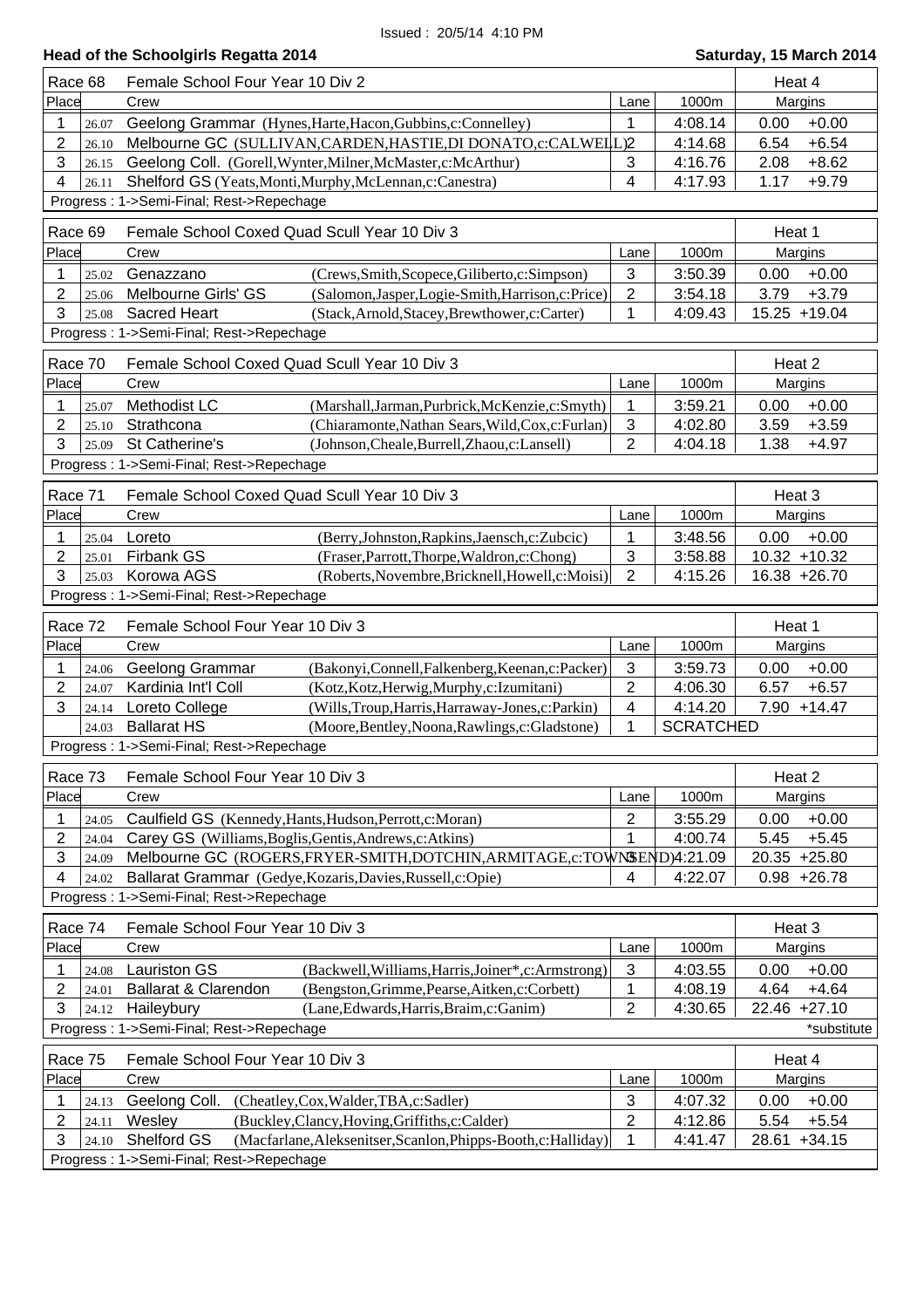|                     |                | Head of the Schoolgirls Regatta 2014                                                                                                |                |                    | Saturday, 15 March 2014            |
|---------------------|----------------|-------------------------------------------------------------------------------------------------------------------------------------|----------------|--------------------|------------------------------------|
| Race 76             |                | Female School Coxed Quad Scull Year 10 Div 4                                                                                        |                |                    | Heat 1                             |
| Place               |                | Crew                                                                                                                                | Lane           | 1000m              | Margins                            |
| 1                   | 23.05          | Melbourne Girls' GS<br>(Daley, Livesey, Harrison, Waters, c: Leonard)                                                               | 3              | 3:55.00            | $+0.00$<br>0.00                    |
| $\overline{2}$      | 23.06          | Methodist LC<br>(Stefanos, Backman, Mohyeddin, Krause, c: Predebon)                                                                 | 2              | 3:56.90            | 1.90<br>$+1.90$                    |
| 3                   | 23.07          | St Catherine's<br>(Johnson*,Barbayannis*,Hay,Birchall,c:Bolt)                                                                       | 1              | 4:13.80            | 16.90 +18.80                       |
| 4                   | 23.02          | Korowa AGS<br>(Morton, Lim <sup>*</sup> , Nisbet, Caddaye <sup>*</sup> , c: Anastasiadis)                                           | 4              | 4:14.10            | $0.30 + 19.10$                     |
|                     |                | Progress: 1->Final (Race 375); Rest->Repechege                                                                                      |                |                    | *substitute                        |
| Race 77             |                | Female School Coxed Quad Scull Year 10 Div 4                                                                                        |                |                    | Heat 2                             |
| Place               |                | Crew                                                                                                                                | Lane           | 1000m              | Margins                            |
| 1                   | 23.01          | (Dowell, Crivelli, Zdilar, Randles, c: Di Mattina)<br>Genazzano                                                                     | 1              | 3:57.66            | $+0.00$<br>0.00                    |
| $\overline{2}$      | 23.03          | Loreto<br>(Wilson, Christie, Boyd-Squires Long, Nossal, c: Ward)                                                                    | 4              | 3:59.74            | $+2.08$<br>2.08                    |
| 3                   | 23.09          | Wesley<br>(Omond, Tsatas, Jackson, Stafford, c: Welsh)                                                                              | 2              | 4:00.39            | $+2.73$<br>0.65                    |
| 4                   | 23.08          | Strathcona<br>(Bars, McKeon, Plant, Triantopoulos, c: Dimatos)                                                                      | 3              | 4:17.05            | 16.66 +19.39                       |
|                     |                | Progress: 1->Final (Race 375); Rest->Repechege                                                                                      |                |                    |                                    |
|                     |                |                                                                                                                                     |                |                    |                                    |
| Race 78             |                | Female School Four Year 10 Div 4                                                                                                    |                |                    | Heat 1                             |
| Place               |                | Crew                                                                                                                                | Lane           | 1000m              | Margins                            |
| 1<br>$\overline{2}$ | 22.04<br>22.10 | Carey GS<br>(Nash, Hoban, Steel, Andrews, c: Williams)<br>Geelong Coll.<br>(Nockles, Powell, Goy, Newnham, c: Nation)               | 3<br>1         | 3:57.57<br>4:01.77 | $+0.00$<br>0.00<br>4.20<br>$+4.20$ |
| 3                   | 22.09          | Melbourne GC<br>(SMITH, NELSON, MIRIKLIS, LUU, c: HARLE)                                                                            | $\overline{2}$ | 4:12.42            | 10.65 +14.85                       |
|                     |                | Progress: 1->Semi-Final; Rest->Repechage                                                                                            |                |                    |                                    |
|                     |                |                                                                                                                                     |                |                    |                                    |
| Race 79             |                | Female School Four Year 10 Div 4                                                                                                    |                |                    | Heat 2                             |
| Place               |                | Crew                                                                                                                                | Lane           | 1000m              | Margins                            |
| 1                   | 22.08          | Loreto<br>(Harrison, Betts, Sheldon, Cosentino, c: Gibson)                                                                          | 3              | 4:03.91            | 0.00<br>$+0.00$                    |
| 2                   | 22.06          | (Stringer,Luxton,Callan,Retief,c:Costelloe)<br>Geelong Grammar                                                                      | 1              | 4:08.12            | $+4.21$<br>4.21                    |
| 3                   | 22.03          | <b>Ballarat HS</b><br>(Riddel, Jenner, Scott, Egan, c: Bently)                                                                      | $\overline{2}$ | 4:34.20            | 26.08 +30.29                       |
|                     |                | Progress: 1->Semi-Final; Rest->Repechage                                                                                            |                |                    |                                    |
| Race 80             |                | Female School Four Year 10 Div 4                                                                                                    |                |                    | Heat 3                             |
| Place               |                | Crew                                                                                                                                | Lane           | 1000m              | Margins                            |
| 1                   | 22.07          | <b>Lauriston GS</b><br>(Batten, Westmore, Roe, Moss, c: Warner)                                                                     | 1              | 4:09.17            | $+0.00$<br>0.00                    |
| $\overline{2}$      | 22.12          | Loreto College<br>(Rodd,Corbett,Cartledge,Watkins,c:Cosgriff)                                                                       | $\sqrt{2}$     | 4:16.61            | 7.44<br>$+7.44$                    |
| 3                   |                | 22.01 Ballarat & Clarendon<br>(Wright, Kelderman, Jones, Walker, c: Craggs)                                                         | 3              | 4:27.97            | 11.36 +18.80                       |
|                     |                | Progress: 1->Semi-Final; Rest->Repechage                                                                                            |                |                    |                                    |
| Race 81             |                | Female School Four Year 10 Div 4                                                                                                    |                |                    | Heat 4                             |
| Place               |                | Crew                                                                                                                                | Lane           | 1000m              | Margins                            |
| 1                   | 22.05          | Caulfield GS<br>(Konstantatos, McWhinney, Hatzipantelis, Morgan, c: Chung)                                                          | $\overline{2}$ | 4:02.32            | 0.00<br>$+0.00$                    |
| $\overline{2}$      | 22.11          | Damascus<br>(Lloyd, Stevenson, Boucher, Ross, c: Amos)                                                                              | 1              | 4:18.65            | 16.33 +16.33                       |
| 3                   | 22.02          | Ballarat Grammar (Hall,Turner,Hallyburton,Porter,c:Bryan-Wakeling)                                                                  | 3              | 4:21.66            | $3.01 + 19.34$                     |
|                     |                | Progress: 1->Semi-Final; Rest->Repechage                                                                                            |                |                    |                                    |
| Race 82             |                | Female School Coxed Quad Scull Year 10 Division 5                                                                                   |                |                    | Heat 1                             |
| Place               |                | Crew                                                                                                                                | Lane           | 1000m              | Margins                            |
| 1                   | 21.02          | Loreto<br>(Dalton, Hummerston, Bosnar, Paterson, c: Meirelles)                                                                      | $\overline{2}$ | 3:57.96            | 0.00<br>$+0.00$                    |
| $\overline{2}$      | 21.01          | Genazzano<br>(El-Fahkri, Borin, Buhler, Vale, c: Steedman)                                                                          | 3              | 4:15.97            | $+18.01$<br>18.01                  |
|                     |                | Progress: All->Final (Race 373)                                                                                                     |                |                    |                                    |
| Race 83             |                | Female School Coxed Quad Scull Year 10 Division 5                                                                                   |                |                    | Heat 2                             |
| Place               |                | Crew                                                                                                                                | Lane           | 1000m              | Margins                            |
| 1                   | 21.03          | Melbourne Girls' GS<br>(Furphy, Robertson, Brand, Fleming, c: Thompson)                                                             | $\sqrt{3}$     | 3:59.79            | 0.00<br>$+0.00$                    |
| $\overline{2}$      | 21.04          | Methodist LC<br>(Price, Binns, Rowell, Diggle, c: Bryan)                                                                            | $\overline{2}$ | 4:00.83            | $+1.04$<br>1.04                    |
|                     |                | Progress: All->Final (Race 373)                                                                                                     |                |                    |                                    |
|                     |                |                                                                                                                                     |                |                    |                                    |
| Race 84             |                | Female School Four Year 10 Div 5                                                                                                    |                |                    | Heat 1                             |
| Place               |                | Crew                                                                                                                                | Lane           | 1000m              | Margins                            |
| 1<br>$\overline{2}$ | 20.02          | Carey GS<br>(Nichols, Jenkins, Ryan, Herten, c: Mueller)<br><b>Caulfield GS</b><br>(Connolly, Hart, Bolton, Phillips, c: Troupakis) | 3<br>1         | 4:00.07<br>4:06.46 | 0.00<br>$+0.00$<br>6.39<br>$+6.39$ |
| 3                   | 20.03<br>20.05 | Geelong Grammar (Cochrane, James, Fletcher, Bryson, c: Lord)                                                                        | $\overline{2}$ | 4:08.81            | 2.35<br>$+8.74$                    |
| 4                   | 20.06          | Melbourne GC (ROSINGER, GRANT, COFFEY, BENTLEY, c: FUNSTON)                                                                         | $\overline{4}$ | 4:35.56            | 26.75 +35.49                       |
|                     |                |                                                                                                                                     |                |                    |                                    |

Progress : 1->Final (Race 372); Rest->Repechege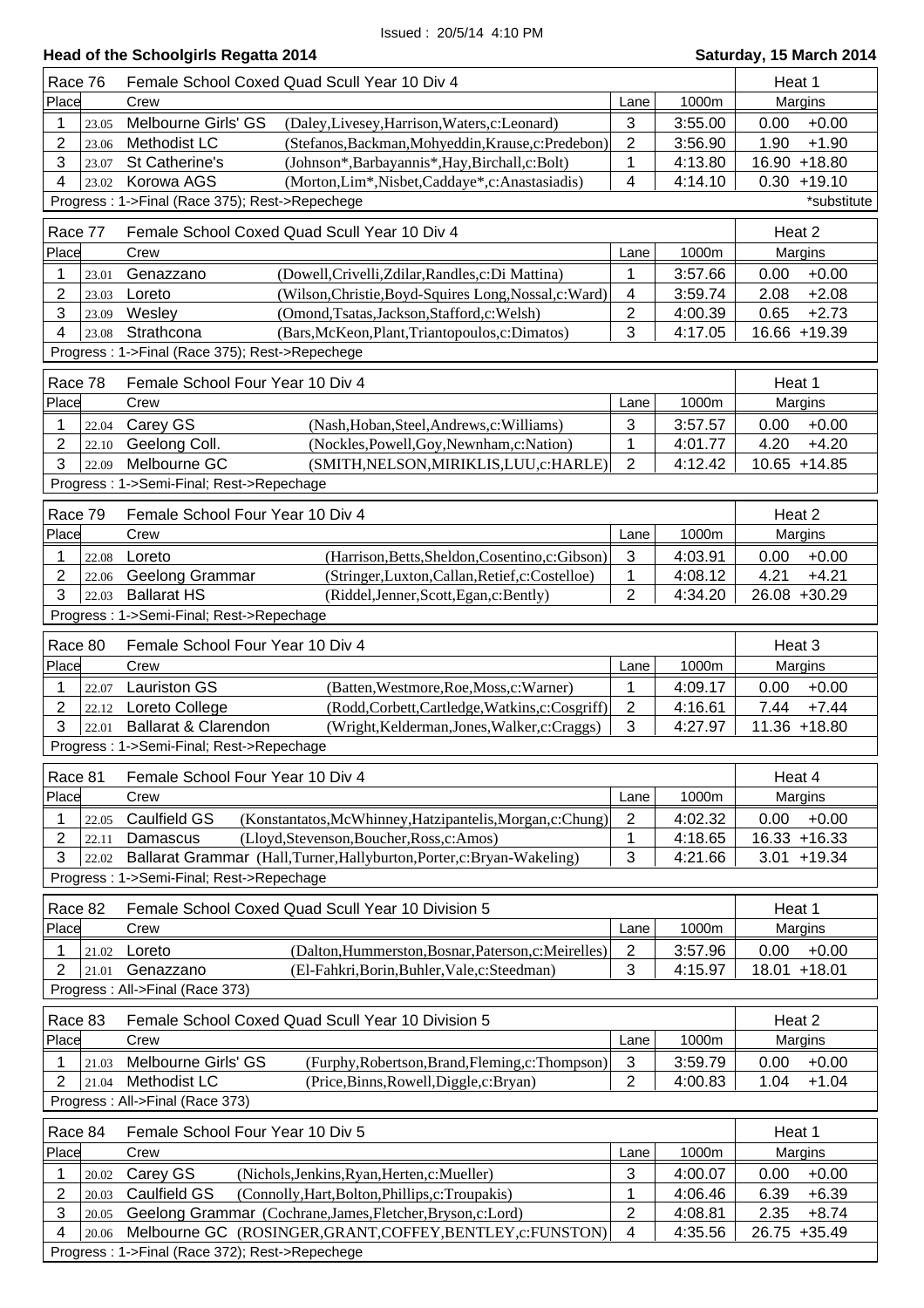| Head of the Schoolgirls Regatta 2014 | Saturday, 15 March 2014 |
|--------------------------------------|-------------------------|
|                                      |                         |

ı

| Race 85                         | Female School Four Year 10 Div 5                                          |                  |          |                 |  |  |
|---------------------------------|---------------------------------------------------------------------------|------------------|----------|-----------------|--|--|
| Place                           | Crew                                                                      | Lane             | 1000m    | Margins         |  |  |
| 1<br>20.07                      | Geelong Coll.<br>(Arcdekker, Potts, Stewart, McQuinn, c: McGrath)         | 1                | 4:08.65  | 0.00<br>$+0.00$ |  |  |
| $\overline{2}$<br>20.04         | Geelong Grammar<br>(Hains, Cooper, Perrignon, Calvert, c: Wilson)         | $\overline{c}$   | 4:20.44  | 11.79 +11.79    |  |  |
| 3<br>20.01                      | <b>Ballarat HS</b><br>(Shenton, Slattery, Nikolic, Loader, c: McGuire)    | 4                | 4:36.11  | 15.67 +27.46    |  |  |
| 4<br>20.08                      | Loreto College<br>(O'Connor, Staley, Cann, Grace, c: Baxter)              | 3                | 4:39.63  | $3.52 + 30.98$  |  |  |
|                                 | Progress: 1->Final (Race 372); Rest->Repechege                            |                  |          |                 |  |  |
|                                 |                                                                           |                  |          |                 |  |  |
| Race 86                         | Female School Coxed Quad Scull Year 10 Division 6                         |                  |          | Heat 1          |  |  |
| Place                           | Crew                                                                      | Lane             | 1000m    | Margins         |  |  |
| 1<br>19.01                      | Genazzano<br>(Mount, Alexeyeff, Heard, Matthews, c: Baring-Gould)         | $\overline{2}$   | 4:02.70  | $+0.00$<br>0.00 |  |  |
| $\overline{2}$<br>19.03         | Melbourne Girls' GS<br>(Holt, O'Connor, Ricardo, Ciardulli, c: Gray)      | 3                | 4:05.97  | 3.27<br>$+3.27$ |  |  |
|                                 | Progress: All->Final (Race 371)                                           |                  |          |                 |  |  |
|                                 |                                                                           |                  |          |                 |  |  |
| Race 87                         | Female School Coxed Quad Scull Year 10 Division 6                         |                  |          | Heat 2          |  |  |
| Place                           | Crew                                                                      | Lane             | 1000m    | Margins         |  |  |
| 1<br>19.02                      | Loreto<br>(Barmby, Rey-Fleming, Armato, Jones, c: Maher)                  | $\overline{2}$   | 11:39:53 | $+0.00$<br>0.00 |  |  |
| $\overline{2}$<br>19.04         | <b>Methodist LC</b><br>(Meaker, Cochrane, Caine, McCoy, c: Walker)        | 3                | 11:39:59 | 0.06<br>$+0.06$ |  |  |
|                                 | Progress: All->Final (Race 371)                                           |                  |          |                 |  |  |
| Race 88                         | Female School Four Year 10 Div 6                                          |                  |          | Heat 1          |  |  |
| Place                           | Crew                                                                      | Lane             | 1000m    | Margins         |  |  |
|                                 |                                                                           |                  |          |                 |  |  |
| 1<br>18.05                      | Geelong Grammar (Rouffignac, Stewart, MacKirdy, MacDonald, c: Townsend) 3 |                  | 4:21.85  | 0.00<br>$+0.00$ |  |  |
| $\boldsymbol{2}$<br>18.04       | Caulfield GS<br>(Pesochinsky,Downie,Kidd,Samweil,c:Patterson)             | $\overline{2}$   | 4:25.42  | 3.57<br>$+3.57$ |  |  |
| 3<br>18.06                      | Geelong Grammar (Harley, Giagnorio, Ryle, Higgs, c: Brooks Ehrlich)       | 1                | 4:36.52  | 11.10 +14.67    |  |  |
|                                 | Progress: 1->Semi-Final; Rest->Repechage                                  |                  |          |                 |  |  |
| Race 89                         | Female School Four Year 10 Div 6                                          |                  |          | Heat 2          |  |  |
| Place                           | Crew                                                                      | Lane             | 1000m    | Margins         |  |  |
| 1<br>18.07                      | Loreto<br>(Vlasakakis, Wheelahan, O'Leary, Ross, c: Hanlon)               | 1                | 4:15.02  | 0.00<br>$+0.00$ |  |  |
| 2<br>18.03                      | (Rizio, Maloney-McCall, Fitzpatrick, Di Petta, c: White)<br>Carey GS      | $\boldsymbol{2}$ | 4:15.71  | 0.69<br>$+0.69$ |  |  |
| 3<br>18.02                      | Carey GS<br>(Whitaker, Dossetto, Foster, Diprose, c: Parker)              | 3                | 4:26.27  | 10.56 +11.25    |  |  |
|                                 | Progress: 1->Semi-Final; Rest->Repechage                                  |                  |          |                 |  |  |
|                                 |                                                                           |                  |          |                 |  |  |
| Race 90                         | Female School Four Year 10 Div 6                                          |                  |          | Heat 3          |  |  |
| Place                           | Crew                                                                      | Lane             | 1000m    | Margins         |  |  |
| 1<br>18.10                      | Geelong Coll.<br>(Cleaver, McDonald, Urquhart, Newnham, c: Balaam)        | 3                | 4:35.83  | 0.00<br>$+0.00$ |  |  |
| 2                               | 18.08 Methodist LC<br>(Dexter, Kyrkilis-Rogozinski, Jones, Moran, c: Yii) | $\overline{2}$   | 4:52.90  | 17.07 +17.07    |  |  |
|                                 | Progress: 1->Semi-Final; Rest->Repechage                                  |                  |          |                 |  |  |
|                                 |                                                                           |                  |          |                 |  |  |
| Race 91                         | Female School Four Year 10 Div 6                                          |                  |          | Heat 4          |  |  |
| Place                           | Crew                                                                      | Lane             | 1000m    | Margins         |  |  |
| 1<br>18.01                      | Carey GS<br>(Lawrence, Petersen, O'Grady, Cahill, c: Lazenkas)            | $\boldsymbol{2}$ | 4:10.12  | 0.00<br>$+0.00$ |  |  |
| $\overline{2}$<br>18.09         | Geelong Coll.<br>(Higgins, Trescowthick, Rochow, Evans)                   | 3                | 4:14.27  | $+4.15$<br>4.15 |  |  |
|                                 | Progress: 1->Semi-Final; Rest->Repechage                                  |                  |          |                 |  |  |
| Race 92                         | Female School Coxed Quad Scull Year 10 Division 7                         |                  |          | Heat 1          |  |  |
|                                 |                                                                           |                  |          |                 |  |  |
| Place                           | Crew                                                                      | Lane             | 1000m    | Margins         |  |  |
| 1<br>17.05                      | Methodist LC<br>(Yoshimura-Hill, Srblin, Allan, Paeglis, c: Ferrari)      | $\boldsymbol{2}$ | 4:23.46  | 0.00<br>$+0.00$ |  |  |
| $\overline{2}$<br>17.01         | Genazzano<br>(Pereira, Georgandas, Ohri, Greer, c: Neilson)               | 3                | 4:32.91  | $+9.45$<br>9.45 |  |  |
|                                 | Progress : All->Final (Race 369)                                          |                  |          |                 |  |  |
| Race 93                         | Female School Coxed Quad Scull Year 10 Division 7                         |                  |          | Heat 2          |  |  |
| Place                           | Crew                                                                      | Lane             | 1000m    | Margins         |  |  |
| 1<br>17.02                      | Loreto<br>(Holt, Sadki, Bonthorne, Gauci, c: Tivendale)                   | $\sqrt{2}$       | 4:17.27  | 0.00<br>$+0.00$ |  |  |
| 2                               | Melbourne Girls' GS                                                       | 3                | 4:24.26  | $+6.99$<br>6.99 |  |  |
| 17.04                           | (Tobin, Porter, Inkster, O'Sullivan, c: Kapur)                            |                  |          |                 |  |  |
| Progress: All->Final (Race 369) |                                                                           |                  |          |                 |  |  |
| Race 94                         | Female School Single Scull Year 9 Div 1<br>Heat 1                         |                  |          |                 |  |  |
|                                 |                                                                           |                  |          |                 |  |  |
|                                 | <b>CANCELLED</b>                                                          |                  |          |                 |  |  |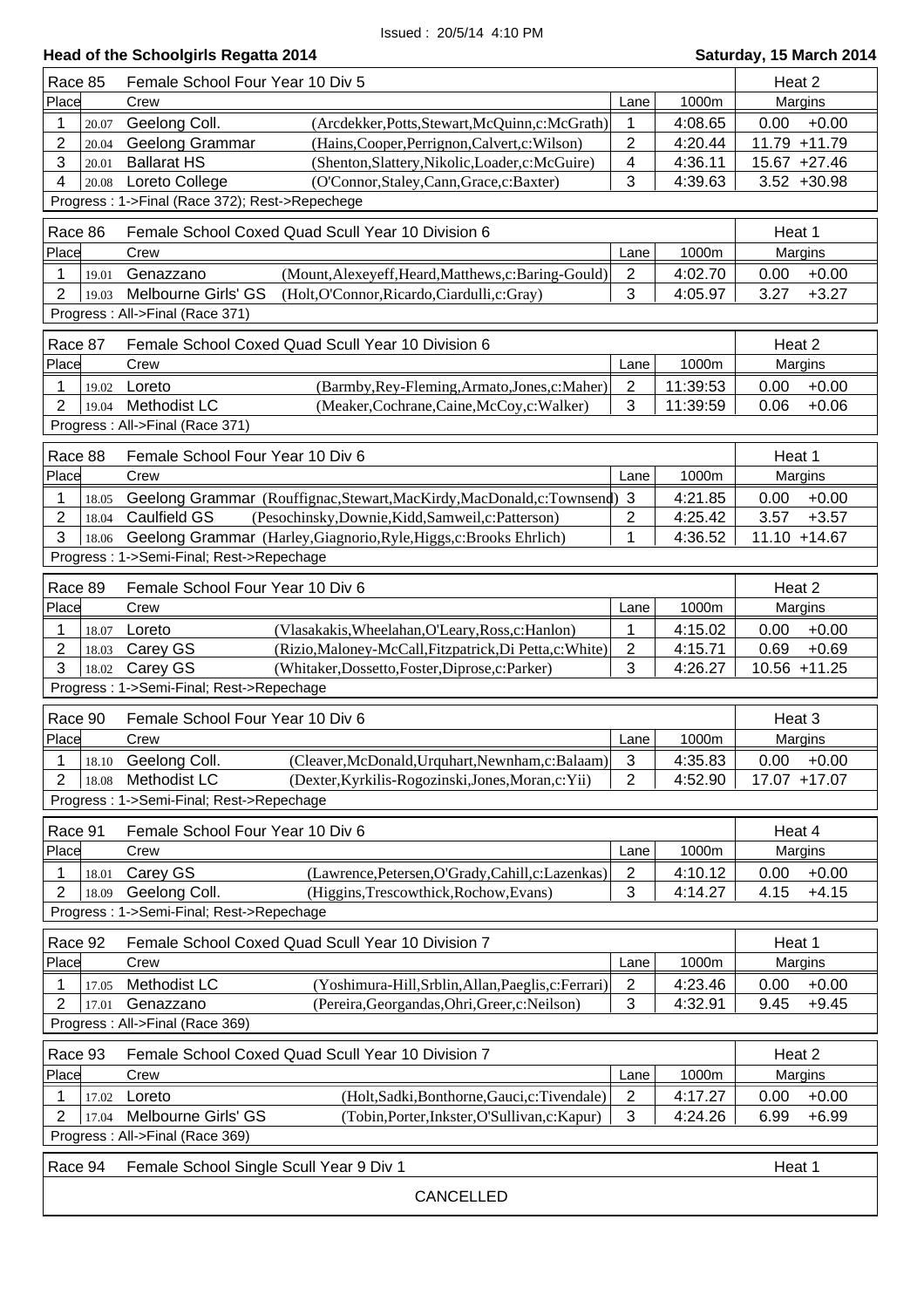| Race 95                 | Female School Single Scull Year 9 Div 1                                     |                |         | Preliminary       |
|-------------------------|-----------------------------------------------------------------------------|----------------|---------|-------------------|
| Place                   | Crew                                                                        | Lane           | 1000m   | Margins           |
| 1<br>16.02              | <b>Galen Catholic College</b><br>(Paige Cooper)                             | 3              | 4:30.38 | $+0.00$<br>0.00   |
| $\overline{2}$<br>16.03 | Euroa Secondary Coll<br>(Charlotte Morris)                                  | $\overline{2}$ | 4:41.25 | 10.87 +10.87      |
|                         |                                                                             |                |         |                   |
| Race 96                 | Female School Quad Scull Year 9 Div 1                                       |                |         | Heat 1            |
| Place                   | Crew                                                                        | Lane           | 1000m   | Margins           |
| 1<br>15.13              | St Catherine's<br>(Sitch, Fenton, King, Stopp, c: Morgan)                   | 3              | 3:46.34 | 0.00<br>$+0.00$   |
| $\overline{2}$<br>15.11 | (Buckley, Anderson, Sando*, Montagu*, c: Hayes)<br><b>Ruyton GS</b>         | 1              | 3:46.57 | $+0.23$<br>0.23   |
| 3<br>15.09              | <b>Methodist LC</b><br>(Dabkowski, Heasley, Balson, Slifirski, c: Noonan)   | 4              | 3:54.08 | 7.51<br>$+7.74$   |
| 4<br>15.15              | Hamilton & Alexandra<br>(Jackson, Hawthorne, Paulet, McLean, c: Kosch)      | $\overline{c}$ | 4:08.52 | 14.44 +22.18      |
|                         | Progress: 1->Semi-Final; Rest->Repechage                                    |                |         | *substitute       |
| Race 97                 | Female School Quad Scull Year 9 Div 1                                       |                |         | Heat 2            |
| Place                   | Crew                                                                        | Lane           | 1000m   | Margins           |
| 1<br>15.02              | <b>Firbank GS</b><br>(Keen, Brodribb, Leferve, Grant, c: Mattheisson)       | 3              | 3:42.56 | 0.00<br>$+0.00$   |
| 2<br>15.04              | Genazzano<br>(Passaris, Macdonald, Somerville, Binios, c: Attard)           | $\overline{2}$ | 3:46.75 | $+4.19$<br>4.19   |
| 3<br>15.14              | Strathcona<br>(Walsh, Van der Hock, Duyker, Plowman, c: Furlan)             | 4              | 3:52.82 | $6.07 + 10.26$    |
| 4<br>15.10              | <b>PLC Melbourne</b><br>(Yong, Mansfield, Field, Roos, c: Morison)          | 1              | 4:07.45 | 14.63 +24.89      |
|                         | Progress: 1->Semi-Final; Rest->Repechage                                    |                |         |                   |
|                         |                                                                             |                |         |                   |
| Race 98                 | Female School Quad Scull Year 9 Div 1                                       |                |         | Heat 3            |
| Place                   | Crew                                                                        | Lane           | 1000m   | Margins           |
| 1<br>15.07              | (Ioannou,Johnson,Hume,Enriques,c:Howard)<br>Loreto                          | 2              | 3:43.75 | $+0.00$<br>0.00   |
| $\overline{2}$<br>15.08 | Melbourne Girls' GS<br>(Page, Ward-Ambler, Wong Hansen, Twigg, c: Lansell)  | 3              | 3:48.74 | $+4.99$<br>4.99   |
| 3<br>15.06              | Korowa AGS<br>(Rook, Waring, Richards, Seeley, c: Crute)                    | 4              | 3:49.00 | 0.26<br>$+5.25$   |
| 4<br>15.12              | <b>Sacred Heart</b><br>(Burns, Savickas, Attard, Mithen, c: Ryan)           | 1              | 4:02.53 | 13.53 +18.78      |
|                         | Progress: 1->Semi-Final; Rest->Repechage                                    |                |         |                   |
| Race 99                 | Female School Quad Scull Year 9 Div 1                                       |                |         | Heat 4            |
| Place                   | Crew                                                                        | Lane           | 1000m   |                   |
|                         |                                                                             |                |         | Margins           |
| 1<br>15.05              | Kardinia Int'l Coll<br>(Cowey, Bennett, McGrath, Elsworth, c: Lloyd)        | 3              | 3:54.42 | $+0.00$<br>0.00   |
| $\overline{2}$<br>15.01 | Fintona GS<br>(Kirkham, Rehe, Schwerkolt, Crock, c: Zhang)                  | 1              | 4:00.07 | 5.65<br>$+5.65$   |
| 3<br>15.03              | Frankston HS<br>(Garnier, Tiktin, Smith, Carrie, c: Kelly)                  | $\overline{2}$ | 4:42.01 | 41.94 +47.59      |
|                         | Progress: 1->Semi-Final; Rest->Repechage                                    |                |         |                   |
|                         | Race 100 Female School Four Year 9 Div 1                                    |                |         | Heat 1            |
| Place                   | Crew                                                                        | Lane           | 1000m   | Margins           |
| 1<br>14.08              | Toorak College (Hamilton-Smith,Anderson*,Zampatti,Letch,c:Crowder)          | 4              | 4:02.26 | 0.00<br>$+0.00$   |
| $\overline{2}$<br>14.06 | Melbourne GC (FUNSTON, KOHANE, TAYLOR, LINDSAY-GEYER, c: JOHNSTON)4:10.33   |                |         | 8.07<br>$+8.07$   |
| 3<br>14.10              | Haileybury (Maginness, Williamson, Broadhead, Seccull, c: Nash)             | $\overline{2}$ | 4:13.80 | $+11.54$<br>3.47  |
| 4<br>14.13              | Ballarat HS (Sims, Ingwersen, Benjamin, Moloney, c: Goh)                    | 1              | 4:45.40 | $31.60 + 43.14$   |
|                         | Progress: 1->Semi-Final; Rest->Repechage                                    |                |         | *substitute       |
|                         |                                                                             |                |         |                   |
| Race 101                | Female School Four Year 9 Div 1                                             |                |         | Heat 2            |
| Place                   | Crew                                                                        | Lane           | 1000m   | Margins           |
| 1<br>14.03              | Carey GS (Glunning, Hermann, Anderson, Burke, c: Psihogios)                 | $\overline{2}$ | 3:58.44 | $+0.00$<br>0.00   |
| 2<br>14.07              | Shelford GS (LANDWEHR, PATRICK, SCHROEDER, ADLARD, c: TOPFER) 3             |                | 4:04.03 | 5.59<br>$+5.59$   |
| 3<br>14.01              | Ballarat & Clarendon (Donald, Scott, Matilda, Lyons, c: Morgan)             | 1              | 4:07.97 | 3.94<br>$+9.53$   |
|                         | Progress: 1->Semi-Final; Rest->Repechage                                    |                |         |                   |
|                         | Race 102 Female School Four Year 9 Div 1                                    |                |         | Heat 3            |
| Place                   | Crew                                                                        | Lane           | 1000m   | Margins           |
| 1<br>14.11              | Geelong Coll.<br>(Watson, Edgar, Murrihy, Lawson, c: Doery)                 | $\overline{2}$ | 3:55.73 | 0.00<br>$+0.00$   |
| 2<br>14.04              | <b>Caulfield GS</b><br>(Russell, Ross, Owen, Wallace, c: Molnar)            | 3              | 3:57.76 | 2.03<br>$+2.03$   |
| 3<br>14.02              | <b>Ballarat Grammar</b><br>(Hills, Klopak, Macdonald, Whiteside, c: Murray) | 1              | 4:15.47 | $+19.74$<br>17.71 |
|                         | Progress: 1->Semi-Final; Rest->Repechage                                    |                |         |                   |
|                         |                                                                             |                |         |                   |
| Race 103                | Female School Four Year 9 Div 1                                             |                |         | Heat 4            |
| Place                   | Crew                                                                        | Lane           | 1000m   | Margins           |
| 1<br>14.09              | Wesley<br>(Singleton, McBurney, Parsons, Rose, c: Speakman-Hamlin)          | 3              | 3:55.96 | 0.00<br>$+0.00$   |
| $\overline{2}$<br>14.12 | (Lewis, Hayes, Roscoe, Hoffman, c: Dodd)<br>Loreto College                  | 1              | 4:13.55 | 17.59 +17.59      |
| 3<br>14.05              | Clonard<br>(Heard, Shalders, Sodomaco, Wiffen, c: Semmler)                  | $\overline{2}$ | 4:18.28 | $4.73 +22.32$     |
|                         | Progress: 1->Semi-Final; Rest->Repechage                                    |                |         |                   |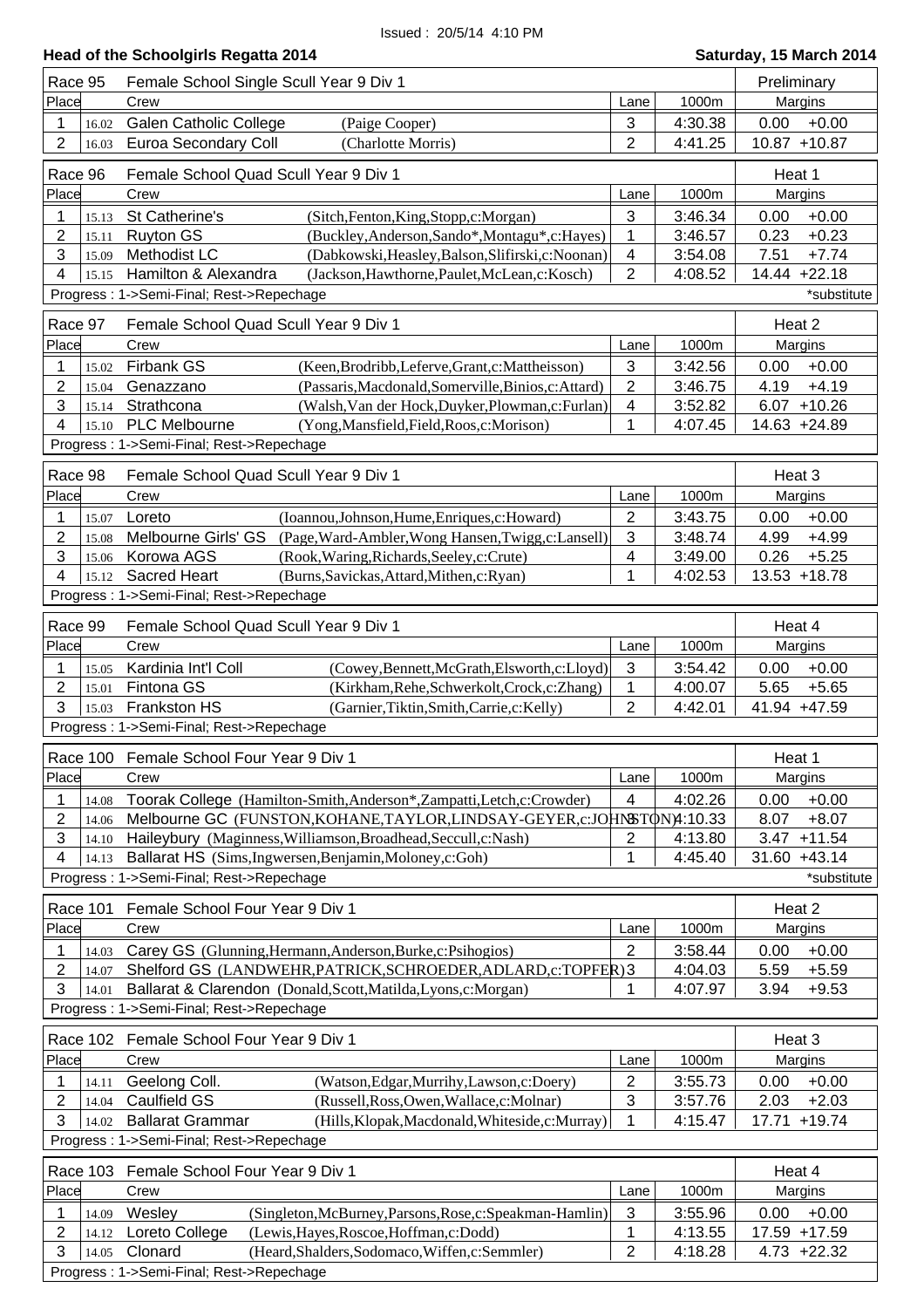|       |          | <b>Head of the Schoolgirls Regatta 2014</b>                                            |                |         | Saturday, 15 March 2014 |
|-------|----------|----------------------------------------------------------------------------------------|----------------|---------|-------------------------|
|       |          | Race 104 Female School Quad Scull Year 9 Div 2                                         |                |         | Heat 1                  |
| Place |          | Crew                                                                                   | Lane           | 1000m   | Margins                 |
| 1     | 12.09    | Melbourne Girls' GS (Rennie, Bowes, Donnelly, Cash, c: Lynch)                          | 4              | 3:51.40 | $+0.00$<br>0.00         |
| 2     | 12.13    | Sacred Heart (Williams-Demmon, Shinkfield, Morris, Hudson, c: Shinkfield)              | 1              | 4:03.47 | 12.07 +12.07            |
| 3     | 12.07    | Korowa AGS (Georgakis, Lloyd-Healy, Crossley, Baumgarten, c: Carra)                    | 3              | 4:11.83 | $8.36 + 20.43$          |
| 4     | 12.05    | Canterbury Girls SC (Mansie*, Burgess, Hunter, Mansie, c: Price)                       | $\overline{2}$ | 4:19.09 | 7.26 +27.69             |
|       |          | Progress: 1->Semi-Final; Rest->Repechage                                               |                |         | *substitute             |
|       |          | Race 105 Female School Quad Scull Year 9 Div 2                                         |                |         | Heat 2                  |
| Place |          | Crew                                                                                   | Lane           | 1000m   | Margins                 |
| 1     | 12.02    | Firbank GS<br>(Mawkes, Sherwood, Webster, McElroy, c: Gilmore)                         | 1              | 3:39.54 | $+0.00$<br>0.00         |
| 2     | 12.08    | (Harpur,Latour,Gorman,Stacey,c:Cattanach)<br>Loreto                                    | 3              | 3:45.20 | $+5.66$<br>5.66         |
| 3     | 12.06    | Kardinia Int'l Coll<br>(Crocker, Kontelj, Chalmers, Nadeson, c: Crosby)                | $\overline{2}$ | 4:08.78 | 23.58 +29.24            |
|       |          | Progress: 1->Semi-Final; Rest->Repechage                                               |                |         |                         |
|       |          | Race 106 Female School Quad Scull Year 9 Div 2                                         |                |         | Heat 3                  |
| Place |          | Crew                                                                                   | Lane           | 1000m   | Margins                 |
| 1     | 12.03    | Genazzano<br>(Baring, McKeagney-Douglas, Conti, Kneale, c: Straford)                   | 1              | 3:46.26 | 0.00<br>$+0.00$         |
| 2     | 12.14    | St Catherine's<br>(Robertson, Kelly, Raymond, Christian, c: Jacobson)                  | 3              | 3:50.90 | $+4.64$<br>4.64         |
| 3     | 12.11    | <b>PLC Melbourne</b><br>(Cho, Yoon, Stefanakos, Ranganathan, c: Morison)               | $\overline{2}$ | 4:46.47 | 55.57 +60.21            |
|       |          | Progress: 1->Semi-Final; Rest->Repechage                                               |                |         |                         |
|       | Race 107 | Female School Quad Scull Year 9 Div 2                                                  |                |         | Heat 4                  |
| Place |          | Crew                                                                                   | Lane           | 1000m   | Margins                 |
| 1     | 12.10    | Methodist LC<br>(Donaghue-Evans, Drake, Winter, Ward, c: Ryan)                         | $\mathfrak{S}$ | 2:01.36 | 0.00<br>$+0.00$         |
| 2     | 12.15    | (Boulter, O'Keefe, Newman, Soumprou, c: Thom)<br>Strathcona                            | 1              | 2:02.09 | $+0.73$<br>0.73         |
| 3     | 12.12    | <b>Ruyton GS</b><br>(Leslie, Mitchell*, McPhail*, Price*, c: Harris)                   | 2              | 2:03.04 | 0.95<br>$+1.68$         |
|       |          | Progress: 1->Semi-Final; Rest->Repechage                                               |                |         | *substitute             |
|       | Race 108 | Female School Four Year 9 Div 2                                                        |                |         | Heat 1                  |
| Place |          | Crew                                                                                   | Lane           | 1000m   | Margins                 |
| 1     | 11.06    | (Burke, Wicks, Grossi, De Giusti, c: Maher)<br>Loreto                                  | 1              | 4:01.58 | $+0.00$<br>0.00         |
| 2     | 11.08    | Shelford GS (BEZA, LEONG, GIBLIN, DENHAM-ROBERTS, c: DE SOUSA) 3                       |                | 4:03.30 | 1.72<br>$+1.72$         |
| 3     | 11.10    | Wesley<br>(Ferre, Brassey, Piskopos, Crothers, c: Savedra)                             | 2              | 4:14.81 | $11.51 + 13.23$         |
| 4     | 11.02    | Ballarat Grammar (Clough, Fay, Hunt, Purtell, c: Hearn)                                | 4              | 4:15.53 | $0.72 + 13.95$          |
|       |          | Progress: 1->Semi-Final; Rest->Repechage                                               |                |         |                         |
|       | Race 109 | Female School Four Year 9 Div 2                                                        |                |         | Heat 2                  |
| Place |          | Crew                                                                                   | Lane           | 1000m   | Margins                 |
| 1     | 11.11    | Haileybury (Villella, Pest, Dalley, Fabien, c: Matin)                                  | 1              | 4:05.86 | $+0.00$<br>0.00         |
| 2     | 11.03    | Carey GS (Jackson, Bartley, Ding, McKay, c: Munroe)                                    | 3              | 4:06.39 | $+0.53$<br>0.53         |
| 3     | 11.07    | Melbourne GC (CROKER, BETTS, HENDERSON, ANDREW, c: HABERFIELD)                         |                | 4:09.85 | 3.46<br>$+3.99$         |
| 4     | 11.05    | Clonard<br>(O'Connor, Binedell, Doyle, Smith, c: Utomo)                                | 2              | 4:36.45 | 26.60 +30.59            |
|       |          | Progress: 1->Semi-Final; Rest->Repechage                                               |                |         |                         |
|       |          | Race 110 Female School Four Year 9 Div 2                                               |                |         | Heat 3                  |
| Place |          | Crew                                                                                   | Lane           | 1000m   | Margins                 |
| 1     | 11.13    | Loreto College<br>(Haase, McLachlan, Gittings, Laidlaw, c: Harwood)                    | 2              | 4:07.50 | $+0.00$<br>0.00         |
| 2     | 11.12    | Geelong Coll.<br>(TBA, Stewart, Russell, Mauderer, c: Alfrink)                         | 3              | 4:13.45 | 5.95<br>$+5.95$         |
| 3     | 11.01    | <b>Ballarat &amp; Clarendon</b><br>(McDougall, Alizzi, Richardson, McCallum, c: Emery) | 1              | 4:28.73 | 15.28 +21.23            |
|       |          | Progress: 1->Semi-Final; Rest->Repechage                                               |                |         |                         |
|       |          | Race 111 Female School Four Year 9 Div 2                                               |                |         | Heat 4                  |
| Place |          | Crew                                                                                   | I ane          | 1000m   | <b>Margins</b>          |

|                                          |       | Race 111 Female School Four Year 9 Div 2 |                                                   |      |         | Heat 4        |                |
|------------------------------------------|-------|------------------------------------------|---------------------------------------------------|------|---------|---------------|----------------|
| Place                                    |       | Crew                                     |                                                   | Lane | 1000m   |               | Margins        |
|                                          | 1.04  | Caulfield GS                             | (Kapaklis, Collopy, Reid, Green, c: Kagiaros)     | ົ    | 4:01.41 | 0.00          | $+0.00$        |
|                                          | 11.09 | <b>Toorak College</b>                    | (Grant, Chew*, Reid, Izquierdo-Whelan, c: Morgan) | 3    | 4:10.12 | 8.71          | $+8.71$        |
|                                          | 11.14 | <b>Ballarat HS</b>                       | (Irwin, Parr, Hurdsfield, Hughes, c: Harwood)     |      | 4:14.47 |               | $4.35 + 13.06$ |
| Progress: 1->Semi-Final; Rest->Repechage |       |                                          |                                                   |      |         | *substitute l |                |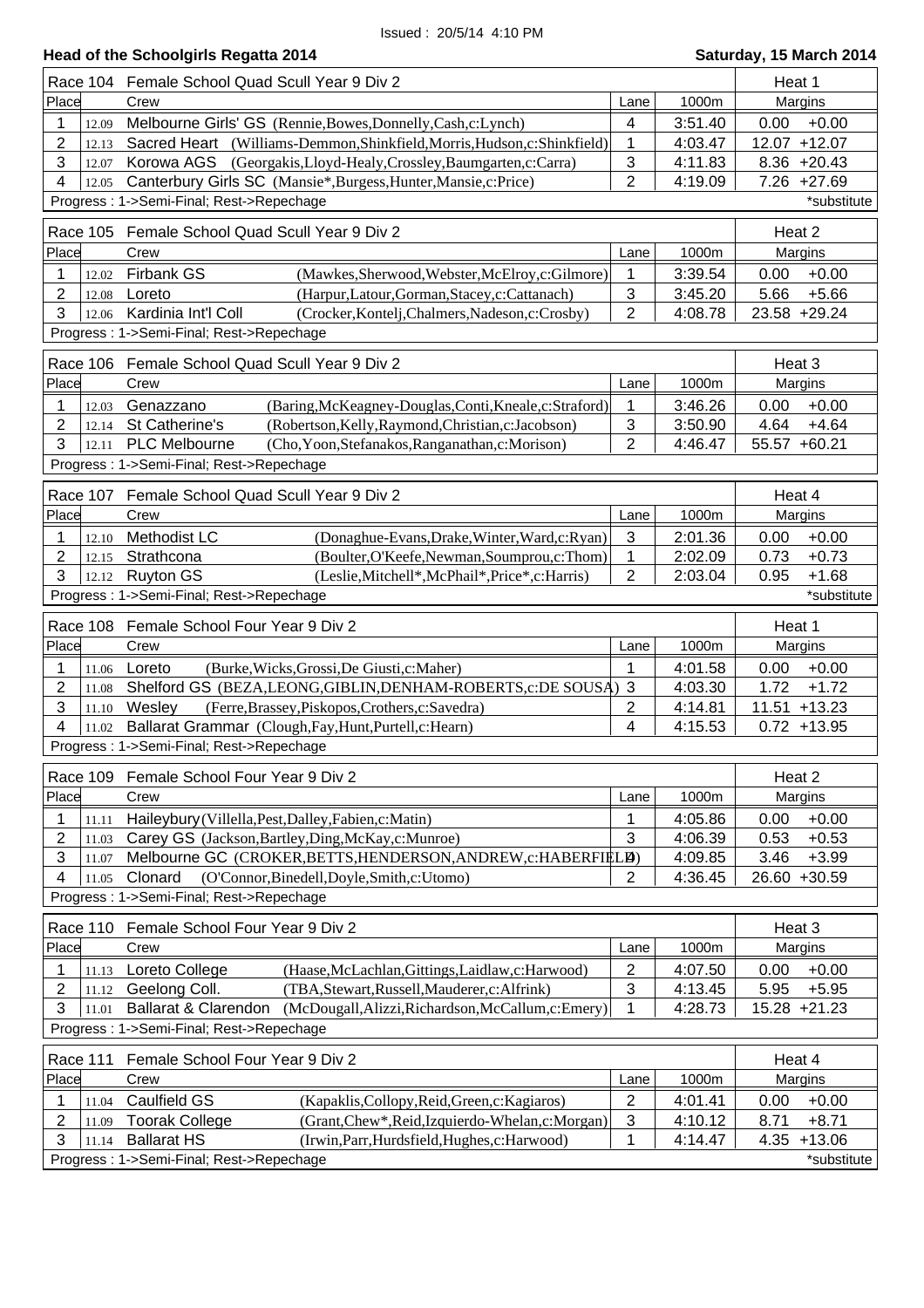|                                                | Race 112 Female School Quad Scull Year 9 Div 3                                                                                       |                     |            | Heat 1                             |  |  |
|------------------------------------------------|--------------------------------------------------------------------------------------------------------------------------------------|---------------------|------------|------------------------------------|--|--|
| Place                                          | Crew                                                                                                                                 | Lane                | 1000m      | Margins                            |  |  |
| 1<br>10.02                                     | (Law,Conway,Stiles,Van Gulick,c:Peters)<br>Genazzano                                                                                 | 3                   | 3:54.93    | $+0.00$<br>0.00                    |  |  |
| 2<br>10.07                                     | Methodist LC<br>(Heale, Walsh, Davis, Richards, c: Kaehne)                                                                           | $\overline{2}$      | 4:00.81    | 5.88<br>$+5.88$                    |  |  |
| 3<br>10.09                                     | <b>Sacred Heart</b><br>(Purcell, Brown, Kilmartin, Rush, c: Allen)                                                                   | 1                   | 4:27.27    | 26.46 +32.34                       |  |  |
|                                                | Progress: 1->Semi-Final; Rest->Repechage                                                                                             |                     |            |                                    |  |  |
| Race 113 Female School Quad Scull Year 9 Div 3 |                                                                                                                                      | Heat 2              |            |                                    |  |  |
| Place                                          | Crew                                                                                                                                 | Lane                | 1000m      | Margins                            |  |  |
| 1<br>10.10                                     | St Catherine's<br>(Rossi, Houghton, Wills, Deacon, c: Devlin)                                                                        | 2                   | 4:00.83    | $+0.00$<br>0.00                    |  |  |
| 2<br>10.08                                     | <b>Ruyton GS</b><br>(Borash, Whelan, Weigold, Murphy, c: Dalton)                                                                     | 1                   | 4:10.55    | 9.72<br>$+9.72$                    |  |  |
| 3<br>10.03                                     | Kardinia Int'l Coll<br>(Izumitani, Fawcett, Izumitani, Gorman, c: Jobling)                                                           | 3                   | 4:45.10    | 34.55 +44.27                       |  |  |
|                                                | Progress: 1->Semi-Final; Rest->Repechage                                                                                             |                     |            |                                    |  |  |
|                                                | Race 114 Female School Quad Scull Year 9 Div 3                                                                                       |                     |            | Heat 3                             |  |  |
| Place                                          | Crew                                                                                                                                 | Lane                | 1000m      | Margins                            |  |  |
| 1<br>10.01                                     | <b>Firbank GS</b><br>(Nugent,Long,Briggs,Lawson,c:Kay)                                                                               | 3                   | 3:52.61    | $+0.00$<br>0.00                    |  |  |
| 2<br>10.11                                     | Strathcona<br>(Connell, Skouretos, Spurling, Steverlynck, c: Hayes)                                                                  | 1                   | 4:00.55    | 7.94<br>$+7.94$                    |  |  |
| 3<br>10.06                                     | Melbourne Girls' GS<br>(Ross, Nelson, Permezel, Garbler, c: Happell)                                                                 | 2                   | 4:02.46    | 1.91<br>$+9.85$                    |  |  |
|                                                | Progress: 1->Semi-Final; Rest->Repechage                                                                                             |                     |            |                                    |  |  |
|                                                |                                                                                                                                      |                     |            |                                    |  |  |
|                                                | Race 115 Female School Quad Scull Year 9 Div 3                                                                                       |                     |            | Heat 4                             |  |  |
| Place                                          | Crew                                                                                                                                 | Lane                | 1000m      | Margins                            |  |  |
| 1<br>10.05                                     | (Pedley, Moore, Sutherland, Tuddenham, c: Emmerson)<br>Loreto                                                                        | $\overline{2}$      | 3:57.55    | $+0.00$<br>0.00                    |  |  |
| $\overline{2}$<br>10.04                        | Korowa AGS<br>(Crute, Hayes, Dowd, Appleton, c: Uglow)                                                                               | 3                   | 4:20.86    | 23.31 +23.31                       |  |  |
|                                                | Progress: 1->Semi-Final; Rest->Repechage                                                                                             |                     |            |                                    |  |  |
|                                                | Race 116 Female School Four Year 9 Div 3                                                                                             |                     |            | Heat 1                             |  |  |
| Place                                          | Crew                                                                                                                                 | Lane                | 1000m      | Margins                            |  |  |
| 1<br>09.04                                     | Carey GS (Fedi, Pellegrino, Heggie, Clift, c: Knowles)                                                                               | 1                   | 5:48.57    | $+0.00$<br>0.00                    |  |  |
| 2<br>09.11                                     | Haileybury (Cairns, Cuddon, Lewin, Hutton, c: Berry)                                                                                 | $\overline{2}$      | 6:13.70    | $25.13 + 25.13$                    |  |  |
| 3<br>09.08                                     | Shelford GS (MALLIGAN, NISSILA-BROWNE, STRINGER, ROBINSON, c: OLIJNYK)                                                               |                     |            |                                    |  |  |
|                                                | Progress: 1->Semi-Final; Rest->Repechage                                                                                             |                     |            |                                    |  |  |
| Race 117                                       | Female School Four Year 9 Div 3                                                                                                      |                     |            | Heat 2                             |  |  |
| Place                                          | Crew                                                                                                                                 | Lane                | 1000m      | Margins                            |  |  |
| 09.13                                          | <b>Loreto College</b><br>(Jackson, Murphy-McKay, Smith, Murphy, c: Anderson)                                                         | 1                   | 4:04.43    | 0.00<br>$+0.00$                    |  |  |
| 2<br>09.02                                     | (Kay, Grills, Draffin, Meaden, c: Walton)<br><b>Ballarat Grammar</b>                                                                 | 3                   | 4:06.75    | 2.32<br>$+2.32$                    |  |  |
| 3<br>09.06                                     | Clonard<br>(Wilson, Semmler, Smith, Grisenti, c: Wiffen)                                                                             | $\overline{2}$      | 4:40.10    | $33.35 + 35.67$                    |  |  |
|                                                | Progress: 1->Semi-Final; Rest->Repechage                                                                                             |                     |            |                                    |  |  |
|                                                | Race 118 Female School Four Year 9 Div 3                                                                                             |                     |            | Heat 3                             |  |  |
| Place                                          | Crew                                                                                                                                 | Lane                | 1000m      | Margins                            |  |  |
| 1<br>09.05                                     | <b>Caulfield GS</b><br>(Hind, Scott, Williams, Fullagar, c: Masel)                                                                   | $\overline{2}$      | 4:11.08    | $+0.00$<br>0.00                    |  |  |
| 2<br>09.09                                     | Toorak College (Davenport, Scott, Chew, Rookes, c: Summers)                                                                          | 1                   | 4:14.86    | $+3.78$<br>3.78                    |  |  |
| 3<br>09.10                                     | (Brassey, Dugandzic, Dimitropoulos, Syngeniotis, c: Haddad)<br>Wesley                                                                | 3                   | 4:19.46    | $+8.38$<br>4.60                    |  |  |
|                                                | Progress: 1->Semi-Final; Rest->Repechage                                                                                             |                     |            |                                    |  |  |
|                                                |                                                                                                                                      |                     |            |                                    |  |  |
| Place                                          | Race 119 Female School Four Year 9 Div 3<br>Crew                                                                                     | Lane                | 1000m      | Heat 4<br>Margins                  |  |  |
|                                                |                                                                                                                                      |                     |            |                                    |  |  |
| 1<br>09.12<br>2<br>09.07                       | Geelong Coll. (McLaughlin, Goldsack, Sutterby, Pereira, c: McMaster)<br>Melbourne GC (PETROFF, STEWART, GIBSON, BARRETT, c: JACKSON) | $\overline{2}$<br>1 | <b>NTT</b> | 0.00<br>$+0.00$<br>9.09<br>$+9.09$ |  |  |
| 3<br>09.01                                     | Ballarat & Clarendon (Gould, Ross, Porter, Baker, c: McKindlay)                                                                      | 3                   |            | 14.98 +24.07                       |  |  |
|                                                | Progress: 1->Semi-Final; Rest->Repechage                                                                                             |                     |            |                                    |  |  |
|                                                |                                                                                                                                      |                     |            |                                    |  |  |
| Race 120                                       | Female School Quad Scull Year 9 Div 4                                                                                                |                     |            | Heat 1                             |  |  |
| Place                                          | Crew                                                                                                                                 | Lane                | 1000m      | Margins                            |  |  |
| 1<br>08.04                                     | Loreto<br>(Scidone, Madsen, Goutallier, Hill, c: Bird)                                                                               | 3                   | <b>NTT</b> | 0.00<br>$+0.00$                    |  |  |
| 2<br>08.07                                     | <b>Ruyton GS</b><br>(Cheang, Berti, Moten, Tucker, c: Naidu)                                                                         | 1                   |            | 17.59 +17.59                       |  |  |
| 3<br>08.11                                     | Fintona GS<br>(Di Censo, Rettich, Rayson-Hill, Feldt, c: Lou)<br>Progress: 1->Semi-Final; Rest->Repechage                            | $\overline{2}$      |            | 20.92 +38.51                       |  |  |
|                                                |                                                                                                                                      |                     |            |                                    |  |  |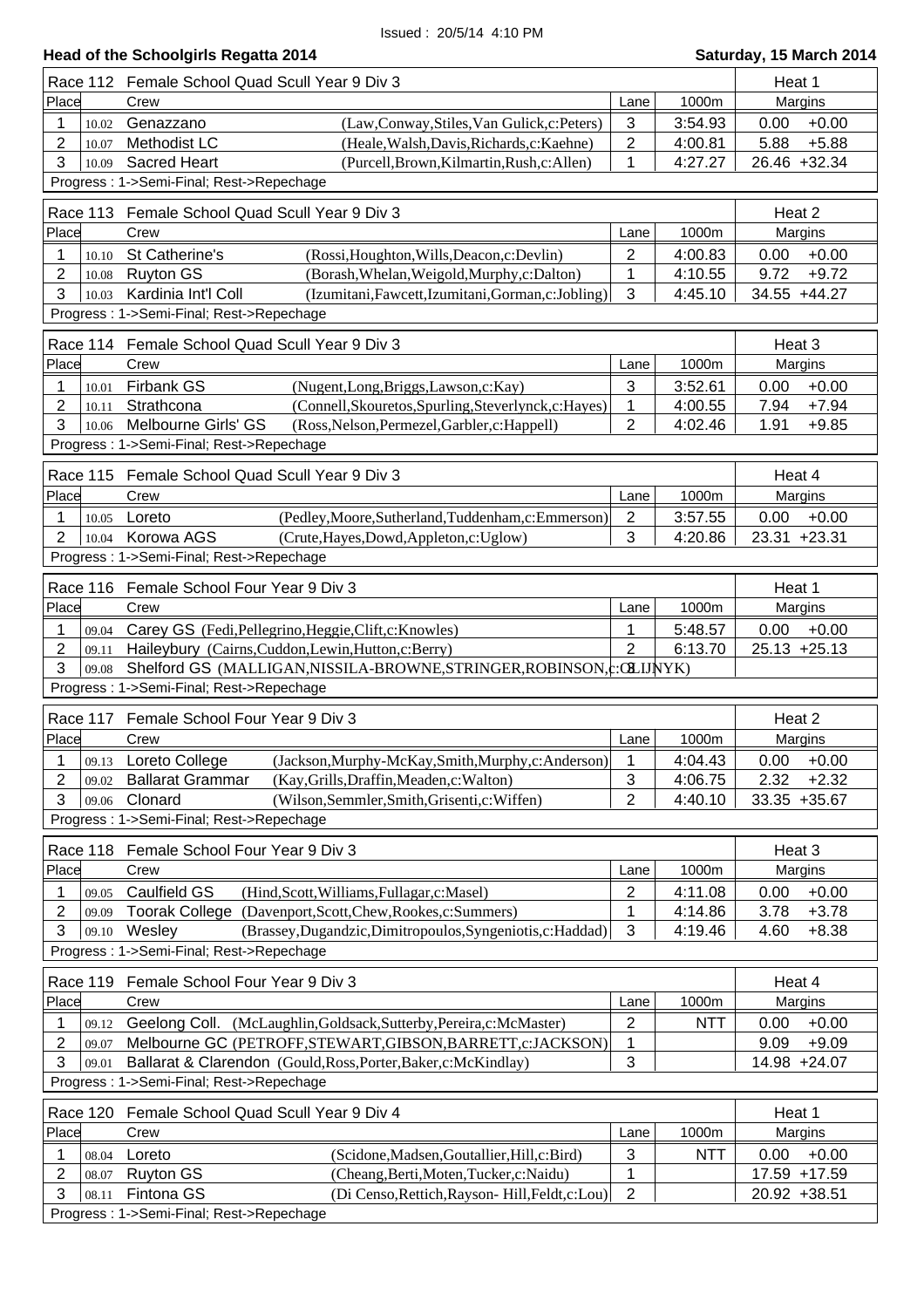| <b>Race 121</b>                                         | Female School Quad Scull Year 9 Div 4                                                                                             |                     |                    | Heat 2                          |  |  |
|---------------------------------------------------------|-----------------------------------------------------------------------------------------------------------------------------------|---------------------|--------------------|---------------------------------|--|--|
| Place                                                   | Crew                                                                                                                              | Lane                | 1000m              | Margins                         |  |  |
| 1<br>08.02                                              | Genazzano<br>(Feneley, O'Shaughnessy, Ryan, Psyhogios, c: Bennett)                                                                | 1                   | 4:09.67            | $+0.00$<br>0.00                 |  |  |
| 2<br>08.09                                              | St Catherine's<br>(Liberman, Sitch, Hatzis, Hogan, c: Seng Hpa)                                                                   | $\overline{2}$      | 4:14.63            | $+4.96$<br>4.96                 |  |  |
| 3<br>08.05                                              | Melbourne Girls' GS<br>(Hermann, Roger, McFarlane, Hartley, c: Stewart)                                                           | 3                   | 4:17.19            | $+7.52$<br>2.56                 |  |  |
|                                                         | Progress: 1->Semi-Final; Rest->Repechage                                                                                          |                     |                    |                                 |  |  |
|                                                         | Race 122 Female School Quad Scull Year 9 Div 4                                                                                    |                     |                    | Heat 3                          |  |  |
| Place                                                   | Crew<br>Lane<br>1000m                                                                                                             |                     |                    |                                 |  |  |
| 1<br>08.01                                              | <b>Firbank GS</b><br>(McNamara, Shand, Kayes, Gee, c: Chong)                                                                      | 3                   | 4:06.63            | Margins<br>0.00<br>$+0.00$      |  |  |
| 2<br>08.03                                              | Korowa AGS<br>(Papas, Baird*, Spiers, Chang, c: Toussaint)                                                                        | $\overline{2}$      | 4:23.36            | 16.73 +16.73                    |  |  |
| 3<br>08.08                                              | <b>Sacred Heart</b><br>(Nutku, Alvaro, Cox, Seaton, c: Killury)                                                                   | 1                   | 4:28.51            | $5.15 +21.88$                   |  |  |
|                                                         | Progress: 1->Semi-Final; Rest->Repechage                                                                                          |                     |                    | *substitute                     |  |  |
|                                                         |                                                                                                                                   |                     |                    |                                 |  |  |
| <b>Race 123</b>                                         | Female School Quad Scull Year 9 Div 4<br>Crew                                                                                     |                     | 1000m              | Heat 4                          |  |  |
| Place                                                   |                                                                                                                                   | Lane                |                    | Margins                         |  |  |
| 1<br>08.06                                              | Methodist LC<br>(Xu, Pitt, Sheats, Tsigaras, c: Edwards)                                                                          | 3                   | <b>NTT</b>         | $+0.00$<br>0.00                 |  |  |
| $\overline{2}$<br>08.10                                 | Strathcona<br>(Sturrock, Binnie Peart, Hamilton, Mcalpine, c: Patience)                                                           | $\overline{2}$      |                    | 0.04<br>$+0.04$                 |  |  |
|                                                         | Progress: 1->Semi-Final; Rest->Repechage                                                                                          |                     |                    |                                 |  |  |
|                                                         | Race 124 Female School Four Year 9 Div 4                                                                                          |                     |                    | Heat 1                          |  |  |
| Place                                                   | Crew                                                                                                                              | Lane                | 1000m              | Margins                         |  |  |
| 1<br>07.09                                              | Toorak College (Hellier-Lovick, O'James, McGain, Day, c: Stickland)                                                               | $\overline{2}$      | 4:08.60            | 0.00<br>$+0.00$                 |  |  |
| 2<br>07.03                                              | Carey GS (Cameron, Glanvill, Moloney, Berryman, c: Cahill)                                                                        | $\mathbf{1}$        | 4:09.10            | 0.50<br>$+0.50$                 |  |  |
| 3<br>07.05                                              | Caulfield GS (Judd, Dorman, Pym, Walter*, c: Annois)                                                                              | $\overline{4}$      | 4:21.50            | 12.40 +12.90                    |  |  |
| 4<br>07.06                                              | Melbourne GC (LISTON, BILLS, BROMMEYER, THOMPSON, c: SEYMOUR PESS A438.20                                                         |                     |                    | 16.70 +29.60                    |  |  |
|                                                         | Progress: 1->Semi-Final; Rest->Repechage                                                                                          |                     |                    | *substitute                     |  |  |
|                                                         | Race 125 Female School Four Year 9 Div 4                                                                                          |                     |                    | Heat 2                          |  |  |
| Place                                                   | Crew                                                                                                                              | Lane                | 1000m              | Margins                         |  |  |
| 1<br>07.12                                              | Geelong Coll.<br>(Reedy, Helm, Greene, Shannon, c: Buchanan)                                                                      | 3                   | 4:19.00            | $+0.00$<br>0.00                 |  |  |
| 2<br>07.11                                              | Haileybury<br>(Dibble, Tarrant, Rice, Watt, c: Armstrong)                                                                         | 1                   | 4:25.60            | $+6.60$<br>6.60                 |  |  |
| 3<br>07.13                                              | Loreto College<br>(Higgins, Gillespie, McGurk, McErvale, c: Middleton)                                                            | $\overline{2}$      | 4:31.60            | $6.00 + 12.60$                  |  |  |
|                                                         | Progress: 1->Semi-Final; Rest->Repechage                                                                                          |                     |                    |                                 |  |  |
|                                                         |                                                                                                                                   |                     |                    |                                 |  |  |
| Race 126                                                | Female School Four Year 9 Div 4                                                                                                   |                     |                    | Heat 3                          |  |  |
| Place                                                   | Crew                                                                                                                              | Lane                | 1000m              | Margins                         |  |  |
| 1<br>07.14                                              | Damascus<br>(Chancey, Bentley, Chew, Smith, c: Dart)                                                                              | $\sqrt{2}$          | 4:12.30            | $+0.00$<br>0.00                 |  |  |
| 2<br>07.04                                              | Carey GS<br>(Macdonald, Jackson, Palliser, Bracken, c: Stathopoulos)                                                              | 3                   | 4:14.70            | $+2.40$<br>2.40                 |  |  |
| 3<br>07.07                                              | Melbourne GC<br>(ESPOSTO, ASTILL, WEBBER, SPINKS, c: FIRMAN)                                                                      | 1                   | 4:41.30            | 26.60 +29.00                    |  |  |
|                                                         | Progress: 1->Semi-Final; Rest->Repechage                                                                                          |                     |                    |                                 |  |  |
| Race 127                                                | Female School Four Year 9 Div 4                                                                                                   |                     |                    | Heat 4                          |  |  |
| Place                                                   | Crew                                                                                                                              | Lane                | 1000m              | Margins                         |  |  |
| 1<br>07.10                                              | Wesley<br>(Davidson, Burke, Krapivsky, Randles, c: Wallace)                                                                       | 3                   | <b>NTT</b>         | 0.00<br>$+0.00$                 |  |  |
| 2<br>07.01                                              | Ballarat Grammar (A'Speculo, Yung, Edwards, West, c: Dickinson)                                                                   | 1                   |                    | $+0.06$<br>0.06                 |  |  |
| 3<br>07.08                                              | Shelford GS<br>(WILKIE,CHRISTIE,O'GRADY,LONG,c:McFADDEN)                                                                          | $\overline{2}$      |                    | 0.79<br>$+0.85$                 |  |  |
|                                                         | Progress: 1->Semi-Final; Rest->Repechage                                                                                          |                     |                    |                                 |  |  |
| Race 128                                                | Female School Coxed Quad Scull Year 9 Division 5                                                                                  |                     |                    | Heat 1                          |  |  |
| Place                                                   | Crew                                                                                                                              | Lane                | 1000m              | Margins                         |  |  |
| 1<br>06.02                                              | Genazzano<br>(Livingstone, Kogionis, Miles, Fox, c: Iliadis)                                                                      | $\overline{2}$      | 4:05.90            | 0.00<br>$+0.00$                 |  |  |
| 2<br>06.04                                              | (McDonald, Martin, Moir, Rosengren, c: Liang)<br>Loreto                                                                           | $\sqrt{3}$          | 4:11.60            | 5.70<br>$+5.70$                 |  |  |
| 3<br>06.08                                              | <b>Sacred Heart</b><br>(Zanghi, Napper, O'Donnell, Ballan, c: Cunneen)                                                            | 1                   | 4:39.90            | 28.30 +34.00                    |  |  |
|                                                         | Progress: 1->Semi-Final; Rest->Repechage                                                                                          |                     |                    |                                 |  |  |
|                                                         |                                                                                                                                   |                     |                    |                                 |  |  |
| Race 129                                                | Female School Coxed Quad Scull Year 9 Division 5                                                                                  |                     |                    | Heat 2                          |  |  |
| Place                                                   | Crew                                                                                                                              | Lane                | 1000m              | Margins                         |  |  |
| 1<br>06.05                                              | Melbourne Girls' GS<br>(Sharp, Mills, Crouch, Galea, c: Klotz)                                                                    | $\overline{2}$      | 4:16.22            | 0.00<br>$+0.00$                 |  |  |
| 2<br>06.09<br>3                                         | St Catherine's<br>(Alexiadis, Smalley*, Leyden, Skyrme-Jones, c: Lloyd)<br>Korowa AGS<br>(Carrasco, Kealey, Cotton, Ma, c: Carra) | $\mathfrak{B}$<br>1 | 4:21.46<br>4:45.50 | 5.24<br>$+5.24$<br>24.04 +29.28 |  |  |
| 06.03                                                   |                                                                                                                                   |                     |                    |                                 |  |  |
| Progress: 1->Semi-Final; Rest->Repechage<br>*substitute |                                                                                                                                   |                     |                    |                                 |  |  |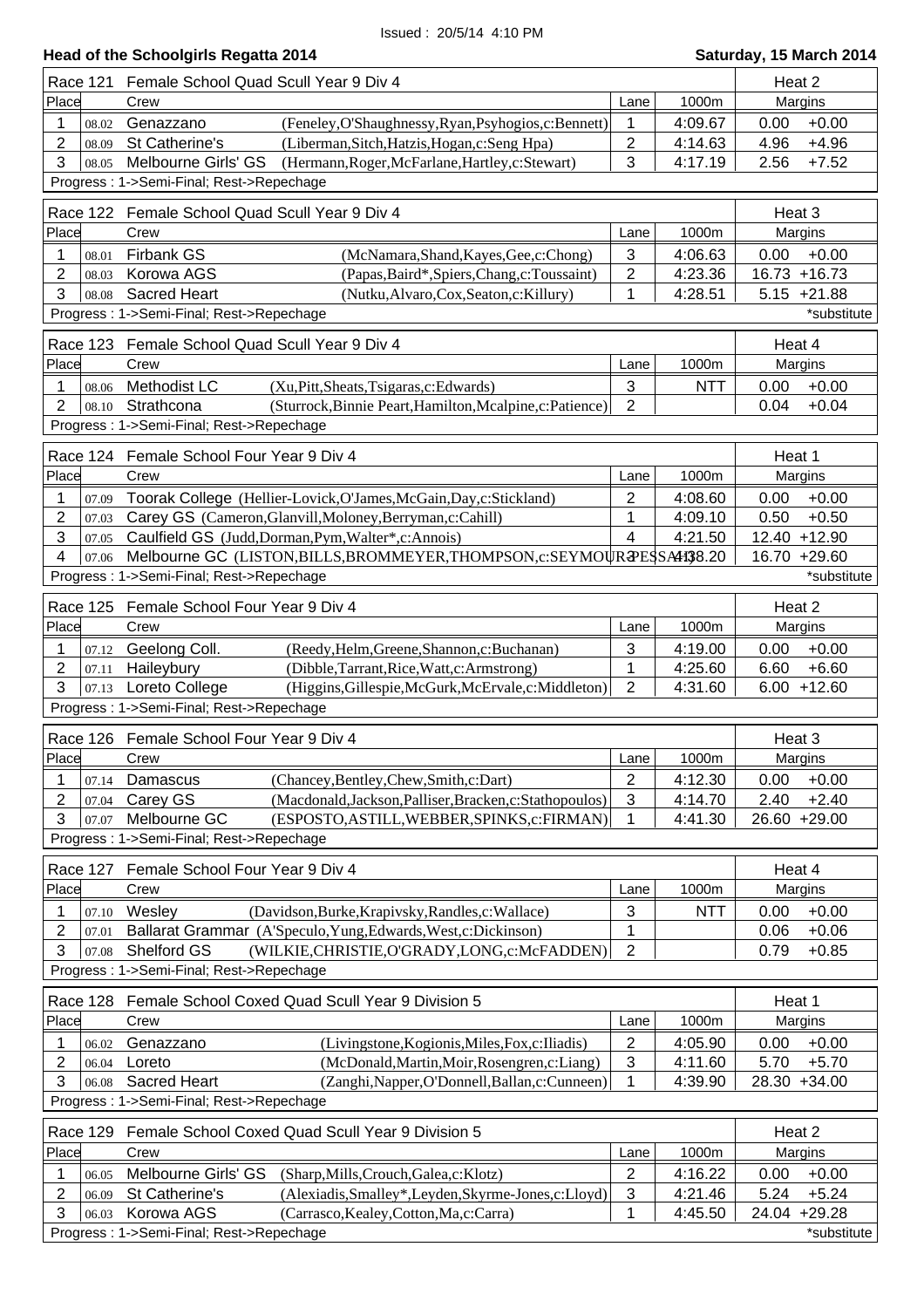# **Head of the Schoolgirls Regatta 2014 Saturday, 15 March 2014**

|                                          | Race 130 Female School Coxed Quad Scull Year 9 Division 5                                                                  |                |                    | Heat 3                            |  |  |
|------------------------------------------|----------------------------------------------------------------------------------------------------------------------------|----------------|--------------------|-----------------------------------|--|--|
| Place                                    | Crew                                                                                                                       | Lane           | 1000m              | Margins                           |  |  |
| 1<br>06.06                               | Methodist LC<br>(O'Gorman, Delis, Ditchfield, Wolf, c: GEORGAKAS)                                                          | 3              | 4:02.38            | 0.00<br>$+0.00$                   |  |  |
| $\overline{2}$<br>06.01                  | <b>Firbank GS</b><br>(Wilson-Cohen, Catalano, Gardiner, Kelso, c: Lee)                                                     | $\overline{2}$ | 4:06.95            | 4.57<br>$+4.57$                   |  |  |
|                                          | Progress: 1->Semi-Final; Rest->Repechage                                                                                   |                |                    |                                   |  |  |
|                                          | Female School Coxed Quad Scull Year 9 Division 5                                                                           |                |                    | Heat 4                            |  |  |
| Race 131                                 | Place<br>1000m<br>Crew<br>Lane                                                                                             |                |                    |                                   |  |  |
| 1                                        | Strathcona                                                                                                                 | $\overline{2}$ | 4:30.65            | Margins<br>$+0.00$<br>0.00        |  |  |
| 06.10<br>$\overline{2}$<br>06.07         | (Findlay, Olorenshaw, Chen, Stark, c: Plant)<br><b>Ruyton GS</b><br>(Fang, Evans, Watson, Anquetil, c: Chao)               | 3              | 4:47.59            | 16.94 +16.94                      |  |  |
|                                          | Progress: 1->Semi-Final; Rest->Repechage                                                                                   |                |                    |                                   |  |  |
|                                          |                                                                                                                            |                |                    |                                   |  |  |
|                                          | Race 132 Female School Four Year 9 Div 5                                                                                   |                |                    | Heat 1                            |  |  |
| Place                                    | Crew                                                                                                                       | Lane           | 1000m              | Margins                           |  |  |
| 1<br>05.02<br>$\overline{2}$             | Carey GS<br>(Colquhoun, Jane, Perin, Klupacs, c: White)                                                                    | $\overline{2}$ | 4:23.71            | 0.00<br>$+0.00$                   |  |  |
| 05.05<br>3<br>05.07                      | Melbourne GC (BURGNER, TOLSON, MOYA, MC KENNA, c: MC GARRY) 3<br>Shelford GS (CADMAN, KENNEDY, THOMSON, PERLEN, c: TOPFER) | 1              | 4:30.98<br>4:39.82 | 7.27<br>$+7.27$<br>$8.84 + 16.11$ |  |  |
|                                          | Progress: 1->Semi-Final; Rest->Repechage                                                                                   |                |                    |                                   |  |  |
|                                          |                                                                                                                            |                |                    |                                   |  |  |
| Race 133                                 | Female School Four Year 9 Div 5                                                                                            |                |                    | Heat 2                            |  |  |
| Place                                    | Crew                                                                                                                       | Lane           | 1000m              | Margins                           |  |  |
| 1<br>05.10                               | Haileybury<br>(Ngo, Kodila-Jones, Ralphsmith, Ekberg, c: Storton)                                                          | 3              | 4:32.89            | 0.00<br>$+0.00$                   |  |  |
| 2<br>05.11                               | Geelong Coll.<br>(Cashman, Potter, Bond, Thomas, c: Consedine)                                                             | $\overline{2}$ | 4:40.42            | 7.53<br>$+7.53$                   |  |  |
| 3<br>05.08                               | <b>Toorak College</b><br>(Gibson, Skoglund, Snooks, Dymond, c: Watt)                                                       | 1              | 4:45.19            | $4.77 + 12.30$                    |  |  |
|                                          | Progress: 1->Semi-Final; Rest->Repechage                                                                                   |                |                    |                                   |  |  |
|                                          | Race 134 Female School Four Year 9 Div 5                                                                                   |                |                    | Heat 3                            |  |  |
| Place                                    | Crew                                                                                                                       | Lane           | 1000m              | Margins                           |  |  |
| 1<br>05.03                               | <b>Caulfield GS</b><br>(Nilsson*, Reidy*, Knowles, Cock, c: Pugh)                                                          | 3              | 4:20.64            | 0.00<br>$+0.00$                   |  |  |
| $\overline{2}$<br>05.04                  | (LIN, FAWCETT, CROSSETT, HERNANDEZ, c: JONES)<br>Melbourne GC                                                              | $\sqrt{2}$     | 4:27.99            | 7.35<br>$+7.35$                   |  |  |
| 3<br>05.12                               | Loreto College<br>(Houlihan, Spratling, Maher, Fraser, c: Rowe)                                                            | 1              | 4:35.65            | 7.66 +15.01                       |  |  |
|                                          | Progress: 1->Semi-Final; Rest->Repechage                                                                                   |                |                    | *substitute                       |  |  |
| Race 135                                 | Female School Four Year 9 Div 5                                                                                            |                |                    | Heat 4                            |  |  |
| Place                                    | Crew                                                                                                                       | Lane           | 1000m              | Margins                           |  |  |
| 1                                        | 05.01 Carey GS (McAuliffe, Brookman, Arnott, Reddish, c: Edwards)                                                          | 1              | 4:24.04            | 0.00<br>$+0.00$                   |  |  |
| $\overline{2}$                           | 05.09 Wesley (Cao,doRozario-Romic,Timney,Trivett,c:Mowat)                                                                  | $\overline{2}$ | 4:30.09            | $6.05 + 6.05$                     |  |  |
| 3<br>05.06                               | Melbourne GC (NOONAN, MONTAGUE, CARVER, JEFFERY, c:TOBIN-QOU3ZENS)4:41.32                                                  |                |                    | $11.23 + 17.28$                   |  |  |
|                                          | Progress: 1->Semi-Final; Rest->Repechage                                                                                   |                |                    |                                   |  |  |
|                                          | Race 136 Female School Coxed Quad Scull Year 9 Division 6                                                                  |                |                    | Heat 1                            |  |  |
| Place                                    | Crew                                                                                                                       | Lane           | 1000m              | Margins                           |  |  |
| 1<br>04.03                               | Loreto<br>(Brown, Maro, Baker, Jensen, c: Paterson)                                                                        | 1              | 4:01.61            | $+0.00$<br>0.00                   |  |  |
| 2<br>04.01                               | <b>Firbank GS</b><br>(Mailing, Murray, Landy, Powell, c: Gilmore)                                                          | $\sqrt{2}$     | 4:03.17            | $+1.56$<br>1.56                   |  |  |
| 3<br>04.08                               | St Catherine's<br>(Mytton, Otto, Elstoft, Bird De La Coeur, c: Bonet)                                                      | 3              | 4:28.12            | 24.95 +26.51                      |  |  |
|                                          | Progress: 1->Semi-Final; Rest->Repechage                                                                                   |                |                    |                                   |  |  |
| Race 137                                 | Female School Coxed Quad Scull Year 9 Division 6                                                                           |                |                    | Heat 2                            |  |  |
| Place                                    | Crew                                                                                                                       | Lane           | 1000m              | Margins                           |  |  |
| 1<br>04.07                               | Methodist LC<br>(McShane, Koh, Casey, Stanboultgis, c: Allanson)                                                           | $\mathbf{3}$   | 4:08.73            | $+0.00$<br>0.00                   |  |  |
| $\overline{2}$<br>04.02                  | Genazzano<br>(Salinas-Byrne, Kuner, Miller, Jenkins, c: Pitney)                                                            | $\mathbf{1}$   | 4:12.11            | 3.38<br>$+3.38$                   |  |  |
| 3<br>04.05                               | Melbourne Girls' GS<br>(Huehne, Watkins, Simson, Marks, c: Bottoms)                                                        | $\overline{2}$ | 4:28.49            | 16.38 +19.76                      |  |  |
|                                          | Progress: 1->Semi-Final; Rest->Repechage                                                                                   |                |                    |                                   |  |  |
| Race 138                                 | Female School Coxed Quad Scull Year 9 Division 6                                                                           |                |                    | Heat 3                            |  |  |
| Place                                    | Crew                                                                                                                       | Lane           | 1000m              | Margins                           |  |  |
| 1<br>04.06                               | Melbourne Girls' GS<br>(Calvert, Henham, Lucas, Deegan, c: McPhee)                                                         | 3              | 4:18.06            | $+0.00$<br>0.00                   |  |  |
| 2<br>04.09                               | St Catherine's<br>(Nicolaou, Renn, Thompson, Byrne, c: Paul)                                                               | $\overline{2}$ | 4:32.10            | 14.04 +14.04                      |  |  |
| Progress: 1->Semi-Final; Rest->Repechage |                                                                                                                            |                |                    |                                   |  |  |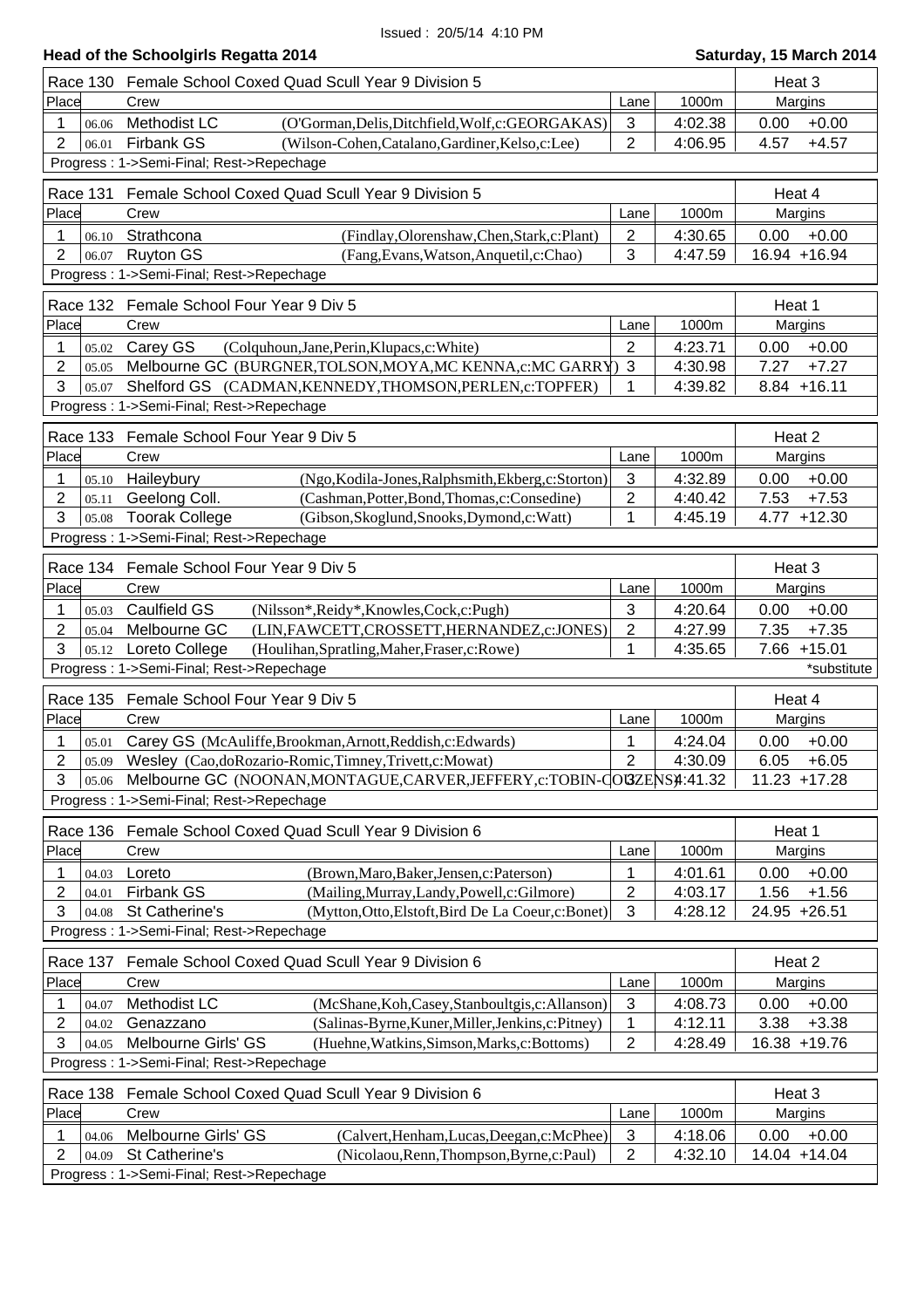# **Head of the Schoolgirls Regatta 2014 Saturday, 15 March 2014**

|                                          | Race 139 Female School Coxed Quad Scull Year 9 Division 6                |                |          | Heat 4          |  |  |
|------------------------------------------|--------------------------------------------------------------------------|----------------|----------|-----------------|--|--|
| Place                                    | Crew                                                                     | Lane           | 1000m    | Margins         |  |  |
| 1<br>04.04                               | Melbourne Girls' GS<br>(Chamberlain, Mitchell, Page*, Allen, c: Best)    | $\overline{2}$ | 4:15.25  | 0.00<br>$+0.00$ |  |  |
| $\overline{2}$<br>04.10                  | Strathcona<br>(Ahn, McKenzie, Sinclair, Dullard, c: Baxter)              | 3              | 4:39.38  | $24.13 + 24.13$ |  |  |
|                                          | Progress: 1->Semi-Final; Rest->Repechage<br>*substitute                  |                |          |                 |  |  |
| Race 140 Female School Four Year 9 Div 6 | Heat 1                                                                   |                |          |                 |  |  |
| Place                                    | Crew                                                                     | Lane           | 1000m    | Margins         |  |  |
| 1<br>03.10                               | Geelong Coll.<br>(Perry, Brown, Ryan, Sefton, c: Gow)                    | 1              | 4:28.13  | 0.00<br>$+0.00$ |  |  |
| 2<br>03.02                               | Carey GS<br>(Tonkin, Goldsmith, West, Belcher, c: Knight)                | 3              | 4:37.36  | 9.23<br>$+9.23$ |  |  |
| 3<br>03.03                               | Caulfield GS<br>(Muller*, Paras, Pannell*, Clarkson, c: Davis)           | 2              | 4:40.47  | $3.11 + 12.34$  |  |  |
|                                          | Progress: 1->Semi-Final; Rest->Repechage                                 |                |          | *substitute     |  |  |
|                                          |                                                                          |                |          |                 |  |  |
|                                          | Race 141 Female School Four Year 9 Div 6                                 |                |          | Heat 2          |  |  |
| Place                                    | Crew                                                                     | Lane           | 1000m    | Margins         |  |  |
| 1<br>03.04                               | Genazzano (Lewis, Forrest, Te Lintelo, Corridon, c: Fetherstonhaugh)     | $\overline{2}$ | 4:16.36  | 0.00<br>$+0.00$ |  |  |
| 2<br>03.08                               | Methodist LC (Chan, Dessiniotis, Worth, Dunn-Delvaen, c: Kidd)           | 3              | 4:25.28  | $+8.92$<br>8.92 |  |  |
| 3<br>03.07                               | Melbourne GC (KARGIOTIS, O'NEILL, INGRAM, LONGSTAFF, c: RIDGEWAY)        |                | 4:41.70  | 16.42 +25.34    |  |  |
|                                          | Progress: 1->Semi-Final; Rest->Repechage                                 |                |          |                 |  |  |
|                                          | Race 142 Female School Four Year 9 Div 6                                 |                |          | Heat 3          |  |  |
| Place                                    | Crew                                                                     | Lane           | 1000m    | Margins         |  |  |
|                                          |                                                                          |                |          |                 |  |  |
| 1<br>03.05                               | Loreto (Marangos, Davies, Souter, Barber, c: Wright)                     | 3              | 13:53:03 | $+0.00$<br>0.00 |  |  |
| $\overline{2}$<br>03.06                  | Melbourne GC (RICHTER, MAISEY, TAMBLYN, KOHANE, c: GALCIN RIFF2AT)       |                | 13:53:42 | 0.39<br>$+0.39$ |  |  |
|                                          | Progress: 1->Semi-Final; Rest->Repechage                                 |                |          |                 |  |  |
|                                          | Race 143 Female School Four Year 9 Div 6                                 |                |          | Heat 4          |  |  |
| Place                                    | Crew                                                                     | Lane           | 1000m    | Margins         |  |  |
| 1<br>03.09                               | Haileybury<br>(Pastore, Dempsey, Womersley, Fabien, c: Power)            | 3              | 4:33.13  | 0.00<br>$+0.00$ |  |  |
| $\overline{2}$<br>03.01                  | Carey GS<br>(Dear, Gillot, Thompson, Egan, c: Francis)                   | 2              | 4:36.41  | 3.28<br>$+3.28$ |  |  |
|                                          | Progress: 1->Semi-Final; Rest->Repechage                                 |                |          |                 |  |  |
|                                          |                                                                          |                |          |                 |  |  |
|                                          | Race 144 Female School Coxed Quad Scull Year 9 Division 7                |                |          | Heat 1          |  |  |
| Place                                    | Crew                                                                     | Lane           | 1000m    | Margins         |  |  |
| 1<br>02.13                               | St Catherine's<br>(Pearson, Quinn*, Crossing, Loughlin*, c: Kudryashova) | $\mathbf{3}$   | 4:21.82  | 0.00<br>$+0.00$ |  |  |
| $\overline{2}$<br>02.07                  | Melbourne Girls' GS (Yates, Ballantyne, Grieve, Peebles*, c: Read)       | 2              | 4:31.25  | 9.43<br>$+9.43$ |  |  |
|                                          | $3$ 02.01 Firbank GS<br>(Booth, Waldron, McLellan, Garbett, c: Hennig)   | 1              | 4:35.26  | $4.01 + 13.44$  |  |  |
|                                          | Progress: 1->Semi-Final; Rest->Repechage                                 |                |          | *substitute     |  |  |
|                                          | Race 145 Female School Coxed Quad Scull Year 9 Division 7                |                |          | Heat 2          |  |  |
| Place                                    | Crew                                                                     | Lane           | 1000m    | Margins         |  |  |
| 1<br>02.02                               | <b>Firbank GS</b><br>(Fraser, Thomas, Hales, Ronec, c: Gnauck)           | 3              | 4:09.82  | $+0.00$<br>0.00 |  |  |
| $\overline{2}$<br>02.05                  | Loreto<br>(Robinson, Peel, Paull, Drake, c: Condon)                      | 1              | 4:14.50  | 4.68<br>$+4.68$ |  |  |
| 3<br>02.12                               | St Catherine's<br>(Jones, Bindley, Ainalis, Tiplady*, c: Huang)          | 2              | 4:25.76  | 11.26 +15.94    |  |  |
|                                          | Progress: 1->Semi-Final; Rest->Repechage                                 |                |          | *substitute     |  |  |
|                                          |                                                                          |                |          |                 |  |  |
|                                          | Race 146 Female School Coxed Quad Scull Year 9 Division 7                |                |          | Heat 3          |  |  |
| Place                                    | Crew                                                                     | Lane           | 1000m    | Margins         |  |  |
| 1<br>02.04                               | Genazzano<br>(Ross-Farrell, MacIsaac, Holdsworth, Mulvogue, c: Wilson)   | $\overline{2}$ | 4:05.96  | 0.00<br>$+0.00$ |  |  |
| $\overline{2}$<br>02.11                  | (Southey, Burne*, Seyfort, van Every*, c: Freeman)<br>St Catherine's     | 3              | 4:12.24  | 6.28<br>$+6.28$ |  |  |
| 3<br>02.09                               | Melbourne Girls' GS (De Palma, Williamson, Yan, Giannini, c: Smith)      | 1              | 4:19.57  | $7.33 + 13.61$  |  |  |
|                                          | Progress: 1->Semi-Final; Rest->Repechage                                 |                |          | *substitute     |  |  |
|                                          |                                                                          |                |          |                 |  |  |
| Race 147<br>Place                        | Female School Coxed Quad Scull Year 9 Division 7<br>Crew                 |                |          | Heat 4          |  |  |
|                                          |                                                                          | Lane           | 1000m    | Margins         |  |  |
| 1<br>02.08                               | Melbourne Girls' GS<br>(Jones, Cheston, Ferguson, Seamer, c: Scott)      | 1              | 4:09.93  | $+0.00$<br>0.00 |  |  |
| 2<br>02.10                               | Methodist LC<br>(Mogensen, Dhankhar, Lewis, La'Brooy, c: Chan)           | $\sqrt{3}$     | 4:14.75  | $+4.82$<br>4.82 |  |  |
| 3<br>02.06                               | Melbourne Girls' GS<br>(Blyth, Day*, Raneri, Morrison*, c: Whittaker)    | 2              | 4:34.24  | 19.49 +24.31    |  |  |
|                                          | Progress: 1->Semi-Final; Rest->Repechage                                 |                |          | *substitute     |  |  |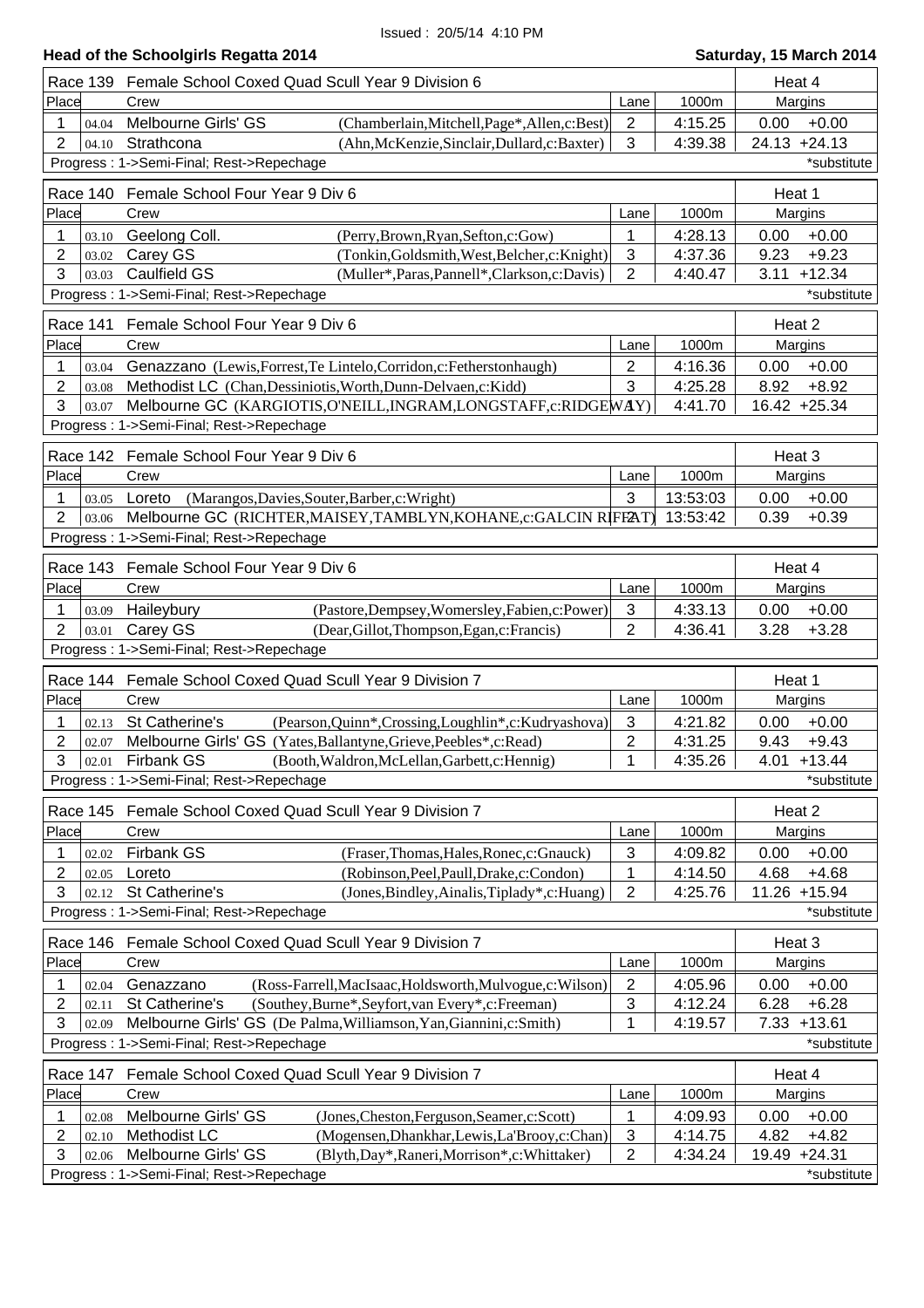|                         | Race 148 Female School Four Year 9 Div 7                                                                       |                |            | Heat 1         |                    |
|-------------------------|----------------------------------------------------------------------------------------------------------------|----------------|------------|----------------|--------------------|
| Place                   | Crew                                                                                                           | Lane           | 1000m      | Margins        |                    |
| 1                       | 1A.05 Caulfield GS<br>(Kilian*,Thomas,Manassa,Sumner*,c:Kuriata)                                               | $\mathbf{3}$   | 4:19.52    | 0.00           | $+0.00$            |
| 2<br>1A.06              | <b>Caulfield GS</b><br>(Turner, Dragoljevic*, Woodman*, Turner, c: Ebeling)                                    | $\overline{2}$ | 4:29.27    | 9.75           | $+9.75$            |
| 3<br>1A.08              | <b>Caulfield GS</b><br>(Georgakopoulos*,Troupis,Robertson,Carr,c:Gong)                                         | 1              | 4:30.12    | $0.85 + 10.60$ |                    |
| 4                       | 1A.13 Melbourne GC<br>(VARI, FERGUSON, NOBLE, ALBERICO, c: JACKSON)                                            | $\overline{4}$ | 4:41.89    | 11.77 +22.37   |                    |
|                         | Progress: 1->Final (Race 354); Rest->Rep (Race's 231-232)echege                                                |                |            |                | *substitute        |
|                         | Race 149 Female School Four Year 9 Div 7                                                                       |                |            | Heat 2         |                    |
| Place                   | Crew                                                                                                           | Lane           | 1000m      | Margins        |                    |
| 1<br>1A.11              | Melbourne GC (JARMAN, MC KENZIE, MC KENZIE, PATTERSON, c: HAREA                                                |                | <b>NTT</b> | 0.00           | $+0.00$            |
| 2                       | 1A.15 Strathcona (Murphy, Martin, Mitchell, Kirby, c: Parker)                                                  | 1              |            | 6.66           | $+6.66$            |
| 3<br>1A.01              | Carey GS (Dimpfel, Lindeman, Walsh, Morrison, c: Musgrave)                                                     | 3              |            | 2.42           | $+9.08$            |
| 4<br>1A.07              | Caulfield GS (Rendell, Routley, Crellin*, Browell, c: Prassos)                                                 | $\overline{2}$ |            |                |                    |
|                         | Progress: 1->Final (Race 354); Rest->Rep (Race's 231-232)echege                                                |                |            |                | *substitute        |
| <b>Race 150</b>         | Female School Four Year 9 Div 7                                                                                |                |            | Heat 1         |                    |
| Place                   | Crew                                                                                                           | Lane           | 1000m      | Margins        |                    |
| 1<br>01.02              | Carey GS<br>(Zumbo, Deligannis, Campbell, Liberg, c: Arnold)                                                   | $\overline{2}$ | 4:07.19    | 0.00           | $+0.00$            |
| 2<br>01.03              | <b>Caulfield GS</b><br>(Miller, Collier*, Elliot*, Pemberton, c: Pugh)                                         | $\mathbf 1$    | 4:36.79    | 29.60 +29.60   |                    |
| 3<br>01.16              | Geelong Coll.<br>(Duerden, McKinnon, Tierney, Mayer, c: Panagodage)                                            | 3              | 5:46.31    | 69.52          | $+99.12$           |
|                         | Progress: 1->Semi-Final; Rest->Repechage                                                                       |                |            |                | *substitute        |
| Race 151                | Female School Four Year 9 Div 7                                                                                |                |            | Heat 2         |                    |
| Place                   | Crew                                                                                                           | Lane           | 1000m      | Margins        |                    |
|                         |                                                                                                                |                |            |                |                    |
| 1<br>01.14<br>2         | Methodist LC (Murphy, Smith, Sgarbossa, Jayasinhe, c: Noonan)<br>Loreto                                        | 3<br>1         | 4:14.29    | 0.00<br>1.72   | $+0.00$<br>$+1.72$ |
| 01.10<br>01.12          | (Noble, Donovan, Buettner, Sabljak, c: Topy)<br>Melbourne GC (BUKOWSKY, VERSCHUUR, AKUNG, LE GEAR, c: RIZVI) 2 |                | 4:16.01    |                |                    |
|                         | Progress: 1->Semi-Final; Rest->Repechage                                                                       |                |            |                |                    |
|                         |                                                                                                                |                |            |                |                    |
|                         | Race 152 Female School Four Year 9 Div 7                                                                       |                |            | Heat 3         |                    |
| Place                   | Crew                                                                                                           | Lane           | 1000m      | Margins        |                    |
| 1<br>01.09              | (Dessent, Peric, Scalzo, Rokebrand, c: Papadopoulos)<br>Genazzano                                              | 2              | 4:19.29    | 0.00           | $+0.00$            |
| 2<br>01.04              | <b>Caulfield GS</b><br>(Plenderleith, Evans*, Mitchell, Hants, c: Christie)                                    | 3              | 4:28.15    | 8.86           | $+8.86$            |
| 3<br>01.17              | Haileybury<br>(Dhanapala, Racine, Humble, Karamountzos, c: Garcia)                                             | 1              | 4:31.91    | $3.76 + 12.62$ |                    |
|                         | Progress: 1->Semi-Final; Rest->Repechage                                                                       |                |            |                | *substitute        |
|                         |                                                                                                                |                |            |                |                    |
|                         | Race 153 Female School Four Open Div 1                                                                         |                |            | Repechage 1    |                    |
| Place                   | Crew                                                                                                           | Lane           | 1500m      | Margins        |                    |
| 45.08<br>1              | Shelford GS<br>(Church,Landwehr,Potter,Vo,c:Long)                                                              | 3              | 6:48.52    | 0.00           | $+0.00$            |
| $\overline{2}$<br>45.10 | (Oates,Catterson,Murphy,Fradd,c:Wilson)<br>Loreto College                                                      | 1              | 6:56.74    | 8.22           | $+8.22$            |
| 3<br>45.07              | <b>PLC Melbourne</b><br>(Williams, Willis, Boone, Rivett, c: Suen)                                             | $\overline{2}$ | 7:11.97    | 15.23 +23.45   |                    |
|                         | Progress: 1,2->Semi-Final; Rest->B Final (Race 352)                                                            |                |            |                |                    |
|                         |                                                                                                                |                |            |                |                    |
|                         | Race 154 Female School Four Open Div 1                                                                         |                |            | Repechage 2    |                    |
| Place                   | Crew                                                                                                           | Lane           | 1500m      | Margins        |                    |
| 45.09<br>1              | <b>Toorak College</b><br>(Westley, Day, Rolley, Owen, c: Summers)                                              | 1              | 14:38:34   | 0.00           | $+0.00$            |
| 2<br>45.04              | (Jessup, Crawford, Elsworth, Brunton, c: Kottek)<br>Kardinia Int'l Coll                                        | $\overline{c}$ | 14:38:41   | 0.07           | $+0.07$            |
| 3<br>45.11              | <b>Lowther Hall</b><br>(Rowe, Gregg, Duffus, Roscoe, c: Farouque)                                              | 3              | 14:39:04   | 0.63           | $+0.70$            |
|                         | Progress: 1,2->Semi-Final; Rest->B Final (Race 352)                                                            |                |            |                |                    |
| Race 155                | Female School Eight Open Div 1                                                                                 |                |            | Repechage 1    |                    |
| Place                   | Crew                                                                                                           | Lane           | 1500m      | Margins        |                    |
| 44.04<br>1              | Genazzano                                                                                                      |                |            |                |                    |
|                         | (Jackson, O'Keeffe, Gleeson, Becerra, Sibillin, Bendall, Lincoln, Ward, c: Dowell)                             | 3              | 1:09.88    | 0.00           | $+0.00$            |
| $\overline{2}$          | 44.08 St Catherine's                                                                                           |                |            |                |                    |
|                         | (Gullifer, Middleton, Payne, Garner Davis, Zwar, Joubert, Gleeson, Fleetwood, c: Markakis)                     | 1              | 1:16.67    | 6.79           | $+6.79$            |
| 3                       | 44.09 Wesley<br>(Jones,Jones,Bowman,Carlisle-Goldblatt,Goodwin,Gardiner,Shugg,Ellem,c:Heloury)                 | $\mathbf{2}$   | 1:29.80    | 13.13 +19.92   |                    |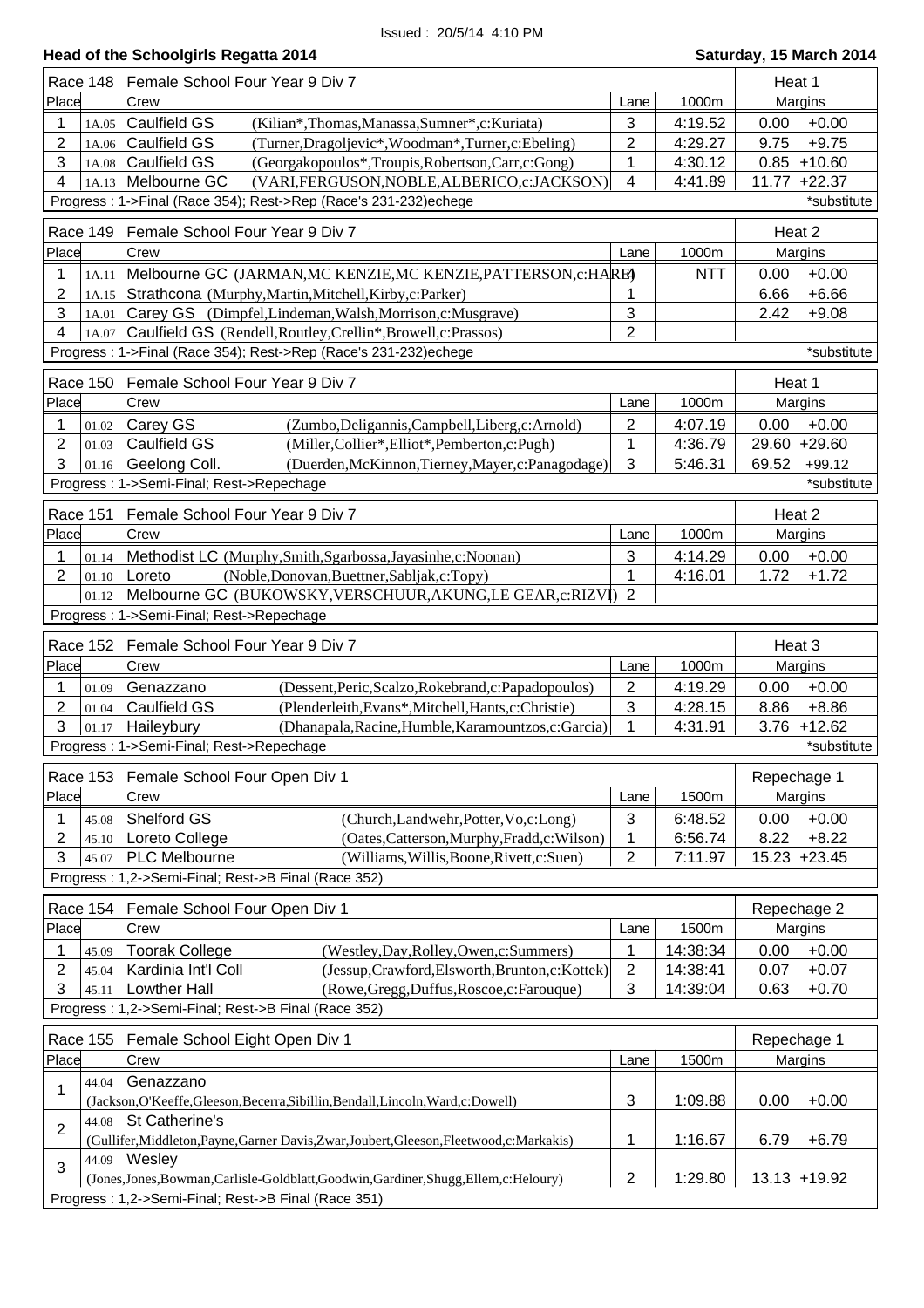|                              | Race 156 Female School Eight Open Div 1                                                           |                |         | Repechage 2     |
|------------------------------|---------------------------------------------------------------------------------------------------|----------------|---------|-----------------|
| Place                        | Crew                                                                                              | Lane           | 1500m   | Margins         |
| 44.03                        | Geelong Grammar                                                                                   |                |         |                 |
| 1                            | (Salt, Chirnside, Graves, Green, Moore, Hardy, Spence-Fletcher, Brookes, c: Strong)               | $\mathbf{2}$   | 5:02.02 | 0.00<br>$+0.00$ |
|                              | 44.01 Carey GS                                                                                    |                |         |                 |
| $\overline{2}$               | (Muir, Yammouni, Deev, Burgess, Keppell, Vallely, Jones, Jepson, c: Dupe)                         | 1              | 5:10.85 | $+8.83$<br>8.83 |
|                              | 44.11 Geelong Coll.                                                                               |                |         |                 |
| 3                            | (Dixon, Caithness, Perry, Scott, Finlay, Gorell, Campbell, Vernon, c: Brown)                      | 4              | 5:13.68 | $2.83 + 11.66$  |
|                              | 44.02 Caulfield GS                                                                                |                |         |                 |
| $\overline{4}$               | (Paras, Engelhardt*, Dudley, Tulloch, Ward Ambler, Jackson, Mills, Wild, c: Tran)                 | 3              | 5:32.52 | 18.84 +30.50    |
|                              | Progress: 1,2->Semi-Final; Rest->B Final (Race 351)                                               |                |         | *substitute     |
|                              |                                                                                                   |                |         |                 |
|                              | Race 157 Female School Single Scull Open Div 1                                                    |                |         | Repechage 1     |
| Place                        | Crew                                                                                              | Lane           | 1500m   | Margins         |
| 1<br>43.06                   | Sacred Heart Yarrawong<br>(Sara Williams)                                                         | 1              | 6:33.01 | $+0.00$<br>0.00 |
| $\overline{2}$<br>43.14      | Suzanne Cory High<br>(Emily Lew)                                                                  | $\overline{2}$ | 6:57.23 | 24.22 +24.22    |
|                              | Progress: 1->Semi-Final; 2->B Final (Race 350); 3->C Final (Race 349)                             |                |         |                 |
|                              | Race 158 Female School Single Scull Open Div 1                                                    |                |         | Repechage 2     |
| Place                        | Crew                                                                                              | Lane           | 1500m   | Margins         |
|                              |                                                                                                   |                |         |                 |
| 1<br>43.03                   | Clonard<br>(Amber Grigsby)                                                                        | 1              | 6:38.28 | 0.00<br>$+0.00$ |
| $\overline{2}$<br>43.13<br>3 | Preshil<br>(Georgia Lenton-Williams)                                                              | 3              | 6:46.65 | $+8.37$<br>8.37 |
| 43.05                        | <b>Sacred Heart College</b><br>(Mollie Clark-Fernandes)                                           | $\overline{2}$ | 7:18.36 | 31.71 +40.08    |
|                              | Progress: 1->Semi-Final; 2->B Final (Race 350); 3->C Final (Race 349)                             |                |         |                 |
|                              | Race 159 Female School Single Scull Open Div 1                                                    |                |         | Repechage 3     |
| Place                        | Crew                                                                                              | Lane           | 1500m   | Margins         |
| 1<br>43.15                   | Euroa Secondary Coll<br>(Brooke Wells)                                                            | 1              | 6:34.20 | 0.00<br>$+0.00$ |
| 2<br>43.04                   | St Ignatius College<br>(Jessica Dougherty)                                                        | 3              | 6:39.80 | $+5.60$<br>5.60 |
| 3<br>43.07                   | <b>Strathmore Secondary</b><br>(Sienna Smith)                                                     | $\overline{2}$ | 6:49.62 | $9.82 + 15.42$  |
|                              | Progress : 1->Semi-Final; 2->B Final (Race 350); 3->C Final (Race 349)                            |                |         |                 |
|                              |                                                                                                   |                |         |                 |
|                              | Race 160 Female School Single Scull Open Div 1                                                    |                |         | Repechage 4     |
| Place                        | Crew                                                                                              | Lane           | 1500m   | Margins         |
| 1<br>43.12                   | <b>CAE Melbourne</b><br>(Lauren Hurley-Pearson)                                                   | 1              | 6:33.77 | 0.00<br>$+0.00$ |
| 2                            | 43.18 Ivanhoe Girls Grammar<br>(Catherine Lobbe)                                                  | $\overline{2}$ | 6:35.32 | 1.55<br>$+1.55$ |
|                              | Progress : 1->Semi-Final; 2->B Final (Race 350); 3->C Final (Race 349)                            |                |         |                 |
| Race 161                     | Female School Four Open Div 2                                                                     |                |         | Repechage 1     |
| Place                        | Crew                                                                                              | Lane           | 1500m   | Margins         |
| 1                            | Shelford GS<br>(Denham-Roberts, Kinsman, McBride, Patterson, c: Matheson)                         | $\overline{2}$ | 6:09.75 | 0.00<br>$+0.00$ |
| 41.08<br>2<br>41.04          | Kardinia Int'l Coll (Cox, Simunek, Chadwick, Roosje, c: Sciarrone)                                | 3              | 6:23.81 | 14.06 +14.06    |
| 3<br>41.03                   | <b>Ballarat HS</b><br>(Lawrence, Gluyas, Webster, Nikolic, c: Bedggood-McNicoll)                  | 1              | 6:31.39 | $7.58 + 21.64$  |
|                              | Progress: 1,2->Semi-Final; Rest->B Final (Race 348)                                               |                |         |                 |
|                              |                                                                                                   |                |         |                 |
| Race 162                     | Female School Four Open Div 2                                                                     |                |         | Repechage 2     |
| Place                        | Crew                                                                                              | Lane           | 1500m   | Margins         |
| 1<br>41.10                   | (Casella, Broadbent, Tuncks, McErvale, c: O'Dowd)<br>Loreto College                               | 3              | 6:01.50 | $+0.00$<br>0.00 |
| 2<br>41.09                   | <b>Toorak College</b><br>(O'James, Moore-Spillett, Waterson, Cocks, c: Bradbury)                  | 2              | 6:15.70 | 14.20 +14.20    |
| 3<br>41.07                   | <b>PLC Melbourne</b><br>(Zou, Arnott Tan, Waycott, Yip, c: Ru)                                    | 1              | 6:33.51 | 17.81 +32.01    |
|                              | Progress: 1,2->Semi-Final; Rest->B Final (Race 348)                                               |                |         |                 |
|                              |                                                                                                   |                |         |                 |
| Place                        | Race 163 Female School Eight Open Div 2                                                           |                |         | Repechage 1     |
|                              | Crew                                                                                              | Lane           | 1500m   | Margins         |
| 40.08<br>1                   | Methodist LC                                                                                      |                |         |                 |
|                              | (Spencer, O'Connor, Coleman, Oates, Fisher, Serafini, Lanyon, Fink, c: Clark)                     | 2              | 5:20.03 | $+0.00$<br>0.00 |
| 40.09<br>$\overline{2}$      | St Catherine's                                                                                    |                |         |                 |
|                              | (Hyland, Thompson, Johnson, King, Young, Ferrali, Whan, Davies, c: Ziegler)<br>40.02 Caulfield GS | 3              | 5:28.63 | 8.60<br>$+8.60$ |
| 3                            | (Granter, Phillips, Davidson, Lipman, Elliott, Prosenica*, Eggers*, Care, c: Skurnik)             | 1              | 5:44.11 | 15.48 +24.08    |
|                              | Progress: 1,2->Semi-Final; Rest->B Final (Race 347)                                               |                |         | *substitute     |
|                              |                                                                                                   |                |         |                 |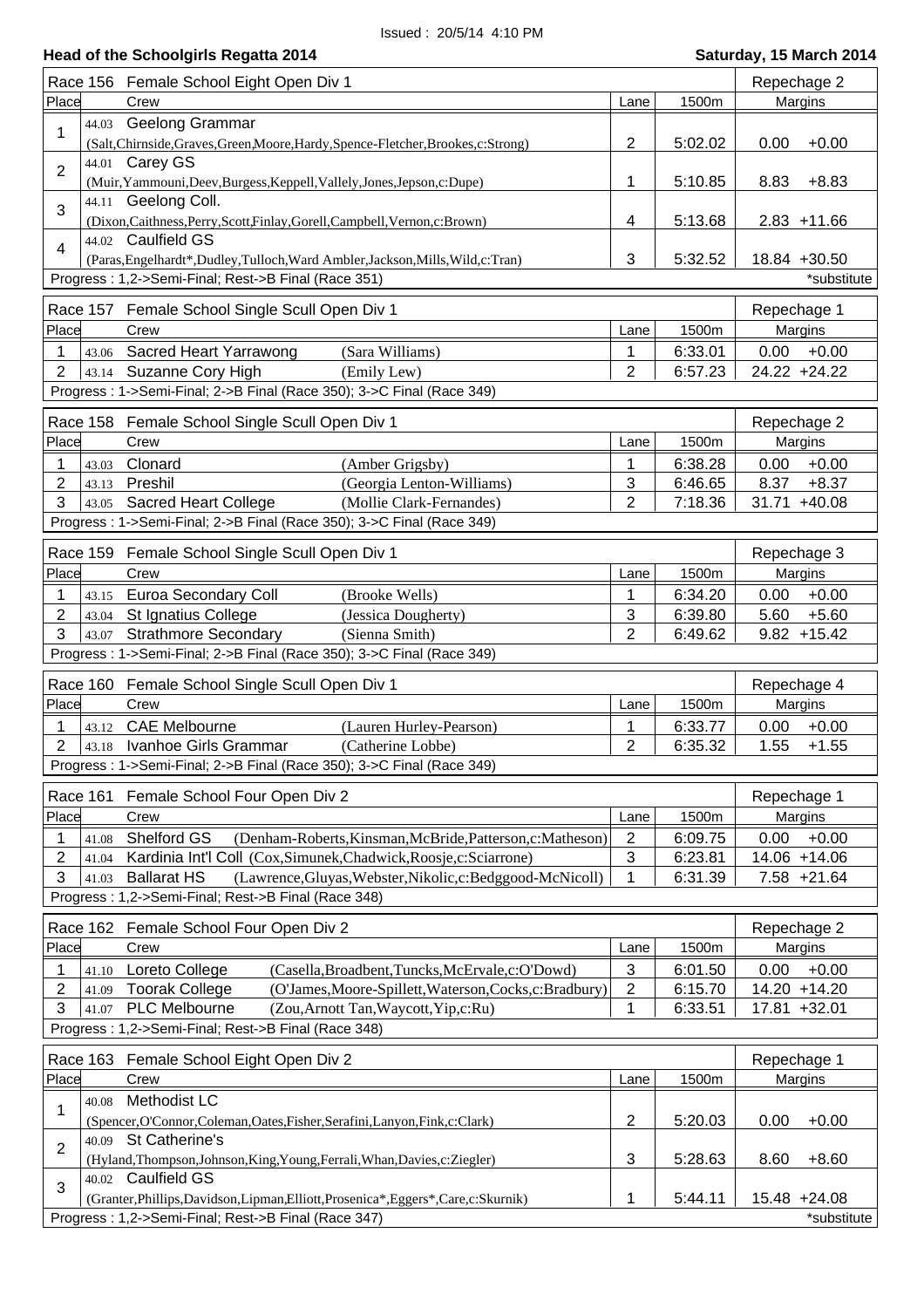|                |       | Race 164 Female School Eight Open Div 2                                                  |                |         | Repechage 2     |  |
|----------------|-------|------------------------------------------------------------------------------------------|----------------|---------|-----------------|--|
| Place          |       | Crew                                                                                     | Lane           | 1500m   | Margins         |  |
| 1              |       | 40.05 Loreto                                                                             |                |         |                 |  |
|                |       | (McNamara, McDonald, Lavelle, Tiernan, Caulfield, Gaffey, Pereira, Smith, c: O'Sullivan) | 2              | 5:06.42 | $+0.00$<br>0.00 |  |
| $\overline{2}$ |       | 40.10 Geelong Coll.                                                                      |                |         |                 |  |
|                |       | (Crawley,Jackson,Dixon,Kriedl,Dobie,Wild,Murphy,Rankin,c:Trescowthick)                   | 1              | 5:17.25 | $10.83 + 10.83$ |  |
| 3              |       | 40.01 Carey GS                                                                           |                |         |                 |  |
|                |       | (Barnett, Hubbard, Harris, Bolam, Perin, Fedi, Low, Vines, c: Wright)                    | 3              | 5:29.93 | 12.68 +23.51    |  |
|                |       | Progress: 1,2->Semi-Final; Rest->B Final (Race 347)                                      |                |         |                 |  |
|                |       | Race 165 Female School Single Scull Open Div 2                                           |                |         | Repechage 1     |  |
| Place          |       | Crew                                                                                     | Lane           | 1000m   | Margins         |  |
| 1              |       | 39A.20 Gippsland Grammar<br>(Caley Rice*)                                                | 2              | 4:24.49 | $+0.00$<br>0.00 |  |
| 2              |       | 39A.17 Melbourne Girls' GS<br>(Alexandra Baring*)                                        | 3              | 4:28.44 | 3.95<br>$+3.95$ |  |
| 3              |       | 39A.21 Fintona GS<br>(Brydie Parker)                                                     | 1              | 4:50.28 | 21.84 +25.79    |  |
|                |       | Progress: 1,2->Semi-Final; 3->B Final (Race 346)                                         |                |         | *substitute     |  |
|                |       | Race 166 Female School Single Scull Open Div 2                                           |                |         | Repechage 2     |  |
| Place          |       | Crew                                                                                     | Lane           | 1000m   | Margins         |  |
| 1              |       | 39A.03 Clonard<br>(Tuesday King)                                                         | 2              | 4:30.35 | $+0.00$<br>0.00 |  |
| 2              |       | (Isobel Stoneman)<br>39A.09 Genazzano                                                    | 1              | 4:38.02 | $+7.67$<br>7.67 |  |
| 3              |       | 39A.13 Lauriston GS<br>(Brooklyn Staughton)                                              | 3              | 4:43.89 | $5.87 + 13.54$  |  |
|                |       | Progress: 1,2->Semi-Final; 3->B Final (Race 346)                                         |                |         |                 |  |
|                |       |                                                                                          |                |         |                 |  |
|                |       | Race 167 Female School Single Scull Open Div 2                                           |                |         | Repechage 1     |  |
| Place          |       | Crew                                                                                     | Lane           | 1000m   | Margins         |  |
| 1              | 39.22 | The Knox School<br>(Georgia Hubbard)                                                     | 3              | 4:36.62 | 0.00<br>$+0.00$ |  |
| 2              | 39.08 | <b>Firbank GS</b><br>(Charlotte Wilson)                                                  | $\mathbf{2}$   | 4:47.27 | $10.65 + 10.65$ |  |
| 3              | 39.15 | <b>Lauriston GS</b><br>(Sarah Sun)                                                       | 1              | 5:15.81 | 28.54 +39.19    |  |
|                |       | Progress: 1,2->Semi-Final; 3->B Final (Race 345)                                         |                |         |                 |  |
|                |       | Race 168 Female School Single Scull Open Div 2                                           |                |         | Repechage 2     |  |
| Place          |       | Crew                                                                                     | Lane           | 1000m   | Margins         |  |
| 1              | 39.04 | Corowa High School<br>(Georgina Pearsall)                                                | $\overline{2}$ | 4:29.44 | $+0.00$<br>0.00 |  |
| $\overline{2}$ | 39.06 | Fintona GS<br>(Rachel Adams)                                                             | 3              | 4:38.86 | 9.42<br>$+9.42$ |  |
| 3              |       | 39.02 Ballarat Grammar<br>(Taylah Gibbs)                                                 | 1              | 4:54.64 | 15.78 +25.20    |  |
|                |       | Progress: 1,2->Semi-Final; 3->B Final (Race 345)                                         |                |         |                 |  |
| Race 169       |       | Female School Coxed Quad Scull Year 10 Div 1                                             |                |         | Repechage 1     |  |
| Place          |       | Crew                                                                                     | Lane           | 1000m   | Margins         |  |
| 1              | 30.07 | Loreto<br>(Howard, Utri, Marks, Edward, c: Wright-Smith)                                 | 1              | 3:36.13 | $+0.00$<br>0.00 |  |
| 2              | 30.05 | Kardinia Int'l Coll<br>(Fitzgerald, Sneler, du Vallon, Hoffman, c: Bieser)               | $\sqrt{2}$     | 3:39.52 | 3.39<br>$+3.39$ |  |
| 3              | 30.12 | <b>Sacred Heart</b><br>(O'Connell, Harper, Pecchiari, Mithen, c: Farley)                 | 3              | 3:41.69 | 2.17<br>$+5.56$ |  |
|                |       | Progress: 1->Semi-Final; 2->B Final (Race 344); 3->C Final (Race 343)                    |                |         |                 |  |
|                |       |                                                                                          |                |         |                 |  |
| Race 170       |       | Female School Coxed Quad Scull Year 10 Div 1                                             |                |         | Repechage 2     |  |
| Place          |       | Crew                                                                                     | Lane           | 1000m   | Margins         |  |
|                | 30.14 | Strathcona<br>(Sammells, Mitchell, Hough, Battistella, c: Legge)                         | $\overline{2}$ | 3:36.86 | $+0.00$<br>0.00 |  |
| 2              | 30.04 | Genazzano<br>(McCarthy, Morgan, Hunt, Zago, c: Singh)                                    | $\mathbf{1}$   | 3:39.52 | 2.66<br>$+2.66$ |  |
| 3              | 30.01 | <b>Buckley Park</b><br>(Maretic*,Thomas,Tessier,Taylor,c:Muscat)                         | 3              | 4:38.46 | 58.94 +61.60    |  |
|                |       | Progress: 1->Semi-Final; 2->B Final (Race 344); 3->C Final (Race 343)                    |                |         | *substitute     |  |
| Race 171       |       | Female School Coxed Quad Scull Year 10 Div 1                                             |                |         | Repechage 3     |  |
| Place          |       | Crew                                                                                     | Lane           | 1000m   | Margins         |  |
| 1              | 30.11 | <b>Ruyton GS</b><br>(Pilkington, Cooper, Melton, Mileo, c: Feder)                        | $\mathbf 1$    | 3:38.10 | $+0.00$<br>0.00 |  |
| 2              | 30.15 | <b>Lowther Hall</b><br>(Brady-Welsh, Kempster, Mason, Hatherley, c: Wilkinson)           | $\sqrt{2}$     | 3:51.62 | 13.52 +13.52    |  |
| 3              | 30.10 | <b>PLC Melbourne</b><br>(Yap,Clemm,Assender,Ponnampalam,c:Arnott Tan)                    | 3              | 3:52.21 | $0.59 + 14.11$  |  |
|                |       | Progress: 1->Semi-Final; 2->B Final (Race 344); 3->C Final (Race 343)                    |                |         |                 |  |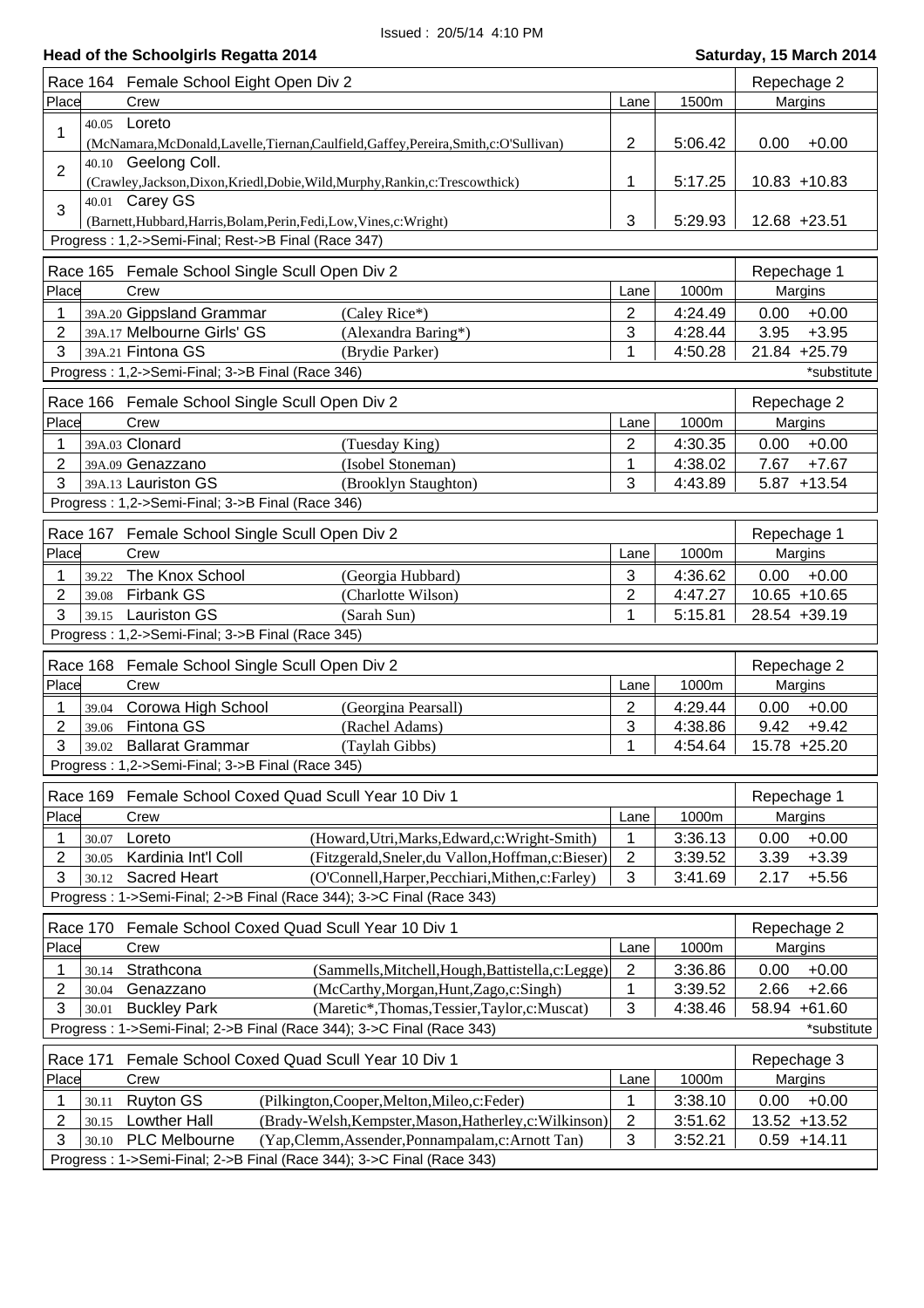| Head of the Schoolgirls Regatta 2014 | Saturday, 15 March 2014 |
|--------------------------------------|-------------------------|
|                                      |                         |

| Race 172                | Female School Coxed Quad Scull Year 10 Div 1                                                                            |                           |                    | Repechage 4                        |  |  |
|-------------------------|-------------------------------------------------------------------------------------------------------------------------|---------------------------|--------------------|------------------------------------|--|--|
| Place                   | Crew                                                                                                                    | Lane                      | 1000m              | Margins                            |  |  |
| 1<br>30.06              | Korowa AGS<br>(Smith,Terlato,Finger,Matthews,c:Poon)                                                                    | $\overline{2}$            | 3:43.69            | $+0.00$<br>0.00                    |  |  |
| $\overline{2}$<br>30.02 | Fintona GS<br>(Burger, Wotherspoon, Reid, Schwerkolt, c: Hanney)                                                        | 1                         | 3:45.93            | 2.24<br>$+2.24$                    |  |  |
| 30.12                   | <b>Sacred Heart</b><br>(O'Connell, Harper, Pecchiari, Mithen, c: Farley)                                                | 3                         |                    |                                    |  |  |
|                         | Progress: 1->Semi-Final; 2->B Final (Race 344); 3->C Final (Race 343)                                                   |                           |                    |                                    |  |  |
|                         | Race 173 Female School Four Year 10 Div 1                                                                               |                           |                    | Repechage 1                        |  |  |
| Place                   | Crew                                                                                                                    | Lane                      | 1000m              | Margins                            |  |  |
| 1<br>29.13              | Haileybury<br>(Ishchenko, FitzGerald, Hartnett, Preston, c: Kimberley)                                                  | 1                         | 3:53.70            | $+0.00$<br>0.00                    |  |  |
| 2<br>29.15              | Loreto College<br>(Bell, Fay, Gillett, Young, c: O'Dowd)                                                                | $\mathbf{3}$              | 3:59.07            | 5.37<br>$+5.37$                    |  |  |
| 3<br>29.06              | Clonard<br>(Smith, Wiedemann, Monahan, Smigowski, c: Rabie)                                                             | 2                         | 3:59.40            | 0.33<br>$+5.70$                    |  |  |
|                         | Progress: 1->Semi-Final; 2->B Final (Race 342); 3->C Final (Race 341)                                                   |                           |                    |                                    |  |  |
|                         |                                                                                                                         |                           |                    |                                    |  |  |
|                         | Race 174 Female School Four Year 10 Div 1                                                                               |                           |                    | Repechage 2                        |  |  |
| Place                   | Crew                                                                                                                    | Lane                      | 1000m              | Margins                            |  |  |
| 1<br>29.14              | Geelong Coll. (Boness, Hall, Carroll, Mapleson, c: Balaam)                                                              | 2                         | 3:56.74            | 0.00<br>$+0.00$                    |  |  |
| 2<br>29.12              | Wesley<br>(McLeish-Moss, Robinson, Spanos, West, c: Bassova)                                                            | 1                         | 4:03.94            | 7.20<br>$+7.20$                    |  |  |
| 3<br>29.09              | Melbourne GC (MARSTON, MARTIN, BROMMEYER, SMYTH, c: STEINER) 3                                                          |                           | 4:11.35            | 7.41<br>$+14.61$                   |  |  |
|                         | Progress: 1->Semi-Final; 2->B Final (Race 342); 3->C Final (Race 341)                                                   |                           |                    |                                    |  |  |
|                         | Race 175 Female School Four Year 10 Div 1                                                                               |                           |                    | Repechage 3                        |  |  |
| Place                   | Crew                                                                                                                    | Lane                      | 1000m              | Margins                            |  |  |
| 1<br>29.07              | Geelong Grammar<br>(Shippen, Chirnside, Culley, Sutton, c: Lloyd)                                                       | 1                         | 3:53.39            | 0.00<br>$+0.00$                    |  |  |
| 2<br>29.11              | <b>Toorak College</b><br>(Cuming*, Westley, Hewitt-Thomas, Dahlsen, c: Cocks)                                           | $\overline{2}$            | 4:07.31            | 13.92 +13.92                       |  |  |
| 29.03                   | <b>Ballarat HS</b><br>(Hunt, Gercovich, Musgrove, Wilson, c: Treadwell)                                                 | 3                         |                    |                                    |  |  |
|                         | Progress : 1->Semi-Final; 2->B Final (Race 342); 3->C Final (Race 341)                                                  |                           |                    | *substitute                        |  |  |
|                         | Race 176 Female School Four Year 10 Div 1                                                                               |                           |                    |                                    |  |  |
| Place                   | Crew                                                                                                                    | Lane                      | 1000m              | Repechage 4<br>Margins             |  |  |
|                         |                                                                                                                         |                           |                    |                                    |  |  |
| 1<br>29.08              | <b>Lauriston GS</b><br>(Buist, Schwarcz, Burgess, Johns, c: Sim)<br>Shelford GS                                         | 1                         | 3:52.90            | 0.00<br>$+0.00$                    |  |  |
| 2<br>29.10<br>3         | (Hann, McPherson, Wheeler, Murray, c: Ades)<br><b>Ballarat Grammar</b><br>(Hooper, Atkinson, Stewart, Gay, c: Quarrell) | $\overline{2}$<br>3       | 3:59.95<br>4:00.95 | 7.05<br>$+7.05$<br>1.00<br>$+8.05$ |  |  |
| 29.02                   | Progress: 1->Semi-Final; 2->B Final (Race 342); 3->C Final (Race 341)                                                   |                           |                    |                                    |  |  |
|                         |                                                                                                                         |                           |                    |                                    |  |  |
| Race 177                | Female School Single Scull Year 10 Div 2                                                                                |                           |                    | Repechage 1                        |  |  |
| Place                   | Crew                                                                                                                    | Lane                      | 1000m              | Margins                            |  |  |
| 1<br>28.05              | <b>Ruyton GS</b><br>(Saskia Poes)                                                                                       | $\overline{2}$            | 4:42.42            | $+0.00$<br>0.00                    |  |  |
| $\overline{2}$<br>28.08 | Sacred Heart<br>(Grace Mallinson)                                                                                       | $\mathbf{3}$              | 5:00.35            | 17.93 +17.93                       |  |  |
| 3<br>28.09              | Sacred Heart<br>(Olivia Brandimarti)                                                                                    | 1                         | 5:10.77            | $10.42 +28.35$                     |  |  |
|                         | Progress: 1,2->Semi-Final; 3->B Final (Race 340)                                                                        |                           |                    |                                    |  |  |
|                         | Race 178 Female School Single Scull Year 10 Div 2                                                                       |                           |                    | Repechage 2                        |  |  |
| Place                   | Crew                                                                                                                    | Lane                      | 1000m              | Margins                            |  |  |
| 1<br>28.13              | Fintona GS<br>(Bella Magliano)                                                                                          | 1                         | 2:20.23            | 0.00<br>$+0.00$                    |  |  |
| 2<br>28.14              | Melbourne Girls' GS<br>(Annabelle Aitken)                                                                               | $\sqrt{3}$                | 2:27.94            | 7.71<br>$+7.71$                    |  |  |
| 3<br>28.10              | Shelford GS<br>(Alex McFadden)                                                                                          | $\overline{2}$            | 2:35.58            | $7.64$ +15.35                      |  |  |
|                         | Progress: 1,2->Semi-Final; 3->B Final (Race 340)                                                                        |                           |                    |                                    |  |  |
|                         |                                                                                                                         |                           |                    |                                    |  |  |
| Race 179                | Female School Coxed Quad Year 10 Div 2                                                                                  |                           |                    | Repechage 1                        |  |  |
| Place                   | Crew                                                                                                                    | Lane                      | 1000m              | Margins                            |  |  |
| 1<br>27.03              | Kardinia Int'l Coll<br>(Ellison, Crawford, Sutherland, Wason, c: Elsworth)                                              | $\overline{\mathbf{4}}$   | 3:51.08            | 0.00<br>$+0.00$                    |  |  |
| $\overline{2}$<br>27.10 | St Catherines/St Cather (Harms, Baker*, Dubois, O'Donnell, c: Bickford)                                                 | $\ensuremath{\mathsf{3}}$ | 3:54.75            | 3.67<br>$+3.67$                    |  |  |
| 3<br>27.09              | (Plummer, Spriggs, Savickas, McGowan, c: Romanis)<br>Sacred Heart                                                       | 1                         | 3:55.14            | 0.39<br>$+4.06$                    |  |  |
| 4<br>27.04              | Korowa AGS<br>(Smith, Howell, Catanach, Kumar, c: Crute)                                                                | $\overline{2}$            | 3:56.78            | 1.64<br>$+5.70$                    |  |  |
|                         | Progress: 1,2->Semi-Final; Rest->B Final (Race 339)                                                                     |                           |                    | *substitute                        |  |  |
|                         | Race 180 Female School Coxed Quad Year 10 Div 2                                                                         |                           |                    | Repechage 2                        |  |  |
| Place                   | Crew                                                                                                                    | Lane                      | 1000m              | Margins                            |  |  |
| 1<br>27.06              | Melbourne Girls' GS<br>(Watkins, Harding, Green, Hargreaves, c: Murphy)                                                 | $\overline{2}$            | 5:53.93            | 0.00<br>$+0.00$                    |  |  |
| $\overline{2}$<br>27.11 | Strathcona<br>(Gilevitis, Marks, Simpson-Bull, Simpson, c: Plant)                                                       | $\mathbf{3}$              | 5:59.47            | 5.54<br>$+5.54$                    |  |  |
| 3<br>27.08              | PLC Melbourne<br>(Lin, Graven, Han, Chen, c: Ozeki)                                                                     | 1                         | 6:20.19            | 20.72 +26.26                       |  |  |
| 4<br>27.12              | <b>Lowther Hall</b><br>(Lynch, Pinkeny, Kermonde, Wilkinson, c: Farouque)                                               | $\overline{4}$            | 6:24.52            | $4.33 + 30.59$                     |  |  |
|                         | Progress: 1,2->Semi-Final; Rest->B Final (Race 339)                                                                     |                           |                    |                                    |  |  |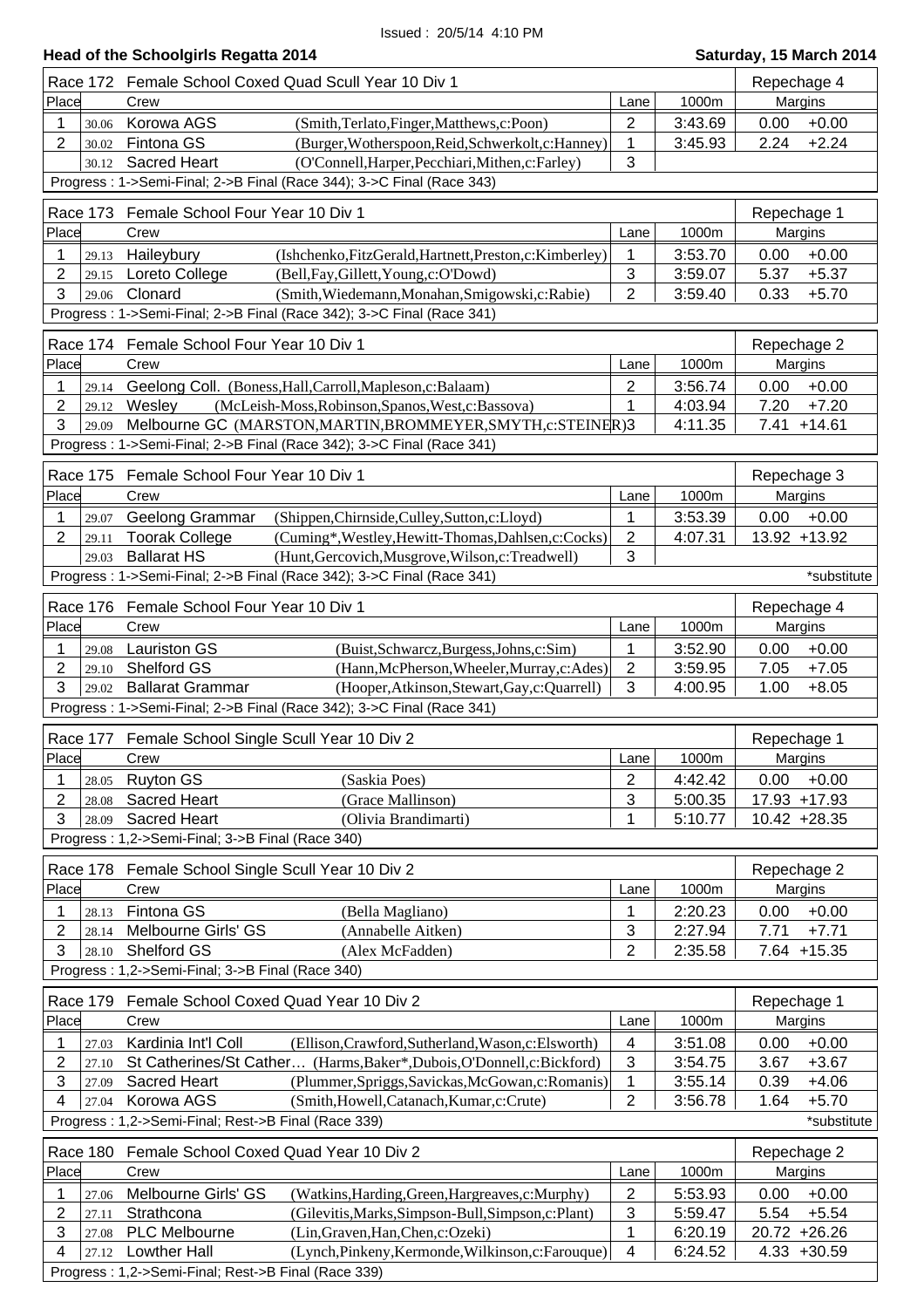| <b>Head of the Schoolgirls Regatta 2014</b>                                                           |                           |         | Saturday, 15 March 2014 |
|-------------------------------------------------------------------------------------------------------|---------------------------|---------|-------------------------|
| Race 181 Female School Four Year 10 Div 2                                                             |                           |         | Repechage 1             |
| Place<br>Crew                                                                                         | Lane                      | 1000m   | Margins                 |
| Carey GS<br>1<br>(Edwards, Hogg, Ooi, Morarty, c: Terrill)<br>26.04                                   | 1                         | 6:05.60 | 0.00<br>$+0.00$         |
| $\overline{2}$<br><b>Lauriston GS</b><br>(Chua, Somerton, Kastrinakis, Shannon, c: Thornton)<br>26.08 | $\sqrt{3}$                | 6:12.37 | 6.77<br>$+6.77$         |
| 3<br>Loreto College<br>(Heagney,Taylor,Powell,Keogh,c:Myrianthis)<br>26.16                            | $\overline{2}$            | 6:23.26 | 10.89 +17.66            |
| Progress: 1->Semi-Final; 2->B Final (Race 338); 3->C Final (Race 337)                                 |                           |         |                         |
| Race 182 Female School Four Year 10 Div 2                                                             |                           |         | Repechage 2             |
| Place<br>Crew                                                                                         | Lane                      | 1000m   | Margins                 |
| 26.12 Toorak College<br>1<br>(Orton, Blakey, Fairfield, Wake, c: Moynihan)                            | $\overline{2}$            | 5:25.25 | 0.00<br>$+0.00$         |
| $\overline{2}$<br><b>Ballarat Grammar</b><br>(Lockhart,Smyth,Chatham,Wilkie,c:Bingham)<br>26.02       | $\mathbf 1$               | 5:30.51 | $+5.26$<br>5.26         |
| 3<br>Shelford GS<br>(Yeats, Monti, Murphy, McLennan, c: Canestra)<br>26.11                            | 3                         | 5:34.72 | 4.21<br>$+9.47$         |
| Progress: 1->Semi-Final; 2->B Final (Race 338); 3->C Final (Race 337)                                 |                           |         |                         |
| Female School Four Year 10 Div 2<br>Race 183                                                          |                           |         | Repechage 3             |
| Place<br>Crew                                                                                         | Lane                      | 1000m   | Margins                 |
| Wesley<br>(Harvie, Eyles, Gardiner, Bembic, c: Bilby)<br>1<br>26.13                                   | 1                         | 6:09.46 | 0.00<br>$+0.00$         |
| $\overline{2}$<br>Ballarat & Clarendon<br>(Tadgell, Phillips, McEldrew, Nash, c: Harrison)<br>26.01   | $\sqrt{3}$                | 6:23.42 | 13.96 +13.96            |
| 3<br>Geelong Coll.<br>(Gorell, Wynter, Milner, McMaster, c: McArthur)<br>26.15                        | $\overline{2}$            | 6:23.73 | $0.31 + 14.27$          |
| Progress: 1->Semi-Final; 2->B Final (Race 338); 3->C Final (Race 337)                                 |                           |         |                         |
| Race 184 Female School Four Year 10 Div 2                                                             |                           |         | Repechage 4             |
| Place<br>Crew                                                                                         | Lane                      | 1000m   | Margins                 |
| Ballarat HS (Day, Hinchcliffe, Swift, Manson, c: Gluyas)<br>1<br>26.03                                | $\overline{2}$            | 8:10.14 | 0.00<br>$+0.00$         |
| 2<br>Melbourne GC (SULLIVAN, CARDEN, HASTIE, DI DONATO, c: CALWELL)3<br>26.10                         |                           | 8:10.64 | 0.50<br>$+0.50$         |
| 3<br>Clonard<br>(Hamilton, Semmler, Gray, Forster, c: Bull-Russell)<br>26.06                          | 1                         | 8:39.30 | 28.66 +29.16            |
| Progress: 1->Semi-Final; 2->B Final (Race 338); 3->C Final (Race 337)                                 |                           |         |                         |
| <b>Race 185</b><br>Female School Coxed Quad Scull Year 10 Div 3                                       |                           |         | Repechage 1             |
| Place<br>Crew                                                                                         | Lane                      | 1000m   | Margins                 |
| Melbourne Girls' GS<br>(Salomon, Jasper, Logie-Smith, Harrison, c: Price)<br>1<br>25.06               | $\overline{2}$            | 8:51.07 | 0.00<br>$+0.00$         |
| 2<br><b>Firbank GS</b><br>(Fraser, Parrott, Thorpe, Waldron, c: Chong)<br>25.01                       | 3                         | 8:55.56 | $+4.49$<br>4.49         |
| 3<br>St Catherine's<br>(Johnson, Cheale, Burrell, Zhaou, c: Lansell)<br>25.09                         | 1                         | 9:04.64 | $9.08 + 13.57$          |
| Progress: 1,2->Semi-Final; 3->B Final (Race 336)                                                      |                           |         |                         |
| Race 186 Female School Coxed Quad Scull Year 10 Div 3                                                 |                           |         | Repechage 2             |
| Place<br>Crew                                                                                         | Lane                      | 1000m   | Margins                 |
| Strathcona<br>(Chiaramonte, Nathan Sears, Wild, Cox, c: Furlan)<br>1<br>25.10                         | 2                         | 5:51.44 | 0.00<br>$+0.00$         |
| 2<br><b>Sacred Heart</b><br>(Stack, Arnold, Stacey, Brewthower, c: Carter)<br>25.08                   | $\ensuremath{\mathsf{3}}$ | 5:54.37 | $+2.93$<br>2.93         |
| 3<br>Korowa AGS<br>(Roberts, Novembre, Bricknell, Howell, c: Moisi)<br>25.03                          | 1                         | 6:01.90 | $7.53 + 10.46$          |
| Progress: 1,2->Semi-Final; 3->B Final (Race 336)                                                      |                           |         |                         |
| Race 187 Female School Four Year 10 Div 3                                                             |                           |         | Repechage 1             |
| Place<br>Crew                                                                                         | Lane                      | 1000m   | Margins                 |
| Kardinia Int'l Coll (Kotz, Kotz, Herwig, Murphy, c: Izumitani)<br>1<br>24.07                          | 1                         | 6:01.67 | $+0.00$<br>0.00         |
| 2<br>Melbourne GC (ROGERS, FRYER-SMITH, DOTCHIN, ARMITAGE, c: TOWNEEND)6:14.69<br>24.09               |                           |         | 13.02 +13.02            |
| Progress: 1->Semi-Final; 2->B Final (Race 335); 3->C Final (Race 334)                                 |                           |         |                         |
| Race 188 Female School Four Year 10 Div 3                                                             |                           |         | Repechage 2             |
| Place<br>Crew                                                                                         | Lane                      | 1000m   | Margins                 |
| Carey GS<br>(Williams, Boglis, Gentis, Andrews, c: Atkins)<br>1<br>24.04                              | 1                         | 5:42.49 | 0.00<br>$+0.00$         |
| 2<br>Loreto College<br>(Wills, Troup, Harris, Harraway-Jones, c: Parkin)<br>24.14                     | $\overline{2}$            | 5:56.94 | 14.45 +14.45            |
| Progress: 1->Semi-Final; 2->B Final (Race 335); 3->C Final (Race 334)                                 |                           |         |                         |
|                                                                                                       |                           |         |                         |
| Female School Four Year 10 Div 3<br>Race 189<br>Place<br>Crew                                         | Lane                      | 1000m   | Repechage 3<br>Margins  |
| Ballarat & Clarendon (Bengston, Grimme, Pearse, Aitken, c: Corbett)<br>1                              | 1                         | 5:52.68 | 0.00<br>$+0.00$         |
| 24.01<br>2<br>Ballarat Grammar (Gedye, Kozaris, Davies, Russell, c: Opie)<br>24.02                    | 3                         | 5:57.70 | 5.02<br>$+5.02$         |
| 3<br>Shelford GS<br>(Macfarlane, Aleksenitser, Scanlon, Phipps-Booth, c: Halliday)<br>24.10           | $\overline{2}$            | 6:23.60 | 25.90 +30.92            |
| Progress: 1->Semi-Final; 2->B Final (Race 335); 3->C Final (Race 334)                                 |                           |         |                         |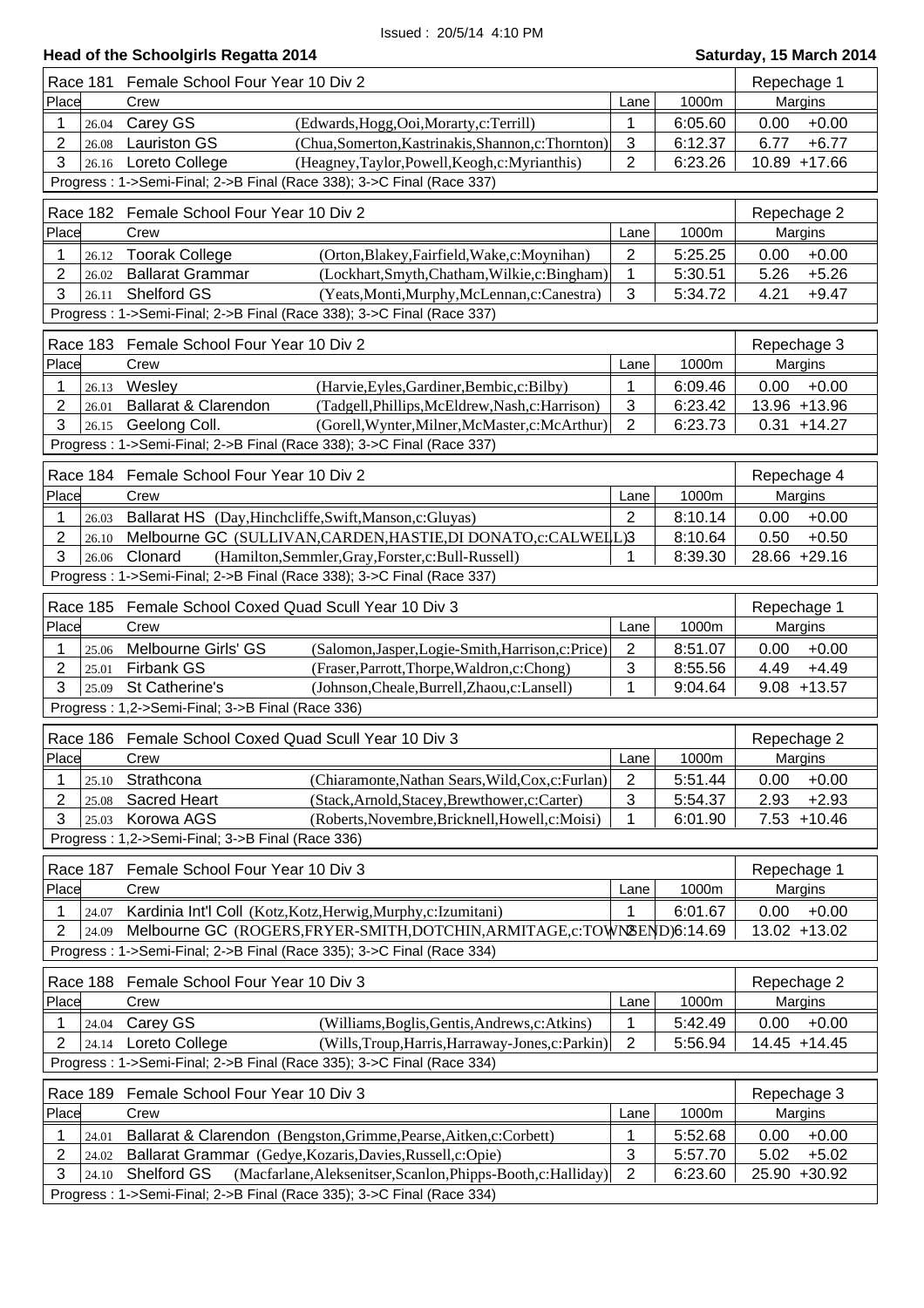| Race 190                | Female School Four Year 10 Div 3                                                                                                           |                         |         | Repechage 4                       |
|-------------------------|--------------------------------------------------------------------------------------------------------------------------------------------|-------------------------|---------|-----------------------------------|
| Place                   | Crew                                                                                                                                       | Lane                    | 1000m   | Margins                           |
| 24.11<br>1              | (Buckley,Clancy,Hoving,Griffiths,c:Calder)<br>Wesley                                                                                       | 1                       | 5:59.05 | $+0.00$<br>0.00                   |
| $\overline{2}$<br>24.12 | Haileybury<br>(Lane, Edwards, Harris, Braim, c: Ganim)                                                                                     | $\overline{2}$          | 6:16.82 | 17.77 +17.77                      |
|                         | Progress: 1->Semi-Final; 2->B Final (Race 335); 3->C Final (Race 334)                                                                      |                         |         |                                   |
| Race 191                | Female School Four Year 10 Div 4                                                                                                           |                         |         | Repechage 1                       |
| Place                   | Crew                                                                                                                                       | Lane                    | 1000m   | Margins                           |
| 1<br>22.10              | Geelong Coll.<br>(Nockles, Powell, Goy, Newnham, c: Nation)                                                                                | 2                       | 6:23.32 | $+0.00$<br>0.00                   |
| 2<br>22.12              | Loreto College<br>(Rodd,Corbett,Cartledge,Watkins,c:Cosgriff)                                                                              | 3                       | 6:34.81 | 11.49 +11.49                      |
| 3<br>22.02              | <b>Ballarat Grammar</b><br>(Hall, Turner, Hallyburton, Porter, c: Bryan-Wakeling)                                                          | $\overline{\mathbf{4}}$ | 6:35.02 | $0.21 + 11.70$                    |
| 4<br>22.03              | <b>Ballarat HS</b><br>(Riddel, Jenner, Scott, Egan, c: Bently)                                                                             | 1                       | 6:47.03 | 12.01 +23.71                      |
|                         | Progress: 1,2->Semi-Final; Rest->B Final (Race 333)                                                                                        |                         |         |                                   |
|                         |                                                                                                                                            |                         |         |                                   |
| Race 192                | Female School Four Year 10 Div 4                                                                                                           |                         |         | Repechage 2                       |
| Place                   | Crew                                                                                                                                       | Lane                    | 1000m   | Margins                           |
| 22.06                   | Geelong Grammar<br>(Stringer,Luxton,Callan,Retief,c:Costelloe)                                                                             | $\overline{2}$          | 8:12.45 | $+0.00$<br>0.00                   |
| 2<br>22.09              | Melbourne GC<br>(SMITH, NELSON, MIRIKLIS, LUU, c: HARLE)                                                                                   | 1                       | 8:15.38 | $+2.93$<br>2.93                   |
| 3<br>22.11<br>4         | Damascus<br>(Lloyd, Stevenson, Boucher, Ross, c: Amos)<br><b>Ballarat &amp; Clarendon</b><br>(Wright, Kelderman, Jones, Walker, c: Craggs) | 3<br>4                  | 8:19.37 | $+6.92$<br>3.99<br>$5.26 + 12.18$ |
| 22.01                   | Progress: 1,2->Semi-Final; Rest->B Final (Race 333)                                                                                        |                         | 8:24.63 |                                   |
|                         |                                                                                                                                            |                         |         |                                   |
|                         | Race 193 Female School Four Year 10 Div 6                                                                                                  |                         |         | Repechage 1                       |
| Place                   | Crew                                                                                                                                       | Lane                    | 1000m   | Margins                           |
| 1<br>18.02              | Carey GS<br>(Whitaker, Dossetto, Foster, Diprose, c: Parker)                                                                               | 1                       | 6:49.83 | $+0.00$<br>0.00                   |
| 2<br>18.04              | <b>Caulfield GS</b><br>(Pesochinsky, Downie, Kidd, Samweil, c: Patterson)                                                                  | $\mathbf{2}$            | 7:01.00 | $11.17 + 11.17$                   |
| 3<br>18.08              | <b>Methodist LC</b><br>(Dexter, Kyrkilis-Rogozinski, Jones, Moran, c: Yii)                                                                 | 3                       | 7:23.70 | 22.70 +33.87                      |
|                         | Progress: 1,2->Semi-Final; Rest->B Final (Race 332)                                                                                        |                         |         |                                   |
|                         | Race 194 Female School Four Year 10 Div 6                                                                                                  |                         |         | Repechage 2                       |
| Place                   | Crew                                                                                                                                       | Lane                    | 1000m   | Margins                           |
| 1<br>18.09              | Geelong Coll.<br>(Higgins, Trescowthick, Rochow, Evans)                                                                                    | 3                       | 4:06.30 | $+0.00$<br>0.00                   |
| $\overline{2}$<br>18.03 | Carey GS<br>(Rizio, Maloney-McCall, Fitzpatrick, Di Petta, c: White)                                                                       | $\overline{2}$          | 4:08.72 | $+2.42$<br>2.42                   |
| 3<br>18.06              | Geelong Grammar<br>(Harley, Giagnorio, Ryle, Higgs, c: Brooks Ehrlich)                                                                     | 1                       | 4:27.90 | 19.18 +21.60                      |
|                         | Progress: 1,2->Semi-Final; Rest->B Final (Race 332)                                                                                        |                         |         |                                   |
|                         |                                                                                                                                            |                         |         |                                   |
| Place                   | Race 195 Female School Quad Scull Year 9 Div 1                                                                                             |                         | 1000m   | Repechage 1                       |
|                         | Crew                                                                                                                                       | Lane                    |         | Margins                           |
| 1<br>15.11              | <b>Ruyton GS</b><br>(Buckley, Anderson, Sando*, Montagu*, c: Hayes)                                                                        | 1                       | 3:55.07 | $+0.00$<br>0.00                   |
| 2<br>15.14<br>3         | Strathcona<br>(Walsh, Van der Hock, Duyker, Plowman, c: Furlan)<br><b>Sacred Heart</b><br>(Burns, Savickas, Attard, Mithen, c: Ryan)       | $\overline{c}$<br>3     | 3:58.71 | 3.64<br>$+3.64$<br>$+16.29$       |
| 15.12                   | Progress: 1->Semi-Final; 2->B Final (Race 331); 3->C Final (Race 330)                                                                      |                         | 4:11.36 | 12.65<br>*substitute              |
|                         |                                                                                                                                            |                         |         |                                   |
| Race 196                | Female School Quad Scull Year 9 Div 1                                                                                                      |                         |         | Repechage 2                       |
| Place                   | Crew                                                                                                                                       | Lane                    | 1000m   | Margins                           |
| 1<br>15.06              | Korowa AGS<br>(Rook, Waring, Richards, Seeley, c: Crute)                                                                                   | $\overline{2}$          | 3:48.99 | 0.00<br>$+0.00$                   |
| 2<br>15.15              | Hamilton & Alexandra<br>(Jackson, Hawthorne, Paulet, McLean, c: Kosch)                                                                     | 3                       | 3:55.49 | $+6.50$<br>6.50                   |
| 3<br>15.04              | Genazzano<br>(Passaris, Macdonald, Somerville, Binios, c: Attard)                                                                          | 1                       | 3:56.56 | 1.07<br>$+7.57$                   |
|                         | Progress: 1->Semi-Final; 2->B Final (Race 331); 3->C Final (Race 330)                                                                      |                         |         |                                   |
| Race 197                | Female School Quad Scull Year 9 Div 1                                                                                                      |                         |         | Repechage 3                       |
| Place                   | Crew                                                                                                                                       | Lane                    | 1000m   | Margins                           |
| 1<br>15.08              | Melbourne Girls' GS<br>(Page, Ward-Ambler, Wong Hansen, Twigg, c: Lansell)                                                                 | $\mathbf 1$             | 0:27.31 | 0.00<br>$+0.00$                   |
| 2<br>15.10              | (Yong, Mansfield, Field, Roos, c: Morison)<br><b>PLC Melbourne</b>                                                                         | $\mathfrak{S}$          | 0:49.43 | 22.12 +22.12                      |
| 3<br>15.03              | <b>Frankston HS</b><br>(Garnier, Tiktin, Smith, Carrie, c: Kelly)                                                                          | $\overline{2}$          | 1:14.99 | 25.56 +47.68                      |
|                         | Progress: 1->Semi-Final; 2->B Final (Race 331); 3->C Final (Race 330)                                                                      |                         |         |                                   |
| Race 198                | Female School Quad Scull Year 9 Div 1                                                                                                      |                         |         |                                   |
| Place                   | Crew                                                                                                                                       | Lane                    | 1000m   | Repechage 4<br>Margins            |
|                         |                                                                                                                                            |                         |         |                                   |
| 1<br>15.09<br>2         | Methodist LC<br>(Dabkowski, Heasley, Balson, Slifirski, c: Noonan)<br>Fintona GS                                                           | $\overline{2}$<br>1     | 3:44.14 | $+0.00$<br>0.00<br>10.69 +10.69   |
| 15.01                   | (Kirkham, Rehe, Schwerkolt, Crock, c: Zhang)<br>Progress: 1->Semi-Final; 2->B Final (Race 331); 3->C Final (Race 330)                      |                         | 3:54.83 |                                   |
|                         |                                                                                                                                            |                         |         |                                   |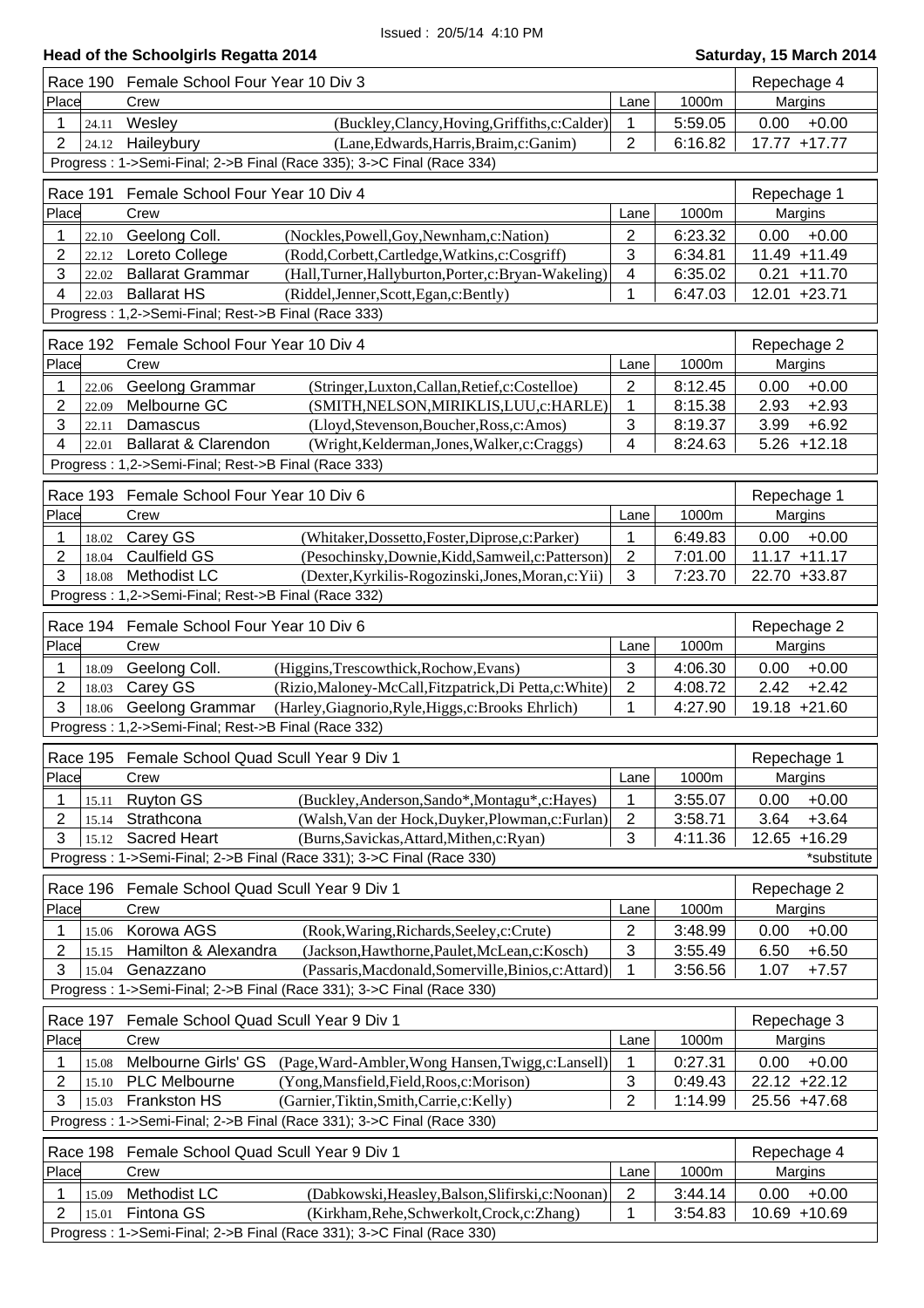| Race 199                | Female School Four Year 9 Div 1                                    |                |            | Repechage 1     |         |
|-------------------------|--------------------------------------------------------------------|----------------|------------|-----------------|---------|
| Place                   | Crew                                                               | Lane           | 1000m      | Margins         |         |
| 1<br>14.01              | Ballarat & Clarendon (Donald, Scott, Matilda, Lyons, c: Morgan)    | $\overline{2}$ | <b>NT</b>  | 0.00            | $+0.00$ |
| $\overline{2}$<br>14.06 | Melbourne GC (FUNSTON, KOHANE, TAYLOR, LINDSAY-GEYER, c: JOHNSTON) |                |            |                 |         |
|                         | Progress: 1->Semi-Final; 2->B Final (Race 329)                     |                |            |                 |         |
| Race 200                | Female School Four Year 9 Div 1<br>Repechage 2                     |                |            |                 |         |
| Place                   | Crew                                                               | Lane           | 1000m      | Margins         |         |
| 14.07                   | Shelford GS (LANDWEHR, PATRICK, SCHROEDER, ADLARD, c: TOPFER) 1    |                | 3:52.23    | 0.00            | $+0.00$ |
| $\overline{2}$<br>14.02 | Ballarat Grammar (Hills, Klopak, Macdonald, Whiteside, c: Murray)  | 2              | 4:01.46    | 9.23            | $+9.23$ |
| 3<br>14.13              | Ballarat HS (Sims, Ingwersen, Benjamin, Moloney, c: Goh)           | 3              | 4:32.62    | $31.16 + 40.39$ |         |
|                         | Progress: 1->Semi-Final; 2->B Final (Race 329)                     |                |            |                 |         |
| Race 201                | Female School Four Year 9 Div 1                                    |                |            | Repechage 3     |         |
| Place                   | Crew                                                               | Lane           | 1000m      | Margins         |         |
| 14.04                   | Caulfield GS<br>(Russell, Ross, Owen, Wallace, c: Molnar)          | 1              | <b>NTT</b> | 0.00            | $+0.00$ |
| $\overline{2}$<br>14.05 | Clonard<br>(Heard, Shalders, Sodomaco, Wiffen, c: Semmler)         | 2              |            | 1.32            | $+1.32$ |
|                         | Progress: 1->Semi-Final; 2->B Final (Race 329)                     |                |            |                 |         |
| Race 202                | Female School Four Year 9 Div 1                                    |                |            | Repechage 4     |         |
| Place                   | Crew                                                               | Lane           | 1000m      | Margins         |         |
| 1<br>14.10              | Haileybury<br>(Maginness, Williamson, Broadhead, Seccull, c: Nash) | 2              | 2:42.03    | 0.00            | $+0.00$ |
| $\overline{2}$<br>14.12 | Loreto College<br>(Lewis, Hayes, Roscoe, Hoffman, c: Dodd)         | 1              | 2:47.67    | 5.64            | $+5.64$ |
|                         | Progress: 1->Semi-Final; 2->B Final (Race 329)                     |                |            |                 |         |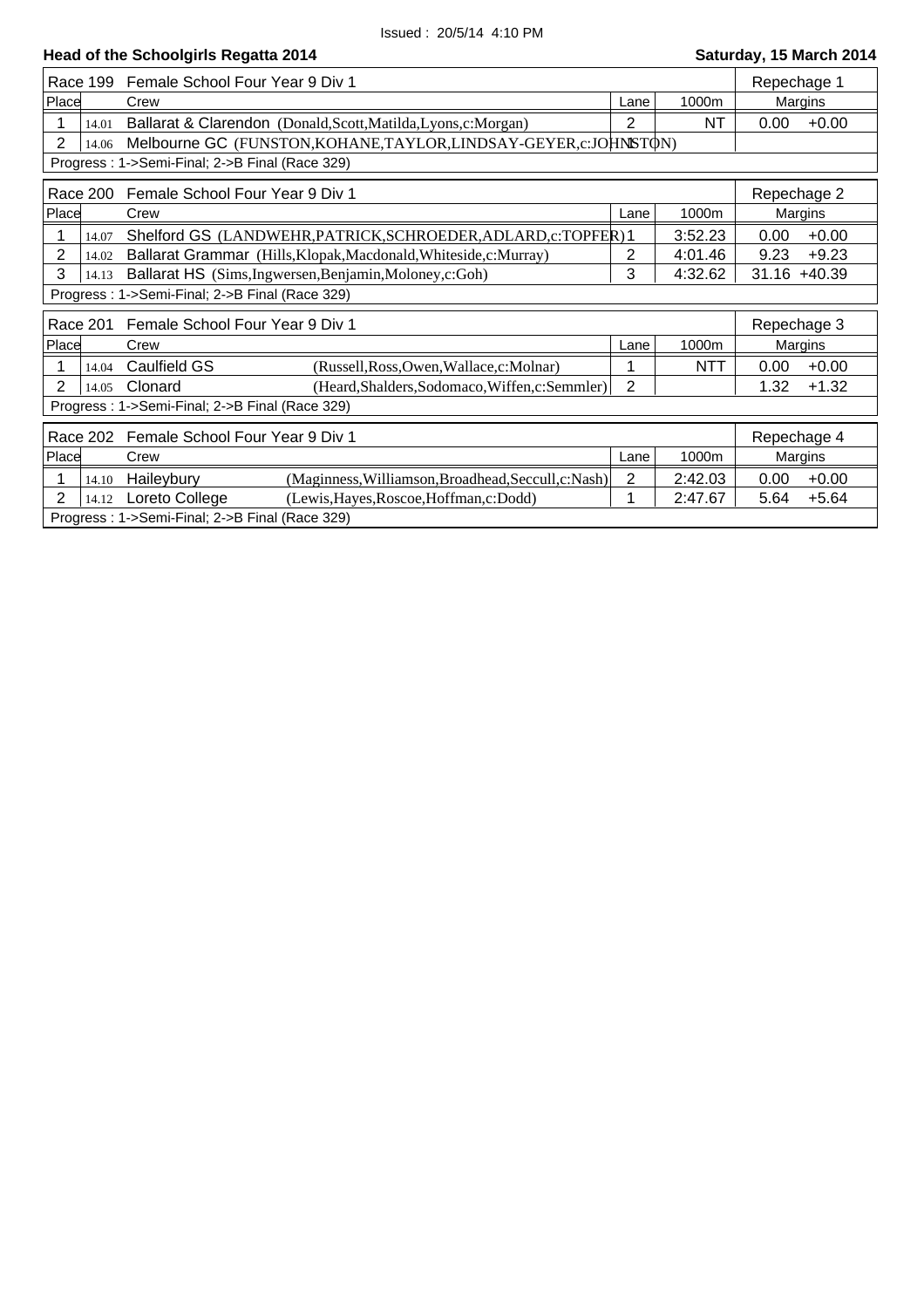| Race 203                              | Female School Quad Scull Year 9 Div 2                                                                                                         |                           |                    | Repechage 1                     |
|---------------------------------------|-----------------------------------------------------------------------------------------------------------------------------------------------|---------------------------|--------------------|---------------------------------|
| Place                                 | Crew                                                                                                                                          | Lane                      | 1000m              | Margins                         |
| 1<br>12.13                            | Sacred Heart (Williams-Demmon, Shinkfield, Morris, Hudson, c: Shinkfield)                                                                     | 1                         | 4:06.24            | 0.00<br>$+0.00$                 |
| 2<br>12.11                            | PLC Melbourne (Cho, Yoon, Stefanakos, Ranganathan, c: Morison)                                                                                | 3                         | 4:45.58            | 39.34 +39.34                    |
| 12.06                                 | Kardinia Int'l Coll (Crocker, Kontelj, Chalmers, Nadeson, c: Crosby)                                                                          | $\overline{2}$            | <b>SCRATCHED</b>   |                                 |
|                                       | Progress: 1->Semi-Final; 2->B Final (Race 327)                                                                                                |                           |                    |                                 |
| Race 204                              | Female School Quad Scull Year 9 Div 2                                                                                                         |                           |                    | Repechage 2                     |
| Place                                 | Crew                                                                                                                                          | Lane                      | 1000m              | Margins                         |
| 1<br>12.08                            | (Harpur,Latour,Gorman,Stacey,c:Cattanach)<br>Loreto                                                                                           | 1                         | 3:51.30            | 0.00<br>$+0.00$                 |
| 2<br>12.05                            | <b>Canterbury Girls SC</b><br>(Mansie*,Burgess,Hunter,Mansie,c:Price)                                                                         | 3                         | 4:23.77            | 32.47 +32.47                    |
|                                       | Progress: 1->Semi-Final; 2->B Final (Race 327)                                                                                                |                           |                    | *substitute                     |
| <b>Race 205</b>                       | Female School Quad Scull Year 9 Div 2                                                                                                         |                           |                    | Repechage 3                     |
| Place                                 | Crew                                                                                                                                          | Lane                      | 1000m              | Margins                         |
| 1<br>12.15                            | (Boulter, O'Keefe, Newman, Soumprou, c: Thom)<br>Strathcona                                                                                   | 1                         | 3:55.78            | 0.00<br>$+0.00$                 |
| $\overline{2}$<br>12.07               | Korowa AGS<br>(Georgakis, Lloyd-Healy, Crossley, Baumgarten, c: Carra)                                                                        | $\overline{2}$            | 4:12.55            | 16.77 +16.77                    |
|                                       | Progress: 1->Semi-Final; 2->B Final (Race 327)                                                                                                |                           |                    |                                 |
|                                       |                                                                                                                                               |                           |                    |                                 |
| <b>Race 206</b>                       | Female School Quad Scull Year 9 Div 2                                                                                                         |                           |                    | Repechage 4                     |
| Place                                 | Crew                                                                                                                                          | Lane                      | 1000m              | Margins                         |
| 1<br>12.14<br>$\overline{2}$<br>12.12 | (Robertson, Kelly, Raymond, Christian, c: Jacobson)<br>St Catherine's<br><b>Ruyton GS</b><br>(Leslie, Mitchell*, McPhail*, Price*, c: Harris) | 1<br>$\overline{2}$       | 4:03.95<br>5:17.70 | 0.00<br>$+0.00$<br>73.75 +73.75 |
|                                       | Progress: 1->Semi-Final; 2->B Final (Race 327)                                                                                                |                           |                    | *substitute                     |
|                                       |                                                                                                                                               |                           |                    |                                 |
| Race 207                              | Female School Four Year 9 Div 2                                                                                                               |                           |                    | Repechage 1                     |
| Place                                 | Crew                                                                                                                                          | Lane                      | 1000m              | Margins                         |
| 1<br>11.07                            | Melbourne GC (CROKER, BETTS, HENDERSON, ANDREW, c: HABERFIELD)                                                                                |                           | 4:07.07            | 0.00<br>$+0.00$                 |
| $\overline{2}$<br>11.08               | Shelford GS (BEZA, LEONG, GIBLIN, DENHAM-ROBERTS, c: DE SOUSA) 1                                                                              |                           | 4:14.24            | 7.17<br>$+7.17$                 |
|                                       | Progress: 1->Semi-Final; 2->B Final (Race 325); 3->C Final (Race 324)                                                                         |                           |                    |                                 |
| <b>Race 208</b>                       | Female School Four Year 9 Div 2                                                                                                               |                           |                    | Repechage 2                     |
| Place                                 | Crew                                                                                                                                          | Lane                      | 1000m              | Margins                         |
| 1<br>11.03                            | Carey GS<br>(Jackson, Bartley, Ding, McKay, c: Munroe)                                                                                        | 1                         | 4:15.14            | 0.00<br>$+0.00$                 |
| $\overline{2}$<br>11.01               | <b>Ballarat &amp; Clarendon</b><br>(McDougall, Alizzi, Richardson, McCallum, c: Emery)                                                        | $\overline{2}$            | 4:23.54            | 8.40<br>$+8.40$                 |
|                                       | Progress: 1->Semi-Final; 2->B Final (Race 325); 3->C Final (Race 324)                                                                         |                           |                    |                                 |
| Race 209                              | Female School Four Year 9 Div 2                                                                                                               |                           |                    | Repechage 3                     |
| Place                                 | Crew                                                                                                                                          | Lane                      | 1000m              | Margins                         |
| 1<br>11.12                            | Geelong Coll.<br>(TBA, Stewart, Russell, Mauderer, c: Alfrink)                                                                                | 1                         | 4:13.49            | $+0.00$<br>0.00                 |
| 2<br>11.14                            | <b>Ballarat HS</b><br>(Irwin, Parr, Hurdsfield, Hughes, c: Harwood)                                                                           | $\ensuremath{\mathsf{3}}$ | 4:16.97            | 3.48<br>$+3.48$                 |
| 3<br>11.10                            | Wesley<br>(Ferre, Brassey, Piskopos, Crothers, c: Savedra)                                                                                    | $\overline{2}$            | 4:27.27            | 10.30 +13.78                    |
|                                       | Progress: 1->Semi-Final; 2->B Final (Race 325); 3->C Final (Race 324)                                                                         |                           |                    |                                 |
| Race 210                              | Female School Four Year 9 Div 2                                                                                                               |                           |                    | Repechage 4                     |
| Place                                 | Crew                                                                                                                                          | Lane                      | 1000m              | Margins                         |
| 1<br>11.09                            | <b>Toorak College</b><br>(Grant, Chew*, Reid, Izquierdo-Whelan, c: Morgan)                                                                    |                           | 4:07.22            | $+0.00$<br>0.00                 |
| 2<br>11.02                            | <b>Ballarat Grammar</b><br>(Clough, Fay, Hunt, Purtell, c: Hearn)                                                                             | $\ensuremath{\mathsf{3}}$ | 4:18.77            | 11.55 +11.55                    |
| 3<br>11.05                            | (O'Connor, Binedell, Doyle, Smith, c: Utomo)<br>Clonard                                                                                       | $\overline{2}$            | 4:19.85            | $1.08 + 12.63$                  |
|                                       | Progress: 1->Semi-Final; 2->B Final (Race 325); 3->C Final (Race 324)                                                                         |                           |                    | *substitute                     |
| Race 211                              | Female School Quad Scull Year 9 Div 3                                                                                                         |                           |                    | Repechage 1                     |
| Place                                 | Crew                                                                                                                                          | Lane                      | 1000m              | Margins                         |
| 1<br>10.11                            | Strathcona<br>(Connell, Skouretos, Spurling, Steverlynck, c: Hayes)                                                                           | 3                         | 4:06.29            | $+0.00$<br>0.00                 |
| 2<br>10.07                            | Methodist LC<br>(Heale, Walsh, Davis, Richards, c: Kaehne)                                                                                    | $\overline{2}$            | 4:20.96            | 14.67 +14.67                    |
| 3<br>10.03                            | Kardinia Int'l Coll<br>(Izumitani, Fawcett, Izumitani, Gorman, c: Jobling)                                                                    | 1                         | 4:39.92            | 18.96 +33.63                    |
|                                       | Progress: 1,2->Semi-Final; Rest->B Final (Race 323)                                                                                           |                           |                    |                                 |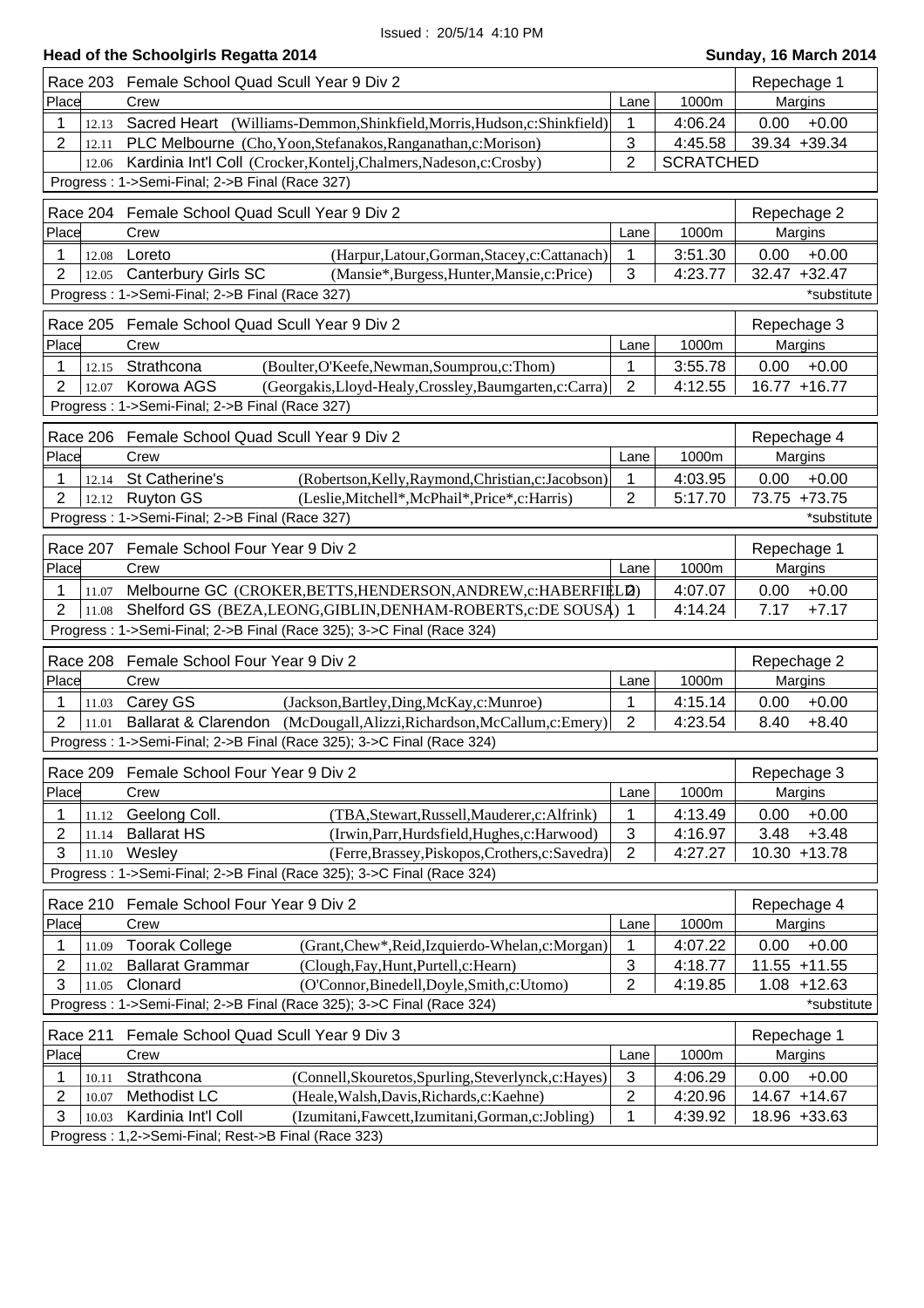## **Head of the Schoolgirls Regatta 2014 Sunday, 16 March 2014** Place Crew Lane 1000m Margins Race 212 Female School Quad Scull Year 9 Div 3 Repechage 2 Repechage 2 1 10.06 Melbourne Girls' GS (Ross,Nelson,Permezel,Garbler,c:Happell) 4 3:53.57 0.00 +0.00 2  $\vert$  10.04 Korowa AGS (Crute, Hayes, Dowd, Appleton, c: Uglow)  $\vert$  3  $\vert$  4:05.43 11.86 +11.86 3 10.09 Sacred Heart (Purcell,Brown,Kilmartin,Rush,c:Allen) 1 4:20.03 14.60 +26.46<br>10.08 Ruyton GS (Borash,Whelan,Weigold,Murphy.c:Dalton) 2 10.08 Ruyton GS (Borash,Whelan,Weigold,Murphy,c:Dalton) 2 Progress : 1,2->Semi-Final; Rest->B Final (Race 323) Place Crew Lane 1000m Margins Race 213 Female School Four Year 9 Div 3 Repectation of the state of the Repechage 1 1 09.09 Toorak College (Davenport,Scott,Chew,Rookes,c:Summers) 2 4:09.65 0.00 +0.00 2 09.11 Haileybury (Cairns,Cuddon,Lewin,Hutton,c:Berry) 3 4:29.43 19.78 +19.78 3 09.06 Clonard (Wilson,Semmler,Smith,Grisenti,c:Wiffen) 4 4:34.68 5.25 +25.03 4 09.01 Ballarat & Clarendon (Gould,Ross,Porter,Baker,c:McKindlay) 1 4:42.72 8.04 +33.07 Progress : 1,2->Semi-Final; Rest->B Final (Race 322) Place Crew Lane 1000m Margins Race 214 Female School Four Year 9 Div 3 Repectation of the state of the Repechage 2 1 09.02 Ballarat Grammar (Kay, Grills, Draffin, Meaden, c: Walton) 3 | 4:13.80 0.00 +0.00 2 09.07 Melbourne GC (PETROFF,STEWART,GIBSON,BARRETT,c:JACKSON) 2 4:15.06 1.26 +1.26 3 09.10 Wesley (Brassey,Dugandzic,Dimitropoulos,Syngeniotis,c:Haddad) 1 4:19.62 4.56 +5.82 4 09.08 Shelford GS (MALLIGAN, NISSILA-BROWNE, STRINGER, ROBINSON, c:OLUNY K; 81.01 | 11.39 +17.21 Progress : 1,2->Semi-Final; Rest->B Final (Race 322) Place Crew Lane 1000m Margins Race 215 Female School Quad Scull Year 9 Div 4 Repechage 1 1 08.05 Melbourne Girls' GS (Hermann, Roger, McFarlane, Hartley, c: Stewart) 1 4:13.68 0.00 +0.00 2 08.03 Korowa AGS (Papas,Baird\*,Spiers,Chang,c:Toussaint) 3 4:17.92 4.24 +4.24 3 08.07 Ruyton GS (Cheang,Berti,Moten,Tucker,c:Naidu) 2 4:23.27 5.35 +9.59 Progress : 1,2->Semi-Final; Rest->B Final (Race 321) \*substitute Place Crew Lane 1000m Margins Race 216 Female School Quad Scull Year 9 Div 4 Repechage 2 Repechage 2 1 08.09 St Catherine's (Liberman,Sitch,Hatzis,Hogan,c:Seng Hpa) 3 4:06.95 0.00 +0.00 2 08.10 Strathcona (Sturrock,Binnie Peart,Hamilton,Mcalpine,c:Patience) 2 4:13.97 7.02 +7.02 3 08.08 Sacred Heart (Nutku,Alvaro,Cox,Seaton,c:Killury) 4 4:22.73 8.76 +15.78 4 08.11 Fintona GS (Di Censo,Rettich,Rayson- Hill,Feldt,c:Lou) 1 4:37.54 14.81 +30.59 Progress : 1,2->Semi-Final; Rest->B Final (Race 321) Place Crew Lane 1000m Margins Race 217 Female School Four Year 9 Div 4 Repechage 1 1 07.03 Carey GS (Cameron,Glanvill,Moloney,Berryman,c:Cahill) 1 4:21.01 0.00 +0.00 2 07.13 Loreto College (Higgins, Gillespie, McGurk, McErvale, c: Middleton) 2 4:29.88 8.87 +8.87 Progress : 1->Semi-Final; 2->B Final (Race 320); 3->C Final (Race 319) Place Crew Lane 1000m Margins Race 218 Female School Four Year 9 Div 4 **Repectation Contract Contract Contract Contract Contract Contract Contract Contract Contract Contract Contract Contract Contract Contract Contract Contract Contract Contract Contra** 1 07.05 Caulfield GS (Judd,Dorman,Pym,Walter\*,c:Annois) 1 4:20.86 0.00 +0.00 2 07.11 Haileybury (Dibble,Tarrant,Rice,Watt,c:Armstrong) 2 4:27.87 7.01 +7.01 3 07.07 Melbourne GC (ESPOSTO,ASTILL,WEBBER,SPINKS,c:FIRMAN) 3 4:28.84 0.97 +7.98 Progress : 1->Semi-Final; 2->B Final (Race 320); 3->C Final (Race 319) \*substitute Place Crew Lane 1000m Margins Race 219 Female School Four Year 9 Div 4 **Repectage 3** Repechage 3 1 07.04 Carey GS (Macdonald,Jackson,Palliser,Bracken,c:Stathopoulos) 1 5:23.76 0.00 +0.00 2 07.08 Shelford GS (WILKIE,CHRISTIE,O'GRADY,LONG,c:McFADDEN) 2 5:47.39 23.63 +23.63 Progress : 1->Semi-Final; 2->B Final (Race 320); 3->C Final (Race 319) Place Crew Lane 1000m Margins Race 220 Female School Four Year 9 Div 4 **Repectage 4** Repechage 4 1 07.01 Ballarat Grammar (A'Speculo,Yung,Edwards,West,c:Dickinson) 1 6:38.86 0.00 +0.00 2 07.06 Melbourne GC (LISTON,BILLS,BROMMEYER,THOMPSON,c:SEYMOUR2PESSA6139.53 0.67 +0.67 Progress : 1->Semi-Final; 2->B Final (Race 320); 3->C Final (Race 319)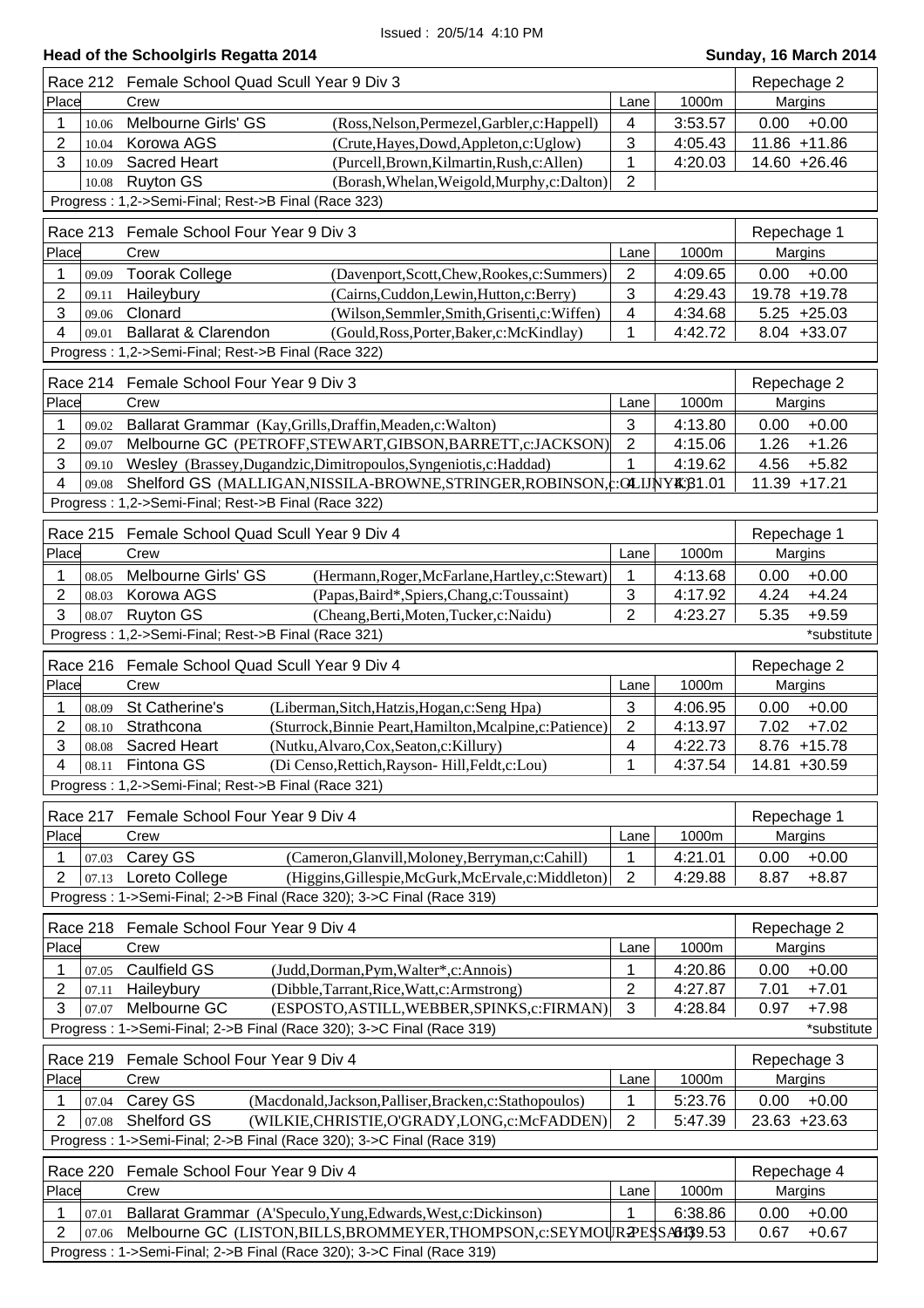|                         | Head of the Schoolyms Regalla 2014                                         |                           |          | Juliuay, TV March ZUT4 |
|-------------------------|----------------------------------------------------------------------------|---------------------------|----------|------------------------|
| Race 221                | Female School Coxed Quad Scull Year 9 Division 5                           |                           |          | Repechage 1            |
| Place                   | Crew                                                                       | Lane                      | 1000m    | Margins                |
| 1<br>06.01              | Firbank GS<br>(Wilson-Cohen, Catalano, Gardiner, Kelso, c: Lee)            | $\overline{2}$            | 6:06.00  | $+0.00$<br>0.00        |
| 2<br>06.04              | Loreto<br>(McDonald, Martin, Moir, Rosengren, c: Liang)                    | $\ensuremath{\mathsf{3}}$ | 6:13.29  | $+7.29$<br>7.29        |
| 3<br>06.03              | Korowa AGS<br>(Carrasco, Kealey, Cotton, Ma, c: Carra)                     | 1                         | 6:42.73  | 29.44 +36.73           |
|                         | Progress: 1,2->Semi-Final; Rest->B Final (Race 318)                        |                           |          |                        |
|                         | Race 222 Female School Coxed Quad Scull Year 9 Division 5                  |                           |          | Repechage 2            |
| Place                   | Crew                                                                       | Lane                      | 1000m    | Margins                |
| 1<br>06.09              | St Catherine's<br>(Alexiadis, Smalley*, Leyden, Skyrme-Jones, c: Lloyd)    | 2                         | 6:23.99  | $+0.00$<br>0.00        |
| 2<br>06.07              | <b>Ruyton GS</b><br>(Fang, Evans, Watson, Anquetil, c: Chao)               | 3                         | 6:39.58  | 15.59 +15.59           |
| 3<br>06.08              | <b>Sacred Heart</b><br>(Zanghi, Napper, O'Donnell, Ballan, c: Cunneen)     | 1                         | 6:42.38  | $2.80 + 18.39$         |
|                         | Progress: 1,2->Semi-Final; Rest->B Final (Race 318)                        |                           |          | *substitute            |
| Race 223                | Female School Four Year 9 Div 5                                            |                           |          | Repechage 1            |
| Place                   | Crew                                                                       | Lane                      | 1000m    | Margins                |
| 1<br>05.04              | Melbourne GC (LIN, FAWCETT, CROSSETT, HERNANDEZ, c: JONES)                 | 3                         | 13:39.18 | $+0.00$<br>0.00        |
| 2<br>05.06              | Melbourne GC (NOONAN, MONTAGUE, CARVER, JEFFERY, c: TOBIN-COUZENS \$:39.67 |                           |          | $+0.49$<br>0.49        |
| 3<br>05.08              | Toorak College (Gibson, Skoglund, Snooks, Dymond, c: Watt)                 | 1                         | 13:42.81 | $+3.63$<br>3.14        |
| 4<br>05.05              | Melbourne GC (BURGNER, TOLSON, MOYA, MC KENNA, c: MC GARRY) 2              |                           | 13:48.41 | $+9.23$<br>5.60        |
|                         | Progress: 1,2->Semi-Final; Rest->B Final (Race 317)                        |                           |          |                        |
| Race 224                | Female School Four Year 9 Div 5                                            |                           |          | Repechage 2            |
| Place                   | Crew                                                                       | Lane                      | 1000m    | Margins                |
| 1<br>05.09              | Wesley<br>(Cao,doRozario-Romic,Timney,Trivett,c:Mowat)                     | 3                         | 6:09.51  | $+0.00$<br>0.00        |
| 2<br>05.07              | Shelford GS<br>(CADMAN, KENNEDY, THOMSON, PERLEN, c: TOPFER)               | $\overline{4}$            | 6:13.98  | 4.47<br>$+4.47$        |
| 3<br>05.11              | Geelong Coll. (Cashman, Potter, Bond, Thomas, c: Consedine)                | $\sqrt{2}$                | 6:16.18  | 2.20<br>$+6.67$        |
| 4                       | 05.12 Loreto College (Houlihan, Spratling, Maher, Fraser, c: Rowe)         | $\mathbf{1}$              | 6:18.26  | $+8.75$<br>2.08        |
|                         | Progress: 1,2->Semi-Final; Rest->B Final (Race 317)                        |                           |          |                        |
| <b>Race 225</b>         | Female School Coxed Quad Scull Year 9 Division 6                           |                           |          | Repechage 1            |
| Place                   | Crew                                                                       | Lane                      | 1000m    | Margins                |
| 1<br>04.01              | <b>Firbank GS</b><br>(Mailing, Murray, Landy, Powell, c: Gilmore)          | $\mathfrak{S}$            | 5:36.82  | $+0.00$<br>0.00        |
| 2<br>04.05              | (Huehne, Watkins, Simson, Marks, c: Bottoms)<br>Melbourne Girls' GS        | $\mathbf{1}$              | 5:54.76  | 17.94 +17.94           |
| 3<br>04.09              | St Catherine's<br>(Nicolaou, Renn, Thompson, Byrne, c: Paul)               | $\overline{2}$            | 6:05.84  | 11.08 +29.02           |
|                         | Progress: 1,2->Semi-Final; Rest->B Final (Race 316)                        |                           |          |                        |
| <b>Race 226</b>         | Female School Coxed Quad Scull Year 9 Division 6                           |                           |          | Repechage 2            |
| Place                   | Crew                                                                       | Lane                      | 1000m    | Margins                |
| 1<br>04.02              | Genazzano<br>(Salinas-Byrne, Kuner, Miller, Jenkins, c: Pitney)            | 3                         | 4:05.22  | $+0.00$<br>0.00        |
| $\overline{2}$<br>04.08 | St Catherine's<br>(Mytton, Otto, Elstoft, Bird De La Coeur, c: Bonet)      | 1                         | 4:17.45  | 12.23<br>$+12.23$      |
| 3<br>04.10              | Strathcona<br>(Ahn, McKenzie, Sinclair, Dullard, c: Baxter)                | $\overline{2}$            | 4:20.16  | 2.71<br>$+14.94$       |
|                         | Progress: 1,2->Semi-Final; Rest->B Final (Race 316)                        |                           |          |                        |
| <b>Race 227</b>         | Female School Four Year 9 Div 6                                            |                           |          | Repechage 1            |
| Place                   | Crew                                                                       | Lane                      | 1000m    | Margins                |
| 1<br>03.02              | Carey GS (Tonkin, Goldsmith, West, Belcher, c: Knight)                     | 3                         | 4:15.74  | 0.00<br>$+0.00$        |
| $\overline{2}$<br>03.07 | Melbourne GC (KARGIOTIS, O'NEILL, INGRAM, LONGSTAFF, c: RIDGEWAY)          |                           | 4:36.50  | 20.76 +20.76           |
| 3<br>03.06              | Melbourne GC (RICHTER, MAISEY, TAMBLYN, KOHANE, c: GALCIN RIFFAT)          |                           | 4:42.42  | $5.92 +26.68$          |
|                         | Progress: 1,2->Semi-Final; Rest->B Final (Race 315)                        |                           |          |                        |
| <b>Race 228</b>         | Female School Four Year 9 Div 6                                            |                           |          | Repechage 2            |
| Place                   | Crew                                                                       | Lane                      | 1000m    | Margins                |
| 1<br>03.08              | Methodist LC<br>(Chan, Dessiniotis, Worth, Dunn-Delvaen, c: Kidd)          | $\overline{2}$            | 6:45.58  | 0.00<br>$+0.00$        |
| $\overline{2}$<br>03.03 | Caulfield GS<br>(Muller*, Paras, Pannell*, Clarkson, c: Davis)             | 1                         | 7:04.32  | 18.74 +18.74           |
| 3<br>03.01              | Carey GS<br>(Dear, Gillot, Thompson, Egan, c: Francis)                     | 3                         |          |                        |
|                         | Progress: 1,2->Semi-Final; Rest->B Final (Race 315)                        |                           |          | *substitute            |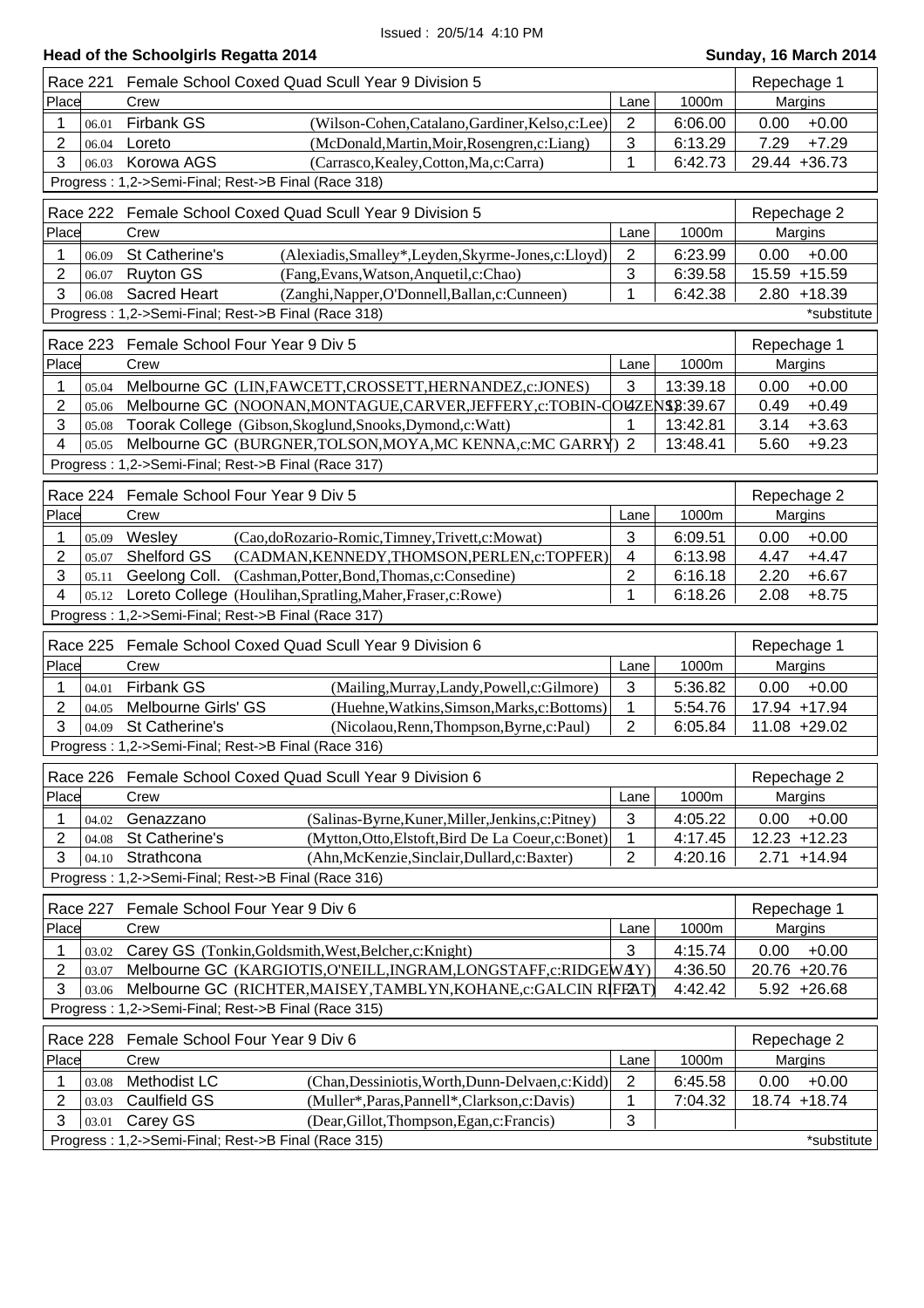| Race 229                | Female School Coxed Quad Scull Year 9 Division 7                                                                           |                |         | Repechage 1                     |
|-------------------------|----------------------------------------------------------------------------------------------------------------------------|----------------|---------|---------------------------------|
| Place                   | Crew                                                                                                                       | Lane           | 1000m   | Margins                         |
| 1<br>02.11              | St Catherine's<br>(Southey, Burne*, Seyfort, van Every*, c: Freeman)                                                       | 3              | 4:10.37 | $+0.00$<br>0.00                 |
| 2<br>02.07              | Melbourne Girls' GS<br>(Yates, Ballantyne, Grieve, Peebles*, c: Read)                                                      | $\overline{2}$ | 4:23.76 | 13.39 +13.39                    |
| 3<br>02.06              | Melbourne Girls' GS<br>(Blyth, Day*, Raneri, Morrison*, c: Whittaker)                                                      | 4              | 4:28.94 | $5.18 + 18.57$                  |
| 4                       | St Catherine's                                                                                                             | 1              | 4:40.07 | $11.13 + 29.70$                 |
| 02.12                   | (Jones, Bindley, Ainalis, Tiplady*, c: Huang)                                                                              |                |         |                                 |
|                         | Progress: 1,2->Semi-Final; Rest->B Final (Race 314)                                                                        |                |         | *substitute                     |
| Race 230                | Female School Coxed Quad Scull Year 9 Division 7                                                                           |                |         | Repechage 2                     |
| Place                   | Crew                                                                                                                       | Lane           | 1000m   | Margins                         |
| 1<br>02.05              | Loreto<br>(Robinson, Peel, Paull, Drake, c: Condon)                                                                        | 3              | 4:08.97 | $+0.00$<br>0.00                 |
| 2<br>02.10              | Methodist LC<br>(Mogensen, Dhankhar, Lewis, La'Brooy, c: Chan)                                                             | $\overline{2}$ | 4:12.40 | $+3.43$<br>3.43                 |
| 3<br>02.09              | Melbourne Girls' GS<br>(De Palma, Williamson, Yan, Giannini, c: Smith)                                                     | 4              | 4:14.20 | 1.80<br>$+5.23$                 |
| 4<br>02.01              | Firbank GS<br>(Booth, Waldron, McLellan, Garbett, c: Hennig)                                                               | 1              | 4:20.75 | $6.55 + 11.78$                  |
|                         |                                                                                                                            |                |         |                                 |
|                         | Progress: 1,2->Semi-Final; Rest->B Final (Race 314)                                                                        |                |         |                                 |
|                         | Race 231 Female School Four Year 9 Div 7                                                                                   |                |         | Repechage 1                     |
| Place                   | Crew                                                                                                                       | Lane           | 1000m   | Margins                         |
| 1<br>1A.01              | Carey GS<br>(Dimpfel,Lindeman,Walsh,Morrison,c:Musgrave)                                                                   | 3              | 6:11.52 | $+0.00$<br>0.00                 |
| 2                       | 1A.06 Caulfield GS<br>(Turner, Dragoljevic*, Woodman*, Turner, c: Ebeling)                                                 | 2              | 6:20.14 | 8.62<br>$+8.62$                 |
| 3                       | Melbourne GC                                                                                                               | 1              | 7:23.26 |                                 |
| 1A.13                   | (VARI, FERGUSON, NOBLE, ALBERICO, c: JACKSON)                                                                              |                |         | 63.12 +71.74                    |
|                         | Progress: 1->Final (Race 354); Rest Eliminated                                                                             |                |         | *substitute                     |
|                         | Race 232 Female School Four Year 9 Div 7                                                                                   |                |         | Repechage 2                     |
| Place                   | Crew                                                                                                                       | Lane           | 1000m   | Margins                         |
| 1<br>1A.15              | Strathcona<br>(Murphy, Martin, Mitchell, Kirby, c: Parker)                                                                 | $\overline{2}$ | 2:51.77 | $+0.00$<br>0.00                 |
|                         |                                                                                                                            | 3              |         | 0.54<br>$+0.54$                 |
| 2<br>1A.08              | Caulfield GS<br>(Georgakopoulos*,Troupis,Robertson,Carr,c:Gong)                                                            |                | 2:52.31 |                                 |
| 3<br>1A.07              | <b>Caulfield GS</b><br>(Rendell, Routley, Crellin*, Browell, c: Prassos)                                                   | 1              | 3:15.33 | 23.02 +23.56                    |
|                         |                                                                                                                            |                |         |                                 |
|                         | Progress: 1->Final (Race 354); Rest Eliminated                                                                             |                |         | *substitute                     |
|                         |                                                                                                                            |                |         |                                 |
|                         | Race 233 Female School Four Year 9 Div 7                                                                                   |                |         | Repechage 1                     |
| Place                   | Crew                                                                                                                       | Lane           | 1000m   | Margins                         |
| 1<br>01.04              | Caulfield GS<br>(Plenderleith, Evans*, Mitchell, Hants, c: Christie)                                                       | 3              | 4:29.72 | 0.00<br>$+0.00$                 |
| $\overline{2}$<br>01.03 | <b>Caulfield GS</b><br>(Miller, Collier*, Elliot*, Pemberton, c: Pugh)                                                     | $\overline{2}$ | 4:39.98 | $10.26 + 10.26$                 |
|                         | Progress: 1,2->Semi-Final; 3->B Final (Race 313)                                                                           |                |         | *substitute                     |
|                         |                                                                                                                            |                |         |                                 |
|                         | Race 234 Female School Four Year 9 Div 7                                                                                   |                |         | Repechage 2                     |
| Place                   | Crew                                                                                                                       | Lane           | 1000m   | Margins                         |
| 1<br>01.10              | Loreto<br>(Noble, Donovan, Buettner, Sabljak, c: Topy)                                                                     | $\overline{2}$ | 4:23.06 | $+0.00$<br>0.00                 |
| 2<br>01.17              | (Dhanapala, Racine, Humble, Karamountzos, c: Garcia)<br>Haileybury                                                         | 3              | 4:28.68 | 5.62<br>$+5.62$                 |
| 3<br>01.16              | Geelong Coll.<br>(Duerden, McKinnon, Tierney, Mayer, c: Panagodage)                                                        | 1              | 4:44.33 | 15.65 +21.27                    |
|                         | Progress: 1,2->Semi-Final; 3->B Final (Race 313)                                                                           |                |         |                                 |
|                         | Female School Four Year 9 Div 7                                                                                            |                |         |                                 |
| Race 235                |                                                                                                                            |                |         | Semi-Final 1                    |
| Place                   | Crew                                                                                                                       | Lane           | 1000m   | Margins                         |
| 1<br>01.02              | Carey GS<br>(Zumbo, Deligannis, Campbell, Liberg, c: Arnold)                                                               | 3              | 7:35.96 | $+0.00$<br>0.00                 |
| 2<br>01.14              | Methodist LC<br>(Murphy, Smith, Sgarbossa, Jayasinhe, c: Noonan)                                                           | 2              | 7:50.29 | 14.33 +14.33                    |
| 3<br>01.03              | Caulfield GS<br>(Miller, Collier*, Elliot*, Pemberton, c: Pugh)                                                            | 4              | 7:58.02 | $7.73 +22.06$                   |
| 4<br>01.17              | Haileybury<br>(Dhanapala, Racine, Humble, Karamountzos, c: Garcia)                                                         | 1              | 8:04.43 | 6.41<br>$+28.47$                |
|                         | Progress: 1,2->A Final (Race 353); Rest Eliminated                                                                         |                |         | *substitute                     |
|                         |                                                                                                                            |                |         |                                 |
| Race 236                | Female School Four Year 9 Div 7                                                                                            |                |         | Semi-Final 2                    |
| Place                   | Crew                                                                                                                       | Lane           | 1000m   | Margins                         |
| 1<br>01.09              | Genazzano<br>(Dessent, Peric, Scalzo, Rokebrand, c: Papadopoulos)                                                          | $\overline{2}$ | 6:03.93 | 0.00<br>$+0.00$                 |
| 2<br>01.10              | Loreto<br>(Noble,Donovan,Buettner,Sabljak,c:Topy)                                                                          | 3              | 6:09.47 | 5.54<br>$+5.54$                 |
| 3<br>01.04              | Caulfield GS<br>(Plenderleith, Evans*, Mitchell, Hants, c: Christie)<br>Progress: 1,2->A Final (Race 353); Rest Eliminated | 1              | 6:14.76 | 5.29<br>$+10.83$<br>*substitute |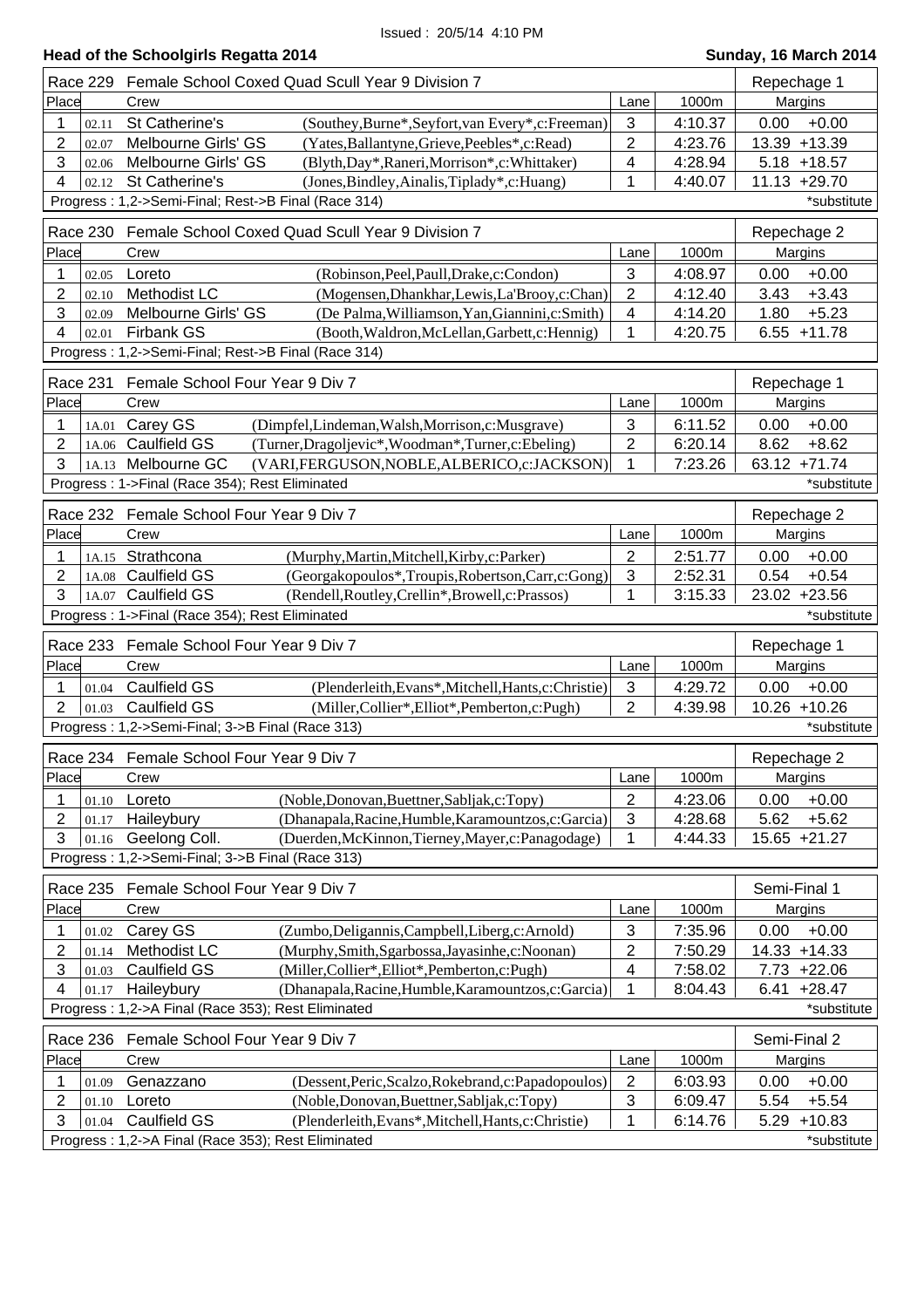|                          | <b>Head of the Schoolgirls Regatta 2014</b>                                                                                |                           |                    | Sunday, 16 March 2014              |
|--------------------------|----------------------------------------------------------------------------------------------------------------------------|---------------------------|--------------------|------------------------------------|
| <b>Race 237</b>          | Female School Coxed Quad Scull Year 9 Division 7                                                                           |                           |                    | Semi-Final 1                       |
| Place                    | Crew                                                                                                                       | Lane                      | 1000m              | Margins                            |
| 1<br>02.13               | St Catherine's<br>(Pearson, Quinn*, Crossing, Loughlin*, c: Kudryashova)                                                   | 3                         | 5:32.67            | 0.00<br>$+0.00$                    |
| 2<br>02.10               | Methodist LC<br>(Mogensen, Dhankhar, Lewis, La'Brooy, c: Chan)                                                             | 4                         | 5:40.42            | 7.75<br>$+7.75$                    |
| 3<br>02.11               | St Catherine's<br>(Southey, Burne*, Seyfort, van Every*, c: Freeman)                                                       | 1                         | 5:42.52            | 2.10<br>$+9.85$                    |
| 4<br>02.02               | <b>Firbank GS</b><br>(Fraser, Thomas, Hales, Ronec, c: Gnauck)                                                             | $\overline{2}$            | 5:51.88            | 9.36<br>$+19.21$                   |
|                          | Progress: 1,2->A Final (Race 355); Rest Eliminated                                                                         |                           |                    | *substitute                        |
| Race 238                 | Female School Coxed Quad Scull Year 9 Division 7                                                                           |                           |                    | Semi-Final 2                       |
| Place                    | Crew                                                                                                                       | Lane                      | 1000m              | Margins                            |
| 1<br>02.04               | (Ross-Farrell, MacIsaac, Holdsworth, Mulvogue, c: Wilson)<br>Genazzano                                                     | $\overline{2}$            | 5:47.28            | 0.00<br>$+0.00$                    |
| $\overline{2}$<br>02.08  | Melbourne Girls' GS (Jones, Cheston, Ferguson, Seamer, c: Scott)                                                           | 3                         | 5:52.71            | 5.43<br>$+5.43$                    |
| 3<br>02.05               | (Robinson, Peel, Paull, Drake, c: Condon)<br>Loreto                                                                        | 1                         | 5:52.92            | 0.21<br>$+5.64$                    |
| 4<br>02.07               | Melbourne Girls' GS (Yates, Ballantyne, Grieve, Peebles*, c: Read)                                                         | 4                         | 6:04.51            | 11.59 +17.23                       |
|                          | Progress: 1,2->A Final (Race 355); Rest Eliminated                                                                         |                           |                    | *substitute                        |
| Race 239                 | Female School Four Year 9 Div 6                                                                                            |                           |                    | Semi-Final 1                       |
| Place                    | Crew                                                                                                                       | Lane                      | 1000m              | Margins                            |
| 1<br>03.04               | Genazzano<br>(Lewis, Forrest, Te Lintelo, Corridon, c: Fetherstonhaugh)                                                    | $\mathbf{3}$              | 4:06.17            | 0.00<br>$+0.00$                    |
| $\overline{2}$<br>03.08  | <b>Methodist LC</b><br>(Chan, Dessiniotis, Worth, Dunn-Delvaen, c: Kidd)                                                   | 1                         | 4:15.50            | 9.33<br>$+9.33$                    |
| 3<br>03.10               | Geelong Coll.<br>(Perry, Brown, Ryan, Sefton, c: Gow)                                                                      | $\overline{c}$            | 4:17.90            | $2.40 + 11.73$                     |
| 4<br>03.03               | <b>Caulfield GS</b><br>(Muller*, Paras, Pannell*, Clarkson, c: Davis)                                                      | 4                         | 4:30.65            | 12.75 +24.48                       |
|                          | Progress: 1,2->A Final (Race 356); Rest Eliminated                                                                         |                           |                    | *substitute                        |
|                          |                                                                                                                            |                           |                    |                                    |
|                          | Race 240 Female School Four Year 9 Div 6                                                                                   |                           |                    | Semi-Final 2                       |
| Place                    | Crew                                                                                                                       | Lane                      | 1000m              | Margins                            |
| 1<br>03.05               | Loreto<br>(Marangos, Davies, Souter, Barber, c: Wright)                                                                    | $\overline{2}$            | 4:15.55            | $+0.00$<br>0.00                    |
| 2<br>03.01               | Carey GS (Dear, Gillot, Thompson, Egan, c: Francis)                                                                        | 1                         | 4:15.79            | 0.24<br>$+0.24$                    |
| 3<br>03.09<br>4<br>03.07 | Haileybury (Pastore,Dempsey,Womersley,Fabien,c:Power)<br>Melbourne GC (KARGIOTIS, O'NEILL, INGRAM, LONGSTAFF, c: RIDGEWAY) | 3                         | 4:32.65<br>4:33.99 | 16.86 +17.10<br>$1.34 + 18.44$     |
|                          | Progress: 1,2->A Final (Race 356); Rest Eliminated                                                                         |                           |                    |                                    |
|                          |                                                                                                                            |                           |                    |                                    |
| <b>Race 241</b><br>Place | Female School Coxed Quad Scull Year 9 Division 6<br>Crew                                                                   |                           | 1000m              | Semi-Final 1                       |
|                          |                                                                                                                            | Lane                      |                    | Margins                            |
| 1<br>04.01               | <b>Firbank GS</b><br>(Mailing, Murray, Landy, Powell, c: Gilmore)                                                          | 1                         | 3:54.03            | 0.00<br>$+0.00$                    |
| 2<br>04.03<br>3<br>04.07 | Loreto<br>(Brown, Maro, Baker, Jensen, c: Paterson)<br>Methodist LC<br>(McShane, Koh, Casey, Stanboultgis, c: Allanson)    | $\overline{c}$<br>3       | 3:54.13<br>3:54.52 | 0.10<br>$+0.10$<br>$+0.49$<br>0.39 |
| 4<br>04.08               | St Catherine's<br>(Mytton, Otto, Elstoft, Bird De La Coeur, c: Bonet)                                                      | 4                         | 4:22.08            | 27.56 +28.05                       |
|                          | Progress: 1,2->A Final (Race 357); Rest Eliminated                                                                         |                           |                    |                                    |
|                          |                                                                                                                            |                           |                    |                                    |
|                          | Race 242 Female School Coxed Quad Scull Year 9 Division 6                                                                  |                           |                    | Semi-Final 2                       |
| Place                    | Crew                                                                                                                       | Lane                      | 1000m              | Margins                            |
| 1<br>04.04               | Melbourne Girls' GS<br>(Chamberlain, Mitchell, Page*, Allen, c: Best)                                                      | 3                         | 4:01.95            | $+0.00$<br>0.00                    |
| 2<br>04.02               | Genazzano<br>(Salinas-Byrne, Kuner, Miller, Jenkins, c: Pitney)                                                            | 1                         | 4:05.45            | 3.50<br>$+3.50$                    |
| 3<br>04.06               | Melbourne Girls' GS<br>(Calvert, Henham, Lucas, Deegan, c: McPhee)                                                         | $\overline{2}$            | 4:11.48            | 6.03<br>$+9.53$                    |
| 4<br>04.05               | Melbourne Girls' GS<br>(Huehne, Watkins, Simson, Marks, c: Bottoms)<br>Progress: 1,2->A Final (Race 357); Rest Eliminated  | 4                         | 4:15.97            | $+14.02$<br>4.49<br>*substitute    |
|                          |                                                                                                                            |                           |                    |                                    |
|                          | Race 243 Female School Four Year 9 Div 5                                                                                   |                           |                    | Semi-Final 1                       |
| Place                    | Crew                                                                                                                       | Lane                      | 1000m              | Margins                            |
| 1<br>05.02               | Carey GS<br>(Colquhoun, Jane, Perin, Klupacs, c: White)                                                                    | $\overline{2}$            | 4:05.89            | 0.00<br>$+0.00$                    |
| 2<br>05.10               | Haileybury<br>(Ngo, Kodila-Jones, Ralphsmith, Ekberg, c: Storton)                                                          | 3                         | 4:17.74            | $11.85 + 11.85$                    |
| 3<br>05.04               | Melbourne GC (LIN, FAWCETT, CROSSETT, HERNANDEZ, c: JONES)                                                                 | 1                         | 4:27.64            | $9.90 +21.75$                      |
| 4<br>05.07               | Shelford GS<br>(CADMAN, KENNEDY, THOMSON, PERLEN, c: TOPFER)                                                               | $\overline{4}$            | 4:41.00            | 13.36 +35.11                       |
|                          | Progress: 1,2->A Final (Race 358); Rest Eliminated                                                                         |                           |                    |                                    |
|                          | Race 244 Female School Four Year 9 Div 5                                                                                   |                           |                    | Semi-Final 2                       |
| Place                    | Crew                                                                                                                       | Lane                      | 1000m              | Margins                            |
| 1<br>05.01               | Carey GS (McAuliffe, Brookman, Arnott, Reddish, c: Edwards)                                                                | $\ensuremath{\mathsf{3}}$ | 4:17.77            | 0.00<br>$+0.00$                    |
| 2<br>05.03               | Caulfield GS (Nilsson*, Reidy*, Knowles, Cock, c: Pugh)                                                                    | 2                         | 4:21.60            | 3.83<br>$+3.83$                    |
| 3<br>05.09               | Wesley (Cao,doRozario-Romic,Timney,Trivett,c:Mowat)                                                                        | 1                         | 4:27.64            | 6.04<br>$+9.87$                    |
| 4<br>05.06               | Melbourne GC (NOONAN, MONTAGUE, CARVER, JEFFERY, c: TOBIN-COUZENS 4:32.08                                                  |                           |                    | 4.44<br>$+14.31$                   |
|                          | Progress: 1,2->A Final (Race 358); Rest Eliminated                                                                         |                           |                    | *substitute                        |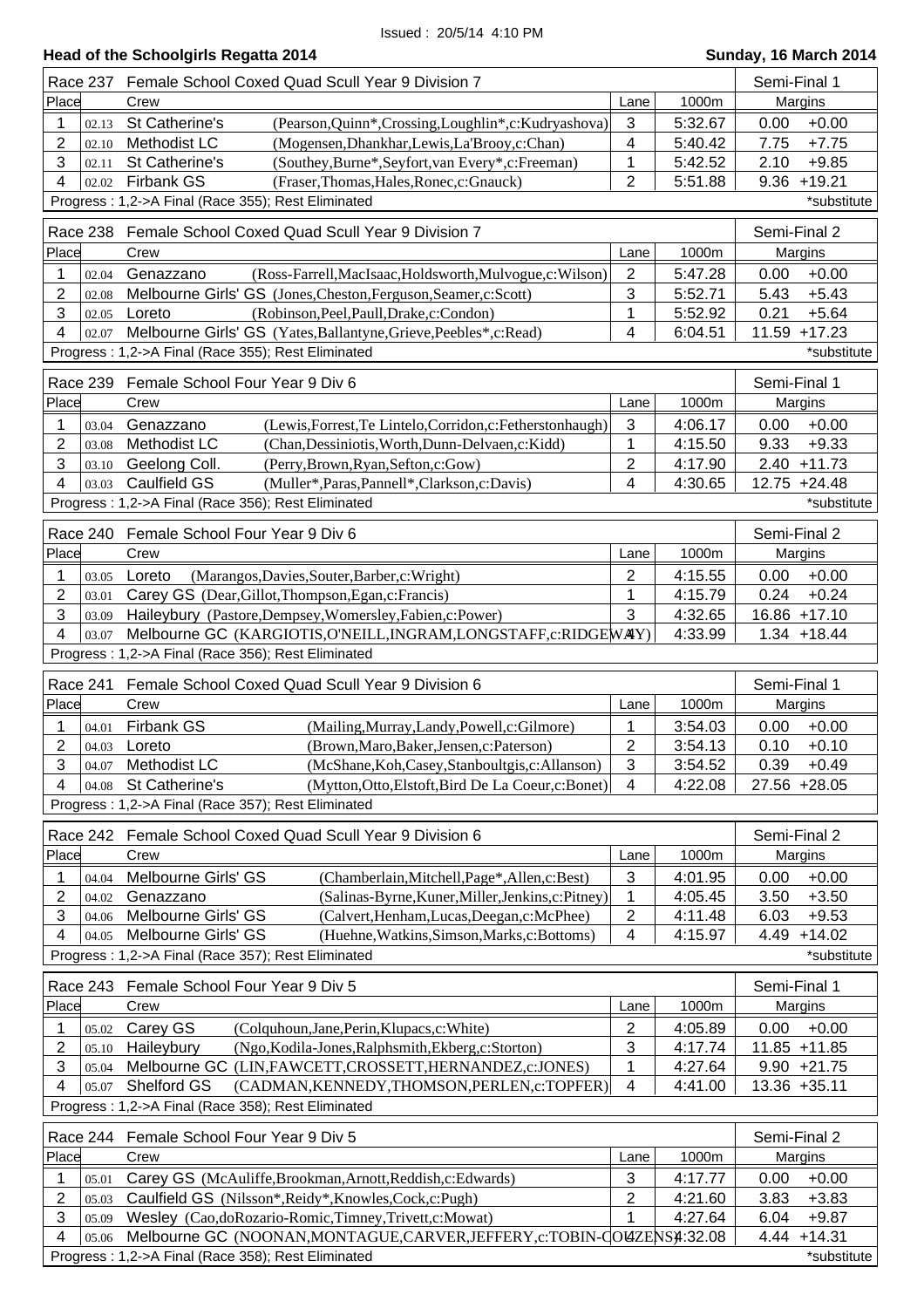|                  |                 | Head of the Schoolgirls Regatta 2014                                                                                           |                           |                    | Sunday, 16 March 2014         |
|------------------|-----------------|--------------------------------------------------------------------------------------------------------------------------------|---------------------------|--------------------|-------------------------------|
|                  | Race 245        | Female School Coxed Quad Scull Year 9 Division 5                                                                               |                           |                    | Semi-Final 1                  |
| Place            |                 | Crew                                                                                                                           | Lane                      | 1000m              | Margins                       |
| 1                | 06.01           | <b>Firbank GS</b><br>(Wilson-Cohen,Catalano,Gardiner,Kelso,c:Lee)                                                              | 1                         | 3:57.53            | $+0.00$<br>0.00               |
| 2                | 06.05           | Melbourne Girls' GS<br>(Sharp, Mills, Crouch, Galea, c: Klotz)                                                                 | 2                         | 4:02.95            | 5.42<br>$+5.42$               |
| 3                | 06.07           | <b>Ruyton GS</b><br>(Fang, Evans, Watson, Anquetil, c: Chao)                                                                   | 4                         | 4:35.17            | 32.22 +37.64                  |
| 4                | 06.02           | Genazzano<br>(Livingstone, Kogionis, Miles, Fox, c: Iliadis)                                                                   | 3                         |                    |                               |
|                  |                 | Progress: 1,2->A Final (Race 359); Rest Eliminated                                                                             |                           |                    |                               |
|                  | Race 246        | Female School Coxed Quad Scull Year 9 Division 5                                                                               |                           |                    | Semi-Final 2                  |
| Place            |                 | Crew                                                                                                                           | Lane                      | 1000m              | Margins                       |
| 1                | 06.06           | <b>Methodist LC</b><br>(O'Gorman, Delis, Ditchfield, Wolf, c: GEORGAKAS)                                                       | 3                         | 3:52.96            | $+0.00$<br>0.00               |
| 2                | 06.09           | St Catherine's<br>(Alexiadis, Smalley*, Leyden, Skyrme-Jones, c: Lloyd)                                                        | 1                         | 4:09.33            | 16.37 +16.37                  |
| 3                | 06.10           | Strathcona<br>(Findlay, Olorenshaw, Chen, Stark, c: Plant)                                                                     | $\overline{2}$            | 4:18.65            | $9.32 + 25.69$                |
| 4                | 06.04           | Loreto<br>(McDonald, Martin, Moir, Rosengren, c: Liang)                                                                        | 4                         | 4:28.26            | 9.61<br>$+35.30$              |
|                  |                 | Progress: 1,2->A Final (Race 359); Rest Eliminated                                                                             |                           |                    | *substitute                   |
|                  | Race 247        | Female School Four Year 9 Div 4                                                                                                |                           |                    | Semi-Final 1                  |
| Place            |                 | Crew                                                                                                                           | Lane                      | 1000m              | Margins                       |
| 1                | 07.09           | <b>Toorak College</b><br>(Hellier-Lovick, O'James, McGain, Day, c: Stickland)                                                  | $\overline{2}$            | 3:57.53            | 0.00<br>$+0.00$               |
| $\overline{2}$   | 07.03           | Carey GS<br>(Cameron, Glanvill, Moloney, Berryman, c: Cahill)                                                                  | 1                         | 4:02.65            | $+5.12$<br>5.12               |
| 3                | 07.12           | Geelong Coll.<br>(Reedy, Helm, Greene, Shannon, c: Buchanan)                                                                   | 3                         | 4:05.25            | $+7.72$<br>2.60               |
| 4                | 07.05           | Caulfield GS<br>(Judd, Dorman, Pym, Walter*, c: Annois)                                                                        | 4                         | 4:18.64            | $+21.11$<br>13.39             |
|                  |                 | Progress: 1,2->A Final (Race 360); Rest Eliminated                                                                             |                           |                    | *substitute                   |
|                  | Race 248        | Female School Four Year 9 Div 4                                                                                                |                           |                    | Semi-Final 2                  |
| Place            |                 | Crew                                                                                                                           | Lane                      | 1000m              | Margins                       |
| 1                |                 | Damascus                                                                                                                       |                           |                    | $+0.00$<br>0.00               |
| 2                | 07.14<br>07.04  | (Chancey, Bentley, Chew, Smith, c: Dart)<br>Carey GS<br>(Macdonald, Jackson, Palliser, Bracken, c: Stathopoulos)               | $\overline{2}$<br>1       | 4:01.35<br>4:12.03 | 10.68 +10.68                  |
| 3                | 07.10           | Wesley<br>(Davidson, Burke, Krapivsky, Randles, c: Wallace)                                                                    | 3                         | 4:21.48            | $9.45 +20.13$                 |
| 4                | 07.01           | <b>Ballarat Grammar</b><br>(A'Speculo, Yung, Edwards, West, c: Dickinson)                                                      | 4                         | 4:26.92            | $5.44 +25.57$                 |
|                  |                 | Progress: 1,2->A Final (Race 360); Rest Eliminated                                                                             |                           |                    |                               |
|                  |                 |                                                                                                                                |                           |                    |                               |
|                  | <b>Race 249</b> | Female School Quad Scull Year 9 Div 4                                                                                          |                           |                    | Semi-Final 1                  |
| Place            |                 | Crew                                                                                                                           | Lane                      | 1000m              | Margins                       |
| 1                | 08.02           | Genazzano<br>(Feneley, O'Shaughnessy, Ryan, Psyhogios, c: Bennett)                                                             | 2                         | 3:56.49            | $+0.00$<br>0.00               |
| 2<br>3           | 08.04<br>08.05  | Loreto<br>(Scidone, Madsen, Goutallier, Hill, c: Bird)<br>Melbourne Girls' GS (Hermann, Roger, McFarlane, Hartley, c: Stewart) | 3<br>1                    | 4:00.86<br>4:11.31 | 4.37<br>+4.37<br>10.45 +14.82 |
| 4                | 08.10           | Strathcona<br>(Sturrock, Binnie Peart, Hamilton, Mcalpine, c: Patience)                                                        | $\overline{4}$            | 4:15.90            | 4.59 +19.41                   |
|                  |                 | Progress: 1,2->A Final (Race 361); Rest Eliminated                                                                             |                           |                    |                               |
|                  |                 |                                                                                                                                |                           |                    |                               |
|                  |                 | Race 250 Female School Quad Scull Year 9 Div 4                                                                                 |                           |                    | Semi-Final 2                  |
| Place            |                 | Crew                                                                                                                           | Lane                      | 1000m              | Margins                       |
| 1                | 08.01           | <b>Firbank GS</b><br>(McNamara, Shand, Kayes, Gee, c: Chong)                                                                   | $\ensuremath{\mathsf{3}}$ | 3:51.13            | 0.00<br>$+0.00$               |
| 2                | 08.06           | Methodist LC<br>(Xu, Pitt, Sheats, Tsigaras, c: Edwards)                                                                       | 2                         | 3:59.22            | 8.09<br>$+8.09$               |
| 3                | 08.09           | St Catherine's<br>(Liberman, Sitch, Hatzis, Hogan, c: Seng Hpa)                                                                | 1                         | 4:02.65            | 3.43<br>$+11.52$              |
| 4                | 08.03           | Korowa AGS<br>(Papas, Baird*, Spiers, Chang, c: Toussaint)                                                                     | $\overline{4}$            | 4:11.09            | 8.44 +19.96                   |
|                  |                 | Progress: 1,2->A Final (Race 361); Rest Eliminated                                                                             |                           |                    | *substitute                   |
|                  | Race 251        | Female School Four Year 9 Div 3                                                                                                |                           |                    | Semi-Final 1                  |
| Place            |                 | Crew                                                                                                                           | Lane                      | 1000m              | Margins                       |
| 1                | 09.13           | Loreto College (Jackson, Murphy-McKay, Smith, Murphy, c: Anderson)                                                             | $\overline{2}$            | 3:58.81            | 0.00<br>$+0.00$               |
| $\mathbf 2$      | 09.04           | (Fedi, Pellegrino, Heggie, Clift, c: Knowles)<br>Carey GS                                                                      | 3                         | 3:59.95            | 1.14<br>$+1.14$               |
| 3                | 09.09           | Toorak College(Davenport,Scott,Chew,Rookes,c:Summers)                                                                          | 1                         | 4:04.25            | 4.30<br>$+5.44$               |
| 4                | 09.07           | Melbourne GC (PETROFF, STEWART, GIBSON, BARRETT, c: JACKSON)                                                                   | $\overline{4}$            | 4:15.22            | 10.97 +16.41                  |
|                  |                 | Progress: 1,2->A Final (Race 362); Rest Eliminated                                                                             |                           |                    |                               |
|                  | Race 252        | Female School Four Year 9 Div 3                                                                                                |                           |                    | Semi-Final 2                  |
| Place            |                 | Crew                                                                                                                           | Lane                      | 1000m              | Margins                       |
| 1                | 09.05           | <b>Caulfield GS</b><br>(Hind, Scott, Williams, Fullagar, c: Masel)                                                             | $\mathbf{3}$              | 4:11.06            | 0.00<br>$+0.00$               |
| $\boldsymbol{2}$ | 09.02           | <b>Ballarat Grammar</b><br>(Kay, Grills, Draffin, Meaden, c: Walton)                                                           | 1                         | 4:17.34            | 6.28<br>$+6.28$               |
| 3                | 09.12           | (McLaughlin, Goldsack, Sutterby, Pereira, c: McMaster)<br>Geelong Coll.                                                        | $\boldsymbol{2}$          | 4:18.51            | 1.17<br>$+7.45$               |
| 4                | 09.11           | Haileybury<br>(Cairns, Cuddon, Lewin, Hutton, c: Berry)                                                                        | 4                         | 4:37.03            | 18.52 +25.97                  |

Progress : 1,2->A Final (Race 362); Rest Eliminated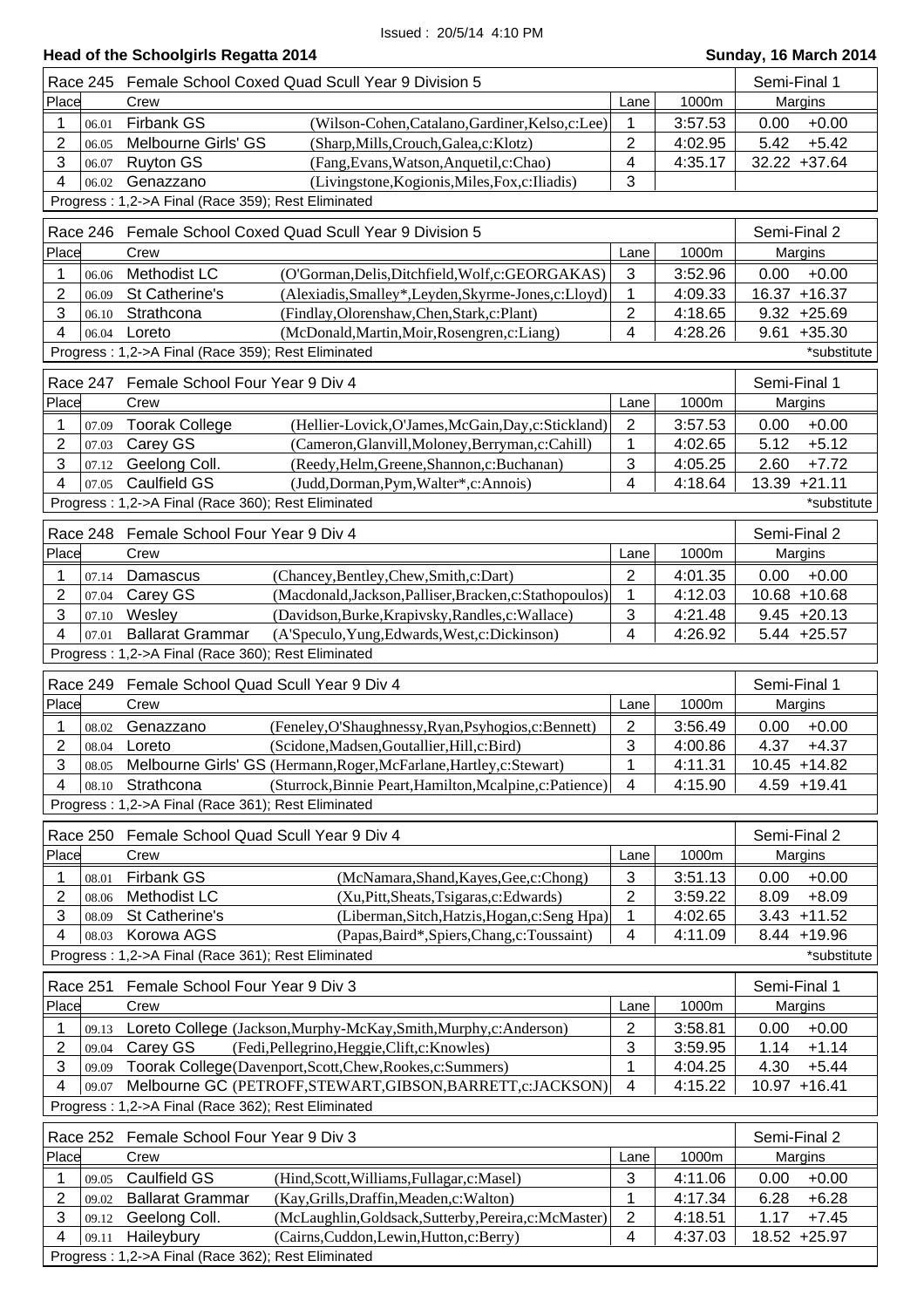|  | Head of the Schoolgirls Regatta 2014 |  |  |
|--|--------------------------------------|--|--|
|--|--------------------------------------|--|--|

|                         | Race 253 Female School Quad Scull Year 9 Div 3                                                                           |                         |         | Semi-Final 1    |
|-------------------------|--------------------------------------------------------------------------------------------------------------------------|-------------------------|---------|-----------------|
| Place                   | Crew                                                                                                                     | Lane                    | 1000m   | Margins         |
| 1<br>10.02              | Genazzano<br>(Law,Conway,Stiles,Van Gulick,c:Peters)                                                                     | $\overline{2}$          | 3:54.92 | $+0.00$<br>0.00 |
| $\overline{2}$<br>10.10 | St Catherine's<br>(Rossi, Houghton, Wills, Deacon, c: Devlin)                                                            | 3                       | 3:59.37 | 4.45<br>$+4.45$ |
| 3<br>10.04              | Korowa AGS<br>(Crute, Hayes, Dowd, Appleton, c: Uglow)                                                                   | $\overline{\mathbf{4}}$ | 4:09.79 | 10.42 +14.87    |
| 4<br>10.11              | Strathcona<br>(Connell, Skouretos, Spurling, Steverlynck, c: Hayes)                                                      | 1                       | 4:14.32 | $4.53 + 19.40$  |
|                         | Progress: 1,2->A Final (Race 363); Rest Eliminated                                                                       |                         |         |                 |
|                         | Race 254 Female School Quad Scull Year 9 Div 3                                                                           |                         |         | Semi-Final 2    |
| Place                   | Crew                                                                                                                     | Lane                    | 1000m   | Margins         |
| 1<br>10.07              | Methodist LC<br>(Heale, Walsh, Davis, Richards, c: Kaehne)                                                               | 4                       | 3:45.95 | 0.00<br>$+0.00$ |
| $\overline{2}$<br>10.05 | Loreto<br>(Pedley, Moore, Sutherland, Tuddenham, c: Emmerson)                                                            | 3                       | 3:46.47 | 0.52<br>$+0.52$ |
| 3<br>10.01              | <b>Firbank GS</b><br>(Nugent,Long,Briggs,Lawson,c:Kay)                                                                   | 2                       | 3:51.66 | 5.19<br>$+5.71$ |
| 4<br>10.06              | Melbourne Girls' GS (Ross, Nelson, Permezel, Garbler, c: Happell)                                                        | 1                       | 3:58.16 | $6.50 + 12.21$  |
|                         | Progress: 1,2->A Final (Race 363); Rest Eliminated                                                                       |                         |         |                 |
| Race 255                | Female School Four Year 9 Div 2                                                                                          |                         |         | Semi-Final 1    |
| Place                   | Crew                                                                                                                     | Lane                    | 1000m   | Margins         |
| 1<br>11.06              | (Burke, Wicks, Grossi, De Giusti, c: Maher)<br>Loreto                                                                    | 2                       | 3:59.85 | 0.00<br>$+0.00$ |
| $\overline{2}$          | 11.03 Carey GS (Jackson, Bartley, Ding, McKay, c: Munroe)                                                                | $\overline{4}$          | 4:02.11 | 2.26<br>$+2.26$ |
| 3<br>11.07              | Melbourne GC (CROKER, BETTS, HENDERSON, ANDREW, c: HABERFIELD)                                                           |                         | 4:03.78 | 1.67<br>$+3.93$ |
| 4<br>11.11              | Haileybury (Villella, Pest, Dalley, Fabien, c: Matin)                                                                    | 3                       | 4:03.84 | 0.06<br>$+3.99$ |
|                         | Progress: 1,2->A Final (Race 364); Rest Eliminated                                                                       |                         |         |                 |
|                         | Race 256 Female School Four Year 9 Div 2                                                                                 |                         |         | Semi-Final 2    |
| Place                   | Crew                                                                                                                     | Lane                    | 1000m   | Margins         |
| 1<br>11.13              | Loreto College<br>(Haase, McLachlan, Gittings, Laidlaw, c: Harwood)                                                      | 2                       | 3:53.84 | $+0.00$<br>0.00 |
| $\overline{2}$<br>11.09 | <b>Toorak College</b><br>(Grant, Chew*, Reid, Izquierdo-Whelan, c: Morgan)                                               | $\overline{4}$          | 3:56.39 | 2.55<br>$+2.55$ |
| 3<br>11.04              | <b>Caulfield GS</b><br>(Kapaklis, Collopy, Reid, Green, c: Kagiaros)                                                     | 3                       | 3:58.45 | 2.06<br>$+4.61$ |
| 4                       | 11.12 Geelong Coll.<br>(TBA, Stewart, Russell, Mauderer, c: Alfrink)                                                     | 1                       | 4:09.57 | $11.12 + 15.73$ |
|                         | Progress: 1,2->A Final (Race 364); Rest Eliminated                                                                       |                         |         | *substitute     |
|                         |                                                                                                                          |                         |         |                 |
|                         |                                                                                                                          |                         |         |                 |
| Race 257                | Female School Quad Scull Year 9 Div 2                                                                                    |                         |         | Semi-Final 1    |
| Place                   | Crew                                                                                                                     | Lane                    | 1000m   | Margins         |
| 1<br>12.02              | <b>Firbank GS</b><br>(Mawkes, Sherwood, Webster, McElroy, c: Gilmore)                                                    | 3                       | 3:35.67 | 0.00<br>$+0.00$ |
| $\overline{2}$<br>12.08 | Loreto<br>(Harpur,Latour,Gorman,Stacey,c:Cattanach)                                                                      | 4                       | 3:37.53 | 1.86<br>$+1.86$ |
| 3                       | 12.09 Melbourne Girls' GS (Rennie, Bowes, Donnelly, Cash, c: Lynch)                                                      | $\overline{2}$          | 3:45.30 | 7.77<br>$+9.63$ |
| 4                       | 12.13 Sacred Heart (Williams-Demmon, Shinkfield, Morris, Hudson, c: Shinkfield)                                          | 1                       | 4:04.55 | 19.25 +28.88    |
|                         | Progress: 1,2->A Final (Race 365); Rest Eliminated                                                                       |                         |         |                 |
| Race 258                | Female School Quad Scull Year 9 Div 2                                                                                    |                         |         | Semi-Final 2    |
| Place                   | Crew                                                                                                                     | Lane                    | 1000m   | Margins         |
| 1<br>12.03              | Genazzano<br>(Baring, McKeagney-Douglas, Conti, Kneale, c: Straford)                                                     | $\overline{2}$          | 3:44.79 | $+0.00$<br>0.00 |
| 2<br>12.14              | St Catherine's<br>(Robertson, Kelly, Raymond, Christian, c: Jacobson)                                                    | 4                       | 3:48.04 | 3.25<br>$+3.25$ |
| 3<br>12.10              | Methodist LC<br>(Donaghue-Evans, Drake, Winter, Ward, c: Ryan)                                                           | 3                       | 3:50.24 | 2.20<br>$+5.45$ |
| 4<br>12.15              | Strathcona<br>(Boulter, O'Keefe, Newman, Soumprou, c: Thom)                                                              | 1                       | 4:44.24 | 54.00 +59.45    |
|                         | Progress: 1,2->A Final (Race 365); Rest Eliminated                                                                       |                         |         |                 |
| Race 259                | Female School Four Year 9 Div 1                                                                                          |                         |         | Semi-Final 1    |
| Place                   | Crew                                                                                                                     | Lane                    | 1000m   | Margins         |
| 1<br>14.08              | Toorak College (Hamilton-Smith, Anderson*, Zampatti, Letch, c: Crowder)                                                  | $\overline{2}$          | 3:50.13 | 0.00<br>$+0.00$ |
| 2<br>14.07              | Shelford GS (LANDWEHR, PATRICK, SCHROEDER, ADLARD, c: TOPFER) 4                                                          |                         | 3:51.58 | 1.45<br>$+1.45$ |
| 3<br>14.03              | Carey GS (Glunning, Hermann, Anderson, Burke, c: Psihogios)                                                              | 3                       | 3:54.49 | 2.91<br>$+4.36$ |
| 4<br>14.01              | Ballarat & Clarendon (Donald, Scott, Matilda, Lyons, c: Morgan)                                                          | 1                       | 4:02.71 | $8.22 + 12.58$  |
|                         | Progress: 1,2->A Final (Race 366); Rest Eliminated                                                                       |                         |         | *substitute     |
| Race 260                | Female School Four Year 9 Div 1                                                                                          |                         |         | Semi-Final 2    |
| Place                   | Crew                                                                                                                     | Lane                    | 1000m   | Margins         |
| 1<br>14.09              | Wesley<br>(Singleton, McBurney, Parsons, Rose, c: Speakman-Hamlin)                                                       | $\sqrt{3}$              | 3:53.53 | $+0.00$<br>0.00 |
| 2<br>14.11              | Geelong Coll.<br>(Watson, Edgar, Murrihy, Lawson, c: Doery)                                                              | 2                       | 3:56.86 | 3.33<br>$+3.33$ |
| 3<br>14.04              | Caulfield GS<br>(Russell, Ross, Owen, Wallace, c: Molnar)                                                                | 1                       | 4:01.72 | 4.86<br>$+8.19$ |
| 4<br>14.10              | Haileybury<br>(Maginness, Williamson, Broadhead, Seccull, c: Nash)<br>Progress: 1,2->A Final (Race 366); Rest Eliminated | $\overline{4}$          | 4:22.74 | 21.02 +29.21    |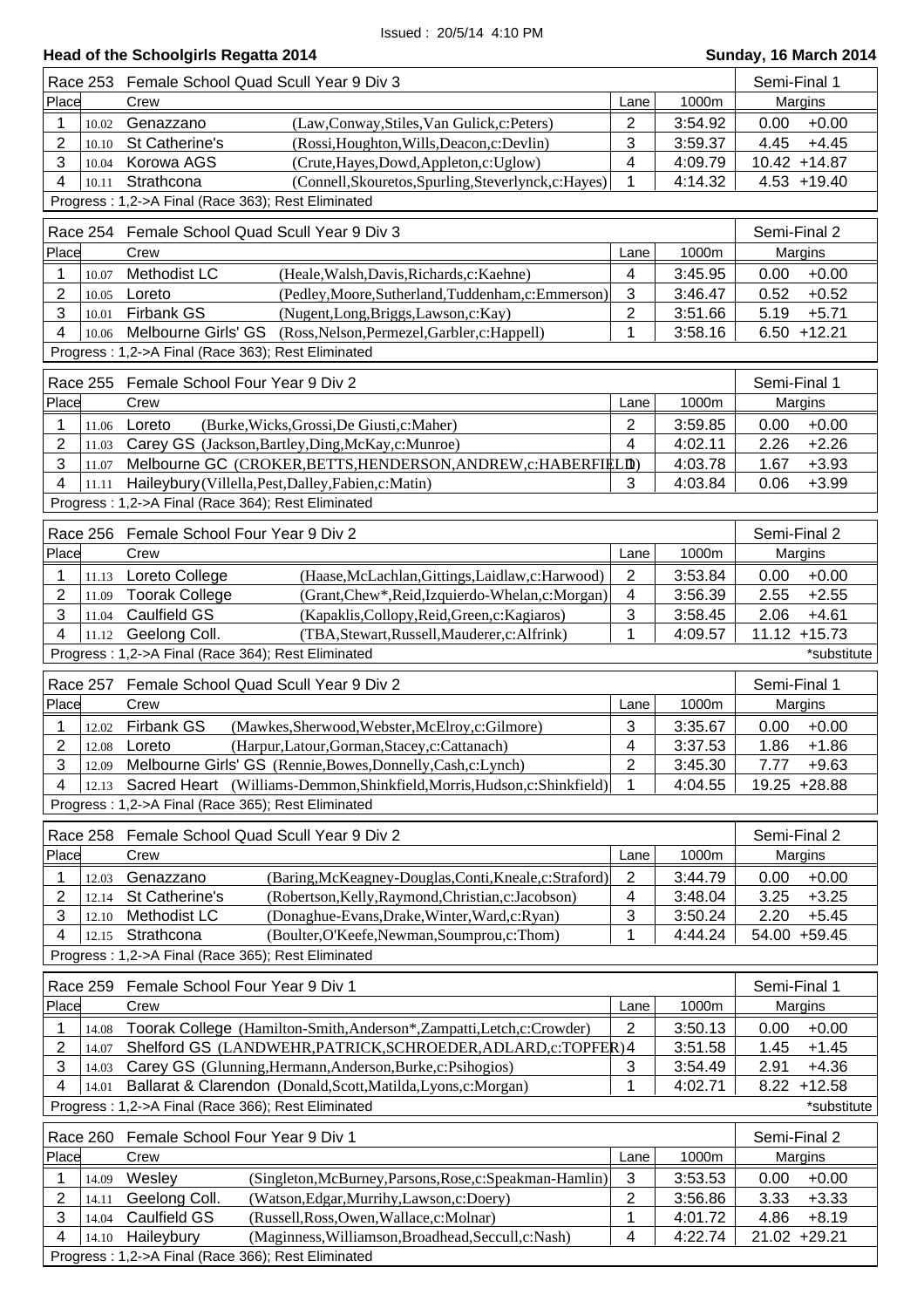| <b>Head of the Schoolgirls Regatta 2014</b> |  |
|---------------------------------------------|--|
|---------------------------------------------|--|

# **Head Sunday, 16 March 2014**<br>Semi-Final 1

| Place<br>1000m<br>Crew<br>Margins<br>Lane<br><b>Firbank GS</b><br>(Keen, Brodribb, Leferve, Grant, c: Mattheisson)<br>3<br>3:35.89<br>$+0.00$<br>0.00<br>1<br>15.02<br>2<br>Korowa AGS<br>4<br>5.67<br>$+5.67$<br>(Rook, Waring, Richards, Seeley, c: Crute)<br>3:41.56<br>15.06<br>3<br><b>Ruyton GS</b><br>(Buckley, Anderson, Sando*, Montagu*, c: Hayes)<br>1<br>$5.44 + 11.11$<br>3:47.00<br>15.11<br>$\overline{2}$<br>4<br>St Catherine's<br>(Sitch, Fenton, King, Stopp, c: Morgan)<br>3:49.21<br>2.21<br>$+13.32$<br>15.13<br>Progress: 1,2->A Final (Race 367); Rest Eliminated<br>*substitute<br>Race 262 Female School Quad Scull Year 9 Div 1<br>Semi-Final 2<br>Place<br>1000m<br>Margins<br>Crew<br>Lane<br>$\overline{2}$<br>3:40.50<br>0.00<br>$+0.00$<br>1<br>Loreto<br>(Ioannou, Johnson, Hume, Enriques, c: Howard)<br>15.07<br>$\overline{2}$<br>Melbourne Girls' GS (Page, Ward-Ambler, Wong Hansen, Twigg, c: Lansell)<br>2.26<br>$+2.26$<br>1<br>3:42.76<br>15.08<br>3<br>Methodist LC<br>(Dabkowski, Heasley, Balson, Slifirski, c: Noonan)<br>4<br>3:42.99<br>$+2.49$<br>0.23<br>15.09<br>4<br>Kardinia Int'l Coll<br>3<br>3:45.82<br>2.83<br>$+5.32$<br>(Cowey, Bennett, McGrath, Elsworth, c: Lloyd)<br>15.05<br>Progress: 1,2->A Final (Race 367); Rest Eliminated<br>Race 263 Female School Single Scull Year 9 Div 1<br>Repechage 1<br>CANCELLED |
|---------------------------------------------------------------------------------------------------------------------------------------------------------------------------------------------------------------------------------------------------------------------------------------------------------------------------------------------------------------------------------------------------------------------------------------------------------------------------------------------------------------------------------------------------------------------------------------------------------------------------------------------------------------------------------------------------------------------------------------------------------------------------------------------------------------------------------------------------------------------------------------------------------------------------------------------------------------------------------------------------------------------------------------------------------------------------------------------------------------------------------------------------------------------------------------------------------------------------------------------------------------------------------------------------------------------------------------------------------------------------------|
|                                                                                                                                                                                                                                                                                                                                                                                                                                                                                                                                                                                                                                                                                                                                                                                                                                                                                                                                                                                                                                                                                                                                                                                                                                                                                                                                                                                 |
|                                                                                                                                                                                                                                                                                                                                                                                                                                                                                                                                                                                                                                                                                                                                                                                                                                                                                                                                                                                                                                                                                                                                                                                                                                                                                                                                                                                 |
|                                                                                                                                                                                                                                                                                                                                                                                                                                                                                                                                                                                                                                                                                                                                                                                                                                                                                                                                                                                                                                                                                                                                                                                                                                                                                                                                                                                 |
|                                                                                                                                                                                                                                                                                                                                                                                                                                                                                                                                                                                                                                                                                                                                                                                                                                                                                                                                                                                                                                                                                                                                                                                                                                                                                                                                                                                 |
|                                                                                                                                                                                                                                                                                                                                                                                                                                                                                                                                                                                                                                                                                                                                                                                                                                                                                                                                                                                                                                                                                                                                                                                                                                                                                                                                                                                 |
|                                                                                                                                                                                                                                                                                                                                                                                                                                                                                                                                                                                                                                                                                                                                                                                                                                                                                                                                                                                                                                                                                                                                                                                                                                                                                                                                                                                 |
|                                                                                                                                                                                                                                                                                                                                                                                                                                                                                                                                                                                                                                                                                                                                                                                                                                                                                                                                                                                                                                                                                                                                                                                                                                                                                                                                                                                 |
|                                                                                                                                                                                                                                                                                                                                                                                                                                                                                                                                                                                                                                                                                                                                                                                                                                                                                                                                                                                                                                                                                                                                                                                                                                                                                                                                                                                 |
|                                                                                                                                                                                                                                                                                                                                                                                                                                                                                                                                                                                                                                                                                                                                                                                                                                                                                                                                                                                                                                                                                                                                                                                                                                                                                                                                                                                 |
|                                                                                                                                                                                                                                                                                                                                                                                                                                                                                                                                                                                                                                                                                                                                                                                                                                                                                                                                                                                                                                                                                                                                                                                                                                                                                                                                                                                 |
|                                                                                                                                                                                                                                                                                                                                                                                                                                                                                                                                                                                                                                                                                                                                                                                                                                                                                                                                                                                                                                                                                                                                                                                                                                                                                                                                                                                 |
|                                                                                                                                                                                                                                                                                                                                                                                                                                                                                                                                                                                                                                                                                                                                                                                                                                                                                                                                                                                                                                                                                                                                                                                                                                                                                                                                                                                 |
|                                                                                                                                                                                                                                                                                                                                                                                                                                                                                                                                                                                                                                                                                                                                                                                                                                                                                                                                                                                                                                                                                                                                                                                                                                                                                                                                                                                 |
|                                                                                                                                                                                                                                                                                                                                                                                                                                                                                                                                                                                                                                                                                                                                                                                                                                                                                                                                                                                                                                                                                                                                                                                                                                                                                                                                                                                 |
|                                                                                                                                                                                                                                                                                                                                                                                                                                                                                                                                                                                                                                                                                                                                                                                                                                                                                                                                                                                                                                                                                                                                                                                                                                                                                                                                                                                 |
|                                                                                                                                                                                                                                                                                                                                                                                                                                                                                                                                                                                                                                                                                                                                                                                                                                                                                                                                                                                                                                                                                                                                                                                                                                                                                                                                                                                 |
|                                                                                                                                                                                                                                                                                                                                                                                                                                                                                                                                                                                                                                                                                                                                                                                                                                                                                                                                                                                                                                                                                                                                                                                                                                                                                                                                                                                 |
| Female School Four Year 10 Div 6<br>Semi-Final 1<br>Race 264                                                                                                                                                                                                                                                                                                                                                                                                                                                                                                                                                                                                                                                                                                                                                                                                                                                                                                                                                                                                                                                                                                                                                                                                                                                                                                                    |
| Place<br>1000m<br>Crew<br>Lane<br>Margins                                                                                                                                                                                                                                                                                                                                                                                                                                                                                                                                                                                                                                                                                                                                                                                                                                                                                                                                                                                                                                                                                                                                                                                                                                                                                                                                       |
| $+0.00$<br>Carey GS<br>(Rizio, Maloney-McCall, Fitzpatrick, Di Petta, c: White)<br>4<br>4:08.13<br>0.00<br>1<br>18.03                                                                                                                                                                                                                                                                                                                                                                                                                                                                                                                                                                                                                                                                                                                                                                                                                                                                                                                                                                                                                                                                                                                                                                                                                                                           |
| 2<br>$\overline{2}$<br>$+4.73$<br>4:12.86<br>4.73<br>Loreto<br>(Vlasakakis, Wheelahan, O'Leary, Ross, c: Hanlon)<br>18.07                                                                                                                                                                                                                                                                                                                                                                                                                                                                                                                                                                                                                                                                                                                                                                                                                                                                                                                                                                                                                                                                                                                                                                                                                                                       |
| 3<br>Carey GS<br>(Whitaker, Dossetto, Foster, Diprose, c: Parker)<br>1<br>$+8.65$<br>4:16.78<br>3.92<br>18.02                                                                                                                                                                                                                                                                                                                                                                                                                                                                                                                                                                                                                                                                                                                                                                                                                                                                                                                                                                                                                                                                                                                                                                                                                                                                   |
| 4<br>Geelong Grammar (Rouffignac, Stewart, MacKirdy, MacDonald, c: Townsend) 3<br>4:19.71<br>$2.93 + 11.58$<br>18.05                                                                                                                                                                                                                                                                                                                                                                                                                                                                                                                                                                                                                                                                                                                                                                                                                                                                                                                                                                                                                                                                                                                                                                                                                                                            |
| Progress: 1,2->A Final (Race 370); Rest Eliminated                                                                                                                                                                                                                                                                                                                                                                                                                                                                                                                                                                                                                                                                                                                                                                                                                                                                                                                                                                                                                                                                                                                                                                                                                                                                                                                              |
| Female School Four Year 10 Div 6<br>Semi-Final 2<br>Race 265                                                                                                                                                                                                                                                                                                                                                                                                                                                                                                                                                                                                                                                                                                                                                                                                                                                                                                                                                                                                                                                                                                                                                                                                                                                                                                                    |
| Place<br>1000m<br>Crew<br>Margins<br>Lane                                                                                                                                                                                                                                                                                                                                                                                                                                                                                                                                                                                                                                                                                                                                                                                                                                                                                                                                                                                                                                                                                                                                                                                                                                                                                                                                       |
| $\overline{\mathbf{c}}$<br>$+0.00$<br>Carey GS<br>(Lawrence, Petersen, O'Grady, Cahill, c: Lazenkas)<br>3:56.87<br>0.00<br>1<br>18.01                                                                                                                                                                                                                                                                                                                                                                                                                                                                                                                                                                                                                                                                                                                                                                                                                                                                                                                                                                                                                                                                                                                                                                                                                                           |
| $\overline{2}$<br>3<br>Geelong Coll.<br>(Cleaver, McDonald, Urquhart, Newnham, c: Balaam)<br>2.74<br>$+2.74$<br>3:59.61<br>18.10                                                                                                                                                                                                                                                                                                                                                                                                                                                                                                                                                                                                                                                                                                                                                                                                                                                                                                                                                                                                                                                                                                                                                                                                                                                |
| 3<br>Caulfield GS<br>(Pesochinsky,Downie,Kidd,Samweil,c:Patterson)<br>4<br>17.76 +20.50<br>4:17.37<br>18.04                                                                                                                                                                                                                                                                                                                                                                                                                                                                                                                                                                                                                                                                                                                                                                                                                                                                                                                                                                                                                                                                                                                                                                                                                                                                     |
| 4<br>Geelong Coll.<br>(Higgins, Trescowthick, Rochow, Evans)<br>4:26.38<br>$+29.51$<br>1<br>9.01<br>18.09                                                                                                                                                                                                                                                                                                                                                                                                                                                                                                                                                                                                                                                                                                                                                                                                                                                                                                                                                                                                                                                                                                                                                                                                                                                                       |
| Progress: 1,2->A Final (Race 370); Rest Eliminated                                                                                                                                                                                                                                                                                                                                                                                                                                                                                                                                                                                                                                                                                                                                                                                                                                                                                                                                                                                                                                                                                                                                                                                                                                                                                                                              |
|                                                                                                                                                                                                                                                                                                                                                                                                                                                                                                                                                                                                                                                                                                                                                                                                                                                                                                                                                                                                                                                                                                                                                                                                                                                                                                                                                                                 |
| Race 266 Female School Four Year 10 Div 5<br>Repechage 1                                                                                                                                                                                                                                                                                                                                                                                                                                                                                                                                                                                                                                                                                                                                                                                                                                                                                                                                                                                                                                                                                                                                                                                                                                                                                                                        |
| Place<br>1000m<br>Margins<br>Crew<br>Lane                                                                                                                                                                                                                                                                                                                                                                                                                                                                                                                                                                                                                                                                                                                                                                                                                                                                                                                                                                                                                                                                                                                                                                                                                                                                                                                                       |
| Caulfield GS<br>(Connolly, Hart, Bolton, Phillips, c: Troupakis)<br>$\overline{c}$<br>4:00.64<br>0.00<br>$+0.00$<br>1<br>20.03                                                                                                                                                                                                                                                                                                                                                                                                                                                                                                                                                                                                                                                                                                                                                                                                                                                                                                                                                                                                                                                                                                                                                                                                                                                  |
| 2<br>Melbourne GC<br>(ROSINGER, GRANT, COFFEY, BENTLEY, c: FUNSTON)<br>19.38 +19.38<br>1<br>4:20.02<br>20.06                                                                                                                                                                                                                                                                                                                                                                                                                                                                                                                                                                                                                                                                                                                                                                                                                                                                                                                                                                                                                                                                                                                                                                                                                                                                    |
| 3<br><b>Ballarat HS</b><br>3<br>(Shenton, Slattery, Nikolic, Loader, c: McGuire)<br>4:32.61<br>12.59 +31.97<br>20.01                                                                                                                                                                                                                                                                                                                                                                                                                                                                                                                                                                                                                                                                                                                                                                                                                                                                                                                                                                                                                                                                                                                                                                                                                                                            |
| Progress: 1->Final (Race 372); Rest Eliminated                                                                                                                                                                                                                                                                                                                                                                                                                                                                                                                                                                                                                                                                                                                                                                                                                                                                                                                                                                                                                                                                                                                                                                                                                                                                                                                                  |
| Female School Four Year 10 Div 5<br>Race 267<br>Repechage 2                                                                                                                                                                                                                                                                                                                                                                                                                                                                                                                                                                                                                                                                                                                                                                                                                                                                                                                                                                                                                                                                                                                                                                                                                                                                                                                     |
| Place<br>Crew<br>1000m<br>Margins<br>Lane                                                                                                                                                                                                                                                                                                                                                                                                                                                                                                                                                                                                                                                                                                                                                                                                                                                                                                                                                                                                                                                                                                                                                                                                                                                                                                                                       |
| Geelong Grammar<br>$\sqrt{3}$<br>$+0.00$<br>4:07.16<br>0.00<br>(Cochrane, James, Fletcher, Bryson, c: Lord)<br>1<br>20.05                                                                                                                                                                                                                                                                                                                                                                                                                                                                                                                                                                                                                                                                                                                                                                                                                                                                                                                                                                                                                                                                                                                                                                                                                                                       |
| 2<br>$\boldsymbol{2}$<br>$+9.22$<br>Geelong Grammar<br>(Hains, Cooper, Perrignon, Calvert, c: Wilson)<br>9.22<br>4:16.38<br>20.04                                                                                                                                                                                                                                                                                                                                                                                                                                                                                                                                                                                                                                                                                                                                                                                                                                                                                                                                                                                                                                                                                                                                                                                                                                               |
| 3<br>Loreto College<br>1<br>4:38.42<br>22.04 +31.26<br>(O'Connor, Staley, Cann, Grace, c: Baxter)<br>20.08                                                                                                                                                                                                                                                                                                                                                                                                                                                                                                                                                                                                                                                                                                                                                                                                                                                                                                                                                                                                                                                                                                                                                                                                                                                                      |
| Progress: 1->Final (Race 372); Rest Eliminated                                                                                                                                                                                                                                                                                                                                                                                                                                                                                                                                                                                                                                                                                                                                                                                                                                                                                                                                                                                                                                                                                                                                                                                                                                                                                                                                  |
| Female School Four Year 10 Div 4<br>Semi-Final 1<br>Race 268                                                                                                                                                                                                                                                                                                                                                                                                                                                                                                                                                                                                                                                                                                                                                                                                                                                                                                                                                                                                                                                                                                                                                                                                                                                                                                                    |
| Place<br>Crew<br>1000m<br>Margins<br>Lane                                                                                                                                                                                                                                                                                                                                                                                                                                                                                                                                                                                                                                                                                                                                                                                                                                                                                                                                                                                                                                                                                                                                                                                                                                                                                                                                       |
| Carey GS<br>$\mathbf{2}$<br>$+0.00$<br>3:54.85<br>0.00<br>(Nash, Hoban, Steel, Andrews, c: Williams)<br>1<br>22.04                                                                                                                                                                                                                                                                                                                                                                                                                                                                                                                                                                                                                                                                                                                                                                                                                                                                                                                                                                                                                                                                                                                                                                                                                                                              |
| $\overline{c}$<br>3<br>(Harrison, Betts, Sheldon, Cosentino, c: Gibson)<br>2.45<br>$+2.45$<br>Loreto<br>3:57.30<br>22.08                                                                                                                                                                                                                                                                                                                                                                                                                                                                                                                                                                                                                                                                                                                                                                                                                                                                                                                                                                                                                                                                                                                                                                                                                                                        |
| 3<br>Geelong Coll.<br>(Nockles, Powell, Goy, Newnham, c: Nation)<br>1<br>1.03<br>$+3.48$<br>3:58.33<br>22.10                                                                                                                                                                                                                                                                                                                                                                                                                                                                                                                                                                                                                                                                                                                                                                                                                                                                                                                                                                                                                                                                                                                                                                                                                                                                    |
| 4<br>Melbourne GC<br>4<br>(SMITH, NELSON, MIRIKLIS, LUU, c: HARLE)<br>4:12.13<br>13.80 +17.28<br>22.09                                                                                                                                                                                                                                                                                                                                                                                                                                                                                                                                                                                                                                                                                                                                                                                                                                                                                                                                                                                                                                                                                                                                                                                                                                                                          |
| Progress: 1,2->A Final (Race 374); Rest Eliminated                                                                                                                                                                                                                                                                                                                                                                                                                                                                                                                                                                                                                                                                                                                                                                                                                                                                                                                                                                                                                                                                                                                                                                                                                                                                                                                              |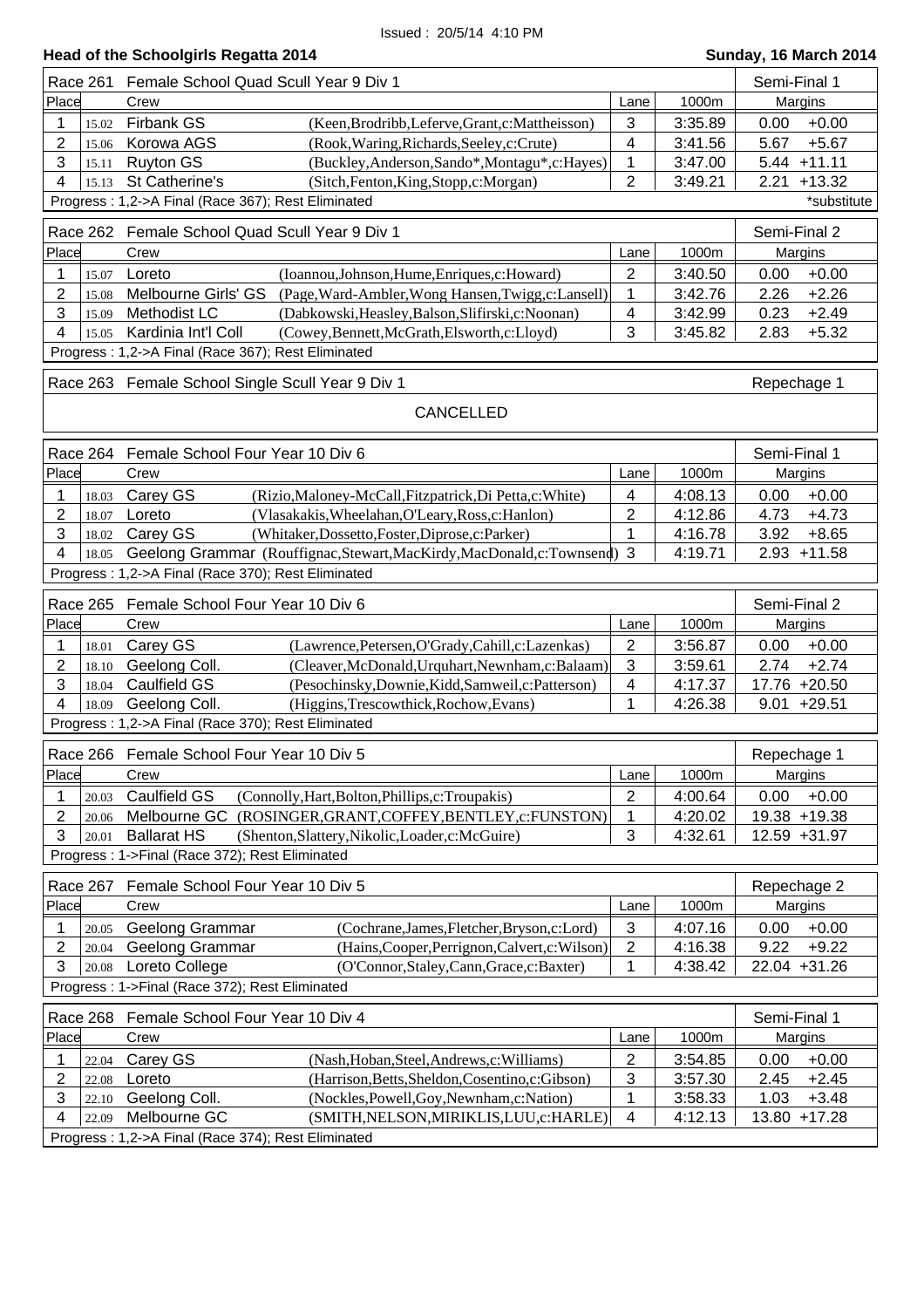| Head of the Schoolgirls Regatta 2014 |  |  |
|--------------------------------------|--|--|
|--------------------------------------|--|--|

|                |                 | Race 269 Female School Four Year 10 Div 4                                                                                    |                     |                    | Semi-Final 2                       |
|----------------|-----------------|------------------------------------------------------------------------------------------------------------------------------|---------------------|--------------------|------------------------------------|
| Place          |                 | Crew                                                                                                                         | Lane                | 1000m              | Margins                            |
| 1              | 22.05           | <b>Caulfield GS</b><br>(Konstantatos, McWhinney, Hatzipantelis, Morgan, c: Chung)                                            | $\overline{2}$      | 3:50.40            | $+0.00$<br>0.00                    |
| 2              | 22.07           | <b>Lauriston GS</b><br>(Batten, Westmore, Roe, Moss, c: Warner)                                                              | 3                   | 3:59.50            | 9.10<br>$+9.10$                    |
| 3              | 22.06           | Geelong Grammar (Stringer, Luxton, Callan, Retief, c: Costelloe)                                                             | 1                   | 4:27.27            | 27.77 +36.87                       |
| 3              | 22.12           | Loreto College (Rodd, Corbett, Cartledge, Watkins, c: Cosgriff)                                                              | 4                   | 4:27.27            | 27.77 +36.87                       |
|                |                 | Progress: 1,2->A Final (Race 374); Rest Eliminated                                                                           |                     |                    |                                    |
|                | Race 270        | Female School Coxed Quad Scull Year 10 Div 4                                                                                 |                     |                    | Repechage 1                        |
| Place          |                 | Crew                                                                                                                         | Lane                | 1000m              | Margins                            |
| 1              | 23.06           | Methodist LC<br>(Stefanos, Backman, Mohyeddin, Krause, c: Predebon)                                                          | $\overline{2}$      | 3:56.67            | $+0.00$<br>0.00                    |
| 2              | 23.09           | Wesley<br>(Omond, Tsatas, Jackson, Stafford, c: Welsh)                                                                       | 3                   | 4:06.29            | 9.62<br>$+9.62$                    |
| 3              | 23.02           | Korowa AGS<br>(Morton, Lim*, Nisbet, Caddaye*, c: Anastasiadis)                                                              | 1                   | 4:18.90            | 12.61 +22.23                       |
|                |                 | Progress: 1->Final (Race 375); Rest Eliminated                                                                               |                     |                    | *substitute                        |
|                |                 |                                                                                                                              |                     |                    |                                    |
|                | Race 271        | Female School Coxed Quad Scull Year 10 Div 4                                                                                 |                     |                    | Repechage 2                        |
| Place          |                 | Crew                                                                                                                         | Lane                | 1000m              | Margins                            |
| 1              | 23.03           | (Wilson, Christie, Boyd-Squires Long, Nossal, c: Ward)<br>Loreto                                                             | $\overline{2}$      | 3:55.45            | 0.00<br>$+0.00$                    |
| $\overline{2}$ | 23.07           | St Catherine's<br>(Johnson*, Barbayannis*, Hay, Birchall, c: Bolt)                                                           | $\mathbf{3}$        | 4:10.37            | 14.92 +14.92                       |
| 3              | 23.08           | Strathcona<br>(Bars, McKeon, Plant, Triantopoulos, c: Dimatos)                                                               | 1                   | 4:18.43            | $8.06 +22.98$                      |
|                |                 | Progress: 1->Final (Race 375); Rest Eliminated                                                                               |                     |                    | *substitute                        |
|                | <b>Race 272</b> | Female School Four Year 10 Div 3                                                                                             |                     |                    | Semi-Final 1                       |
| Place          |                 | Crew                                                                                                                         | Lane                | 1000m              | Margins                            |
| 1              | 24.05           | <b>Caulfield GS</b><br>(Kennedy, Hants, Hudson, Perrott, c: Moran)                                                           | 3                   | 3:48.68            | 0.00<br>$+0.00$                    |
| 2              | 24.04           | Carey GS<br>(Williams, Boglis, Gentis, Andrews, c: Atkins)                                                                   | $\overline{4}$      | 3:53.17            | $+4.49$<br>4.49                    |
| 3              | 24.06           | Geelong Grammar<br>(Bakonyi, Connell, Falkenberg, Keenan, c: Packer)                                                         | 2                   | 4:01.98            | 8.81 +13.30                        |
| 4              | 24.07           | Kardinia Int'l Coll<br>(Kotz, Kotz, Herwig, Murphy, c: Izumitani)                                                            | 1                   | 4:18.54            | 16.56 +29.86                       |
|                |                 | Progress: 1,2->A Final (Race 376); Rest Eliminated                                                                           |                     |                    |                                    |
|                |                 | Female School Four Year 10 Div 3                                                                                             |                     |                    | Semi-Final 2                       |
| Place          | Race 273        |                                                                                                                              |                     |                    |                                    |
|                |                 | Crew                                                                                                                         | Lane                | 1000m              | Margins                            |
| 1              | 24.08           | <b>Lauriston GS</b><br>(Backwell, Williams, Harris, Joiner*, c: Armstrong)                                                   | $\overline{2}$<br>3 | 4:04.95            | 0.00<br>$+0.00$                    |
| 2<br>3         | 24.13           | Geelong Coll.<br>(Cheatley, Cox, Walder, TBA, c: Sadler)<br>Wesley<br>(Buckley,Clancy,Hoving,Griffiths,c:Calder)             | 4                   | 4:06.82<br>4:09.34 | 1.87<br>$+1.87$<br>2.52<br>$+4.39$ |
| 4              | 24.11<br>24.01  | <b>Ballarat &amp; Clarendon</b><br>(Bengston, Grimme, Pearse, Aitken, c: Corbett)                                            | 1                   | 4:12.42            | $+7.47$<br>3.08                    |
|                |                 | Progress: 1,2->A Final (Race 376); Rest Eliminated                                                                           |                     |                    | *substitute                        |
|                |                 |                                                                                                                              |                     |                    |                                    |
|                |                 | Race 274 Female School Coxed Quad Scull Year 10 Div 3                                                                        |                     |                    | Semi-Final 1                       |
| Place          |                 | Crew                                                                                                                         | Lane                | 1000m              | Margins                            |
| 1              | 25.02           | Genazzano<br>(Crews, Smith, Scopece, Giliberto, c: Simpson)                                                                  | $\overline{2}$      |                    |                                    |
| 2              |                 |                                                                                                                              |                     | 3:44.88            | $+0.00$<br>0.00                    |
|                | 25.07           | Methodist LC<br>(Marshall, Jarman, Purbrick, McKenzie, c: Smyth)                                                             | 3                   | 3:49.76            | 4.88<br>$+4.88$                    |
| 3              | 25.01           | Firbank GS<br>(Fraser, Parrott, Thorpe, Waldron, c: Chong)                                                                   | 1                   | 3:54.78            | 5.02<br>$+9.90$                    |
| 4              | 25.08           | <b>Sacred Heart</b><br>(Stack, Arnold, Stacey, Brewthower, c: Carter)                                                        | 4                   | 4:05.93            | $11.15 + 21.05$                    |
|                |                 | Progress: 1,2->A Final (Race 377); Rest Eliminated                                                                           |                     |                    |                                    |
|                |                 |                                                                                                                              |                     |                    |                                    |
| Place          |                 | Race 275 Female School Coxed Quad Scull Year 10 Div 3<br>Crew                                                                | Lane                | 1000m              | Semi-Final 2                       |
|                |                 |                                                                                                                              |                     |                    | Margins                            |
| 1              | 25.04           | Loreto<br>(Berry, Johnston, Rapkins, Jaensch, c: Zubcic)                                                                     | $\overline{2}$      | 3:44.01            | $+0.00$<br>0.00                    |
| 2<br>3         | 25.06           | Melbourne Girls' GS<br>(Salomon, Jasper, Logie-Smith, Harrison, c: Price)<br>Strathcona                                      | 1<br>3              | 3:48.47            | 4.46<br>$+4.46$                    |
|                | 25.10           | (Chiaramonte, Nathan Sears, Wild, Cox, c: Furlan)                                                                            |                     | 4:02.76            | 14.29 +18.75                       |
|                |                 | Progress: 1,2->A Final (Race 377); Rest Eliminated                                                                           |                     |                    |                                    |
|                | <b>Race 276</b> | Female School Four Year 10 Div 2                                                                                             |                     |                    | Semi-Final 1                       |
| Place          |                 | Crew                                                                                                                         | Lane                | 1000m              | Margins                            |
| 1              | 26.09           | Loreto<br>(Donnoli, Clark, Maher, Penny, c: Pidcock)                                                                         | $\overline{2}$      | 0:41.47            | $+0.00$<br>0.00                    |
| 2              | 26.04           | Carey GS<br>(Edwards, Hogg, Ooi, Morarty, c: Terrill)                                                                        | $\mathbf{1}$        | 0:48.29            | 6.82<br>$+6.82$                    |
| 3              | 26.14           | Haileybury<br>(McDonald, Shand-Gost, Clarke, Proctor-Parker, c: Tinkler)                                                     | $\sqrt{3}$          | 0:51.37            | $+9.90$<br>3.08                    |
| 4              | 26.12           | <b>Toorak College</b><br>(Orton, Blakey, Fairfield, Wake, c: Moynihan)<br>Progress: 1,2->A Final (Race 378); Rest Eliminated | 4                   | 0:56.80            | $5.43 + 15.33$                     |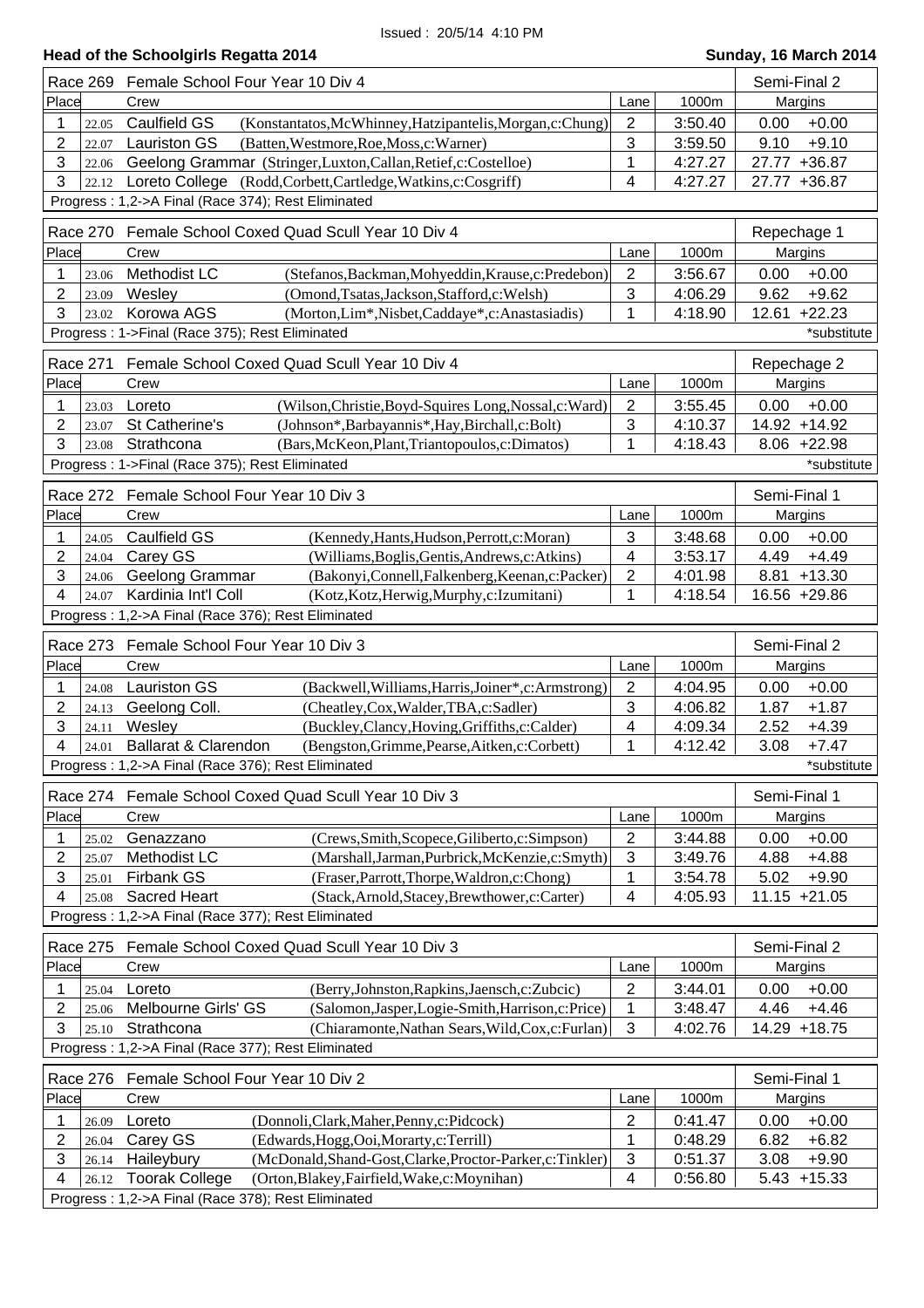| Place                    | Race 277<br>Female School Four Year 10 Div 2                                                                                         |                   |                    | Semi-Final 2                       |  |
|--------------------------|--------------------------------------------------------------------------------------------------------------------------------------|-------------------|--------------------|------------------------------------|--|
|                          | Crew                                                                                                                                 | Lane              | 1000m              | Margins                            |  |
| 1<br>26.05               | Caulfield GS<br>(Hennessy, Tucker-Morrison, Dumas, Heselev, c: Krassaris)                                                            | 2                 | 3:52.44            | $+0.00$<br>0.00                    |  |
| 2<br>26.13               | Wesley<br>(Harvie, Eyles, Gardiner, Bembic, c: Bilby)                                                                                | 1                 | 3:56.53            | 4.09<br>$+4.09$                    |  |
| 3<br>26.03               | <b>Ballarat HS</b><br>(Day, Hinchcliffe, Swift, Manson, c: Gluyas)                                                                   | 4                 | 3:56.58            | 0.05<br>$+4.14$                    |  |
| 4<br>26.07               | Geelong Grammar (Hynes, Harte, Hacon, Gubbins, c: Connelley)                                                                         | 3                 | 3:56.92            | 0.34<br>$+4.48$                    |  |
|                          | Progress: 1,2->A Final (Race 378); Rest Eliminated                                                                                   |                   |                    |                                    |  |
|                          |                                                                                                                                      |                   |                    |                                    |  |
| Race 278                 | Female School Coxed Quad Year 10 Div 2                                                                                               |                   |                    | Semi-Final 1                       |  |
| Place                    | Crew                                                                                                                                 | Lane              | 1000m              | Margins                            |  |
| 1<br>27.07               | Methodist LC<br>(Joyce, Henry, Weeks, Joyce, c: Yii)                                                                                 | 3                 | 3:35.88            | 0.00<br>$+0.00$                    |  |
| $\overline{2}$<br>27.05  | Loreto<br>(Ferrari, Pereira, Quiroga, Sleeman, c: Brady)                                                                             | $\overline{2}$    | 3:40.05            | 4.17<br>$+4.17$                    |  |
| 3<br>27.11               | Strathcona<br>(Gilevitis, Marks, Simpson-Bull, Simpson, c: Plant)                                                                    | 4                 | 3:50.89            | 10.84 +15.01                       |  |
| 4<br>27.03               | Kardinia Int'l Coll<br>(Ellison, Crawford, Sutherland, Wason, c: Elsworth)                                                           | 1                 | 3:53.84            | $2.95 + 17.96$                     |  |
|                          | Progress: 1,2->A Final (Race 379); Rest Eliminated                                                                                   |                   |                    |                                    |  |
| Race 279                 | Female School Coxed Quad Year 10 Div 2                                                                                               |                   |                    | Semi-Final 2                       |  |
| Place                    |                                                                                                                                      |                   | 1000m              | Margins                            |  |
|                          | Crew                                                                                                                                 | Lane              |                    |                                    |  |
| 1<br>27.01               | Firbank GS<br>(Gilmore, Ward, Small, Scott, c: Gilmore)                                                                              | $\overline{2}$    | 3:37.04            | $+0.00$<br>0.00                    |  |
| $\overline{2}$<br>27.02  | Genazzano<br>(Barr, Vergano, Donoghue, Biffi, c: Straford)                                                                           | 3                 | 3:41.77            | 4.73<br>$+4.73$                    |  |
| 3<br>27.06               | Melbourne Girls' GS<br>(Watkins, Harding, Green, Hargreaves, c: Murphy)                                                              | 1                 | 3:48.15            | $6.38 + 11.11$                     |  |
| 4<br>27.10               | St Catherines/St Cather (Harms, Baker*, Dubois, O'Donnell, c: Bickford)                                                              | 4                 | 3:52.13            | $3.98 + 15.09$                     |  |
|                          | Progress: 1,2->A Final (Race 379); Rest Eliminated                                                                                   |                   |                    | *substitute                        |  |
|                          | Race 280 Female School Single Scull Year 10 Div 2                                                                                    |                   |                    | Semi-Final 1                       |  |
| Place                    | Crew                                                                                                                                 | Lane              | 1000m              | Margins                            |  |
| 1<br>28.06               | <b>Ruyton GS</b><br>(Alice Kent)                                                                                                     | 3                 | 4:26.71            | 0.00<br>$+0.00$                    |  |
| $\overline{2}$<br>28.03  | <b>Lauriston GS</b><br>(Millie Taylor)                                                                                               | 2                 | 4:27.32            | $+0.61$<br>0.61                    |  |
| 3                        | Sacred Heart<br>(Grace Mallinson)                                                                                                    | 4                 | 4:48.60            | 21.28 +21.89                       |  |
| 28.08<br>4<br>28.14      | Melbourne Girls' GS                                                                                                                  | 1                 | 4:56.37            | 7.77 +29.66                        |  |
|                          | (Annabelle Aitken)<br>Progress: 1,2->A Final (Race 380); Rest Eliminated                                                             |                   |                    |                                    |  |
|                          |                                                                                                                                      |                   |                    |                                    |  |
|                          | Race 281 Female School Single Scull Year 10 Div 2                                                                                    |                   |                    | Semi-Final 2                       |  |
| Place                    | Crew                                                                                                                                 | Lane              | 1000m              | Margins                            |  |
| 1<br>28.01               | Carey GS<br>(Emily Drew)                                                                                                             | $\overline{2}$    | 4:28.19            | 0.00<br>$+0.00$                    |  |
| $\overline{2}$           | 28.05 Ruyton GS<br>(Saskia Poes)                                                                                                     | 1                 | 4:35.99            | 7.80<br>$+7.80$                    |  |
|                          | $3 \mid 28.13$ Fintona GS<br>(Bella Magliano)                                                                                        | 3                 | 4:40.03            | 4.04 +11.84                        |  |
|                          |                                                                                                                                      |                   |                    |                                    |  |
|                          | Progress: 1,2->A Final (Race 380); Rest Eliminated                                                                                   |                   |                    |                                    |  |
|                          |                                                                                                                                      |                   |                    |                                    |  |
|                          | Race 282 Female School Four Year 10 Div 1                                                                                            |                   |                    | Semi-Final 1                       |  |
| Place                    | Crew                                                                                                                                 | Lane              | 1000m              | Margins                            |  |
| 1<br>29.05               | Caulfield GS<br>(Ghali, Edmonds, McFadyen, Mynott, c: Marcolin)                                                                      | $\overline{2}$    | 3:17.88            | $+0.00$<br>0.00                    |  |
| $\overline{2}$<br>29.03  | (Hunt, Gercovich, Musgrove, Wilson, c: Treadwell)<br><b>Ballarat HS</b>                                                              | 3                 | 3:18.96            | 1.08<br>$+1.08$                    |  |
| 3<br>29.14               | Geelong Coll.<br>(Boness, Hall, Carroll, Mapleson, c: Balaam)                                                                        | 4                 | 3:23.22            | 4.26<br>$+5.34$                    |  |
| 4                        | 29.13 Haileybury<br>(Ishchenko, FitzGerald, Hartnett, Preston, c: Kimberley)                                                         | 1                 | 3:26.73            | 3.51<br>$+8.85$                    |  |
|                          | Progress: 1,2->A Final (Race 381); Rest Eliminated                                                                                   |                   |                    |                                    |  |
|                          |                                                                                                                                      |                   |                    |                                    |  |
| Race 283                 | Female School Four Year 10 Div 1                                                                                                     |                   |                    | Semi-Final 2                       |  |
| Place                    | Crew                                                                                                                                 | Lane              | 1000m              | Margins                            |  |
| 1<br>29.01               | Ballarat & Clarendon<br>(Grant, Jackson, Coltman, Kittelty, c: Allen)                                                                | 3                 | 3:48.15            | $+0.00$<br>0.00                    |  |
| $\overline{2}$<br>29.04  | Carey GS<br>(Gerraty, Bouw, Williams, Evans, c: O'Neill)                                                                             | $\overline{2}$    | 3:48.43            | 0.28<br>$+0.28$                    |  |
| 3<br>29.07               | Geelong Grammar<br>(Shippen, Chirnside, Culley, Sutton, c: Lloyd)                                                                    | 1                 | 3:52.53            | $+4.38$<br>4.10                    |  |
| 4<br>29.08               | <b>Lauriston GS</b><br>(Buist, Schwarcz, Burgess, Johns, c: Sim)                                                                     | 4                 | 3:55.85            | 3.32<br>$+7.70$                    |  |
|                          | Progress: 1,2->A Final (Race 381); Rest Eliminated                                                                                   |                   |                    |                                    |  |
| Race 284                 | Female School Coxed Quad Scull Year 10 Div 1                                                                                         |                   |                    | Semi-Final 1                       |  |
| Place                    | Crew                                                                                                                                 | Lane              | 1000m              | Margins                            |  |
| 1                        |                                                                                                                                      |                   |                    |                                    |  |
| 30.13                    | St Catherine's<br>(Swann*, Anezakis, Curtis, Gleeson, c: Cester)                                                                     | 2                 | 1:55.54            | $+0.00$<br>0.00                    |  |
| $\overline{c}$<br>30.07  | Loreto<br>(Howard, Utri, Marks, Edward, c: Wright-Smith)                                                                             | 1                 | 1:56.26            | 0.72<br>$+0.72$                    |  |
| 3<br>30.09<br>4<br>30.14 | Methodist LC<br>(Feller, Sharp, Tomanovits, Johnston, c: Walker)<br>Strathcona<br>(Sammells, Mitchell, Hough, Battistella, c: Legge) | $\mathbf{3}$<br>4 | 1:57.62<br>2:03.06 | 1.36<br>$+2.08$<br>5.44<br>$+7.52$ |  |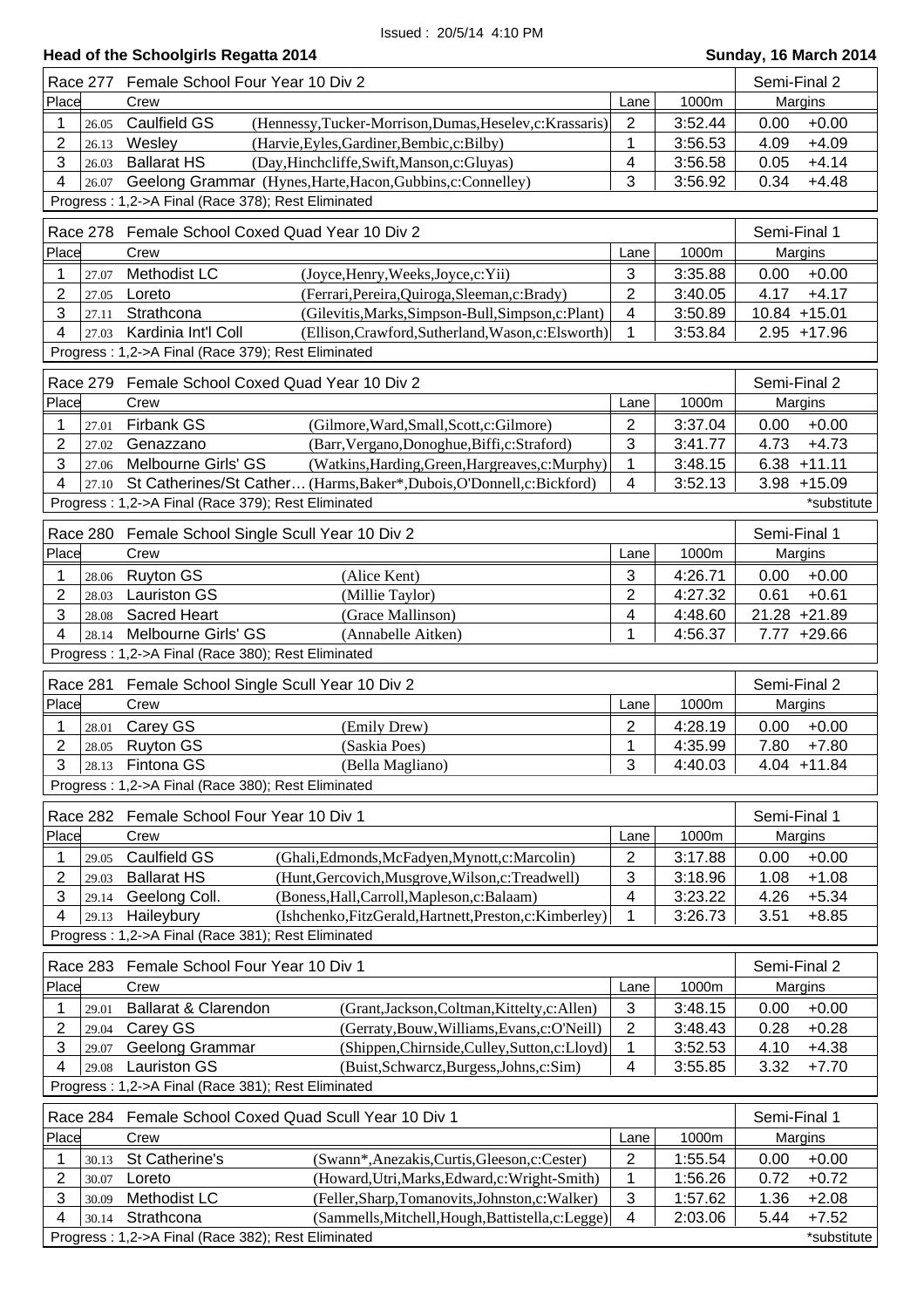| Head of the Schoolgirls Regatta 2014 | Sunday, 16 March 2014 |
|--------------------------------------|-----------------------|
|                                      |                       |

| Place<br>1000m<br>Margins<br>Crew<br>Lane<br>$\overline{2}$<br><b>Firbank GS</b><br>$+0.00$<br>1:43.75<br>0.00<br>(Dawes, Spittle, Davey, Ballas, c: Mattheisson)<br>1<br>30.03<br>3<br>2<br>5.23<br>$+5.23$<br>Melbourne Girls' GS<br>(McGrath-Cohen,Caldwell,Court,Gillian,c:Dye)<br>1:48.98<br>30.08<br>3<br>1<br><b>Ruyton GS</b><br>1:52.16<br>3.18<br>$+8.41$<br>(Pilkington, Cooper, Melton, Mileo, c: Feder)<br>30.11<br>4<br>Korowa AGS<br>(Smith,Terlato,Finger,Matthews,c:Poon)<br>2:02.76<br>10.60 +19.01<br>4<br>30.06<br>Progress: 1,2->A Final (Race 382); Rest Eliminated<br>Race 286<br>Female School Single Scull Year 10 Div 1<br>Repechage 1<br>Place<br>1000m<br>Margins<br>Crew<br>Lane<br>3<br>Melbourne Girls' GS<br>3:20.87<br>0.00<br>$+0.00$<br>(Phoebe Fitzpatrick)<br>31.10<br>1<br>$\overline{c}$<br>2<br>$10.28 + 10.28$<br><b>Christian College</b><br>(Asha Bent)<br>3:31.15<br>31.02<br>3<br><b>Gippsland Grammar</b><br>1<br>3:34.82<br>$3.67 + 13.95$<br>(Kate Lynch*)<br>31.07<br>Progress: 1->Final (Race 383); Rest Eliminated<br>*substitute<br>Repechage 2<br>Race 287<br>Female School Single Scull Year 10 Div 1<br>1000m<br>Place<br>Margins<br>Crew<br>Lane<br>Balwyn High School<br>(Kate Dunoon)<br>2<br>0.00<br>$+0.00$<br>4:30.34<br>1<br>31.09<br>3<br>$\overline{2}$<br><b>Belmont High School</b><br>4:55.79<br>25.45 +25.45<br>(Sarah Kuster)<br>31.01<br>Progress: 1->Final (Race 383); Rest Eliminated<br>Female School Four Open Div 6<br>Race 288<br>Repechage 1<br>Place<br>1000m<br>Crew<br>Margins<br>Lane<br>Methodist LC<br>(Gooden, Kirkcaldie Bowell, Roem, Waters, c: Brierley)<br>3<br>$+0.00$<br>3:12.82<br>0.00<br>1<br>32.03<br>1<br>2<br>Ballarat & Clarendon (Morrish*, Brumby*, GORMAN, Ham, c: Van Vugt)<br>5.12<br>$+5.12$<br>3:17.94<br>32.02<br>3<br>23.10 +28.22<br>Ballarat & Clarendon (Krieg*, ARNOLD, BAKER*, JOHNSON, c: McKindlay) 2<br>3:41.04<br>32.01<br>Progress: 1,2->Final (Race 384); Rest Eliminated<br>*substitute<br>Race 289 Female School Four Open Div 4<br>Repechage 1<br>Place<br>1500m<br>Margins<br>Crew<br>Lane<br>2<br>0.00<br>$+0.00$<br>(Edwards, Robson, Kerr, Litchfield)<br>6:08.70<br>1<br>Damascus<br>34.05<br>3<br>2<br>14.95 +14.95<br>Loreto College<br>(Cole, Karslake, Steggall, TBA, c: Adams)<br>6:23.65<br>34.02<br>3<br><b>Shelford GS</b><br>1<br>(GRIMM, Amoore, Psofimis, Phillips, c: Quig)<br>6:37.14<br>13.49 +28.44<br>34.03<br>Progress: 1,2->Final (Race 386); Rest Eliminated<br>Race 290<br>Female School Coxed Quad Scull Open Div 4<br>Repechage 1<br>Place<br>1500m<br>Crew<br>Margins<br>Lane<br>$\overline{\mathbf{c}}$<br>Strathcona<br>(Hewitt, Norbury, Morley, Cronin, c: Furlan)<br>5:55.20<br>$+0.00$<br>1<br>0.00<br>35.04<br>3<br>2<br>6.34<br>$+6.34$<br>Strathcona<br>(Watson, Lack, Crittenden, Harrison, c: Parker)<br>6:01.54<br>35.05<br>3<br><b>Ruyton GS</b><br>1<br>54.04 +60.38<br>(Bala, Baillie*, Hogg, Ewart, c: Naidu)<br>6:55.58<br>35.03<br>Progress: 1,2->Final (Race 387); Rest Eliminated<br>*substitute<br>Race 291<br>Female School Coxed Eight Open Division 3<br>Repechage 1<br>Place<br>Crew<br>1500m<br>Margins<br>Lane<br><b>Geelong Grammar</b><br>36.03<br>1<br>$\overline{2}$<br>$+0.00$<br>(Collins, Darling, Clingeleffer-Woodford, Sanchez, O'Reilly, Dixon, Dow, Lewis, c: Cochrane)<br>5:04.34<br>0.00<br>36.06 Geelong Coll.<br>$\overline{2}$<br>4<br>5:12.66<br>8.32<br>$+8.32$<br>(Kay, Threadgold, Angliss, Wood, Allinson, Hanrahan, Moran, Sefton, c: Clark)<br>36.01 Caulfield GS<br>3<br>1<br>5:30.54<br>17.88 +26.20<br>(Ansell, Vetouladitis*, Nunan*, Nunan, Knowles, Herbert, Spanjer, Negri, c: Long)<br>36.02 Geelong Grammar<br>$\overline{4}$<br>3<br>5:36.61<br>$6.07 + 32.27$<br>(Kinross, McLeod, Harley, Osborne, Drew, Webber, Austin, Coburn, c: Leach)<br>Progress: 1,2->Final (Race 388); Rest Eliminated<br>*substitute<br>Race 292 Female School Four Open Div 3<br>Repechage 1<br>Place<br>Crew<br>1500m<br>Margins<br>Lane<br>$\overline{2}$<br>$+0.00$<br>0.00<br>Loreto College<br>(Rosenow, Barbetti, Burnett, Polkinghorne, c: Dexter)<br>6:03.14<br>1<br>37.05<br>2<br>1<br>6:17.29<br>14.15 +14.15<br><b>Ballarat HS</b><br>(Lawler, Hay, Holloway, Donald, c: Larsson)<br>37.03 | <b>Race 285</b> | Female School Coxed Quad Scull Year 10 Div 1                 |              | Semi-Final 2 |              |
|-----------------------------------------------------------------------------------------------------------------------------------------------------------------------------------------------------------------------------------------------------------------------------------------------------------------------------------------------------------------------------------------------------------------------------------------------------------------------------------------------------------------------------------------------------------------------------------------------------------------------------------------------------------------------------------------------------------------------------------------------------------------------------------------------------------------------------------------------------------------------------------------------------------------------------------------------------------------------------------------------------------------------------------------------------------------------------------------------------------------------------------------------------------------------------------------------------------------------------------------------------------------------------------------------------------------------------------------------------------------------------------------------------------------------------------------------------------------------------------------------------------------------------------------------------------------------------------------------------------------------------------------------------------------------------------------------------------------------------------------------------------------------------------------------------------------------------------------------------------------------------------------------------------------------------------------------------------------------------------------------------------------------------------------------------------------------------------------------------------------------------------------------------------------------------------------------------------------------------------------------------------------------------------------------------------------------------------------------------------------------------------------------------------------------------------------------------------------------------------------------------------------------------------------------------------------------------------------------------------------------------------------------------------------------------------------------------------------------------------------------------------------------------------------------------------------------------------------------------------------------------------------------------------------------------------------------------------------------------------------------------------------------------------------------------------------------------------------------------------------------------------------------------------------------------------------------------------------------------------------------------------------------------------------------------------------------------------------------------------------------------------------------------------------------------------------------------------------------------------------------------------------------------------------------------------------------------------------------------------------------------------------------------------------------------------------------------------------------------------------------------------------------------------------------------------------------------------------------------------------------------------------------------------------------------------------------------------------------------------------------------------------------------------------------------------------------------------------------------------------------------------------------------------------------------------------------------------------------------------------------------------------------------------------------------|-----------------|--------------------------------------------------------------|--------------|--------------|--------------|
|                                                                                                                                                                                                                                                                                                                                                                                                                                                                                                                                                                                                                                                                                                                                                                                                                                                                                                                                                                                                                                                                                                                                                                                                                                                                                                                                                                                                                                                                                                                                                                                                                                                                                                                                                                                                                                                                                                                                                                                                                                                                                                                                                                                                                                                                                                                                                                                                                                                                                                                                                                                                                                                                                                                                                                                                                                                                                                                                                                                                                                                                                                                                                                                                                                                                                                                                                                                                                                                                                                                                                                                                                                                                                                                                                                                                                                                                                                                                                                                                                                                                                                                                                                                                                                                                                                     |                 |                                                              |              |              |              |
|                                                                                                                                                                                                                                                                                                                                                                                                                                                                                                                                                                                                                                                                                                                                                                                                                                                                                                                                                                                                                                                                                                                                                                                                                                                                                                                                                                                                                                                                                                                                                                                                                                                                                                                                                                                                                                                                                                                                                                                                                                                                                                                                                                                                                                                                                                                                                                                                                                                                                                                                                                                                                                                                                                                                                                                                                                                                                                                                                                                                                                                                                                                                                                                                                                                                                                                                                                                                                                                                                                                                                                                                                                                                                                                                                                                                                                                                                                                                                                                                                                                                                                                                                                                                                                                                                                     |                 |                                                              |              |              |              |
|                                                                                                                                                                                                                                                                                                                                                                                                                                                                                                                                                                                                                                                                                                                                                                                                                                                                                                                                                                                                                                                                                                                                                                                                                                                                                                                                                                                                                                                                                                                                                                                                                                                                                                                                                                                                                                                                                                                                                                                                                                                                                                                                                                                                                                                                                                                                                                                                                                                                                                                                                                                                                                                                                                                                                                                                                                                                                                                                                                                                                                                                                                                                                                                                                                                                                                                                                                                                                                                                                                                                                                                                                                                                                                                                                                                                                                                                                                                                                                                                                                                                                                                                                                                                                                                                                                     |                 |                                                              |              |              |              |
|                                                                                                                                                                                                                                                                                                                                                                                                                                                                                                                                                                                                                                                                                                                                                                                                                                                                                                                                                                                                                                                                                                                                                                                                                                                                                                                                                                                                                                                                                                                                                                                                                                                                                                                                                                                                                                                                                                                                                                                                                                                                                                                                                                                                                                                                                                                                                                                                                                                                                                                                                                                                                                                                                                                                                                                                                                                                                                                                                                                                                                                                                                                                                                                                                                                                                                                                                                                                                                                                                                                                                                                                                                                                                                                                                                                                                                                                                                                                                                                                                                                                                                                                                                                                                                                                                                     |                 |                                                              |              |              |              |
|                                                                                                                                                                                                                                                                                                                                                                                                                                                                                                                                                                                                                                                                                                                                                                                                                                                                                                                                                                                                                                                                                                                                                                                                                                                                                                                                                                                                                                                                                                                                                                                                                                                                                                                                                                                                                                                                                                                                                                                                                                                                                                                                                                                                                                                                                                                                                                                                                                                                                                                                                                                                                                                                                                                                                                                                                                                                                                                                                                                                                                                                                                                                                                                                                                                                                                                                                                                                                                                                                                                                                                                                                                                                                                                                                                                                                                                                                                                                                                                                                                                                                                                                                                                                                                                                                                     |                 |                                                              |              |              |              |
|                                                                                                                                                                                                                                                                                                                                                                                                                                                                                                                                                                                                                                                                                                                                                                                                                                                                                                                                                                                                                                                                                                                                                                                                                                                                                                                                                                                                                                                                                                                                                                                                                                                                                                                                                                                                                                                                                                                                                                                                                                                                                                                                                                                                                                                                                                                                                                                                                                                                                                                                                                                                                                                                                                                                                                                                                                                                                                                                                                                                                                                                                                                                                                                                                                                                                                                                                                                                                                                                                                                                                                                                                                                                                                                                                                                                                                                                                                                                                                                                                                                                                                                                                                                                                                                                                                     |                 |                                                              |              |              |              |
|                                                                                                                                                                                                                                                                                                                                                                                                                                                                                                                                                                                                                                                                                                                                                                                                                                                                                                                                                                                                                                                                                                                                                                                                                                                                                                                                                                                                                                                                                                                                                                                                                                                                                                                                                                                                                                                                                                                                                                                                                                                                                                                                                                                                                                                                                                                                                                                                                                                                                                                                                                                                                                                                                                                                                                                                                                                                                                                                                                                                                                                                                                                                                                                                                                                                                                                                                                                                                                                                                                                                                                                                                                                                                                                                                                                                                                                                                                                                                                                                                                                                                                                                                                                                                                                                                                     |                 |                                                              |              |              |              |
|                                                                                                                                                                                                                                                                                                                                                                                                                                                                                                                                                                                                                                                                                                                                                                                                                                                                                                                                                                                                                                                                                                                                                                                                                                                                                                                                                                                                                                                                                                                                                                                                                                                                                                                                                                                                                                                                                                                                                                                                                                                                                                                                                                                                                                                                                                                                                                                                                                                                                                                                                                                                                                                                                                                                                                                                                                                                                                                                                                                                                                                                                                                                                                                                                                                                                                                                                                                                                                                                                                                                                                                                                                                                                                                                                                                                                                                                                                                                                                                                                                                                                                                                                                                                                                                                                                     |                 |                                                              |              |              |              |
|                                                                                                                                                                                                                                                                                                                                                                                                                                                                                                                                                                                                                                                                                                                                                                                                                                                                                                                                                                                                                                                                                                                                                                                                                                                                                                                                                                                                                                                                                                                                                                                                                                                                                                                                                                                                                                                                                                                                                                                                                                                                                                                                                                                                                                                                                                                                                                                                                                                                                                                                                                                                                                                                                                                                                                                                                                                                                                                                                                                                                                                                                                                                                                                                                                                                                                                                                                                                                                                                                                                                                                                                                                                                                                                                                                                                                                                                                                                                                                                                                                                                                                                                                                                                                                                                                                     |                 |                                                              |              |              |              |
|                                                                                                                                                                                                                                                                                                                                                                                                                                                                                                                                                                                                                                                                                                                                                                                                                                                                                                                                                                                                                                                                                                                                                                                                                                                                                                                                                                                                                                                                                                                                                                                                                                                                                                                                                                                                                                                                                                                                                                                                                                                                                                                                                                                                                                                                                                                                                                                                                                                                                                                                                                                                                                                                                                                                                                                                                                                                                                                                                                                                                                                                                                                                                                                                                                                                                                                                                                                                                                                                                                                                                                                                                                                                                                                                                                                                                                                                                                                                                                                                                                                                                                                                                                                                                                                                                                     |                 |                                                              |              |              |              |
|                                                                                                                                                                                                                                                                                                                                                                                                                                                                                                                                                                                                                                                                                                                                                                                                                                                                                                                                                                                                                                                                                                                                                                                                                                                                                                                                                                                                                                                                                                                                                                                                                                                                                                                                                                                                                                                                                                                                                                                                                                                                                                                                                                                                                                                                                                                                                                                                                                                                                                                                                                                                                                                                                                                                                                                                                                                                                                                                                                                                                                                                                                                                                                                                                                                                                                                                                                                                                                                                                                                                                                                                                                                                                                                                                                                                                                                                                                                                                                                                                                                                                                                                                                                                                                                                                                     |                 |                                                              |              |              |              |
|                                                                                                                                                                                                                                                                                                                                                                                                                                                                                                                                                                                                                                                                                                                                                                                                                                                                                                                                                                                                                                                                                                                                                                                                                                                                                                                                                                                                                                                                                                                                                                                                                                                                                                                                                                                                                                                                                                                                                                                                                                                                                                                                                                                                                                                                                                                                                                                                                                                                                                                                                                                                                                                                                                                                                                                                                                                                                                                                                                                                                                                                                                                                                                                                                                                                                                                                                                                                                                                                                                                                                                                                                                                                                                                                                                                                                                                                                                                                                                                                                                                                                                                                                                                                                                                                                                     |                 |                                                              |              |              |              |
|                                                                                                                                                                                                                                                                                                                                                                                                                                                                                                                                                                                                                                                                                                                                                                                                                                                                                                                                                                                                                                                                                                                                                                                                                                                                                                                                                                                                                                                                                                                                                                                                                                                                                                                                                                                                                                                                                                                                                                                                                                                                                                                                                                                                                                                                                                                                                                                                                                                                                                                                                                                                                                                                                                                                                                                                                                                                                                                                                                                                                                                                                                                                                                                                                                                                                                                                                                                                                                                                                                                                                                                                                                                                                                                                                                                                                                                                                                                                                                                                                                                                                                                                                                                                                                                                                                     |                 |                                                              |              |              |              |
|                                                                                                                                                                                                                                                                                                                                                                                                                                                                                                                                                                                                                                                                                                                                                                                                                                                                                                                                                                                                                                                                                                                                                                                                                                                                                                                                                                                                                                                                                                                                                                                                                                                                                                                                                                                                                                                                                                                                                                                                                                                                                                                                                                                                                                                                                                                                                                                                                                                                                                                                                                                                                                                                                                                                                                                                                                                                                                                                                                                                                                                                                                                                                                                                                                                                                                                                                                                                                                                                                                                                                                                                                                                                                                                                                                                                                                                                                                                                                                                                                                                                                                                                                                                                                                                                                                     |                 |                                                              |              |              |              |
|                                                                                                                                                                                                                                                                                                                                                                                                                                                                                                                                                                                                                                                                                                                                                                                                                                                                                                                                                                                                                                                                                                                                                                                                                                                                                                                                                                                                                                                                                                                                                                                                                                                                                                                                                                                                                                                                                                                                                                                                                                                                                                                                                                                                                                                                                                                                                                                                                                                                                                                                                                                                                                                                                                                                                                                                                                                                                                                                                                                                                                                                                                                                                                                                                                                                                                                                                                                                                                                                                                                                                                                                                                                                                                                                                                                                                                                                                                                                                                                                                                                                                                                                                                                                                                                                                                     |                 |                                                              |              |              |              |
|                                                                                                                                                                                                                                                                                                                                                                                                                                                                                                                                                                                                                                                                                                                                                                                                                                                                                                                                                                                                                                                                                                                                                                                                                                                                                                                                                                                                                                                                                                                                                                                                                                                                                                                                                                                                                                                                                                                                                                                                                                                                                                                                                                                                                                                                                                                                                                                                                                                                                                                                                                                                                                                                                                                                                                                                                                                                                                                                                                                                                                                                                                                                                                                                                                                                                                                                                                                                                                                                                                                                                                                                                                                                                                                                                                                                                                                                                                                                                                                                                                                                                                                                                                                                                                                                                                     |                 |                                                              |              |              |              |
|                                                                                                                                                                                                                                                                                                                                                                                                                                                                                                                                                                                                                                                                                                                                                                                                                                                                                                                                                                                                                                                                                                                                                                                                                                                                                                                                                                                                                                                                                                                                                                                                                                                                                                                                                                                                                                                                                                                                                                                                                                                                                                                                                                                                                                                                                                                                                                                                                                                                                                                                                                                                                                                                                                                                                                                                                                                                                                                                                                                                                                                                                                                                                                                                                                                                                                                                                                                                                                                                                                                                                                                                                                                                                                                                                                                                                                                                                                                                                                                                                                                                                                                                                                                                                                                                                                     |                 |                                                              |              |              |              |
|                                                                                                                                                                                                                                                                                                                                                                                                                                                                                                                                                                                                                                                                                                                                                                                                                                                                                                                                                                                                                                                                                                                                                                                                                                                                                                                                                                                                                                                                                                                                                                                                                                                                                                                                                                                                                                                                                                                                                                                                                                                                                                                                                                                                                                                                                                                                                                                                                                                                                                                                                                                                                                                                                                                                                                                                                                                                                                                                                                                                                                                                                                                                                                                                                                                                                                                                                                                                                                                                                                                                                                                                                                                                                                                                                                                                                                                                                                                                                                                                                                                                                                                                                                                                                                                                                                     |                 |                                                              |              |              |              |
|                                                                                                                                                                                                                                                                                                                                                                                                                                                                                                                                                                                                                                                                                                                                                                                                                                                                                                                                                                                                                                                                                                                                                                                                                                                                                                                                                                                                                                                                                                                                                                                                                                                                                                                                                                                                                                                                                                                                                                                                                                                                                                                                                                                                                                                                                                                                                                                                                                                                                                                                                                                                                                                                                                                                                                                                                                                                                                                                                                                                                                                                                                                                                                                                                                                                                                                                                                                                                                                                                                                                                                                                                                                                                                                                                                                                                                                                                                                                                                                                                                                                                                                                                                                                                                                                                                     |                 |                                                              |              |              |              |
|                                                                                                                                                                                                                                                                                                                                                                                                                                                                                                                                                                                                                                                                                                                                                                                                                                                                                                                                                                                                                                                                                                                                                                                                                                                                                                                                                                                                                                                                                                                                                                                                                                                                                                                                                                                                                                                                                                                                                                                                                                                                                                                                                                                                                                                                                                                                                                                                                                                                                                                                                                                                                                                                                                                                                                                                                                                                                                                                                                                                                                                                                                                                                                                                                                                                                                                                                                                                                                                                                                                                                                                                                                                                                                                                                                                                                                                                                                                                                                                                                                                                                                                                                                                                                                                                                                     |                 |                                                              |              |              |              |
|                                                                                                                                                                                                                                                                                                                                                                                                                                                                                                                                                                                                                                                                                                                                                                                                                                                                                                                                                                                                                                                                                                                                                                                                                                                                                                                                                                                                                                                                                                                                                                                                                                                                                                                                                                                                                                                                                                                                                                                                                                                                                                                                                                                                                                                                                                                                                                                                                                                                                                                                                                                                                                                                                                                                                                                                                                                                                                                                                                                                                                                                                                                                                                                                                                                                                                                                                                                                                                                                                                                                                                                                                                                                                                                                                                                                                                                                                                                                                                                                                                                                                                                                                                                                                                                                                                     |                 |                                                              |              |              |              |
|                                                                                                                                                                                                                                                                                                                                                                                                                                                                                                                                                                                                                                                                                                                                                                                                                                                                                                                                                                                                                                                                                                                                                                                                                                                                                                                                                                                                                                                                                                                                                                                                                                                                                                                                                                                                                                                                                                                                                                                                                                                                                                                                                                                                                                                                                                                                                                                                                                                                                                                                                                                                                                                                                                                                                                                                                                                                                                                                                                                                                                                                                                                                                                                                                                                                                                                                                                                                                                                                                                                                                                                                                                                                                                                                                                                                                                                                                                                                                                                                                                                                                                                                                                                                                                                                                                     |                 |                                                              |              |              |              |
|                                                                                                                                                                                                                                                                                                                                                                                                                                                                                                                                                                                                                                                                                                                                                                                                                                                                                                                                                                                                                                                                                                                                                                                                                                                                                                                                                                                                                                                                                                                                                                                                                                                                                                                                                                                                                                                                                                                                                                                                                                                                                                                                                                                                                                                                                                                                                                                                                                                                                                                                                                                                                                                                                                                                                                                                                                                                                                                                                                                                                                                                                                                                                                                                                                                                                                                                                                                                                                                                                                                                                                                                                                                                                                                                                                                                                                                                                                                                                                                                                                                                                                                                                                                                                                                                                                     |                 |                                                              |              |              |              |
|                                                                                                                                                                                                                                                                                                                                                                                                                                                                                                                                                                                                                                                                                                                                                                                                                                                                                                                                                                                                                                                                                                                                                                                                                                                                                                                                                                                                                                                                                                                                                                                                                                                                                                                                                                                                                                                                                                                                                                                                                                                                                                                                                                                                                                                                                                                                                                                                                                                                                                                                                                                                                                                                                                                                                                                                                                                                                                                                                                                                                                                                                                                                                                                                                                                                                                                                                                                                                                                                                                                                                                                                                                                                                                                                                                                                                                                                                                                                                                                                                                                                                                                                                                                                                                                                                                     |                 |                                                              |              |              |              |
|                                                                                                                                                                                                                                                                                                                                                                                                                                                                                                                                                                                                                                                                                                                                                                                                                                                                                                                                                                                                                                                                                                                                                                                                                                                                                                                                                                                                                                                                                                                                                                                                                                                                                                                                                                                                                                                                                                                                                                                                                                                                                                                                                                                                                                                                                                                                                                                                                                                                                                                                                                                                                                                                                                                                                                                                                                                                                                                                                                                                                                                                                                                                                                                                                                                                                                                                                                                                                                                                                                                                                                                                                                                                                                                                                                                                                                                                                                                                                                                                                                                                                                                                                                                                                                                                                                     |                 |                                                              |              |              |              |
|                                                                                                                                                                                                                                                                                                                                                                                                                                                                                                                                                                                                                                                                                                                                                                                                                                                                                                                                                                                                                                                                                                                                                                                                                                                                                                                                                                                                                                                                                                                                                                                                                                                                                                                                                                                                                                                                                                                                                                                                                                                                                                                                                                                                                                                                                                                                                                                                                                                                                                                                                                                                                                                                                                                                                                                                                                                                                                                                                                                                                                                                                                                                                                                                                                                                                                                                                                                                                                                                                                                                                                                                                                                                                                                                                                                                                                                                                                                                                                                                                                                                                                                                                                                                                                                                                                     |                 |                                                              |              |              |              |
|                                                                                                                                                                                                                                                                                                                                                                                                                                                                                                                                                                                                                                                                                                                                                                                                                                                                                                                                                                                                                                                                                                                                                                                                                                                                                                                                                                                                                                                                                                                                                                                                                                                                                                                                                                                                                                                                                                                                                                                                                                                                                                                                                                                                                                                                                                                                                                                                                                                                                                                                                                                                                                                                                                                                                                                                                                                                                                                                                                                                                                                                                                                                                                                                                                                                                                                                                                                                                                                                                                                                                                                                                                                                                                                                                                                                                                                                                                                                                                                                                                                                                                                                                                                                                                                                                                     |                 |                                                              |              |              |              |
|                                                                                                                                                                                                                                                                                                                                                                                                                                                                                                                                                                                                                                                                                                                                                                                                                                                                                                                                                                                                                                                                                                                                                                                                                                                                                                                                                                                                                                                                                                                                                                                                                                                                                                                                                                                                                                                                                                                                                                                                                                                                                                                                                                                                                                                                                                                                                                                                                                                                                                                                                                                                                                                                                                                                                                                                                                                                                                                                                                                                                                                                                                                                                                                                                                                                                                                                                                                                                                                                                                                                                                                                                                                                                                                                                                                                                                                                                                                                                                                                                                                                                                                                                                                                                                                                                                     |                 |                                                              |              |              |              |
|                                                                                                                                                                                                                                                                                                                                                                                                                                                                                                                                                                                                                                                                                                                                                                                                                                                                                                                                                                                                                                                                                                                                                                                                                                                                                                                                                                                                                                                                                                                                                                                                                                                                                                                                                                                                                                                                                                                                                                                                                                                                                                                                                                                                                                                                                                                                                                                                                                                                                                                                                                                                                                                                                                                                                                                                                                                                                                                                                                                                                                                                                                                                                                                                                                                                                                                                                                                                                                                                                                                                                                                                                                                                                                                                                                                                                                                                                                                                                                                                                                                                                                                                                                                                                                                                                                     |                 |                                                              |              |              |              |
|                                                                                                                                                                                                                                                                                                                                                                                                                                                                                                                                                                                                                                                                                                                                                                                                                                                                                                                                                                                                                                                                                                                                                                                                                                                                                                                                                                                                                                                                                                                                                                                                                                                                                                                                                                                                                                                                                                                                                                                                                                                                                                                                                                                                                                                                                                                                                                                                                                                                                                                                                                                                                                                                                                                                                                                                                                                                                                                                                                                                                                                                                                                                                                                                                                                                                                                                                                                                                                                                                                                                                                                                                                                                                                                                                                                                                                                                                                                                                                                                                                                                                                                                                                                                                                                                                                     |                 |                                                              |              |              |              |
|                                                                                                                                                                                                                                                                                                                                                                                                                                                                                                                                                                                                                                                                                                                                                                                                                                                                                                                                                                                                                                                                                                                                                                                                                                                                                                                                                                                                                                                                                                                                                                                                                                                                                                                                                                                                                                                                                                                                                                                                                                                                                                                                                                                                                                                                                                                                                                                                                                                                                                                                                                                                                                                                                                                                                                                                                                                                                                                                                                                                                                                                                                                                                                                                                                                                                                                                                                                                                                                                                                                                                                                                                                                                                                                                                                                                                                                                                                                                                                                                                                                                                                                                                                                                                                                                                                     |                 |                                                              |              |              |              |
|                                                                                                                                                                                                                                                                                                                                                                                                                                                                                                                                                                                                                                                                                                                                                                                                                                                                                                                                                                                                                                                                                                                                                                                                                                                                                                                                                                                                                                                                                                                                                                                                                                                                                                                                                                                                                                                                                                                                                                                                                                                                                                                                                                                                                                                                                                                                                                                                                                                                                                                                                                                                                                                                                                                                                                                                                                                                                                                                                                                                                                                                                                                                                                                                                                                                                                                                                                                                                                                                                                                                                                                                                                                                                                                                                                                                                                                                                                                                                                                                                                                                                                                                                                                                                                                                                                     |                 |                                                              |              |              |              |
|                                                                                                                                                                                                                                                                                                                                                                                                                                                                                                                                                                                                                                                                                                                                                                                                                                                                                                                                                                                                                                                                                                                                                                                                                                                                                                                                                                                                                                                                                                                                                                                                                                                                                                                                                                                                                                                                                                                                                                                                                                                                                                                                                                                                                                                                                                                                                                                                                                                                                                                                                                                                                                                                                                                                                                                                                                                                                                                                                                                                                                                                                                                                                                                                                                                                                                                                                                                                                                                                                                                                                                                                                                                                                                                                                                                                                                                                                                                                                                                                                                                                                                                                                                                                                                                                                                     |                 |                                                              |              |              |              |
|                                                                                                                                                                                                                                                                                                                                                                                                                                                                                                                                                                                                                                                                                                                                                                                                                                                                                                                                                                                                                                                                                                                                                                                                                                                                                                                                                                                                                                                                                                                                                                                                                                                                                                                                                                                                                                                                                                                                                                                                                                                                                                                                                                                                                                                                                                                                                                                                                                                                                                                                                                                                                                                                                                                                                                                                                                                                                                                                                                                                                                                                                                                                                                                                                                                                                                                                                                                                                                                                                                                                                                                                                                                                                                                                                                                                                                                                                                                                                                                                                                                                                                                                                                                                                                                                                                     |                 |                                                              |              |              |              |
|                                                                                                                                                                                                                                                                                                                                                                                                                                                                                                                                                                                                                                                                                                                                                                                                                                                                                                                                                                                                                                                                                                                                                                                                                                                                                                                                                                                                                                                                                                                                                                                                                                                                                                                                                                                                                                                                                                                                                                                                                                                                                                                                                                                                                                                                                                                                                                                                                                                                                                                                                                                                                                                                                                                                                                                                                                                                                                                                                                                                                                                                                                                                                                                                                                                                                                                                                                                                                                                                                                                                                                                                                                                                                                                                                                                                                                                                                                                                                                                                                                                                                                                                                                                                                                                                                                     |                 |                                                              |              |              |              |
|                                                                                                                                                                                                                                                                                                                                                                                                                                                                                                                                                                                                                                                                                                                                                                                                                                                                                                                                                                                                                                                                                                                                                                                                                                                                                                                                                                                                                                                                                                                                                                                                                                                                                                                                                                                                                                                                                                                                                                                                                                                                                                                                                                                                                                                                                                                                                                                                                                                                                                                                                                                                                                                                                                                                                                                                                                                                                                                                                                                                                                                                                                                                                                                                                                                                                                                                                                                                                                                                                                                                                                                                                                                                                                                                                                                                                                                                                                                                                                                                                                                                                                                                                                                                                                                                                                     |                 |                                                              |              |              |              |
|                                                                                                                                                                                                                                                                                                                                                                                                                                                                                                                                                                                                                                                                                                                                                                                                                                                                                                                                                                                                                                                                                                                                                                                                                                                                                                                                                                                                                                                                                                                                                                                                                                                                                                                                                                                                                                                                                                                                                                                                                                                                                                                                                                                                                                                                                                                                                                                                                                                                                                                                                                                                                                                                                                                                                                                                                                                                                                                                                                                                                                                                                                                                                                                                                                                                                                                                                                                                                                                                                                                                                                                                                                                                                                                                                                                                                                                                                                                                                                                                                                                                                                                                                                                                                                                                                                     |                 |                                                              |              |              |              |
|                                                                                                                                                                                                                                                                                                                                                                                                                                                                                                                                                                                                                                                                                                                                                                                                                                                                                                                                                                                                                                                                                                                                                                                                                                                                                                                                                                                                                                                                                                                                                                                                                                                                                                                                                                                                                                                                                                                                                                                                                                                                                                                                                                                                                                                                                                                                                                                                                                                                                                                                                                                                                                                                                                                                                                                                                                                                                                                                                                                                                                                                                                                                                                                                                                                                                                                                                                                                                                                                                                                                                                                                                                                                                                                                                                                                                                                                                                                                                                                                                                                                                                                                                                                                                                                                                                     |                 |                                                              |              |              |              |
|                                                                                                                                                                                                                                                                                                                                                                                                                                                                                                                                                                                                                                                                                                                                                                                                                                                                                                                                                                                                                                                                                                                                                                                                                                                                                                                                                                                                                                                                                                                                                                                                                                                                                                                                                                                                                                                                                                                                                                                                                                                                                                                                                                                                                                                                                                                                                                                                                                                                                                                                                                                                                                                                                                                                                                                                                                                                                                                                                                                                                                                                                                                                                                                                                                                                                                                                                                                                                                                                                                                                                                                                                                                                                                                                                                                                                                                                                                                                                                                                                                                                                                                                                                                                                                                                                                     |                 |                                                              |              |              |              |
|                                                                                                                                                                                                                                                                                                                                                                                                                                                                                                                                                                                                                                                                                                                                                                                                                                                                                                                                                                                                                                                                                                                                                                                                                                                                                                                                                                                                                                                                                                                                                                                                                                                                                                                                                                                                                                                                                                                                                                                                                                                                                                                                                                                                                                                                                                                                                                                                                                                                                                                                                                                                                                                                                                                                                                                                                                                                                                                                                                                                                                                                                                                                                                                                                                                                                                                                                                                                                                                                                                                                                                                                                                                                                                                                                                                                                                                                                                                                                                                                                                                                                                                                                                                                                                                                                                     |                 |                                                              |              |              |              |
|                                                                                                                                                                                                                                                                                                                                                                                                                                                                                                                                                                                                                                                                                                                                                                                                                                                                                                                                                                                                                                                                                                                                                                                                                                                                                                                                                                                                                                                                                                                                                                                                                                                                                                                                                                                                                                                                                                                                                                                                                                                                                                                                                                                                                                                                                                                                                                                                                                                                                                                                                                                                                                                                                                                                                                                                                                                                                                                                                                                                                                                                                                                                                                                                                                                                                                                                                                                                                                                                                                                                                                                                                                                                                                                                                                                                                                                                                                                                                                                                                                                                                                                                                                                                                                                                                                     |                 |                                                              |              |              |              |
|                                                                                                                                                                                                                                                                                                                                                                                                                                                                                                                                                                                                                                                                                                                                                                                                                                                                                                                                                                                                                                                                                                                                                                                                                                                                                                                                                                                                                                                                                                                                                                                                                                                                                                                                                                                                                                                                                                                                                                                                                                                                                                                                                                                                                                                                                                                                                                                                                                                                                                                                                                                                                                                                                                                                                                                                                                                                                                                                                                                                                                                                                                                                                                                                                                                                                                                                                                                                                                                                                                                                                                                                                                                                                                                                                                                                                                                                                                                                                                                                                                                                                                                                                                                                                                                                                                     |                 |                                                              |              |              |              |
|                                                                                                                                                                                                                                                                                                                                                                                                                                                                                                                                                                                                                                                                                                                                                                                                                                                                                                                                                                                                                                                                                                                                                                                                                                                                                                                                                                                                                                                                                                                                                                                                                                                                                                                                                                                                                                                                                                                                                                                                                                                                                                                                                                                                                                                                                                                                                                                                                                                                                                                                                                                                                                                                                                                                                                                                                                                                                                                                                                                                                                                                                                                                                                                                                                                                                                                                                                                                                                                                                                                                                                                                                                                                                                                                                                                                                                                                                                                                                                                                                                                                                                                                                                                                                                                                                                     |                 |                                                              |              |              |              |
|                                                                                                                                                                                                                                                                                                                                                                                                                                                                                                                                                                                                                                                                                                                                                                                                                                                                                                                                                                                                                                                                                                                                                                                                                                                                                                                                                                                                                                                                                                                                                                                                                                                                                                                                                                                                                                                                                                                                                                                                                                                                                                                                                                                                                                                                                                                                                                                                                                                                                                                                                                                                                                                                                                                                                                                                                                                                                                                                                                                                                                                                                                                                                                                                                                                                                                                                                                                                                                                                                                                                                                                                                                                                                                                                                                                                                                                                                                                                                                                                                                                                                                                                                                                                                                                                                                     |                 |                                                              |              |              |              |
|                                                                                                                                                                                                                                                                                                                                                                                                                                                                                                                                                                                                                                                                                                                                                                                                                                                                                                                                                                                                                                                                                                                                                                                                                                                                                                                                                                                                                                                                                                                                                                                                                                                                                                                                                                                                                                                                                                                                                                                                                                                                                                                                                                                                                                                                                                                                                                                                                                                                                                                                                                                                                                                                                                                                                                                                                                                                                                                                                                                                                                                                                                                                                                                                                                                                                                                                                                                                                                                                                                                                                                                                                                                                                                                                                                                                                                                                                                                                                                                                                                                                                                                                                                                                                                                                                                     |                 |                                                              |              |              |              |
|                                                                                                                                                                                                                                                                                                                                                                                                                                                                                                                                                                                                                                                                                                                                                                                                                                                                                                                                                                                                                                                                                                                                                                                                                                                                                                                                                                                                                                                                                                                                                                                                                                                                                                                                                                                                                                                                                                                                                                                                                                                                                                                                                                                                                                                                                                                                                                                                                                                                                                                                                                                                                                                                                                                                                                                                                                                                                                                                                                                                                                                                                                                                                                                                                                                                                                                                                                                                                                                                                                                                                                                                                                                                                                                                                                                                                                                                                                                                                                                                                                                                                                                                                                                                                                                                                                     |                 |                                                              |              |              |              |
|                                                                                                                                                                                                                                                                                                                                                                                                                                                                                                                                                                                                                                                                                                                                                                                                                                                                                                                                                                                                                                                                                                                                                                                                                                                                                                                                                                                                                                                                                                                                                                                                                                                                                                                                                                                                                                                                                                                                                                                                                                                                                                                                                                                                                                                                                                                                                                                                                                                                                                                                                                                                                                                                                                                                                                                                                                                                                                                                                                                                                                                                                                                                                                                                                                                                                                                                                                                                                                                                                                                                                                                                                                                                                                                                                                                                                                                                                                                                                                                                                                                                                                                                                                                                                                                                                                     |                 |                                                              |              |              |              |
|                                                                                                                                                                                                                                                                                                                                                                                                                                                                                                                                                                                                                                                                                                                                                                                                                                                                                                                                                                                                                                                                                                                                                                                                                                                                                                                                                                                                                                                                                                                                                                                                                                                                                                                                                                                                                                                                                                                                                                                                                                                                                                                                                                                                                                                                                                                                                                                                                                                                                                                                                                                                                                                                                                                                                                                                                                                                                                                                                                                                                                                                                                                                                                                                                                                                                                                                                                                                                                                                                                                                                                                                                                                                                                                                                                                                                                                                                                                                                                                                                                                                                                                                                                                                                                                                                                     |                 |                                                              |              |              |              |
|                                                                                                                                                                                                                                                                                                                                                                                                                                                                                                                                                                                                                                                                                                                                                                                                                                                                                                                                                                                                                                                                                                                                                                                                                                                                                                                                                                                                                                                                                                                                                                                                                                                                                                                                                                                                                                                                                                                                                                                                                                                                                                                                                                                                                                                                                                                                                                                                                                                                                                                                                                                                                                                                                                                                                                                                                                                                                                                                                                                                                                                                                                                                                                                                                                                                                                                                                                                                                                                                                                                                                                                                                                                                                                                                                                                                                                                                                                                                                                                                                                                                                                                                                                                                                                                                                                     |                 |                                                              |              |              |              |
|                                                                                                                                                                                                                                                                                                                                                                                                                                                                                                                                                                                                                                                                                                                                                                                                                                                                                                                                                                                                                                                                                                                                                                                                                                                                                                                                                                                                                                                                                                                                                                                                                                                                                                                                                                                                                                                                                                                                                                                                                                                                                                                                                                                                                                                                                                                                                                                                                                                                                                                                                                                                                                                                                                                                                                                                                                                                                                                                                                                                                                                                                                                                                                                                                                                                                                                                                                                                                                                                                                                                                                                                                                                                                                                                                                                                                                                                                                                                                                                                                                                                                                                                                                                                                                                                                                     |                 |                                                              |              |              |              |
|                                                                                                                                                                                                                                                                                                                                                                                                                                                                                                                                                                                                                                                                                                                                                                                                                                                                                                                                                                                                                                                                                                                                                                                                                                                                                                                                                                                                                                                                                                                                                                                                                                                                                                                                                                                                                                                                                                                                                                                                                                                                                                                                                                                                                                                                                                                                                                                                                                                                                                                                                                                                                                                                                                                                                                                                                                                                                                                                                                                                                                                                                                                                                                                                                                                                                                                                                                                                                                                                                                                                                                                                                                                                                                                                                                                                                                                                                                                                                                                                                                                                                                                                                                                                                                                                                                     |                 |                                                              |              |              |              |
|                                                                                                                                                                                                                                                                                                                                                                                                                                                                                                                                                                                                                                                                                                                                                                                                                                                                                                                                                                                                                                                                                                                                                                                                                                                                                                                                                                                                                                                                                                                                                                                                                                                                                                                                                                                                                                                                                                                                                                                                                                                                                                                                                                                                                                                                                                                                                                                                                                                                                                                                                                                                                                                                                                                                                                                                                                                                                                                                                                                                                                                                                                                                                                                                                                                                                                                                                                                                                                                                                                                                                                                                                                                                                                                                                                                                                                                                                                                                                                                                                                                                                                                                                                                                                                                                                                     |                 |                                                              |              |              |              |
|                                                                                                                                                                                                                                                                                                                                                                                                                                                                                                                                                                                                                                                                                                                                                                                                                                                                                                                                                                                                                                                                                                                                                                                                                                                                                                                                                                                                                                                                                                                                                                                                                                                                                                                                                                                                                                                                                                                                                                                                                                                                                                                                                                                                                                                                                                                                                                                                                                                                                                                                                                                                                                                                                                                                                                                                                                                                                                                                                                                                                                                                                                                                                                                                                                                                                                                                                                                                                                                                                                                                                                                                                                                                                                                                                                                                                                                                                                                                                                                                                                                                                                                                                                                                                                                                                                     |                 |                                                              |              |              |              |
| Progress: 1->Final (Race 389); Rest Eliminated                                                                                                                                                                                                                                                                                                                                                                                                                                                                                                                                                                                                                                                                                                                                                                                                                                                                                                                                                                                                                                                                                                                                                                                                                                                                                                                                                                                                                                                                                                                                                                                                                                                                                                                                                                                                                                                                                                                                                                                                                                                                                                                                                                                                                                                                                                                                                                                                                                                                                                                                                                                                                                                                                                                                                                                                                                                                                                                                                                                                                                                                                                                                                                                                                                                                                                                                                                                                                                                                                                                                                                                                                                                                                                                                                                                                                                                                                                                                                                                                                                                                                                                                                                                                                                                      | 3<br>37.09      | Geelong Coll.<br>(Burchett,Leontiades,Klein,Weaver,c:Colman) | $\mathbf{3}$ | 6:36.48      | 19.19 +33.34 |
|                                                                                                                                                                                                                                                                                                                                                                                                                                                                                                                                                                                                                                                                                                                                                                                                                                                                                                                                                                                                                                                                                                                                                                                                                                                                                                                                                                                                                                                                                                                                                                                                                                                                                                                                                                                                                                                                                                                                                                                                                                                                                                                                                                                                                                                                                                                                                                                                                                                                                                                                                                                                                                                                                                                                                                                                                                                                                                                                                                                                                                                                                                                                                                                                                                                                                                                                                                                                                                                                                                                                                                                                                                                                                                                                                                                                                                                                                                                                                                                                                                                                                                                                                                                                                                                                                                     |                 |                                                              |              |              |              |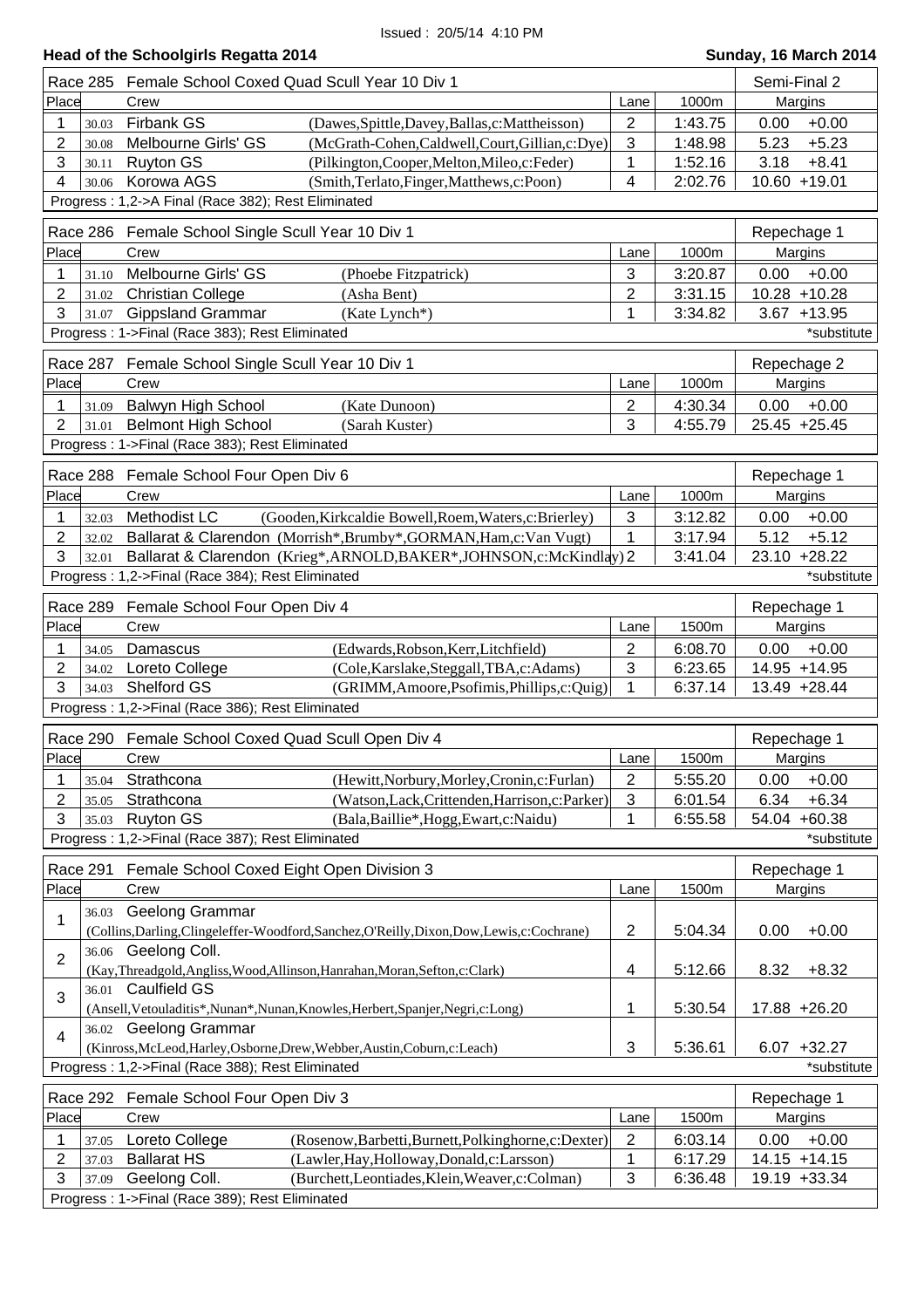# **Head of the Schoolgirls Regatta 2014 Sunday, 16 March 2014 Sunday, 16 March 2014**

|                                  | Race 293 Female School Four Open Div 3                                                                                            |                |         | Repechage 2     |                |
|----------------------------------|-----------------------------------------------------------------------------------------------------------------------------------|----------------|---------|-----------------|----------------|
| Place                            | Crew                                                                                                                              | Lane           | 1500m   | Margins         |                |
| 1<br>37.06                       | Shelford GS<br>(Feddersen-Browne, McMahon, Ballerini, Hynes, c: Happell)                                                          | $\overline{2}$ | 5:37.93 | 0.00            | $+0.00$        |
| $\overline{2}$<br>37.08          | Wesley<br>(Mutz, Robertson, Metzeling, Singleton, c: Goodman)                                                                     | 3              | 5:42.33 | 4.40            | $+4.40$        |
|                                  | Progress: 1->Final (Race 389); Rest Eliminated                                                                                    |                |         |                 |                |
| Repechage 1                      |                                                                                                                                   |                |         |                 |                |
|                                  | Race 294 Female School Coxed Quad Scull Open Div 3                                                                                |                |         |                 |                |
| Place                            | Crew                                                                                                                              | Lane           | 1500m   | Margins         |                |
| 1<br>38.05                       | <b>Sacred Heart</b><br>(Ryan, Morgan, McGivern, Bowker, c: Ryan)                                                                  | $\overline{2}$ | 5:47.69 | 0.00            | $+0.00$        |
| 2<br>38.06                       | Strathcona<br>(Quan, Olorenshaw, Terry, Oblak, c: Hulme)                                                                          | 3              | 5:49.08 | 1.39            | $+1.39$        |
| 3<br>38.03                       | PLC Melbourne<br>(Hutchinson, Yu, Luo, Liang, c: Cho)                                                                             | 1              | 7:08.23 | 79.15 +80.54    |                |
|                                  | Progress: 1,2->Final (Race 390); Rest Eliminated                                                                                  |                |         |                 |                |
|                                  | Race 295 Female School Single Scull Open Div 2                                                                                    |                |         | Semi-Final 1    |                |
| Place                            | Crew                                                                                                                              | Lane           | 1000m   | Margins         |                |
| 1<br>39.01                       | Melbourne GC<br>(Hayley Carstensen)                                                                                               | $\overline{2}$ | 4:14.76 | 0.00            | $+0.00$        |
| 2<br>39.05                       | St Columbas<br>(Ivana Pugliesi)                                                                                                   | 3              | 4:18.03 | 3.27            | $+3.27$        |
| 3<br>39.08                       | <b>Firbank GS</b><br>(Charlotte Wilson)                                                                                           | 4              | 4:37.90 | 19.87 +23.14    |                |
| 4<br>39.06                       | Fintona GS<br>(Rachel Adams)                                                                                                      | $\mathbf 1$    | 4:44.83 |                 | $6.93 + 30.07$ |
|                                  | Progress: 1,2->A Final (Race 391); Rest Eliminated                                                                                |                |         |                 |                |
|                                  |                                                                                                                                   |                |         | Semi-Final 2    |                |
| Place                            | Race 296 Female School Single Scull Open Div 2                                                                                    |                |         |                 |                |
|                                  | Crew                                                                                                                              | Lane           | 1000m   | Margins         |                |
| 1<br>39.04                       | Corowa High School<br>(Georgina Pearsall)                                                                                         | 3              | 4:20.99 | 0.00            | $+0.00$        |
| 2<br>39.11                       | Korowa AGS<br>(Yasmin Seeley)                                                                                                     | $\overline{2}$ | 4:30.55 | 9.56            | $+9.56$        |
| 3<br>39.22                       | The Knox School<br>(Georgia Hubbard)                                                                                              | 1              | 4:32.94 |                 | $2.39 + 11.95$ |
|                                  |                                                                                                                                   |                |         |                 |                |
|                                  | Progress: 1,2->A Final (Race 391); Rest Eliminated                                                                                |                |         |                 |                |
|                                  | Race 297 Female School Single Scull Open Div 2                                                                                    |                |         | Semi-Final 1    |                |
| Place                            | Crew                                                                                                                              | Lane           | 1000m   | Margins         |                |
| 1                                | 39A.12 Korowa AGS<br>(Karina Savur)                                                                                               | $\overline{2}$ | 3:18.35 | 0.00            | $+0.00$        |
| $\overline{2}$                   | 39A.16 Lowther Hall<br>(Emma Lowry)                                                                                               | 3              | 3:21.18 | 2.83            | $+2.83$        |
| 3                                | 39A.17 Melbourne Girls' GS<br>(Alexandra Baring*)                                                                                 | 4              | 3:27.15 | 5.97            | $+8.80$        |
| 4                                | 39A.09 Genazzano<br>(Isobel Stoneman)                                                                                             | 1              | 3:38.97 | $11.82 + 20.62$ |                |
|                                  | Progress: 1,2->A Final (Race 392); Rest Eliminated                                                                                |                |         |                 | *substitute    |
|                                  |                                                                                                                                   |                |         |                 |                |
|                                  | Race 298 Female School Single Scull Open Div 2                                                                                    |                |         | Semi-Final 2    |                |
| Place                            | Crew                                                                                                                              | Lane           | 1000m   | Margins         |                |
| 1                                | 39A.07 Firbank GS<br>(Rhiannon Sandiford)                                                                                         | $\overline{2}$ | 4:28.03 | 0.00            | $+0.00$        |
| 2                                | 39A.03 Clonard<br>(Tuesday King)                                                                                                  | 3              | 4:35.42 | 7.39            | $+7.39$        |
| 3                                | 39A.20 Gippsland Grammar<br>(Caley Rice*)                                                                                         | $\mathbf 1$    | 4:41.52 |                 | $6.10 + 13.49$ |
|                                  | Progress: 1,2->A Final (Race 392); Rest Eliminated                                                                                |                |         |                 | *substitute    |
| Race 299                         | Female School Eight Open Div 2                                                                                                    |                |         | Semi-Final 1    |                |
| Place                            | Crew                                                                                                                              | Lane           | 1500m   | Margins         |                |
| 40.04                            | Genazzano                                                                                                                         |                |         |                 |                |
| 1                                | (Cust, Douglas, Mani, Ingham, Smaldino, Craggs, Sedawie, Pane, c: Rickard)                                                        | $\overline{c}$ | 4:37.37 | 0.00            | $+0.00$        |
|                                  | 40.07 Melbourne Girls' GS                                                                                                         |                |         |                 |                |
| $\overline{2}$                   | (Mytton, velakoulis, Hansen, Bett, Toogood, Clarke, Elliott*, Clough, c: Price)                                                   | 3              | 4:41.84 | 4.47            | $+4.47$        |
|                                  | 40.05 Loreto                                                                                                                      |                |         |                 |                |
| 3                                | (McNamara, McDonald, Lavelle, Tiernan, Caulfield, Gaffey, Pereira, Smith, c: O'Sullivan)                                          | 1              | 4:46.55 | 4.71            | $+9.18$        |
| 40.09<br>$\overline{\mathbf{4}}$ | St Catherine's                                                                                                                    |                |         |                 |                |
|                                  | (Hyland, Thompson, Johnson, King, Young, Ferrali, Whan, Davies, c: Ziegler)<br>Progress: 1,2->A Final (Race 393); Rest Eliminated | 4              | 4:56.65 | $10.10 + 19.28$ | *substitute    |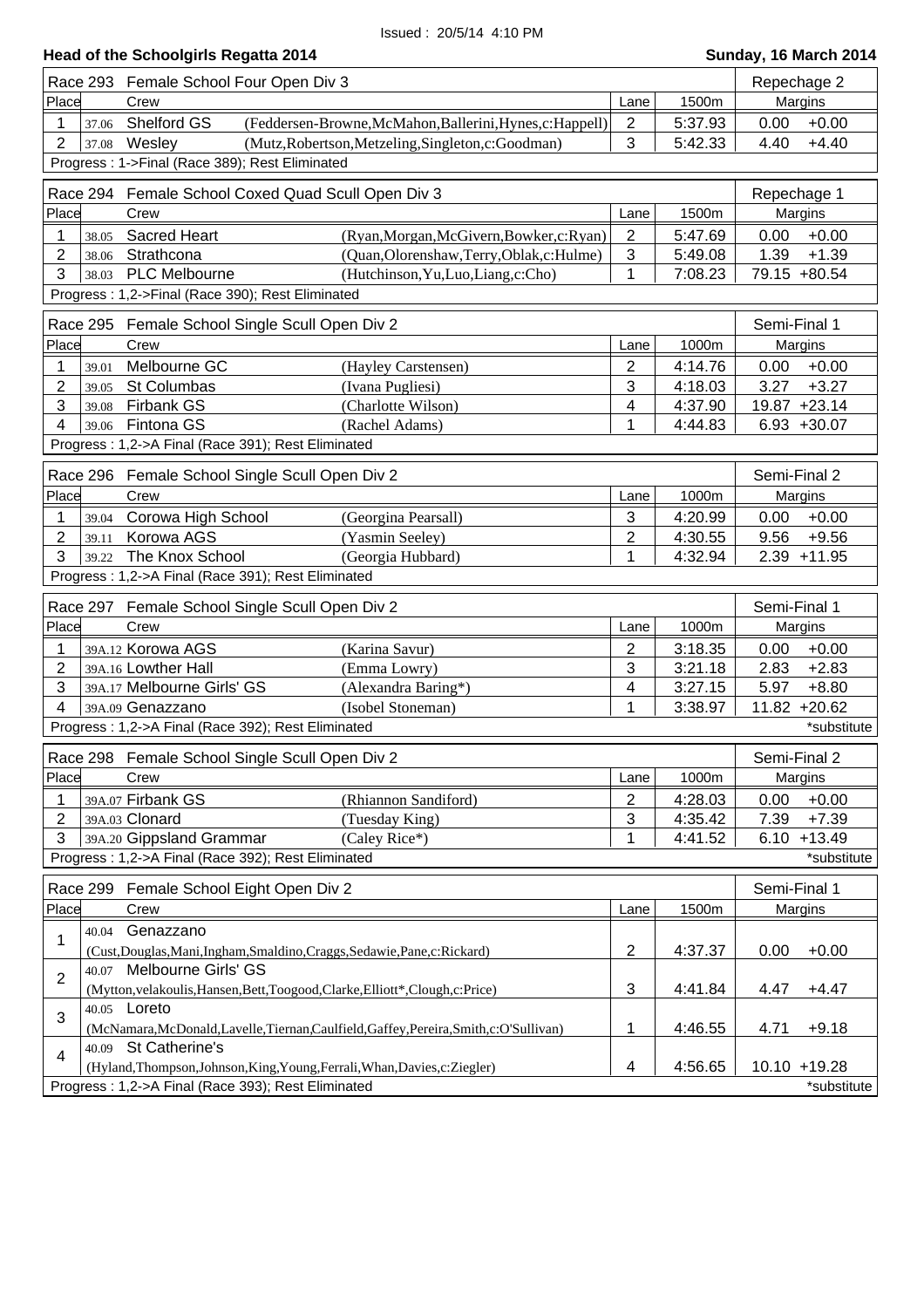|                         | Race 300 Female School Eight Open Div 2                                                             |                         |         | Semi-Final 2    |
|-------------------------|-----------------------------------------------------------------------------------------------------|-------------------------|---------|-----------------|
| Place                   | Crew                                                                                                | Lane                    | 1500m   | Margins         |
| 40.03<br>1              | Geelong Grammar                                                                                     |                         |         |                 |
|                         | (Underwood, Grills, Illingworth*, McDonald, Cassidy, Cameron, Roberts, A'Beckett, c: Moran)         | $\overline{2}$          | 4:56.04 | 0.00<br>$+0.00$ |
| $\overline{2}$          | 40.08 Methodist LC<br>(Spencer, O'Connor, Coleman, Oates, Fisher, Serafini, Lanyon, Fink, c: Clark) | 1                       | 5:01.55 | 5.51<br>$+5.51$ |
| 40.06<br>3              | Melbourne GC                                                                                        |                         |         |                 |
|                         | (Bradley,Toussat,longstaff,Bolger,Rowleson,Guresci,Watkins,Exton,c:Everett)                         | 3                       | 5:06.51 | $4.96 + 10.47$  |
| $\overline{4}$          | 40.10 Geelong Coll.                                                                                 | 4                       |         | 12.82 +23.29    |
|                         | (Crawley,Jackson,Dixon,Kriedl,Dobie,Wild,Murphy,Rankin,c:Trescowthick)                              |                         | 5:19.33 |                 |
|                         | Progress: 1,2->A Final (Race 393); Rest Eliminated                                                  |                         |         | *substitute     |
| Race 301                | Female School Four Open Div 2                                                                       |                         |         | Semi-Final 1    |
| Place                   | Crew                                                                                                | Lane                    | 1500m   | Margins         |
| 1<br>41.02              | Ballarat Grammar (Burrows, Ingram, Doust, Williams, c: Wilkie)                                      | 3                       | 5:44.99 | 0.00<br>$+0.00$ |
| 2<br>41.06              | Melbourne GC (Merry, Merry, Betts, Campbell, c: Ridgeway)                                           | $\overline{2}$          | 5:50.20 | 5.21<br>$+5.21$ |
| 3<br>41.08              | (Denham-Roberts, Kinsman, McBride, Patterson, c: Matheson)<br><b>Shelford GS</b>                    | 1                       | 5:54.65 | 4.45<br>$+9.66$ |
| 4<br>41.09              | Toorak College (O'James, Moore-Spillett, Waterson, Cocks, c: Bradbury)                              | $\overline{\mathbf{4}}$ | 5:54.69 | $+9.70$<br>0.04 |
|                         | Progress: 1,2->A Final (Race 394); Rest Eliminated                                                  |                         |         |                 |
|                         |                                                                                                     |                         |         |                 |
|                         | Race 302 Female School Four Open Div 2                                                              |                         |         | Semi-Final 2    |
| Place                   | Crew                                                                                                | Lane                    | 1500m   | Margins         |
| 1<br>41.05              | <b>Lauriston GS</b><br>(Newton, Devonport, Ross, Davie, c: Bongiorno)                               | 3                       | 5:37.27 | 0.00<br>$+0.00$ |
| 2<br>41.01              | Ballarat & Clarendon<br>(Joyce, Steele, Bryans, Lambert, c: ARMSTRONG)                              | $\overline{2}$          | 5:40.57 | 3.30<br>$+3.30$ |
| 3<br>41.10              | Loreto College<br>(Casella, Broadbent, Tuncks, McErvale, c: O'Dowd)                                 | 1                       | 5:57.93 | 17.36 +20.66    |
| 4<br>41.04              | Kardinia Int'l Coll<br>(Cox, Simunek, Chadwick, Roosje, c: Sciarrone)                               | $\overline{4}$          | 6:06.01 | $8.08 + 28.74$  |
|                         | Progress: 1,2->A Final (Race 394); Rest Eliminated                                                  |                         |         |                 |
| Race 303                | Female School Coxed Quad Scull Open Div 2                                                           |                         |         | Repechage 1     |
| Place                   | Crew                                                                                                | Lane                    | 1500m   | Margins         |
| 1<br>42.07              | Strathcona<br>(Martin, Merrylees, Newton, Gill, c: Evans)                                           | $\mathbf{3}$            | 5:31.06 | 0.00<br>$+0.00$ |
| 2<br>42.08              | <b>Gippsland Grammar</b><br>(Wilson, O'Brien, Lowe, Colley, c: Hamilton)                            | $\overline{2}$          | 5:33.16 | $+2.10$<br>2.10 |
| 3<br>42.02              | <b>Canterbury Girls SC</b><br>(Hunter, Price, Hunter, Mansie, c: Mansie)                            | $\mathbf{1}$            | 6:15.46 | 42.30 +44.40    |
|                         | Progress: 1->Final (Race 395); Rest Eliminated                                                      |                         |         |                 |
|                         |                                                                                                     |                         |         |                 |
|                         | Race 304 Female School Coxed Quad Scull Open Div 2                                                  |                         |         | Repechage 2     |
| Place                   | Crew                                                                                                | Lane                    | 1500m   | <b>Margins</b>  |
| 1<br>42.05              | <b>Ruyton GS</b><br>(Wilson, Leslie, Clifton Bligh, Bonin, c: Jackson)                              | $\overline{2}$          | 5:39.15 | 0.00<br>$+0.00$ |
| 2<br>42.06              | <b>Sacred Heart</b><br>(Pickering, Farley, Ballan, Meaney, c: Atkinson)                             | $\mathbf 1$             | 5:43.25 | 4.10<br>$+4.10$ |
| 3<br>42.03              | Korowa AGS<br>(Crute, Edwards, Brand, Purcell, c: Godfrey)                                          | 3                       | 5:47.87 | $+8.72$<br>4.62 |
|                         | Progress: 1->Final (Race 395); Rest Eliminated                                                      |                         |         |                 |
| Race 305                | Female School Single Scull Open Div 1                                                               |                         |         | Semi-Final 1    |
| Place                   | Crew                                                                                                | Lane                    | 1500m   | Margins         |
| 1<br>43.10              | Lowther Hall<br>(Ria Thompson)                                                                      | 3                       | 6:07.02 | $+0.00$<br>0.00 |
| $\overline{2}$<br>43.06 | Sacred Heart Yarrawong<br>(Sara Williams)                                                           | $\mathbf{1}$            | 6:15.18 | $+8.16$<br>8.16 |
| 3<br>43.03              | Clonard<br>(Amber Grigsby)                                                                          | 4                       | 6:21.83 | $6.65 + 14.81$  |
| 4<br>43.16              | Siena College<br>(Peta Terrell)                                                                     | $\overline{2}$          | 6:41.44 | 19.61 +34.42    |
|                         | Progress: 1,2->A Final (Race 396); Rest Eliminated                                                  |                         |         |                 |
|                         |                                                                                                     |                         |         |                 |
|                         | Race 306 Female School Single Scull Open Div 1                                                      |                         |         | Semi-Final 2    |
| Place                   | Crew                                                                                                | Lane                    | 1500m   | Margins         |
| 43.12<br>1              | <b>CAE Melbourne</b><br>(Lauren Hurley-Pearson)                                                     | 4                       | 5:59.13 | 0.00<br>$+0.00$ |
| 2<br>43.01              | Melbourne GC<br>(Sky Froebel)                                                                       | 3                       | 6:04.45 | 5.32<br>$+5.32$ |
| 3<br>43.08              | Pascoe Vale Girls Col<br>(Indya Kirby)                                                              | $\overline{c}$          | 6:14.29 | $9.84 + 15.16$  |
| 4<br>43.15              | Euroa Secondary Coll<br>(Brooke Wells)                                                              | $\mathbf 1$             | 6:25.30 | 11.01 +26.17    |
|                         | Progress: 1,2->A Final (Race 396); Rest Eliminated                                                  |                         |         |                 |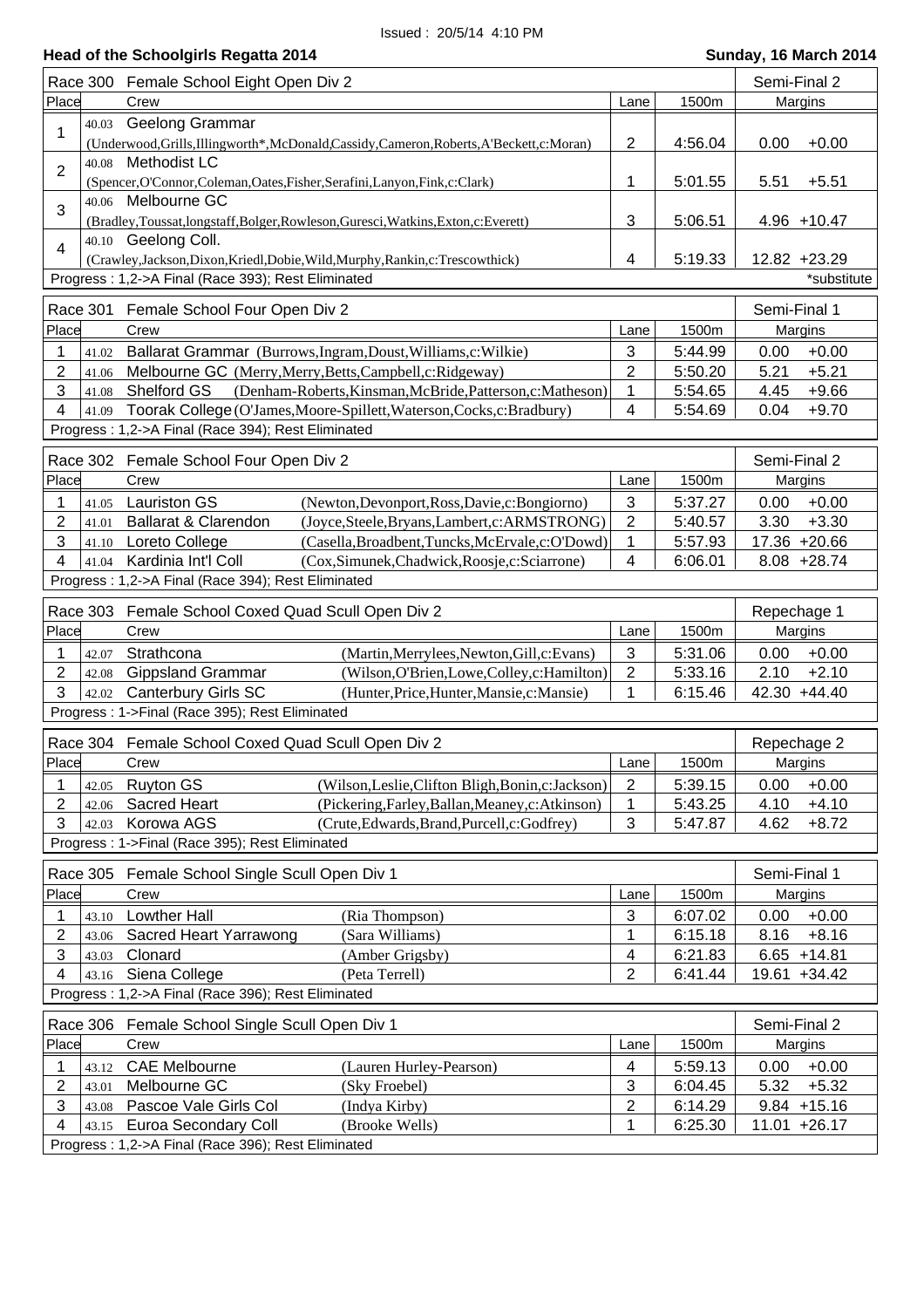| Race 307                | Female School Eight Open Div 1                                                                                                                              |                          |         | Semi-Final 1                |  |
|-------------------------|-------------------------------------------------------------------------------------------------------------------------------------------------------------|--------------------------|---------|-----------------------------|--|
| Place                   | Crew                                                                                                                                                        | Lane                     | 1500m   | Margins                     |  |
| 1                       | 44.05 Loreto<br>(Kennedy, Dunn, Johnson, Ward, Evans, Woodley, Kilroe-Smith, Hart, c: Lincoln-Price)                                                        | 3                        | 2:12.91 | $+0.00$<br>0.00             |  |
| 44.07<br>$\overline{2}$ | <b>Methodist LC</b><br>(St Hill, Andolfatto, Sheed, Bernard, Joyce, Dempsey, Franetic, Michelmore, c: Ben-David)                                            | $\overline{2}$           | 2:20.83 | 7.92<br>$+7.92$             |  |
| 44.01<br>3              | Carey GS<br>(Muir, Yammouni, Deev, Burgess, Keppell, Vallely, Jones, Jepson, c: Dupe)                                                                       | 4                        | 2:25.74 | $4.91 + 12.83$              |  |
| $\overline{4}$          | 44.04 Genazzano<br>(Jackson, O'Keeffe, Gleeson, Becerra, Sibillin, Bendall, Lincoln, Ward, c: Dowell)<br>Progress: 1,2->A Final (Race 397); Rest Eliminated | 1                        | 2:28.96 | $3.22 + 16.05$              |  |
|                         |                                                                                                                                                             |                          |         |                             |  |
|                         | Race 308 Female School Eight Open Div 1                                                                                                                     |                          |         | Semi-Final 2                |  |
| Place                   | Crew                                                                                                                                                        | Lane                     | 1500m   | Margins                     |  |
| 44.06<br>1              | Melbourne Girls' GS<br>(Grimwade,Fowler,Kloufetos,Darby,Fox*,Howe,Parry,Gough,c:Ralph)<br>44.08 St Catherine's                                              | $\overline{2}$           | 4:35.96 | 0.00<br>$+0.00$             |  |
| $\overline{2}$          | (Gullifer, Middleton, Payne, Garner Davis, Zwar, Joubert, Gleeson, Fleetwood, c: Markakis)                                                                  | 4                        | 4:37.98 | 2.02<br>$+2.02$             |  |
|                         | 44.03 Geelong Grammar                                                                                                                                       |                          |         |                             |  |
| 3                       | (Salt, Chirnside, Graves, Green, Moore, Hardy, Spence-Fletcher, Brookes, c: Strong)                                                                         | 1                        | 4:38.12 | $+2.16$<br>0.14             |  |
| $\overline{4}$          | 44.10 Haileybury<br>(Smit, Sheales, Hazell, Maroney, Pearce, Preston, McDonnell, Knott, c: Berry)<br>Progress: 1,2->A Final (Race 397); Rest Eliminated     | 3                        | 5:00.49 | 22.37 +24.53<br>*substitute |  |
| Race 309                | Female School Four Open Div 1                                                                                                                               |                          |         | Semi-Final 1                |  |
| Place                   | Crew                                                                                                                                                        | Lane                     | 1500m   | Margins                     |  |
| 1<br>45.05              | <b>Lauriston GS</b><br>(Lucas, McLauchlan, Maimur, Sinclair, c: Briggs)                                                                                     | 3                        | 5:12.75 | 0.00<br>$+0.00$             |  |
| 2<br>45.08              | Shelford GS<br>(Church,Landwehr,Potter,Vo,c:Long)                                                                                                           | $\mathbf{1}$             | 5:16.10 | 3.35<br>$+3.35$             |  |
| 3<br>45.06              | Melbourne GC<br>(Mitchell, McLellan, Betts, Harle, c: Cuddy)                                                                                                | $\overline{2}$           | 5:17.19 | $+4.44$<br>1.09             |  |
| 4<br>45.04              | Kardinia Int'l Coll<br>(Jessup, Crawford, Elsworth, Brunton, c: Kottek)                                                                                     | 4                        | 5:22.74 | 5.55<br>$+9.99$             |  |
|                         | Progress: 1,2->A Final (Race 398); Rest Eliminated                                                                                                          |                          |         |                             |  |
| Race 310                | Female School Four Open Div 1                                                                                                                               |                          |         | Semi-Final 2                |  |
| Place                   | Crew                                                                                                                                                        | Lane                     | 1500m   | Margins                     |  |
| 1<br>45.02              | <b>Ballarat Grammar</b><br>(Fitzpatrick, McMullin, Delahunty, Fry, c: Stewart)                                                                              | 2                        | 5:30.17 | $+0.00$<br>0.00             |  |
| 2<br>45.01              | <b>Ballarat &amp; Clarendon</b><br>(Peters, Jones, Ross, Maher, c: Dowling)                                                                                 | 3                        | 5:31.70 | 1.53<br>$+1.53$             |  |
| 3                       | 45.10 Loreto College<br>(Oates, Catterson, Murphy, Fradd, c: Wilson)                                                                                        | $\overline{\mathcal{A}}$ | 5:44.87 | 13.17 +14.70                |  |
| 4<br>45.09              | <b>Toorak College</b><br>(Westley, Day, Rolley, Owen, c: Summers)                                                                                           | 1                        | 5:52.46 | $7.59 +22.29$               |  |
|                         | Progress: 1,2->A Final (Race 398); Rest Eliminated                                                                                                          |                          |         |                             |  |
| Race 311                | Female School Coxed Quad Scull Open Div 1                                                                                                                   |                          |         | Repechage 1                 |  |
| Place                   | Crew                                                                                                                                                        | Lane                     | 1500m   | <b>Margins</b>              |  |
| 1<br>46.07              | Strathcona<br>(Duyker, Thom, Biggins, Benington, c: Thom)                                                                                                   | 3                        | 5:25.12 | $+0.00$<br>0.00             |  |
| 2<br>46.06              | Sacred Heart<br>(Nicol, Mousley, Blake, Tierney, c: Pickering)                                                                                              | $\overline{2}$           | 5:27.62 | 2.50<br>$+2.50$             |  |
| 3<br>46.08              | Clonard<br>(Phillips,Tippett*,Kelly,Utomo,c:Utomo)                                                                                                          | 1                        | 6:24.51 | 56.89 +59.39                |  |
|                         | Progress: 1->Final (Race 399); Rest Eliminated                                                                                                              |                          |         | *substitute                 |  |
|                         | Race 312 Female School Coxed Quad Scull Open Div 1                                                                                                          |                          |         | Repechage 2                 |  |
| Place                   | Crew                                                                                                                                                        | Lane                     | 1500m   | Margins                     |  |
| 1<br>46.04              | Korowa AGS<br>(Matthews, Jennings, Oliver, Dixon, c: Syme)                                                                                                  | 2                        | 5:51.73 | $+0.00$<br>0.00             |  |
| 2<br>46.02              | <b>Frankston HS</b><br>(Kelly, Simpson, Dekker, Mainland, c: Garnier)                                                                                       | 3                        | 6:12.98 | 21.25 +21.25                |  |
|                         | Progress: 1->Final (Race 399); Rest Eliminated                                                                                                              |                          |         |                             |  |
|                         | Race 313 Female School Four Year 9 Div 7                                                                                                                    |                          |         | <b>B</b> Final              |  |
| Place                   | Crew                                                                                                                                                        | Lane                     | 1000m   | Margins                     |  |
| 01.16                   | Geelong Coll.<br>(Duerden, McKinnon, Tierney, Mayer, c: Panagodage)                                                                                         | $\overline{2}$           | 4:31.42 | 0.00<br>$+0.00$             |  |
|                         |                                                                                                                                                             |                          |         |                             |  |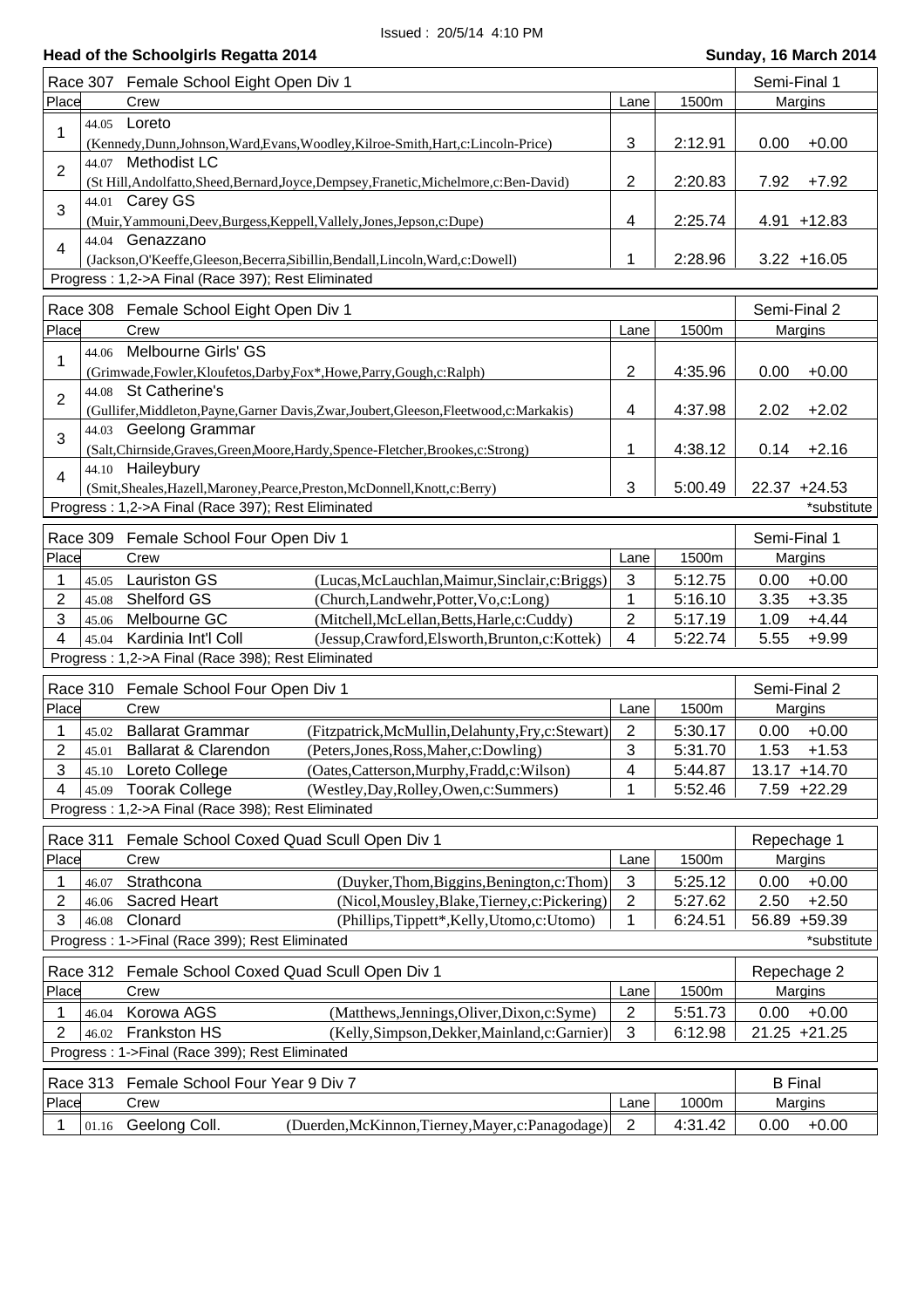|                           |                 | Race 314 Female School Coxed Quad Scull Year 9 Division 7                    |                                                                                                     |                     | <b>B</b> Final     |                |                              |
|---------------------------|-----------------|------------------------------------------------------------------------------|-----------------------------------------------------------------------------------------------------|---------------------|--------------------|----------------|------------------------------|
| Place                     |                 | Crew                                                                         |                                                                                                     | Lane                | 1000m              |                | Margins                      |
| $\mathbf{1}$              | 02.09           | Melbourne Girls' GS                                                          | (De Palma, Williamson, Yan, Giannini, c: Smith)                                                     | $\mathbf{2}$        | 4:07.64            | 0.00           | $+0.00$                      |
| 2                         | 02.01           | <b>Firbank GS</b>                                                            | (Booth, Waldron, McLellan, Garbett, c: Hennig)                                                      | 4                   | 4:09.37            | 1.73           | $+1.73$                      |
| 3                         | 02.12           | St Catherine's                                                               | (Jones, Bindley, Ainalis, Tiplady*, c: Huang)                                                       | 1                   | 4:20.41            |                | 11.04 +12.77                 |
| 4                         | 02.06           | Melbourne Girls' GS                                                          | (Blyth, Day*, Raneri, Morrison*, c: Whittaker)                                                      | 3                   | 4:21.40            |                | $0.99 + 13.76$               |
|                           |                 |                                                                              |                                                                                                     |                     |                    |                | *substitute                  |
|                           |                 |                                                                              |                                                                                                     |                     |                    |                |                              |
|                           | <b>Race 315</b> | Female School Four Year 9 Div 6                                              |                                                                                                     |                     |                    | <b>B</b> Final |                              |
| Place                     |                 | Crew                                                                         |                                                                                                     | Lane                | 1000m              |                | Margins                      |
| 1                         | 03.01           | Carey GS (Dear, Gillot, Thompson, Egan, c: Francis)                          |                                                                                                     | $\overline{2}$      | 4:36.20            | 0.00           | $+0.00$                      |
| $\overline{2}$            | 03.06           | Melbourne GC (RICHTER, MAISEY, TAMBLYN, KOHANE, c: GALCIN RIFFAT)            |                                                                                                     |                     | 4:41.71            | 5.51           | $+5.51$                      |
|                           | <b>Race 316</b> | Female School Coxed Quad Scull Year 9 Division 6                             |                                                                                                     |                     |                    | <b>B</b> Final |                              |
| Place                     |                 | Crew                                                                         |                                                                                                     | Lane                | 1000m              |                | Margins                      |
| 1                         | 04.10           | Strathcona                                                                   | (Ahn, McKenzie, Sinclair, Dullard, c: Baxter)                                                       | 3                   | 4:18.93            | 0.00           | $+0.00$                      |
| $\overline{2}$            | 04.09           | St Catherine's                                                               | (Nicolaou, Renn, Thompson, Byrne, c: Paul)                                                          | 2                   | 4:20.26            | 1.33           | $+1.33$                      |
|                           |                 |                                                                              |                                                                                                     |                     |                    |                |                              |
|                           | Race 317        | Female School Four Year 9 Div 5                                              |                                                                                                     |                     |                    | <b>B</b> Final |                              |
| Place                     |                 | Crew                                                                         |                                                                                                     | Lane                | 1000m              |                | Margins                      |
| 1                         | 05.05           | Melbourne GC (BURGNER, TOLSON, MOYA, MC KENNA, c: MC GARRY) 4                |                                                                                                     |                     | 4:13.91            | 0.00           | $+0.00$                      |
| 2                         | 05.08           | Toorak College (Gibson, Skoglund, Snooks, Dymond, c: Watt)                   |                                                                                                     | $\overline{2}$      | 4:19.15            | 5.24           | $+5.24$                      |
| 3                         | 05.11           | Geelong Coll. (Cashman, Potter, Bond, Thomas, c: Consedine)                  |                                                                                                     | 3                   | 4:25.22            |                | $6.07 + 11.31$               |
| 4                         | 05.12           | Loreto College (Houlihan, Spratling, Maher, Fraser, c: Rowe)                 |                                                                                                     | 1                   | 4:25.33            |                | $0.11 + 11.42$               |
|                           | Race 318        | Female School Coxed Quad Scull Year 9 Division 5                             |                                                                                                     |                     |                    | <b>B</b> Final |                              |
| Place                     |                 | Crew                                                                         |                                                                                                     | Lane                | 1000m              |                | Margins                      |
| 1                         | 06.02           | Genazzano                                                                    | (Livingstone, Kogionis, Miles, Fox, c: Iliadis)                                                     | 1                   | 4:04.13            | 0.00           | $+0.00$                      |
| 2                         | 06.03           | Korowa AGS<br>(Carrasco, Kealey, Cotton, Ma, c: Carra)                       |                                                                                                     | $\mathbf{2}$        | 4:19.29            |                | $15.16 + 15.16$              |
| 3                         | 06.08           | <b>Sacred Heart</b>                                                          | (Zanghi, Napper, O'Donnell, Ballan, c: Cunneen)                                                     | 3                   | 4:40.22            |                | 20.93 +36.09                 |
|                           |                 |                                                                              |                                                                                                     |                     |                    |                |                              |
|                           | <b>Race 319</b> | Female School Four Year 9 Div 4                                              |                                                                                                     |                     |                    | C Final        |                              |
| Place                     |                 | Crew                                                                         |                                                                                                     | Lane                | 1000m              |                | Margins                      |
| 1                         | 07.07           | Melbourne GC                                                                 | (ESPOSTO, ASTILL, WEBBER, SPINKS, c: FIRMAN)                                                        | $\overline{2}$      | 4:42.12            | 0.00           | $+0.00$                      |
|                           | <b>Race 320</b> | Female School Four Year 9 Div 4                                              |                                                                                                     |                     |                    | <b>B</b> Final |                              |
| Place                     |                 | Crew                                                                         |                                                                                                     | Lane                | 1000m              |                | Margins                      |
| 1                         | 07.06           | Melbourne GC (LISTON, BILLS, BROMMEYER, THOMPSON, c: SEYMOUR PESSAH13.38     |                                                                                                     |                     |                    | 0.00           | $+0.00$                      |
| 2                         | 07.13           | Loreto College (Higgins, Gillespie, McGurk, McErvale, c: Middleton)          |                                                                                                     | 1                   | 4:19.90            | 6.52           | $+6.52$                      |
| $\ensuremath{\mathsf{3}}$ | 07.08           | Shelford GS (WILKIE, CHRISTIE, O'GRADY, LONG, c: McFADDEN)                   |                                                                                                     | 3                   | 4:27.07            | 7.17           | $+13.69$                     |
| 4                         | 07.11           | Haileybury (Dibble, Tarrant, Rice, Watt, c: Armstrong)                       |                                                                                                     | 2                   | 4:43.24            |                | 16.17 +29.86                 |
|                           |                 |                                                                              |                                                                                                     |                     |                    |                |                              |
|                           | Race 321        | Female School Quad Scull Year 9 Div 4                                        |                                                                                                     |                     |                    | <b>B</b> Final |                              |
| Place                     |                 | Crew                                                                         |                                                                                                     | Lane                | 1000m              |                | Margins                      |
| 1<br>2                    | 08.07           | <b>Ruyton GS</b><br>Sacred Heart                                             | (Cheang, Berti, Moten, Tucker, c: Naidu)<br>(Nutku, Alvaro, Cox, Seaton, c: Killury)                | $\overline{2}$<br>3 | 4:11.54            | 0.00<br>2.68   | $+0.00$                      |
| 3                         | 08.08           | Fintona GS                                                                   |                                                                                                     | 1                   | 4:14.22<br>4:30.62 |                | $+2.68$                      |
|                           | 08.11           |                                                                              | (Di Censo, Rettich, Rayson-Hill, Feldt, c: Lou)                                                     |                     |                    |                | 16.40 +19.08                 |
|                           | Race 322        | Female School Four Year 9 Div 3                                              |                                                                                                     |                     |                    | <b>B</b> Final |                              |
| Place                     |                 | Crew                                                                         |                                                                                                     | Lane                | 1000m              |                | Margins                      |
| 1                         | 09.10           | Wesley (Brassey, Dugandzic, Dimitropoulos, Syngeniotis, c: Haddad)           |                                                                                                     | $\overline{c}$      | 3:47.03            | 0.00           | $+0.00$                      |
| 2                         | 09.01           | Ballarat & Clarendon (Gould, Ross, Porter, Baker, c: McKindlay)              |                                                                                                     | 4                   | 3:52.11            | 5.08           | $+5.08$                      |
| $\sqrt{3}$                | 09.08           | Shelford GS (MALLIGAN, NISSILA-BROWNE, STRINGER, ROBINSON, c: OLIJNY & 54.32 |                                                                                                     |                     |                    | 2.21           | $+7.29$                      |
| 4                         | 09.06           | Clonard (Wilson, Semmler, Smith, Grisenti, c: Wiffen)                        |                                                                                                     | 3                   | 3:56.03            | 1.71           | $+9.00$                      |
|                           |                 |                                                                              |                                                                                                     |                     |                    |                |                              |
| Place                     | Race 323        | Female School Quad Scull Year 9 Div 3                                        |                                                                                                     |                     |                    | <b>B</b> Final |                              |
|                           |                 | Crew                                                                         |                                                                                                     | Lane                | 1000m              |                | Margins                      |
| 1                         | 10.09           | <b>Sacred Heart</b><br>(Purcell, Brown, Kilmartin, Rush, c: Allen)           |                                                                                                     | 2                   | 4:12.48            | 0.00           | $+0.00$                      |
| $\boldsymbol{2}$<br>3     | 10.03           | Kardinia Int'l Coll<br><b>Ruyton GS</b>                                      | (Izumitani, Fawcett, Izumitani, Gorman, c: Jobling)<br>(Borash, Whelan, Weigold, Murphy, c: Dalton) | $\mathfrak{S}$<br>1 | 4:25.58<br>4:47.16 |                | 13.10 +13.10<br>21.58 +34.68 |
|                           | 10.08           |                                                                              |                                                                                                     |                     |                    |                |                              |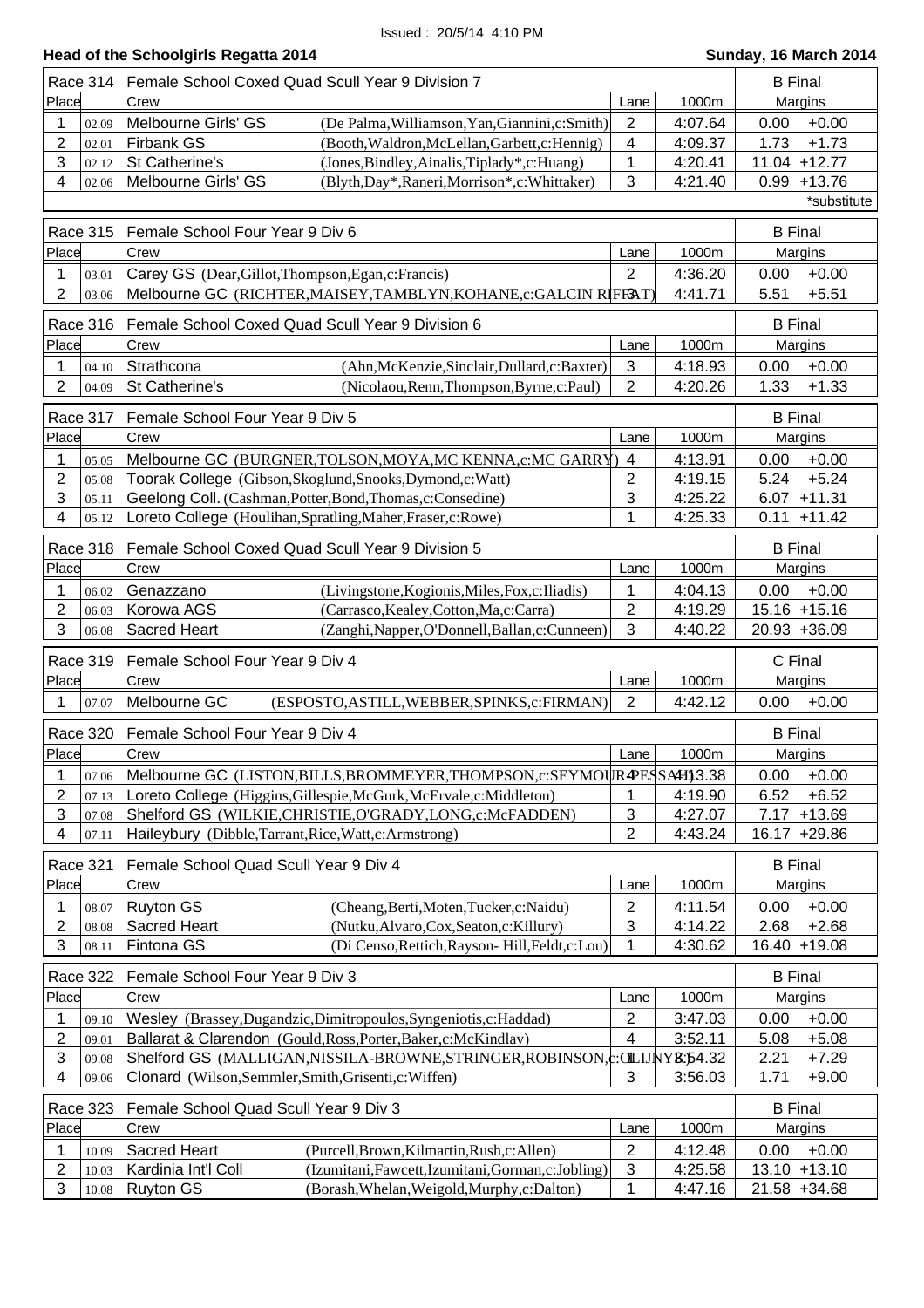|                                       | Race 324 Female School Four Year 9 Div 2                                                                                              |                         |                    | C Final                            |
|---------------------------------------|---------------------------------------------------------------------------------------------------------------------------------------|-------------------------|--------------------|------------------------------------|
| Place                                 | Crew                                                                                                                                  | Lane                    | 1000m              | Margins                            |
| 1<br>11.05                            | Clonard<br>(O'Connor, Binedell, Doyle, Smith, c: Utomo)                                                                               | $\overline{2}$          | <b>NT</b>          | 0.00<br>$+0.00$                    |
| $\overline{2}$<br>11.10               | Wesley<br>(Ferre, Brassey, Piskopos, Crothers, c: Savedra)                                                                            | 1                       |                    | +99.90<br>99.90                    |
| Race 325                              | Female School Four Year 9 Div 2                                                                                                       |                         |                    | <b>B</b> Final                     |
| Place                                 | Crew                                                                                                                                  | Lane                    | 1000m              | Margins                            |
| 1<br>11.08                            | Shelford GS (BEZA, LEONG, GIBLIN, DENHAM-ROBERTS, c: DE SOUSA)                                                                        | -1                      | 4:04.48            | 0.00<br>$+0.00$                    |
| $\overline{c}$<br>11.14               | Ballarat HS(Irwin, Parr, Hurdsfield, Hughes, c: Harwood)                                                                              | 3                       | 4:04.50            | 0.02<br>$+0.02$                    |
| 3<br>11.02                            | Ballarat Grammar (Clough, Fay, Hunt, Purtell, c: Hearn)                                                                               | 4                       | 4:08.26            | 3.76<br>$+3.78$                    |
| 4<br>11.01                            | Ballarat & Clarendon (McDougall, Alizzi, Richardson, McCallum, c: Emery)                                                              | 2                       | 4:18.65            | 10.39 +14.17                       |
|                                       | Race 326 Female School Quad Scull Year 9 Div 2                                                                                        |                         |                    | C Final                            |
|                                       | <b>CANCELLED</b>                                                                                                                      |                         |                    |                                    |
|                                       |                                                                                                                                       |                         |                    |                                    |
| Race 327                              | Female School Quad Scull Year 9 Div 2                                                                                                 |                         |                    | <b>B</b> Final                     |
| Place                                 | Crew                                                                                                                                  | Lane                    | 1000m              | Margins                            |
| 1<br>12.12                            | <b>Ruyton GS</b><br>(Leslie, Mitchell*, McPhail*, Price*, c: Harris)                                                                  | 4                       | 6:12.58            | 0.00<br>$+0.00$                    |
| $\overline{2}$<br>12.07               | Korowa AGS<br>(Georgakis, Lloyd-Healy, Crossley, Baumgarten, c: Carra)                                                                | 2                       | 6:38.49            | 25.91 +25.91                       |
| 3<br>12.05<br>4                       | Canterbury Girls SC (Mansie*, Burgess, Hunter, Mansie, c: Price)<br>PLC Melbourne                                                     | 1                       | 6:45.46<br>6:59.11 | $6.97 + 32.88$<br>13.65 +46.53     |
| 12.11                                 | (Cho, Yoon, Stefanakos, Ranganathan, c: Morison)                                                                                      | 3                       |                    | *substitute                        |
|                                       |                                                                                                                                       |                         |                    |                                    |
|                                       | Race 328 Female School Four Year 9 Div 1                                                                                              |                         |                    | C Final                            |
|                                       | <b>CANCELLED</b>                                                                                                                      |                         |                    |                                    |
|                                       |                                                                                                                                       |                         |                    |                                    |
| Race 329                              | Female School Four Year 9 Div 1                                                                                                       |                         |                    | <b>B</b> Final                     |
| Place                                 | Crew                                                                                                                                  | Lane                    | 1000m              | Margins                            |
| 1<br>14.06                            | Melbourne GC (FUNSTON, KOHANE, TAYLOR, LINDSAY-GEYER, c: JOHNSTON 8:57.70                                                             |                         |                    | $+0.00$<br>0.00                    |
| $\overline{2}$<br>14.05               | Clonard (Heard, Shalders, Sodomaco, Wiffen, c: Semmler)                                                                               | 3                       | 4:01.68            | 3.98<br>$+3.98$                    |
| 3<br>14.02<br>4<br>14.12              | Ballarat Grammar (Hills, Klopak, Macdonald, Whiteside, c: Murray)<br>Loreto College (Lewis, Hayes, Roscoe, Hoffman, c: Dodd)          | $\overline{c}$<br>4     | 4:03.56<br>4:05.08 | $+5.86$<br>1.88<br>1.52<br>$+7.38$ |
|                                       |                                                                                                                                       |                         |                    |                                    |
| <b>Race 330</b>                       | Female School Quad Scull Year 9 Div 1                                                                                                 |                         |                    | C Final                            |
| Place                                 | Crew                                                                                                                                  | Lane                    | 1000m              | Margins                            |
| 1<br>15.04                            | (Passaris, Macdonald, Somerville, Binios, c: Attard)<br>Genazzano                                                                     | 2                       | 3:41.74            | $+0.00$<br>0.00                    |
| $\overline{2}$<br>15.12<br>3<br>15.03 | <b>Sacred Heart</b><br>(Burns, Savickas, Attard, Mithen, c: Ryan)<br>Frankston HS<br>(Garnier, Tiktin, Smith, Carrie, c: Kelly)       | 1<br>3                  | 4:00.88<br>4:28.73 | 19.14 +19.14<br>27.85 +46.99       |
|                                       |                                                                                                                                       |                         |                    |                                    |
| <b>Race 331</b>                       | Female School Quad Scull Year 9 Div 1                                                                                                 |                         |                    | <b>B</b> Final                     |
| Place                                 | Crew                                                                                                                                  | Lane                    | 1000m              | Margins                            |
| 1<br>15.01                            | Fintona GS<br>(Kirkham, Rehe, Schwerkolt, Crock, c: Zhang)                                                                            | 4                       | 3:49.16            | 0.00<br>$+0.00$                    |
| $\overline{c}$<br>15.15               | Hamilton & Alexandra<br>(Jackson, Hawthorne, Paulet, McLean, c: Kosch)                                                                | 2                       | 3:49.46            | $+0.30$<br>0.30                    |
| 3<br>15.10<br>4                       | <b>PLC Melbourne</b><br>(Yong, Mansfield, Field, Roos, c: Morison)<br>Strathcona<br>(Walsh, Van der Hock, Duyker, Plowman, c: Furlan) | 3<br>1                  | 3:53.98<br>4:43.85 | 4.52<br>$+4.82$<br>49.87 +54.69    |
| 15.14                                 |                                                                                                                                       |                         |                    |                                    |
| Race 332                              | Female School Four Year 10 Div 6                                                                                                      |                         |                    | <b>B</b> Final                     |
| Place                                 | Crew                                                                                                                                  | Lane                    | 1000m              | Margins                            |
| 1<br>18.06                            | Geelong Grammar<br>(Harley, Giagnorio, Ryle, Higgs, c: Brooks Ehrlich)                                                                | 2                       | 4:20.42            | 0.00<br>$+0.00$                    |
| $\overline{2}$<br>18.08               | Methodist LC<br>(Dexter, Kyrkilis-Rogozinski, Jones, Moran, c: Yii)                                                                   | 3                       | 4:27.79            | 7.37<br>$+7.37$                    |
| Race 333                              | Female School Four Year 10 Div 4                                                                                                      |                         |                    | <b>B</b> Final                     |
| Place                                 | Crew                                                                                                                                  | Lane                    | 1000m              | Margins                            |
| 1<br>22.02                            | <b>Ballarat Grammar</b><br>(Hall, Turner, Hallyburton, Porter, c: Bryan-Wakeling)                                                     | 3                       | 4:00.61            | $+0.00$<br>0.00                    |
| $\overline{c}$<br>22.11               | (Lloyd, Stevenson, Boucher, Ross, c: Amos)<br>Damascus                                                                                | $\overline{\mathbf{c}}$ | 4:02.97            | $+2.36$<br>2.36                    |
| 3<br>22.01                            | Ballarat & Clarendon<br>(Wright, Kelderman, Jones, Walker, c: Craggs)                                                                 | $\mathbf 1$             | 4:12.80            | 9.83<br>$+12.19$                   |
| 22.03                                 | <b>Ballarat HS</b><br>(Riddel, Jenner, Scott, Egan, c: Bently)                                                                        | 4                       |                    |                                    |
| Race 334                              | Female School Four Year 10 Div 3                                                                                                      |                         |                    | C Final                            |
| Place                                 | Crew                                                                                                                                  | Lane                    | 1000m              | Margins                            |
| 1<br>24.10                            | Shelford GS<br>(Macfarlane, Aleksenitser, Scanlon, Phipps-Booth, c: Halliday)                                                         | 2                       | 4:33.99            | 0.00<br>$+0.00$                    |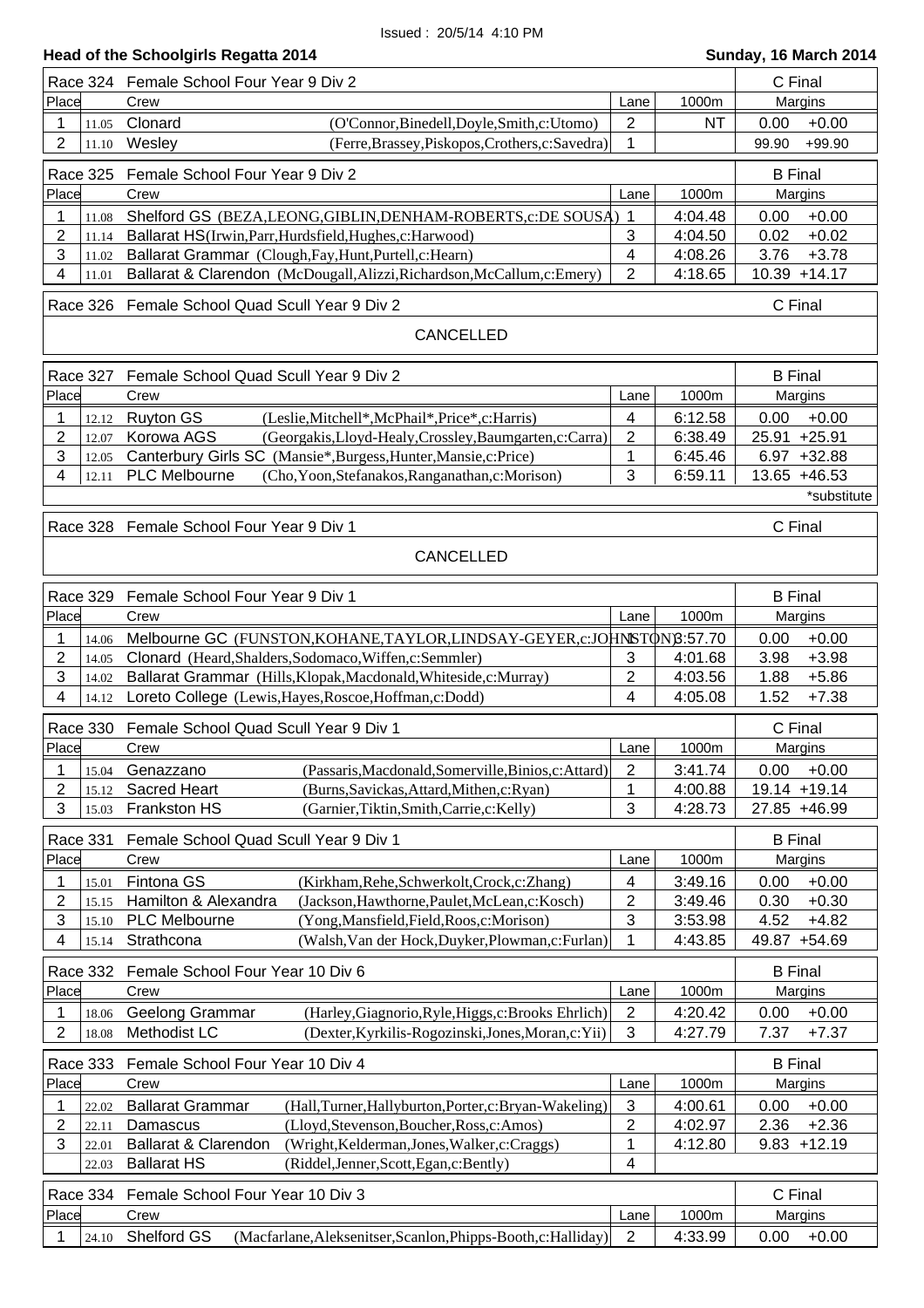|                         | <b>B</b> Final<br>Race 335 Female School Four Year 10 Div 3                   |                |                  |                 |
|-------------------------|-------------------------------------------------------------------------------|----------------|------------------|-----------------|
| Place                   | Crew                                                                          | Lane           | 1000m            | Margins         |
| 1<br>24.14              | Loreto College (Wills, Troup, Harris, Harraway-Jones, c: Parkin)              | $\overline{2}$ | 4:06.44          | $+0.00$<br>0.00 |
| 2<br>24.02              | Ballarat Grammar (Gedye, Kozaris, Davies, Russell, c: Opie)                   | 3              | 4:15.35          | $+8.91$<br>8.91 |
| 3<br>24.09              | Melbourne GC (ROGERS, FRYER-SMITH, DOTCHIN, ARMITAGE, c: TOWNSEND)4:21.05     |                |                  | $5.70 + 14.61$  |
| 24.12                   | Haileybury (Lane, Edwards, Harris, Braim, c: Ganim)                           | 4              | <b>SCRATCHED</b> |                 |
|                         |                                                                               |                |                  |                 |
| Race 336                | Female School Coxed Quad Scull Year 10 Div 3                                  |                |                  | <b>B</b> Final  |
| Place                   | Crew                                                                          | Lane           | 1000m            | Margins         |
| 1<br>25.09              | St Catherine's<br>(Johnson, Cheale, Burrell, Zhaou, c: Lansell)               | $\mathbf{3}$   | 3:57.33          | $+0.00$<br>0.00 |
| $\overline{2}$<br>25.03 | Korowa AGS<br>(Roberts, Novembre, Bricknell, Howell, c: Moisi)                | $\overline{2}$ | 3:59.70          | 2.37<br>$+2.37$ |
| Race 337                | Female School Four Year 10 Div 2                                              |                |                  | C Final         |
| Place                   | Crew                                                                          | Lane           | 1000m            | Margins         |
| 1<br>26.11              | Shelford GS<br>(Yeats, Monti, Murphy, McLennan, c: Canestra)                  | 2              | 4:01.06          | $+0.00$<br>0.00 |
| 2<br>26.15              | Geelong Coll.<br>(Gorell, Wynter, Milner, McMaster, c: McArthur)              | 3              | 4:05.83          | 4.77<br>$+4.77$ |
| 3<br>26.06              | Clonard<br>(Hamilton, Semmler, Gray, Forster, c: Bull-Russell)                | 4              | 4:24.44          | 18.61 +23.38    |
| 26.16                   | Loreto College<br>(Heagney,Taylor,Powell,Keogh,c:Myrianthis)                  | 1              |                  |                 |
|                         |                                                                               |                |                  |                 |
| <b>Race 338</b>         | Female School Four Year 10 Div 2                                              |                |                  | <b>B</b> Final  |
| Place                   | Crew                                                                          | Lane           | 1000m            | Margins         |
| 1<br>26.08              | Lauriston GS (Chua, Somerton, Kastrinakis, Shannon, c: Thornton)              | 1              | 4:00.88          | $+0.00$<br>0.00 |
| 2<br>26.02              | Ballarat Grammar (Lockhart, Smyth, Chatham, Wilkie, c: Bingham)               | $\overline{2}$ | 4:01.17          | 0.29<br>$+0.29$ |
| 3<br>26.10              | Melbourne GC (SULLIVAN, CARDEN, HASTIE, DI DONATO, c: CALWELL)4               |                | 4:03.90          | 2.73<br>$+3.02$ |
| 4<br>26.01              | Ballarat & Clarendon (Tadgell, Phillips, McEldrew, Nash, c: Harrison)         | 3              | 4:12.33          | $8.43 + 11.45$  |
|                         |                                                                               |                |                  |                 |
| Race 339                | Female School Coxed Quad Year 10 Div 2                                        |                |                  | <b>B</b> Final  |
| Place                   | Crew                                                                          | Lane           | 1000m            | Margins         |
| 1<br>27.04              | Korowa AGS<br>(Smith, Howell, Catanach, Kumar, c: Crute)                      | 4              | 3:43.52          | $+0.00$<br>0.00 |
| 2<br>27.09              | <b>Sacred Heart</b><br>(Plummer, Spriggs, Savickas, McGowan, c: Romanis)      | $\overline{2}$ | 3:55.38          | 11.86 +11.86    |
| 3<br>27.08              | PLC Melbourne<br>(Lin, Graven, Han, Chen, c: Ozeki)                           | 3              | 4:14.49          | 19.11 +30.97    |
| 4<br>27.12              | <b>Lowther Hall</b><br>(Lynch, Pinkeny, Kermonde, Wilkinson, c: Farouque)     | 1              | 4:22.74          | $8.25 + 39.22$  |
| Race 340                | Female School Single Scull Year 10 Div 2                                      |                |                  | <b>B</b> Final  |
| Place                   | Crew                                                                          | Lane           | 1000m            | Margins         |
| 28.10                   | Shelford GS<br>(Alex McFadden)                                                | 3              | 5:01.52          | 0.00<br>$+0.00$ |
| $\overline{2}$<br>28.09 | <b>Sacred Heart</b><br>(Olivia Brandimarti)                                   | $\overline{2}$ | 5:20.91          | 19.39 +19.39    |
|                         |                                                                               |                |                  |                 |
| Race 341                | Female School Four Year 10 Div 1                                              |                |                  | C Final         |
| Place                   | Crew                                                                          | Lane           | 1000m            | Margins         |
| 1<br>29.02              | Ballarat Grammar (Hooper, Atkinson, Stewart, Gay, c: Quarrell)                | 4              | 3:56.30          | 0.00<br>$+0.00$ |
| 2<br>29.06              | Clonard<br>(Smith, Wiedemann, Monahan, Smigowski, c: Rabie)                   | 1              | 4:04.60          | $+8.30$<br>8.30 |
| 3<br>29.09              | Melbourne GC (MARSTON, MARTIN, BROMMEYER, SMYTH, c: STEINER) 2                |                | 4:07.19          | $2.59 + 10.89$  |
| 29.03                   | Ballarat HS (Hunt, Gercovich, Musgrove, Wilson, c: Treadwell)                 | 3              |                  |                 |
| Race 342                | Female School Four Year 10 Div 1                                              |                |                  | <b>B</b> Final  |
| Place                   | Crew                                                                          | Lane           | 1000m            | Margins         |
| 1<br>29.12              | Wesley<br>(McLeish-Moss, Robinson, Spanos, West, c: Bassova)                  | $\overline{c}$ | 3:59.56          | $+0.00$<br>0.00 |
| 2<br>29.10              | Shelford GS<br>(Hann, McPherson, Wheeler, Murray, c: Ades)                    | 4              | 4:01.35          | 1.79<br>$+1.79$ |
| 3<br>29.11              | <b>Toorak College</b><br>(Cuming*, Westley, Hewitt-Thomas, Dahlsen, c: Cocks) | 3              | 4:01.59          | 0.24<br>$+2.03$ |
| 4<br>29.15              | Loreto College<br>(Bell, Fay, Gillett, Young, c: O'Dowd)                      | 1              | 4:03.81          | 2.22<br>$+4.25$ |
|                         |                                                                               |                |                  | *substitute     |
|                         |                                                                               |                |                  |                 |
| <b>Race 343</b>         | Female School Coxed Quad Scull Year 10 Div 1                                  |                |                  | C Final         |
| Place                   | Crew                                                                          | Lane           | 1000m            | Margins         |
| 1<br>30.12              | <b>Sacred Heart</b><br>(O'Connell, Harper, Pecchiari, Mithen, c: Farley)      | 1              | 3:40.29          | 0.00<br>$+0.00$ |
| 2<br>30.10              | <b>PLC Melbourne</b><br>(Yap,Clemm,Assender,Ponnampalam,c:Arnott Tan)         | 3              | 3:55.03          | 14.74 +14.74    |
| 3<br>30.01              | <b>Buckley Park</b><br>(Maretic*,Thomas,Tessier,Taylor,c:Muscat)              | 2              | 4:35.54          | 40.51 +55.25    |
|                         |                                                                               |                |                  | *substitute     |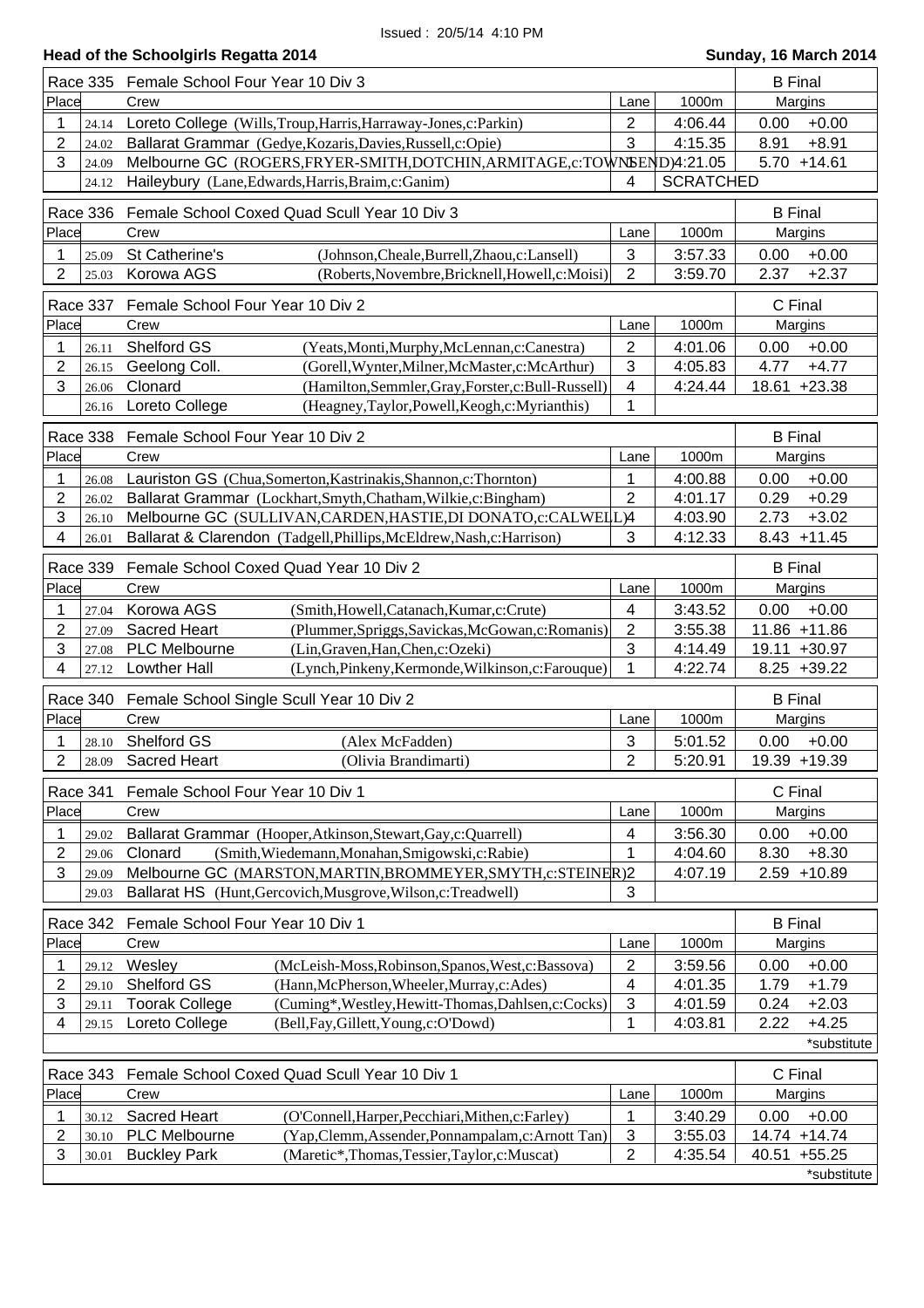|  |  | Head of the Schoolgirls Regatta 2014 |
|--|--|--------------------------------------|
|  |  |                                      |

| Place<br>Crew<br>1000m<br>Margins<br>Lane<br>3:37.34<br>$+0.00$<br>1<br>Kardinia Int'l Coll<br>1<br>0.00<br>(Fitzgerald, Sneler, du Vallon, Hoffman, c: Bieser)<br>30.05<br>$\overline{2}$<br>$+1.49$<br>$\overline{2}$<br>(McCarthy, Morgan, Hunt, Zago, c: Singh)<br>1.49<br>3:38.83<br>Genazzano<br>30.04<br>3<br>$+4.14$<br>Fintona GS<br>(Burger, Wotherspoon, Reid, Schwerkolt, c: Hanney)<br>4<br>3:41.48<br>2.65<br>30.02<br>3<br>4<br><b>Lowther Hall</b><br>(Brady-Welsh, Kempster, Mason, Hatherley, c: Wilkinson)<br>3:55.87<br>14.39 +18.53<br>30.15<br>Race 345<br>Female School Single Scull Open Div 2<br><b>B</b> Final<br>Place<br>Crew<br>Lane<br>1000m<br>Margins<br><b>Ballarat Grammar</b><br>$\overline{2}$<br>(Taylah Gibbs)<br>4:45.88<br>0.00<br>$+0.00$<br>1<br>39.02<br>$\overline{2}$<br>3<br>20.06 +20.06<br>5:05.94<br>39.15 Lauriston GS<br>(Sarah Sun)<br><b>B</b> Final<br>Race 346<br>Female School Single Scull Open Div 2<br>Place<br>Crew<br>1000m<br>Margins<br>Lane<br>39A.13 Lauriston GS<br>$\sqrt{3}$<br>4:44.49<br>$+0.00$<br>1<br>(Brooklyn Staughton)<br>0.00<br>$\overline{2}$<br><b>DID NOT FINISH</b><br>39A.21 Fintona GS<br>(Brydie Parker)<br><b>B</b> Final<br>Race 347 Female School Eight Open Div 2<br>Place<br>Crew<br>Lane<br>1500m<br>Margins<br>40.02 Caulfield GS<br>1<br>2<br>$+0.00$<br>5:28.95<br>0.00<br>(Granter, Phillips, Davidson, Lipman, Elliott, Prosenica*, Eggers*, Care, c: Skurnik)<br>40.01 Carey GS<br>$\overline{2}$<br>3<br>5:32.03<br>3.08<br>$+3.08$<br>(Barnett, Hubbard, Harris, Bolam, Perin, Fedi, Low, Vines, c: Wright)<br>*substitute<br>Race 348<br>Female School Four Open Div 2<br><b>B</b> Final<br>Place<br>Crew<br>1500m<br>Margins<br>Lane<br>$\mathbf{3}$<br>PLC Melbourne (Zou, Arnott Tan, Waycott, Yip,c:Ru)<br>6:19.75<br>1<br>0.00<br>$+0.00$<br>41.07<br>$\overline{2}$<br><b>Ballarat HS</b><br>(Lawrence, Gluyas, Webster, Nikolic, c: Bedggood-McNicoll)<br>41.03<br>Race 349<br>C Final<br>Female School Single Scull Open Div 1<br>Place<br>Crew<br>1500m<br>Margins<br>Lane<br><b>Strathmore Secondary</b><br>(Sienna Smith)<br>$\overline{2}$<br>6:40.34<br>0.00<br>$+0.00$<br>1<br>43.07<br>$\overline{2}$<br>22.21 +22.21<br>1<br>7:02.55<br><b>Sacred Heart College</b><br>(Mollie Clark-Fernandes)<br>43.05<br><b>B</b> Final<br><b>Race 350</b><br>Female School Single Scull Open Div 1<br>1500m<br>Place<br>Crew<br>Lane<br>Margins<br>6:19.86<br>$+0.00$<br>1<br>Ivanhoe Girls Grammar<br>4<br>0.00<br>(Catherine Lobbe)<br>43.18<br>2<br>$\overline{2}$<br>6:22.44<br>2.58<br>$+2.58$<br>Preshil<br>(Georgia Lenton-Williams)<br>43.13<br>3<br>St Ignatius College<br>3<br>6:31.40<br>8.96<br>$+11.54$<br>(Jessica Dougherty)<br>43.04<br>1<br>Suzanne Cory High<br>6:36.15<br>$4.75 + 16.29$<br>4<br>(Emily Lew)<br>43.14<br>Race 351<br>Female School Eight Open Div 1<br><b>B</b> Final<br>Place<br>Crew<br>1500m<br>Lane<br>Margins<br>Geelong Coll.<br>44.11<br>1<br>3<br>5:05.55<br>0.00<br>$+0.00$<br>(Dixon, Caithness, Perry, Scott, Finlay, Gorell, Campbell, Vernon, c: Brown)<br>44.09 Wesley<br>$\overline{2}$<br>2<br>(Jones, Jones, Bowman, Carlisle-Goldblatt, Goodwin, Gardiner, Shugg, Ellem, c: Heloury)<br>5:15.60<br>$10.05 + 10.05$<br>44.02 Caulfield GS<br>3<br>1<br>11.96 +22.01<br>5:27.56<br>(Paras, Engelhardt*, Dudley, Tulloch, Ward Ambler, Jackson, Mills, Wild, c: Tran)<br>*substitute<br>Female School Four Open Div 1<br><b>B</b> Final<br>Race 352<br>Place<br>Crew<br>1500m<br>Margins<br>Lane<br>PLC Melbourne<br>5:52.08<br>0.00<br>$+0.00$<br>1<br>(Williams, Willis, Boone, Rivett, c: Suen)<br>2<br>45.07<br>2<br><b>Lowther Hall</b><br>3<br>16.58 +16.58<br>(Rowe, Gregg, Duffus, Roscoe, c: Farouque)<br>6:08.66<br>45.11<br>Female School Four Year 9 Div 7<br>Race 353<br>A Final<br>Place<br>1000m<br>Crew<br>Lane<br>Margins<br>Carey GS<br>$+0.00$<br>(Zumbo, Deligannis, Campbell, Liberg, c: Arnold)<br>2<br>4:08.76<br>0.00<br>1<br>01.02<br>3<br>$+6.01$<br>2<br>Genazzano<br>(Dessent, Peric, Scalzo, Rokebrand, c: Papadopoulos)<br>4:14.77<br>6.01<br>01.09<br>3<br>Methodist LC<br>(Murphy,Smith,Sgarbossa,Jayasinhe,c:Noonan)<br>$+11.96$<br>4<br>4:20.72<br>5.95<br>01.14<br>4:29.60<br>Loreto<br>(Noble,Donovan,Buettner,Sabljak,c:Topy)<br>1<br>8.88 +20.84<br>4<br>01.10 | Race 344 | Female School Coxed Quad Scull Year 10 Div 1 | <b>B</b> Final |  |  |
|-----------------------------------------------------------------------------------------------------------------------------------------------------------------------------------------------------------------------------------------------------------------------------------------------------------------------------------------------------------------------------------------------------------------------------------------------------------------------------------------------------------------------------------------------------------------------------------------------------------------------------------------------------------------------------------------------------------------------------------------------------------------------------------------------------------------------------------------------------------------------------------------------------------------------------------------------------------------------------------------------------------------------------------------------------------------------------------------------------------------------------------------------------------------------------------------------------------------------------------------------------------------------------------------------------------------------------------------------------------------------------------------------------------------------------------------------------------------------------------------------------------------------------------------------------------------------------------------------------------------------------------------------------------------------------------------------------------------------------------------------------------------------------------------------------------------------------------------------------------------------------------------------------------------------------------------------------------------------------------------------------------------------------------------------------------------------------------------------------------------------------------------------------------------------------------------------------------------------------------------------------------------------------------------------------------------------------------------------------------------------------------------------------------------------------------------------------------------------------------------------------------------------------------------------------------------------------------------------------------------------------------------------------------------------------------------------------------------------------------------------------------------------------------------------------------------------------------------------------------------------------------------------------------------------------------------------------------------------------------------------------------------------------------------------------------------------------------------------------------------------------------------------------------------------------------------------------------------------------------------------------------------------------------------------------------------------------------------------------------------------------------------------------------------------------------------------------------------------------------------------------------------------------------------------------------------------------------------------------------------------------------------------------------------------------------------------------------------------------------------------------------------------------------------------------------------------------------------------------------------------------------------------------------------------------------------------------------------------------------------------------------------------------------------------------------------------------------------------------------------------------------------------------------------------------------------------------------------------------------------------------------------------------------------------------------------------------------------------------------------|----------|----------------------------------------------|----------------|--|--|
|                                                                                                                                                                                                                                                                                                                                                                                                                                                                                                                                                                                                                                                                                                                                                                                                                                                                                                                                                                                                                                                                                                                                                                                                                                                                                                                                                                                                                                                                                                                                                                                                                                                                                                                                                                                                                                                                                                                                                                                                                                                                                                                                                                                                                                                                                                                                                                                                                                                                                                                                                                                                                                                                                                                                                                                                                                                                                                                                                                                                                                                                                                                                                                                                                                                                                                                                                                                                                                                                                                                                                                                                                                                                                                                                                                                                                                                                                                                                                                                                                                                                                                                                                                                                                                                                                                                                                                 |          |                                              |                |  |  |
|                                                                                                                                                                                                                                                                                                                                                                                                                                                                                                                                                                                                                                                                                                                                                                                                                                                                                                                                                                                                                                                                                                                                                                                                                                                                                                                                                                                                                                                                                                                                                                                                                                                                                                                                                                                                                                                                                                                                                                                                                                                                                                                                                                                                                                                                                                                                                                                                                                                                                                                                                                                                                                                                                                                                                                                                                                                                                                                                                                                                                                                                                                                                                                                                                                                                                                                                                                                                                                                                                                                                                                                                                                                                                                                                                                                                                                                                                                                                                                                                                                                                                                                                                                                                                                                                                                                                                                 |          |                                              |                |  |  |
|                                                                                                                                                                                                                                                                                                                                                                                                                                                                                                                                                                                                                                                                                                                                                                                                                                                                                                                                                                                                                                                                                                                                                                                                                                                                                                                                                                                                                                                                                                                                                                                                                                                                                                                                                                                                                                                                                                                                                                                                                                                                                                                                                                                                                                                                                                                                                                                                                                                                                                                                                                                                                                                                                                                                                                                                                                                                                                                                                                                                                                                                                                                                                                                                                                                                                                                                                                                                                                                                                                                                                                                                                                                                                                                                                                                                                                                                                                                                                                                                                                                                                                                                                                                                                                                                                                                                                                 |          |                                              |                |  |  |
|                                                                                                                                                                                                                                                                                                                                                                                                                                                                                                                                                                                                                                                                                                                                                                                                                                                                                                                                                                                                                                                                                                                                                                                                                                                                                                                                                                                                                                                                                                                                                                                                                                                                                                                                                                                                                                                                                                                                                                                                                                                                                                                                                                                                                                                                                                                                                                                                                                                                                                                                                                                                                                                                                                                                                                                                                                                                                                                                                                                                                                                                                                                                                                                                                                                                                                                                                                                                                                                                                                                                                                                                                                                                                                                                                                                                                                                                                                                                                                                                                                                                                                                                                                                                                                                                                                                                                                 |          |                                              |                |  |  |
|                                                                                                                                                                                                                                                                                                                                                                                                                                                                                                                                                                                                                                                                                                                                                                                                                                                                                                                                                                                                                                                                                                                                                                                                                                                                                                                                                                                                                                                                                                                                                                                                                                                                                                                                                                                                                                                                                                                                                                                                                                                                                                                                                                                                                                                                                                                                                                                                                                                                                                                                                                                                                                                                                                                                                                                                                                                                                                                                                                                                                                                                                                                                                                                                                                                                                                                                                                                                                                                                                                                                                                                                                                                                                                                                                                                                                                                                                                                                                                                                                                                                                                                                                                                                                                                                                                                                                                 |          |                                              |                |  |  |
|                                                                                                                                                                                                                                                                                                                                                                                                                                                                                                                                                                                                                                                                                                                                                                                                                                                                                                                                                                                                                                                                                                                                                                                                                                                                                                                                                                                                                                                                                                                                                                                                                                                                                                                                                                                                                                                                                                                                                                                                                                                                                                                                                                                                                                                                                                                                                                                                                                                                                                                                                                                                                                                                                                                                                                                                                                                                                                                                                                                                                                                                                                                                                                                                                                                                                                                                                                                                                                                                                                                                                                                                                                                                                                                                                                                                                                                                                                                                                                                                                                                                                                                                                                                                                                                                                                                                                                 |          |                                              |                |  |  |
|                                                                                                                                                                                                                                                                                                                                                                                                                                                                                                                                                                                                                                                                                                                                                                                                                                                                                                                                                                                                                                                                                                                                                                                                                                                                                                                                                                                                                                                                                                                                                                                                                                                                                                                                                                                                                                                                                                                                                                                                                                                                                                                                                                                                                                                                                                                                                                                                                                                                                                                                                                                                                                                                                                                                                                                                                                                                                                                                                                                                                                                                                                                                                                                                                                                                                                                                                                                                                                                                                                                                                                                                                                                                                                                                                                                                                                                                                                                                                                                                                                                                                                                                                                                                                                                                                                                                                                 |          |                                              |                |  |  |
|                                                                                                                                                                                                                                                                                                                                                                                                                                                                                                                                                                                                                                                                                                                                                                                                                                                                                                                                                                                                                                                                                                                                                                                                                                                                                                                                                                                                                                                                                                                                                                                                                                                                                                                                                                                                                                                                                                                                                                                                                                                                                                                                                                                                                                                                                                                                                                                                                                                                                                                                                                                                                                                                                                                                                                                                                                                                                                                                                                                                                                                                                                                                                                                                                                                                                                                                                                                                                                                                                                                                                                                                                                                                                                                                                                                                                                                                                                                                                                                                                                                                                                                                                                                                                                                                                                                                                                 |          |                                              |                |  |  |
|                                                                                                                                                                                                                                                                                                                                                                                                                                                                                                                                                                                                                                                                                                                                                                                                                                                                                                                                                                                                                                                                                                                                                                                                                                                                                                                                                                                                                                                                                                                                                                                                                                                                                                                                                                                                                                                                                                                                                                                                                                                                                                                                                                                                                                                                                                                                                                                                                                                                                                                                                                                                                                                                                                                                                                                                                                                                                                                                                                                                                                                                                                                                                                                                                                                                                                                                                                                                                                                                                                                                                                                                                                                                                                                                                                                                                                                                                                                                                                                                                                                                                                                                                                                                                                                                                                                                                                 |          |                                              |                |  |  |
|                                                                                                                                                                                                                                                                                                                                                                                                                                                                                                                                                                                                                                                                                                                                                                                                                                                                                                                                                                                                                                                                                                                                                                                                                                                                                                                                                                                                                                                                                                                                                                                                                                                                                                                                                                                                                                                                                                                                                                                                                                                                                                                                                                                                                                                                                                                                                                                                                                                                                                                                                                                                                                                                                                                                                                                                                                                                                                                                                                                                                                                                                                                                                                                                                                                                                                                                                                                                                                                                                                                                                                                                                                                                                                                                                                                                                                                                                                                                                                                                                                                                                                                                                                                                                                                                                                                                                                 |          |                                              |                |  |  |
|                                                                                                                                                                                                                                                                                                                                                                                                                                                                                                                                                                                                                                                                                                                                                                                                                                                                                                                                                                                                                                                                                                                                                                                                                                                                                                                                                                                                                                                                                                                                                                                                                                                                                                                                                                                                                                                                                                                                                                                                                                                                                                                                                                                                                                                                                                                                                                                                                                                                                                                                                                                                                                                                                                                                                                                                                                                                                                                                                                                                                                                                                                                                                                                                                                                                                                                                                                                                                                                                                                                                                                                                                                                                                                                                                                                                                                                                                                                                                                                                                                                                                                                                                                                                                                                                                                                                                                 |          |                                              |                |  |  |
|                                                                                                                                                                                                                                                                                                                                                                                                                                                                                                                                                                                                                                                                                                                                                                                                                                                                                                                                                                                                                                                                                                                                                                                                                                                                                                                                                                                                                                                                                                                                                                                                                                                                                                                                                                                                                                                                                                                                                                                                                                                                                                                                                                                                                                                                                                                                                                                                                                                                                                                                                                                                                                                                                                                                                                                                                                                                                                                                                                                                                                                                                                                                                                                                                                                                                                                                                                                                                                                                                                                                                                                                                                                                                                                                                                                                                                                                                                                                                                                                                                                                                                                                                                                                                                                                                                                                                                 |          |                                              |                |  |  |
|                                                                                                                                                                                                                                                                                                                                                                                                                                                                                                                                                                                                                                                                                                                                                                                                                                                                                                                                                                                                                                                                                                                                                                                                                                                                                                                                                                                                                                                                                                                                                                                                                                                                                                                                                                                                                                                                                                                                                                                                                                                                                                                                                                                                                                                                                                                                                                                                                                                                                                                                                                                                                                                                                                                                                                                                                                                                                                                                                                                                                                                                                                                                                                                                                                                                                                                                                                                                                                                                                                                                                                                                                                                                                                                                                                                                                                                                                                                                                                                                                                                                                                                                                                                                                                                                                                                                                                 |          |                                              |                |  |  |
|                                                                                                                                                                                                                                                                                                                                                                                                                                                                                                                                                                                                                                                                                                                                                                                                                                                                                                                                                                                                                                                                                                                                                                                                                                                                                                                                                                                                                                                                                                                                                                                                                                                                                                                                                                                                                                                                                                                                                                                                                                                                                                                                                                                                                                                                                                                                                                                                                                                                                                                                                                                                                                                                                                                                                                                                                                                                                                                                                                                                                                                                                                                                                                                                                                                                                                                                                                                                                                                                                                                                                                                                                                                                                                                                                                                                                                                                                                                                                                                                                                                                                                                                                                                                                                                                                                                                                                 |          |                                              |                |  |  |
|                                                                                                                                                                                                                                                                                                                                                                                                                                                                                                                                                                                                                                                                                                                                                                                                                                                                                                                                                                                                                                                                                                                                                                                                                                                                                                                                                                                                                                                                                                                                                                                                                                                                                                                                                                                                                                                                                                                                                                                                                                                                                                                                                                                                                                                                                                                                                                                                                                                                                                                                                                                                                                                                                                                                                                                                                                                                                                                                                                                                                                                                                                                                                                                                                                                                                                                                                                                                                                                                                                                                                                                                                                                                                                                                                                                                                                                                                                                                                                                                                                                                                                                                                                                                                                                                                                                                                                 |          |                                              |                |  |  |
|                                                                                                                                                                                                                                                                                                                                                                                                                                                                                                                                                                                                                                                                                                                                                                                                                                                                                                                                                                                                                                                                                                                                                                                                                                                                                                                                                                                                                                                                                                                                                                                                                                                                                                                                                                                                                                                                                                                                                                                                                                                                                                                                                                                                                                                                                                                                                                                                                                                                                                                                                                                                                                                                                                                                                                                                                                                                                                                                                                                                                                                                                                                                                                                                                                                                                                                                                                                                                                                                                                                                                                                                                                                                                                                                                                                                                                                                                                                                                                                                                                                                                                                                                                                                                                                                                                                                                                 |          |                                              |                |  |  |
|                                                                                                                                                                                                                                                                                                                                                                                                                                                                                                                                                                                                                                                                                                                                                                                                                                                                                                                                                                                                                                                                                                                                                                                                                                                                                                                                                                                                                                                                                                                                                                                                                                                                                                                                                                                                                                                                                                                                                                                                                                                                                                                                                                                                                                                                                                                                                                                                                                                                                                                                                                                                                                                                                                                                                                                                                                                                                                                                                                                                                                                                                                                                                                                                                                                                                                                                                                                                                                                                                                                                                                                                                                                                                                                                                                                                                                                                                                                                                                                                                                                                                                                                                                                                                                                                                                                                                                 |          |                                              |                |  |  |
|                                                                                                                                                                                                                                                                                                                                                                                                                                                                                                                                                                                                                                                                                                                                                                                                                                                                                                                                                                                                                                                                                                                                                                                                                                                                                                                                                                                                                                                                                                                                                                                                                                                                                                                                                                                                                                                                                                                                                                                                                                                                                                                                                                                                                                                                                                                                                                                                                                                                                                                                                                                                                                                                                                                                                                                                                                                                                                                                                                                                                                                                                                                                                                                                                                                                                                                                                                                                                                                                                                                                                                                                                                                                                                                                                                                                                                                                                                                                                                                                                                                                                                                                                                                                                                                                                                                                                                 |          |                                              |                |  |  |
|                                                                                                                                                                                                                                                                                                                                                                                                                                                                                                                                                                                                                                                                                                                                                                                                                                                                                                                                                                                                                                                                                                                                                                                                                                                                                                                                                                                                                                                                                                                                                                                                                                                                                                                                                                                                                                                                                                                                                                                                                                                                                                                                                                                                                                                                                                                                                                                                                                                                                                                                                                                                                                                                                                                                                                                                                                                                                                                                                                                                                                                                                                                                                                                                                                                                                                                                                                                                                                                                                                                                                                                                                                                                                                                                                                                                                                                                                                                                                                                                                                                                                                                                                                                                                                                                                                                                                                 |          |                                              |                |  |  |
|                                                                                                                                                                                                                                                                                                                                                                                                                                                                                                                                                                                                                                                                                                                                                                                                                                                                                                                                                                                                                                                                                                                                                                                                                                                                                                                                                                                                                                                                                                                                                                                                                                                                                                                                                                                                                                                                                                                                                                                                                                                                                                                                                                                                                                                                                                                                                                                                                                                                                                                                                                                                                                                                                                                                                                                                                                                                                                                                                                                                                                                                                                                                                                                                                                                                                                                                                                                                                                                                                                                                                                                                                                                                                                                                                                                                                                                                                                                                                                                                                                                                                                                                                                                                                                                                                                                                                                 |          |                                              |                |  |  |
|                                                                                                                                                                                                                                                                                                                                                                                                                                                                                                                                                                                                                                                                                                                                                                                                                                                                                                                                                                                                                                                                                                                                                                                                                                                                                                                                                                                                                                                                                                                                                                                                                                                                                                                                                                                                                                                                                                                                                                                                                                                                                                                                                                                                                                                                                                                                                                                                                                                                                                                                                                                                                                                                                                                                                                                                                                                                                                                                                                                                                                                                                                                                                                                                                                                                                                                                                                                                                                                                                                                                                                                                                                                                                                                                                                                                                                                                                                                                                                                                                                                                                                                                                                                                                                                                                                                                                                 |          |                                              |                |  |  |
|                                                                                                                                                                                                                                                                                                                                                                                                                                                                                                                                                                                                                                                                                                                                                                                                                                                                                                                                                                                                                                                                                                                                                                                                                                                                                                                                                                                                                                                                                                                                                                                                                                                                                                                                                                                                                                                                                                                                                                                                                                                                                                                                                                                                                                                                                                                                                                                                                                                                                                                                                                                                                                                                                                                                                                                                                                                                                                                                                                                                                                                                                                                                                                                                                                                                                                                                                                                                                                                                                                                                                                                                                                                                                                                                                                                                                                                                                                                                                                                                                                                                                                                                                                                                                                                                                                                                                                 |          |                                              |                |  |  |
|                                                                                                                                                                                                                                                                                                                                                                                                                                                                                                                                                                                                                                                                                                                                                                                                                                                                                                                                                                                                                                                                                                                                                                                                                                                                                                                                                                                                                                                                                                                                                                                                                                                                                                                                                                                                                                                                                                                                                                                                                                                                                                                                                                                                                                                                                                                                                                                                                                                                                                                                                                                                                                                                                                                                                                                                                                                                                                                                                                                                                                                                                                                                                                                                                                                                                                                                                                                                                                                                                                                                                                                                                                                                                                                                                                                                                                                                                                                                                                                                                                                                                                                                                                                                                                                                                                                                                                 |          |                                              |                |  |  |
|                                                                                                                                                                                                                                                                                                                                                                                                                                                                                                                                                                                                                                                                                                                                                                                                                                                                                                                                                                                                                                                                                                                                                                                                                                                                                                                                                                                                                                                                                                                                                                                                                                                                                                                                                                                                                                                                                                                                                                                                                                                                                                                                                                                                                                                                                                                                                                                                                                                                                                                                                                                                                                                                                                                                                                                                                                                                                                                                                                                                                                                                                                                                                                                                                                                                                                                                                                                                                                                                                                                                                                                                                                                                                                                                                                                                                                                                                                                                                                                                                                                                                                                                                                                                                                                                                                                                                                 |          |                                              |                |  |  |
|                                                                                                                                                                                                                                                                                                                                                                                                                                                                                                                                                                                                                                                                                                                                                                                                                                                                                                                                                                                                                                                                                                                                                                                                                                                                                                                                                                                                                                                                                                                                                                                                                                                                                                                                                                                                                                                                                                                                                                                                                                                                                                                                                                                                                                                                                                                                                                                                                                                                                                                                                                                                                                                                                                                                                                                                                                                                                                                                                                                                                                                                                                                                                                                                                                                                                                                                                                                                                                                                                                                                                                                                                                                                                                                                                                                                                                                                                                                                                                                                                                                                                                                                                                                                                                                                                                                                                                 |          |                                              |                |  |  |
|                                                                                                                                                                                                                                                                                                                                                                                                                                                                                                                                                                                                                                                                                                                                                                                                                                                                                                                                                                                                                                                                                                                                                                                                                                                                                                                                                                                                                                                                                                                                                                                                                                                                                                                                                                                                                                                                                                                                                                                                                                                                                                                                                                                                                                                                                                                                                                                                                                                                                                                                                                                                                                                                                                                                                                                                                                                                                                                                                                                                                                                                                                                                                                                                                                                                                                                                                                                                                                                                                                                                                                                                                                                                                                                                                                                                                                                                                                                                                                                                                                                                                                                                                                                                                                                                                                                                                                 |          |                                              |                |  |  |
|                                                                                                                                                                                                                                                                                                                                                                                                                                                                                                                                                                                                                                                                                                                                                                                                                                                                                                                                                                                                                                                                                                                                                                                                                                                                                                                                                                                                                                                                                                                                                                                                                                                                                                                                                                                                                                                                                                                                                                                                                                                                                                                                                                                                                                                                                                                                                                                                                                                                                                                                                                                                                                                                                                                                                                                                                                                                                                                                                                                                                                                                                                                                                                                                                                                                                                                                                                                                                                                                                                                                                                                                                                                                                                                                                                                                                                                                                                                                                                                                                                                                                                                                                                                                                                                                                                                                                                 |          |                                              |                |  |  |
|                                                                                                                                                                                                                                                                                                                                                                                                                                                                                                                                                                                                                                                                                                                                                                                                                                                                                                                                                                                                                                                                                                                                                                                                                                                                                                                                                                                                                                                                                                                                                                                                                                                                                                                                                                                                                                                                                                                                                                                                                                                                                                                                                                                                                                                                                                                                                                                                                                                                                                                                                                                                                                                                                                                                                                                                                                                                                                                                                                                                                                                                                                                                                                                                                                                                                                                                                                                                                                                                                                                                                                                                                                                                                                                                                                                                                                                                                                                                                                                                                                                                                                                                                                                                                                                                                                                                                                 |          |                                              |                |  |  |
|                                                                                                                                                                                                                                                                                                                                                                                                                                                                                                                                                                                                                                                                                                                                                                                                                                                                                                                                                                                                                                                                                                                                                                                                                                                                                                                                                                                                                                                                                                                                                                                                                                                                                                                                                                                                                                                                                                                                                                                                                                                                                                                                                                                                                                                                                                                                                                                                                                                                                                                                                                                                                                                                                                                                                                                                                                                                                                                                                                                                                                                                                                                                                                                                                                                                                                                                                                                                                                                                                                                                                                                                                                                                                                                                                                                                                                                                                                                                                                                                                                                                                                                                                                                                                                                                                                                                                                 |          |                                              |                |  |  |
|                                                                                                                                                                                                                                                                                                                                                                                                                                                                                                                                                                                                                                                                                                                                                                                                                                                                                                                                                                                                                                                                                                                                                                                                                                                                                                                                                                                                                                                                                                                                                                                                                                                                                                                                                                                                                                                                                                                                                                                                                                                                                                                                                                                                                                                                                                                                                                                                                                                                                                                                                                                                                                                                                                                                                                                                                                                                                                                                                                                                                                                                                                                                                                                                                                                                                                                                                                                                                                                                                                                                                                                                                                                                                                                                                                                                                                                                                                                                                                                                                                                                                                                                                                                                                                                                                                                                                                 |          |                                              |                |  |  |
|                                                                                                                                                                                                                                                                                                                                                                                                                                                                                                                                                                                                                                                                                                                                                                                                                                                                                                                                                                                                                                                                                                                                                                                                                                                                                                                                                                                                                                                                                                                                                                                                                                                                                                                                                                                                                                                                                                                                                                                                                                                                                                                                                                                                                                                                                                                                                                                                                                                                                                                                                                                                                                                                                                                                                                                                                                                                                                                                                                                                                                                                                                                                                                                                                                                                                                                                                                                                                                                                                                                                                                                                                                                                                                                                                                                                                                                                                                                                                                                                                                                                                                                                                                                                                                                                                                                                                                 |          |                                              |                |  |  |
|                                                                                                                                                                                                                                                                                                                                                                                                                                                                                                                                                                                                                                                                                                                                                                                                                                                                                                                                                                                                                                                                                                                                                                                                                                                                                                                                                                                                                                                                                                                                                                                                                                                                                                                                                                                                                                                                                                                                                                                                                                                                                                                                                                                                                                                                                                                                                                                                                                                                                                                                                                                                                                                                                                                                                                                                                                                                                                                                                                                                                                                                                                                                                                                                                                                                                                                                                                                                                                                                                                                                                                                                                                                                                                                                                                                                                                                                                                                                                                                                                                                                                                                                                                                                                                                                                                                                                                 |          |                                              |                |  |  |
|                                                                                                                                                                                                                                                                                                                                                                                                                                                                                                                                                                                                                                                                                                                                                                                                                                                                                                                                                                                                                                                                                                                                                                                                                                                                                                                                                                                                                                                                                                                                                                                                                                                                                                                                                                                                                                                                                                                                                                                                                                                                                                                                                                                                                                                                                                                                                                                                                                                                                                                                                                                                                                                                                                                                                                                                                                                                                                                                                                                                                                                                                                                                                                                                                                                                                                                                                                                                                                                                                                                                                                                                                                                                                                                                                                                                                                                                                                                                                                                                                                                                                                                                                                                                                                                                                                                                                                 |          |                                              |                |  |  |
|                                                                                                                                                                                                                                                                                                                                                                                                                                                                                                                                                                                                                                                                                                                                                                                                                                                                                                                                                                                                                                                                                                                                                                                                                                                                                                                                                                                                                                                                                                                                                                                                                                                                                                                                                                                                                                                                                                                                                                                                                                                                                                                                                                                                                                                                                                                                                                                                                                                                                                                                                                                                                                                                                                                                                                                                                                                                                                                                                                                                                                                                                                                                                                                                                                                                                                                                                                                                                                                                                                                                                                                                                                                                                                                                                                                                                                                                                                                                                                                                                                                                                                                                                                                                                                                                                                                                                                 |          |                                              |                |  |  |
|                                                                                                                                                                                                                                                                                                                                                                                                                                                                                                                                                                                                                                                                                                                                                                                                                                                                                                                                                                                                                                                                                                                                                                                                                                                                                                                                                                                                                                                                                                                                                                                                                                                                                                                                                                                                                                                                                                                                                                                                                                                                                                                                                                                                                                                                                                                                                                                                                                                                                                                                                                                                                                                                                                                                                                                                                                                                                                                                                                                                                                                                                                                                                                                                                                                                                                                                                                                                                                                                                                                                                                                                                                                                                                                                                                                                                                                                                                                                                                                                                                                                                                                                                                                                                                                                                                                                                                 |          |                                              |                |  |  |
|                                                                                                                                                                                                                                                                                                                                                                                                                                                                                                                                                                                                                                                                                                                                                                                                                                                                                                                                                                                                                                                                                                                                                                                                                                                                                                                                                                                                                                                                                                                                                                                                                                                                                                                                                                                                                                                                                                                                                                                                                                                                                                                                                                                                                                                                                                                                                                                                                                                                                                                                                                                                                                                                                                                                                                                                                                                                                                                                                                                                                                                                                                                                                                                                                                                                                                                                                                                                                                                                                                                                                                                                                                                                                                                                                                                                                                                                                                                                                                                                                                                                                                                                                                                                                                                                                                                                                                 |          |                                              |                |  |  |
|                                                                                                                                                                                                                                                                                                                                                                                                                                                                                                                                                                                                                                                                                                                                                                                                                                                                                                                                                                                                                                                                                                                                                                                                                                                                                                                                                                                                                                                                                                                                                                                                                                                                                                                                                                                                                                                                                                                                                                                                                                                                                                                                                                                                                                                                                                                                                                                                                                                                                                                                                                                                                                                                                                                                                                                                                                                                                                                                                                                                                                                                                                                                                                                                                                                                                                                                                                                                                                                                                                                                                                                                                                                                                                                                                                                                                                                                                                                                                                                                                                                                                                                                                                                                                                                                                                                                                                 |          |                                              |                |  |  |
|                                                                                                                                                                                                                                                                                                                                                                                                                                                                                                                                                                                                                                                                                                                                                                                                                                                                                                                                                                                                                                                                                                                                                                                                                                                                                                                                                                                                                                                                                                                                                                                                                                                                                                                                                                                                                                                                                                                                                                                                                                                                                                                                                                                                                                                                                                                                                                                                                                                                                                                                                                                                                                                                                                                                                                                                                                                                                                                                                                                                                                                                                                                                                                                                                                                                                                                                                                                                                                                                                                                                                                                                                                                                                                                                                                                                                                                                                                                                                                                                                                                                                                                                                                                                                                                                                                                                                                 |          |                                              |                |  |  |
|                                                                                                                                                                                                                                                                                                                                                                                                                                                                                                                                                                                                                                                                                                                                                                                                                                                                                                                                                                                                                                                                                                                                                                                                                                                                                                                                                                                                                                                                                                                                                                                                                                                                                                                                                                                                                                                                                                                                                                                                                                                                                                                                                                                                                                                                                                                                                                                                                                                                                                                                                                                                                                                                                                                                                                                                                                                                                                                                                                                                                                                                                                                                                                                                                                                                                                                                                                                                                                                                                                                                                                                                                                                                                                                                                                                                                                                                                                                                                                                                                                                                                                                                                                                                                                                                                                                                                                 |          |                                              |                |  |  |
|                                                                                                                                                                                                                                                                                                                                                                                                                                                                                                                                                                                                                                                                                                                                                                                                                                                                                                                                                                                                                                                                                                                                                                                                                                                                                                                                                                                                                                                                                                                                                                                                                                                                                                                                                                                                                                                                                                                                                                                                                                                                                                                                                                                                                                                                                                                                                                                                                                                                                                                                                                                                                                                                                                                                                                                                                                                                                                                                                                                                                                                                                                                                                                                                                                                                                                                                                                                                                                                                                                                                                                                                                                                                                                                                                                                                                                                                                                                                                                                                                                                                                                                                                                                                                                                                                                                                                                 |          |                                              |                |  |  |
|                                                                                                                                                                                                                                                                                                                                                                                                                                                                                                                                                                                                                                                                                                                                                                                                                                                                                                                                                                                                                                                                                                                                                                                                                                                                                                                                                                                                                                                                                                                                                                                                                                                                                                                                                                                                                                                                                                                                                                                                                                                                                                                                                                                                                                                                                                                                                                                                                                                                                                                                                                                                                                                                                                                                                                                                                                                                                                                                                                                                                                                                                                                                                                                                                                                                                                                                                                                                                                                                                                                                                                                                                                                                                                                                                                                                                                                                                                                                                                                                                                                                                                                                                                                                                                                                                                                                                                 |          |                                              |                |  |  |
|                                                                                                                                                                                                                                                                                                                                                                                                                                                                                                                                                                                                                                                                                                                                                                                                                                                                                                                                                                                                                                                                                                                                                                                                                                                                                                                                                                                                                                                                                                                                                                                                                                                                                                                                                                                                                                                                                                                                                                                                                                                                                                                                                                                                                                                                                                                                                                                                                                                                                                                                                                                                                                                                                                                                                                                                                                                                                                                                                                                                                                                                                                                                                                                                                                                                                                                                                                                                                                                                                                                                                                                                                                                                                                                                                                                                                                                                                                                                                                                                                                                                                                                                                                                                                                                                                                                                                                 |          |                                              |                |  |  |
|                                                                                                                                                                                                                                                                                                                                                                                                                                                                                                                                                                                                                                                                                                                                                                                                                                                                                                                                                                                                                                                                                                                                                                                                                                                                                                                                                                                                                                                                                                                                                                                                                                                                                                                                                                                                                                                                                                                                                                                                                                                                                                                                                                                                                                                                                                                                                                                                                                                                                                                                                                                                                                                                                                                                                                                                                                                                                                                                                                                                                                                                                                                                                                                                                                                                                                                                                                                                                                                                                                                                                                                                                                                                                                                                                                                                                                                                                                                                                                                                                                                                                                                                                                                                                                                                                                                                                                 |          |                                              |                |  |  |
|                                                                                                                                                                                                                                                                                                                                                                                                                                                                                                                                                                                                                                                                                                                                                                                                                                                                                                                                                                                                                                                                                                                                                                                                                                                                                                                                                                                                                                                                                                                                                                                                                                                                                                                                                                                                                                                                                                                                                                                                                                                                                                                                                                                                                                                                                                                                                                                                                                                                                                                                                                                                                                                                                                                                                                                                                                                                                                                                                                                                                                                                                                                                                                                                                                                                                                                                                                                                                                                                                                                                                                                                                                                                                                                                                                                                                                                                                                                                                                                                                                                                                                                                                                                                                                                                                                                                                                 |          |                                              |                |  |  |
|                                                                                                                                                                                                                                                                                                                                                                                                                                                                                                                                                                                                                                                                                                                                                                                                                                                                                                                                                                                                                                                                                                                                                                                                                                                                                                                                                                                                                                                                                                                                                                                                                                                                                                                                                                                                                                                                                                                                                                                                                                                                                                                                                                                                                                                                                                                                                                                                                                                                                                                                                                                                                                                                                                                                                                                                                                                                                                                                                                                                                                                                                                                                                                                                                                                                                                                                                                                                                                                                                                                                                                                                                                                                                                                                                                                                                                                                                                                                                                                                                                                                                                                                                                                                                                                                                                                                                                 |          |                                              |                |  |  |
|                                                                                                                                                                                                                                                                                                                                                                                                                                                                                                                                                                                                                                                                                                                                                                                                                                                                                                                                                                                                                                                                                                                                                                                                                                                                                                                                                                                                                                                                                                                                                                                                                                                                                                                                                                                                                                                                                                                                                                                                                                                                                                                                                                                                                                                                                                                                                                                                                                                                                                                                                                                                                                                                                                                                                                                                                                                                                                                                                                                                                                                                                                                                                                                                                                                                                                                                                                                                                                                                                                                                                                                                                                                                                                                                                                                                                                                                                                                                                                                                                                                                                                                                                                                                                                                                                                                                                                 |          |                                              |                |  |  |
|                                                                                                                                                                                                                                                                                                                                                                                                                                                                                                                                                                                                                                                                                                                                                                                                                                                                                                                                                                                                                                                                                                                                                                                                                                                                                                                                                                                                                                                                                                                                                                                                                                                                                                                                                                                                                                                                                                                                                                                                                                                                                                                                                                                                                                                                                                                                                                                                                                                                                                                                                                                                                                                                                                                                                                                                                                                                                                                                                                                                                                                                                                                                                                                                                                                                                                                                                                                                                                                                                                                                                                                                                                                                                                                                                                                                                                                                                                                                                                                                                                                                                                                                                                                                                                                                                                                                                                 |          |                                              |                |  |  |
|                                                                                                                                                                                                                                                                                                                                                                                                                                                                                                                                                                                                                                                                                                                                                                                                                                                                                                                                                                                                                                                                                                                                                                                                                                                                                                                                                                                                                                                                                                                                                                                                                                                                                                                                                                                                                                                                                                                                                                                                                                                                                                                                                                                                                                                                                                                                                                                                                                                                                                                                                                                                                                                                                                                                                                                                                                                                                                                                                                                                                                                                                                                                                                                                                                                                                                                                                                                                                                                                                                                                                                                                                                                                                                                                                                                                                                                                                                                                                                                                                                                                                                                                                                                                                                                                                                                                                                 |          |                                              |                |  |  |
|                                                                                                                                                                                                                                                                                                                                                                                                                                                                                                                                                                                                                                                                                                                                                                                                                                                                                                                                                                                                                                                                                                                                                                                                                                                                                                                                                                                                                                                                                                                                                                                                                                                                                                                                                                                                                                                                                                                                                                                                                                                                                                                                                                                                                                                                                                                                                                                                                                                                                                                                                                                                                                                                                                                                                                                                                                                                                                                                                                                                                                                                                                                                                                                                                                                                                                                                                                                                                                                                                                                                                                                                                                                                                                                                                                                                                                                                                                                                                                                                                                                                                                                                                                                                                                                                                                                                                                 |          |                                              |                |  |  |
|                                                                                                                                                                                                                                                                                                                                                                                                                                                                                                                                                                                                                                                                                                                                                                                                                                                                                                                                                                                                                                                                                                                                                                                                                                                                                                                                                                                                                                                                                                                                                                                                                                                                                                                                                                                                                                                                                                                                                                                                                                                                                                                                                                                                                                                                                                                                                                                                                                                                                                                                                                                                                                                                                                                                                                                                                                                                                                                                                                                                                                                                                                                                                                                                                                                                                                                                                                                                                                                                                                                                                                                                                                                                                                                                                                                                                                                                                                                                                                                                                                                                                                                                                                                                                                                                                                                                                                 |          |                                              |                |  |  |
|                                                                                                                                                                                                                                                                                                                                                                                                                                                                                                                                                                                                                                                                                                                                                                                                                                                                                                                                                                                                                                                                                                                                                                                                                                                                                                                                                                                                                                                                                                                                                                                                                                                                                                                                                                                                                                                                                                                                                                                                                                                                                                                                                                                                                                                                                                                                                                                                                                                                                                                                                                                                                                                                                                                                                                                                                                                                                                                                                                                                                                                                                                                                                                                                                                                                                                                                                                                                                                                                                                                                                                                                                                                                                                                                                                                                                                                                                                                                                                                                                                                                                                                                                                                                                                                                                                                                                                 |          |                                              |                |  |  |
|                                                                                                                                                                                                                                                                                                                                                                                                                                                                                                                                                                                                                                                                                                                                                                                                                                                                                                                                                                                                                                                                                                                                                                                                                                                                                                                                                                                                                                                                                                                                                                                                                                                                                                                                                                                                                                                                                                                                                                                                                                                                                                                                                                                                                                                                                                                                                                                                                                                                                                                                                                                                                                                                                                                                                                                                                                                                                                                                                                                                                                                                                                                                                                                                                                                                                                                                                                                                                                                                                                                                                                                                                                                                                                                                                                                                                                                                                                                                                                                                                                                                                                                                                                                                                                                                                                                                                                 |          |                                              |                |  |  |
|                                                                                                                                                                                                                                                                                                                                                                                                                                                                                                                                                                                                                                                                                                                                                                                                                                                                                                                                                                                                                                                                                                                                                                                                                                                                                                                                                                                                                                                                                                                                                                                                                                                                                                                                                                                                                                                                                                                                                                                                                                                                                                                                                                                                                                                                                                                                                                                                                                                                                                                                                                                                                                                                                                                                                                                                                                                                                                                                                                                                                                                                                                                                                                                                                                                                                                                                                                                                                                                                                                                                                                                                                                                                                                                                                                                                                                                                                                                                                                                                                                                                                                                                                                                                                                                                                                                                                                 |          |                                              |                |  |  |
|                                                                                                                                                                                                                                                                                                                                                                                                                                                                                                                                                                                                                                                                                                                                                                                                                                                                                                                                                                                                                                                                                                                                                                                                                                                                                                                                                                                                                                                                                                                                                                                                                                                                                                                                                                                                                                                                                                                                                                                                                                                                                                                                                                                                                                                                                                                                                                                                                                                                                                                                                                                                                                                                                                                                                                                                                                                                                                                                                                                                                                                                                                                                                                                                                                                                                                                                                                                                                                                                                                                                                                                                                                                                                                                                                                                                                                                                                                                                                                                                                                                                                                                                                                                                                                                                                                                                                                 |          |                                              |                |  |  |
|                                                                                                                                                                                                                                                                                                                                                                                                                                                                                                                                                                                                                                                                                                                                                                                                                                                                                                                                                                                                                                                                                                                                                                                                                                                                                                                                                                                                                                                                                                                                                                                                                                                                                                                                                                                                                                                                                                                                                                                                                                                                                                                                                                                                                                                                                                                                                                                                                                                                                                                                                                                                                                                                                                                                                                                                                                                                                                                                                                                                                                                                                                                                                                                                                                                                                                                                                                                                                                                                                                                                                                                                                                                                                                                                                                                                                                                                                                                                                                                                                                                                                                                                                                                                                                                                                                                                                                 |          |                                              |                |  |  |
|                                                                                                                                                                                                                                                                                                                                                                                                                                                                                                                                                                                                                                                                                                                                                                                                                                                                                                                                                                                                                                                                                                                                                                                                                                                                                                                                                                                                                                                                                                                                                                                                                                                                                                                                                                                                                                                                                                                                                                                                                                                                                                                                                                                                                                                                                                                                                                                                                                                                                                                                                                                                                                                                                                                                                                                                                                                                                                                                                                                                                                                                                                                                                                                                                                                                                                                                                                                                                                                                                                                                                                                                                                                                                                                                                                                                                                                                                                                                                                                                                                                                                                                                                                                                                                                                                                                                                                 |          |                                              |                |  |  |
|                                                                                                                                                                                                                                                                                                                                                                                                                                                                                                                                                                                                                                                                                                                                                                                                                                                                                                                                                                                                                                                                                                                                                                                                                                                                                                                                                                                                                                                                                                                                                                                                                                                                                                                                                                                                                                                                                                                                                                                                                                                                                                                                                                                                                                                                                                                                                                                                                                                                                                                                                                                                                                                                                                                                                                                                                                                                                                                                                                                                                                                                                                                                                                                                                                                                                                                                                                                                                                                                                                                                                                                                                                                                                                                                                                                                                                                                                                                                                                                                                                                                                                                                                                                                                                                                                                                                                                 |          |                                              |                |  |  |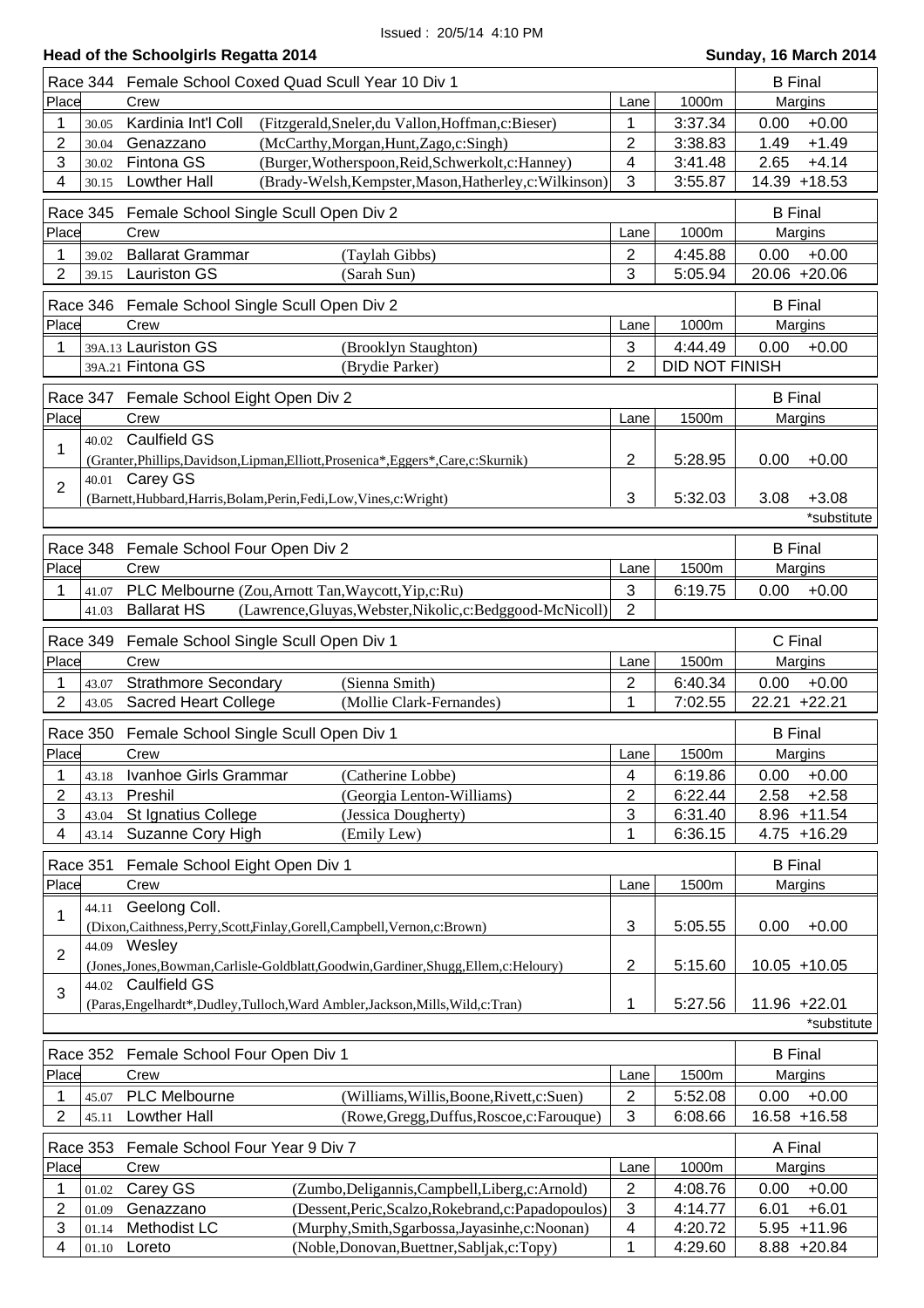|                                    | Race 354 Female School Four Year 9 Div 7                                                                              | Final                   |                    |                                    |
|------------------------------------|-----------------------------------------------------------------------------------------------------------------------|-------------------------|--------------------|------------------------------------|
| Place                              | Crew                                                                                                                  | Lane                    | 1000m              | Margins                            |
| 1<br>1A.05                         | Caulfield GS (Kilian*, Thomas, Manassa, Sumner*, c: Kuriata)                                                          | 3                       | 4:19.26            | 0.00<br>$+0.00$                    |
| 2<br>1A.15                         | Strathcona (Murphy, Martin, Mitchell, Kirby, c: Parker)                                                               | $\overline{4}$          | 4:25.62            | 6.36<br>$+6.36$                    |
| 3<br>1A.11                         | Melbourne GC (JARMAN, MC KENZIE, MC KENZIE, PATTERSON, c: HARE2                                                       |                         | 4:27.05            | 1.43<br>$+7.79$                    |
| 4<br>1A.01                         | Carey GS (Dimpfel, Lindeman, Walsh, Morrison, c: Musgrave)                                                            | 1                       | 4:59.07            | 32.02 +39.81                       |
|                                    |                                                                                                                       |                         |                    | *substitute                        |
| <b>Race 355</b>                    | Female School Coxed Quad Scull Year 9 Division 7                                                                      |                         |                    | A Final                            |
| Place                              | Crew                                                                                                                  | Lane                    | 1000m              | Margins                            |
| 02.04<br>1                         | (Ross-Farrell, MacIsaac, Holdsworth, Mulvogue, c: Wilson)<br>Genazzano                                                | 3                       | 4:01.70            | 0.00<br>$+0.00$                    |
| 2<br>02.02                         | <b>Firbank GS</b><br>(Fraser, Thomas, Hales, Ronec, c: Gnauck)                                                        | $\overline{2}$          | 4:06.08            | $+4.38$<br>4.38                    |
| 3<br>02.08                         | Melbourne Girls' GS (Jones, Cheston, Ferguson, Seamer, c: Scott)                                                      | 4                       | 4:08.01            | $+6.31$<br>1.93                    |
| 4<br>02.10                         | Methodist LC<br>(Mogensen, Dhankhar, Lewis, La'Brooy, c: Chan)                                                        | 1                       | 4:13.43            | $5.42 + 11.73$                     |
| <b>Race 356</b>                    | Female School Four Year 9 Div 6                                                                                       |                         |                    | A Final                            |
| Place                              | Crew                                                                                                                  | Lane                    | 1000m              | Margins                            |
| 1<br>03.04                         | (Lewis, Forrest, Te Lintelo, Corridon, c: Fetherstonhaugh)<br>Genazzano                                               | $\overline{2}$          | 4:01.10            | $+0.00$<br>0.00                    |
| 2<br>03.08                         | Methodist LC<br>(Chan, Dessiniotis, Worth, Dunn-Delvaen, c: Kidd)                                                     | 4                       | 4:04.81            | $+3.71$<br>3.71                    |
| 3<br>03.05                         | Loreto<br>(Marangos, Davies, Souter, Barber, c: Wright)                                                               | 3                       | 4:06.51            | $+5.41$<br>1.70                    |
| 4<br>03.02                         | Carey GS<br>(Tonkin, Goldsmith, West, Belcher, c: Knight)                                                             | 1                       | 4:07.86            | 1.35<br>$+6.76$                    |
|                                    |                                                                                                                       |                         |                    |                                    |
| <b>Race 357</b>                    | Female School Coxed Quad Scull Year 9 Division 6                                                                      |                         |                    | A Final                            |
| Place                              | Crew                                                                                                                  | Lane                    | 1000m              | Margins                            |
| 1<br>04.01                         | Firbank GS<br>(Mailing, Murray, Landy, Powell, c: Gilmore)                                                            | 3                       | 3:52.66            | $+0.00$<br>0.00                    |
| 2<br>04.03                         | Loreto<br>(Brown, Maro, Baker, Jensen, c: Paterson)                                                                   | $\overline{\mathbf{4}}$ | 3:55.76            | $+3.10$<br>3.10                    |
| 3<br>04.04                         | Melbourne Girls' GS<br>(Chamberlain, Mitchell, Page*, Allen, c: Best)                                                 | $\overline{2}$          | 4:00.58            | 4.82<br>$+7.92$                    |
| 4<br>04.02                         | (Salinas-Byrne, Kuner, Miller, Jenkins, c: Pitney)<br>Genazzano                                                       | 1                       | 4:03.07            | $2.49 + 10.41$                     |
|                                    |                                                                                                                       |                         |                    | *substitute                        |
|                                    |                                                                                                                       |                         |                    |                                    |
| Race 358                           | Female School Four Year 9 Div 5                                                                                       |                         |                    | A Final                            |
| Place                              | Crew                                                                                                                  | Lane                    | 1000m              | Margins                            |
| 1<br>05.02                         | Carey GS<br>(Colquhoun, Jane, Perin, Klupacs, c: White)                                                               | 3                       | 4:04.47            | 0.00<br>$+0.00$                    |
| 2<br>05.10                         | Haileybury<br>(Ngo, Kodila-Jones, Ralphsmith, Ekberg, c: Storton)                                                     | 4                       | 4:12.14            | 7.67<br>$+7.67$                    |
| 3<br>05.01                         | Carey GS<br>(McAuliffe, Brookman, Arnott, Reddish, c: Edwards)                                                        | $\mathbf{2}$            | 4:13.25            | 1.11<br>$+8.78$                    |
| 4<br>05.03                         | <b>Caulfield GS</b><br>(Nilsson*, Reidy*, Knowles, Cock, c: Pugh)                                                     | 1                       | 4:19.47            | $6.22 + 15.00$                     |
|                                    |                                                                                                                       |                         |                    | *substitute                        |
| Race 359                           | Female School Coxed Quad Scull Year 9 Division 5                                                                      |                         |                    | A Final                            |
| Place                              | Crew                                                                                                                  | Lane                    | 1000m              | Margins                            |
| 1<br>06.06                         | Methodist LC<br>(O'Gorman, Delis, Ditchfield, Wolf, c: GEORGAKAS)                                                     | $\overline{2}$          | 3:50.40            | $+0.00$<br>0.00                    |
| 2<br>06.01                         | Firbank GS<br>(Wilson-Cohen, Catalano, Gardiner, Kelso, c: Lee)                                                       | $\sqrt{3}$              | 3:52.00            | 1.60<br>$+1.60$                    |
| $\ensuremath{\mathsf{3}}$<br>06.05 | Melbourne Girls' GS<br>(Sharp, Mills, Crouch, Galea, c: Klotz)                                                        | 1                       | 4:03.51            | 11.51<br>$+13.11$                  |
| 4<br>06.09                         | St Catherine's<br>(Alexiadis, Smalley*, Leyden, Skyrme-Jones, c: Lloyd)                                               | 4                       | 4:10.10            | $6.59 + 19.70$                     |
|                                    |                                                                                                                       |                         |                    | *substitute                        |
| Race 360                           | Female School Four Year 9 Div 4                                                                                       |                         |                    | A Final                            |
| Place                              | Crew                                                                                                                  | Lane                    | 1000m              | Margins                            |
|                                    |                                                                                                                       |                         |                    |                                    |
| 07.14<br>2<br>07.03                | (Chancey, Bentley, Chew, Smith, c: Dart)<br>Damascus<br>Carey GS<br>(Cameron, Glanvill, Moloney, Berryman, c: Cahill) | $\sqrt{3}$<br>4         | 3:52.13<br>4:01.05 | $+0.00$<br>0.00<br>8.92<br>$+8.92$ |
| 3<br>07.04                         | Carey GS<br>(Macdonald, Jackson, Palliser, Bracken, c: Stathopoulos)                                                  | 1                       | 4:03.00            | 1.95 +10.87                        |
| 4<br>07.09                         | <b>Toorak College</b><br>(Hellier-Lovick, O'James, McGain, Day, c: Stickland)                                         | $\mathbf{2}$            | 4:17.30            | 14.30 +25.17                       |
|                                    |                                                                                                                       |                         |                    |                                    |
| Race 361                           | Female School Quad Scull Year 9 Div 4                                                                                 |                         |                    | A Final                            |
| Place                              | Crew                                                                                                                  | Lane                    | 1000m              | Margins                            |
| 1<br>08.02                         | (Feneley, O'Shaughnessy, Ryan, Psyhogios, c: Bennett)<br>Genazzano                                                    | $\sqrt{2}$              | 3:51.26            | 0.00<br>$+0.00$                    |
| 2<br>08.04                         | (Scidone, Madsen, Goutallier, Hill, c: Bird)<br>Loreto                                                                | 4                       | 3:54.46            | 3.20<br>$+3.20$                    |
| 3<br>08.06<br>08.01                | Methodist LC<br>(Xu, Pitt, Sheats, Tsigaras, c: Edwards)<br>Firbank GS<br>(McNamara, Shand, Kayes, Gee, c: Chong)     | 1<br>3                  | 4:07.12            | 12.66 +15.86                       |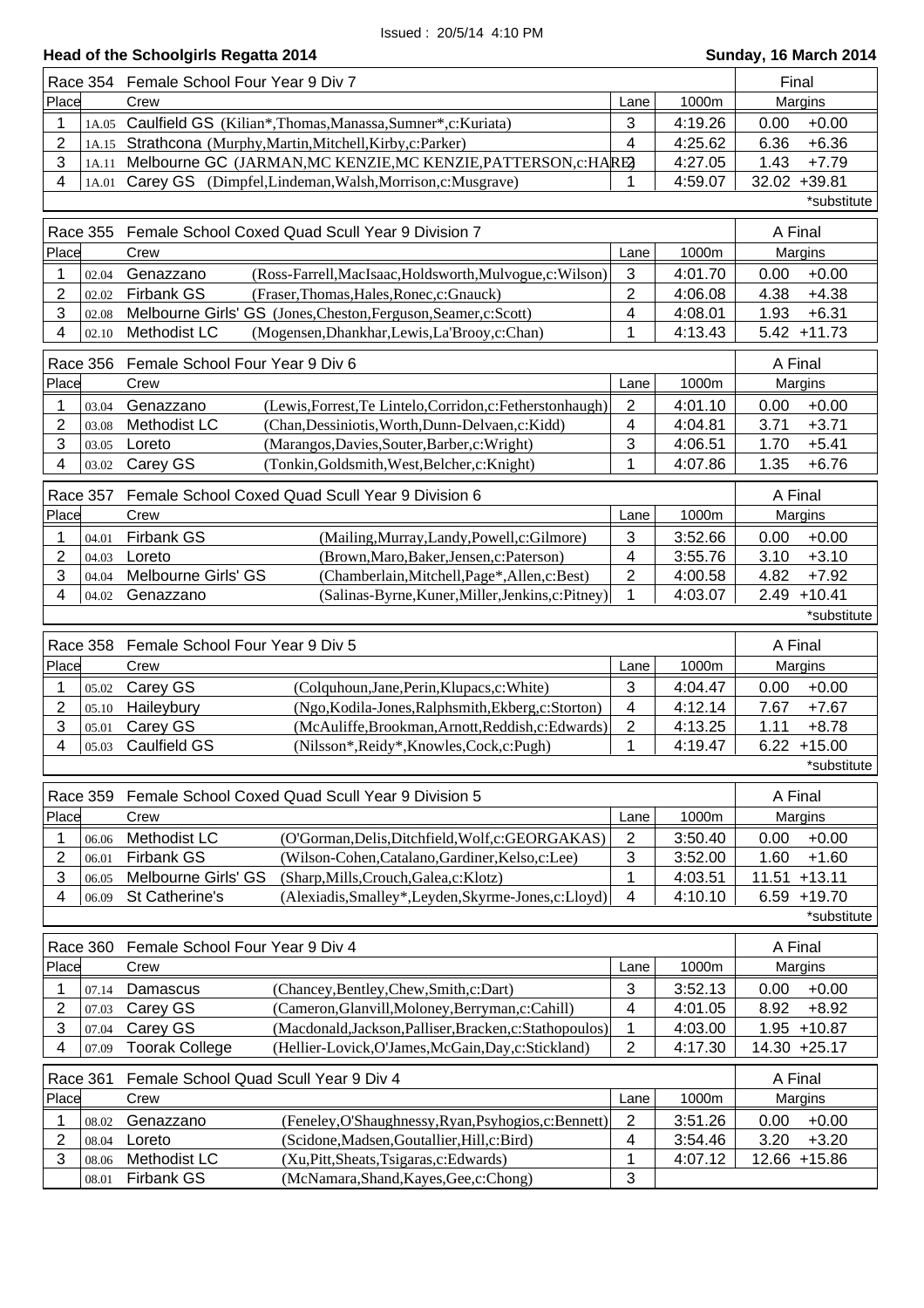| Head of the Schoolgirls Regatta 2014 | Sunday, 16 March 2014 |
|--------------------------------------|-----------------------|
|                                      |                       |

|                 |          | Race 362 Female School Four Year 9 Div 3                                   |                           | A Final |                  |  |
|-----------------|----------|----------------------------------------------------------------------------|---------------------------|---------|------------------|--|
| Place           |          | Crew                                                                       | 1000m                     | Margins |                  |  |
| 1               | 09.04    | Carey GS<br>(Fedi, Pellegrino, Heggie, Clift, c: Knowles)                  | 1                         | 4:00.45 | $+0.00$<br>0.00  |  |
| 2               | 09.05    | <b>Caulfield GS</b><br>(Hind, Scott, Williams, Fullagar, c: Masel)         | $\overline{2}$            | 4:03.87 | $+3.42$<br>3.42  |  |
| 3               | 09.13    | Loreto College<br>(Jackson, Murphy-McKay, Smith, Murphy, c: Anderson)      | 3                         | 4:06.10 | 2.23<br>$+5.65$  |  |
| 4               | 09.02    | <b>Ballarat Grammar</b><br>(Kay, Grills, Draffin, Meaden, c: Walton)       | 4                         | 4:07.67 | 1.57<br>$+7.22$  |  |
|                 |          |                                                                            |                           |         |                  |  |
|                 | Race 363 | Female School Quad Scull Year 9 Div 3                                      |                           |         | A Final          |  |
| Place           |          | Crew                                                                       | Lane                      | 1000m   | Margins          |  |
| 1               | 10.05    | Loreto<br>(Pedley, Moore, Sutherland, Tuddenham, c: Emmerson)              | 1                         | 3:48.78 | $+0.00$<br>0.00  |  |
| 2               | 10.07    | Methodist LC<br>(Heale, Walsh, Davis, Richards, c: Kaehne)                 | 3                         | 3:50.28 | $+1.50$<br>1.50  |  |
| 3               | 10.02    | (Law,Conway,Stiles,Van Gulick,c:Peters)<br>Genazzano                       | $\overline{\mathbf{c}}$   | 3:54.67 | $+5.89$<br>4.39  |  |
| 4               | 10.10    | St Catherine's<br>(Rossi, Houghton, Wills, Deacon, c: Devlin)              | 4                         | 4:01.97 | $7.30 + 13.19$   |  |
|                 |          |                                                                            |                           |         |                  |  |
|                 | Race 364 | Female School Four Year 9 Div 2                                            |                           |         | A Final          |  |
| Place           |          | Crew                                                                       | Lane                      | 1000m   | Margins          |  |
| 1               | 11.13    | Loreto College<br>(Haase, McLachlan, Gittings, Laidlaw, c: Harwood)        | $\ensuremath{\mathsf{3}}$ | 3:54.17 | $+0.00$<br>0.00  |  |
| $\overline{c}$  | 11.06    | (Burke, Wicks, Grossi, De Giusti, c: Maher)<br>Loreto                      | $\overline{\mathbf{c}}$   | 3:58.89 | 4.72<br>$+4.72$  |  |
| 3               | 11.09    | <b>Toorak College</b><br>(Grant, Chew*, Reid, Izquierdo-Whelan, c: Morgan) | 4                         | 4:01.83 | 2.94<br>$+7.66$  |  |
| 4               | 11.03    | Carey GS<br>(Jackson, Bartley, Ding, McKay, c: Munroe)                     | 1                         | 4:06.70 | $+12.53$<br>4.87 |  |
|                 |          |                                                                            |                           |         | *substitute      |  |
|                 |          |                                                                            |                           |         |                  |  |
| <b>Race 365</b> |          | Female School Quad Scull Year 9 Div 2                                      |                           |         | A Final          |  |
| Place           |          | Crew                                                                       | Lane                      | 1000m   | Margins          |  |
| 1               | 12.03    | Genazzano<br>(Baring, McKeagney-Douglas, Conti, Kneale, c: Straford)       | $\mathbf{3}$              | 3:36.66 | 0.00<br>$+0.00$  |  |
| 2               | 12.02    | <b>Firbank GS</b><br>(Mawkes, Sherwood, Webster, McElroy, c: Gilmore)      | $\overline{2}$            | 3:37.13 | $+0.47$<br>0.47  |  |
| 3               | 12.08    | (Harpur,Latour,Gorman,Stacey,c:Cattanach)<br>Loreto                        | 4                         | 3:38.62 | 1.49<br>$+1.96$  |  |
| 4               | 12.14    | St Catherine's<br>(Robertson, Kelly, Raymond, Christian, c: Jacobson)      | 1                         | 3:55.86 | 17.24 +19.20     |  |
|                 |          |                                                                            |                           |         |                  |  |
| Race 366        |          | Female School Four Year 9 Div 1                                            |                           |         | A Final          |  |
| Place           |          | Crew                                                                       | Lane                      | 1000m   | Margins          |  |
|                 |          |                                                                            |                           |         |                  |  |
|                 |          |                                                                            |                           |         |                  |  |
| 1               | 14.11    | Geelong Coll. (Watson, Edgar, Murrihy, Lawson, c: Doery)                   | 4                         | 3:41.11 | 0.00<br>$+0.00$  |  |
| $\overline{c}$  | 14.09    | Wesley<br>(Singleton, McBurney, Parsons, Rose, c: Speakman-Hamlin)         | 3                         | 3:44.08 | 2.97<br>$+2.97$  |  |
| 3               | 14.08    | Toorak College (Hamilton-Smith,Anderson*,Zampatti,Letch,c:Crowder)         | $\overline{2}$            | 3:50.94 | $+9.83$<br>6.86  |  |
| 4               | 14.07    | Shelford GS (LANDWEHR, PATRICK, SCHROEDER, ADLARD, c: TOPFER) 1            |                           | 3:58.11 | $+17.00$<br>7.17 |  |
|                 |          |                                                                            |                           |         | *substitute      |  |
| Race 367        |          | Female School Quad Scull Year 9 Div 1                                      |                           |         | A Final          |  |
| Place           |          | Crew                                                                       | Lane                      | 1000m   | Margins          |  |
| 1               |          |                                                                            |                           |         |                  |  |
|                 | 15.02    | <b>Firbank GS</b><br>(Keen, Brodribb, Leferve, Grant, c: Mattheisson)      | 2                         | 3:32.02 | $+0.00$<br>0.00  |  |
| 2               | 15.07    | (Ioannou, Johnson, Hume, Enriques, c: Howard)<br>Loreto                    | 1                         | 3:35.95 | $+3.93$<br>3.93  |  |
| 3<br>4          | 15.06    | Korowa AGS<br>(Rook, Waring, Richards, Seeley, c: Crute)                   | 4                         | 3:40.02 | 4.07<br>$+8.00$  |  |
|                 | 15.08    | Melbourne Girls' GS<br>(Page, Ward-Ambler, Wong Hansen, Twigg, c: Lansell) | 3                         | 3:43.71 | $+11.69$<br>3.69 |  |
|                 | Race 368 | Female School Single Scull Year 9 Div 1                                    |                           |         | Final            |  |
| Place           |          | Crew                                                                       | Lane                      | 1000m   | Margins          |  |
| 1               | 16.02    | <b>Galen Catholic College</b><br>(Paige Cooper)                            |                           | 4:18.15 | $+0.00$<br>0.00  |  |
|                 |          |                                                                            | $\overline{c}$            |         |                  |  |
| 2               | 16.03    | <b>Euroa Secondary Coll</b><br>(Charlotte Morris)                          | 3                         | 4:24.14 | $+5.99$<br>5.99  |  |
| Race 369        |          | Female School Coxed Quad Scull Year 10 Division 7                          |                           |         | Final            |  |
| Place           |          | Crew                                                                       | Lane                      | 1000m   | Margins          |  |
| 1               | 17.02    | Loreto<br>(Holt, Sadki, Bonthorne, Gauci, c: Tivendale)                    | $\overline{\mathbf{c}}$   | 3:59.20 | $+0.00$<br>0.00  |  |
| 2               | 17.05    | Methodist LC<br>(Yoshimura-Hill, Srblin, Allan, Paeglis, c: Ferrari)       | 3                         | 4:00.98 | 1.78<br>$+1.78$  |  |
| 3               | 17.04    | Melbourne Girls' GS<br>(Tobin, Porter, Inkster, O'Sullivan, c: Kapur)      | 4                         | 4:03.93 | 2.95<br>$+4.73$  |  |
| 4               | 17.01    | Genazzano<br>(Pereira, Georgandas, Ohri, Greer, c: Neilson)                | 1                         | 4:06.59 | 2.66<br>$+7.39$  |  |
|                 |          |                                                                            |                           |         |                  |  |
| Race 370        |          | Female School Four Year 10 Div 6                                           |                           |         | A Final          |  |
| Place           |          | Crew                                                                       | Lane                      | 1000m   | Margins          |  |
| 1               | 18.10    | Geelong Coll.<br>(Cleaver, McDonald, Urquhart, Newnham, c: Balaam)         | 4                         | 3:58.24 | $+0.00$<br>0.00  |  |
| 2               | 18.01    | Carey GS<br>(Lawrence, Petersen, O'Grady, Cahill, c: Lazenkas)             | 3                         | 3:58.44 | 0.20<br>$+0.20$  |  |
| 3               | 18.03    | Carey GS<br>(Rizio, Maloney-McCall, Fitzpatrick, Di Petta, c: White)       | $\overline{\mathbf{c}}$   | 4:05.53 | 7.09<br>$+7.29$  |  |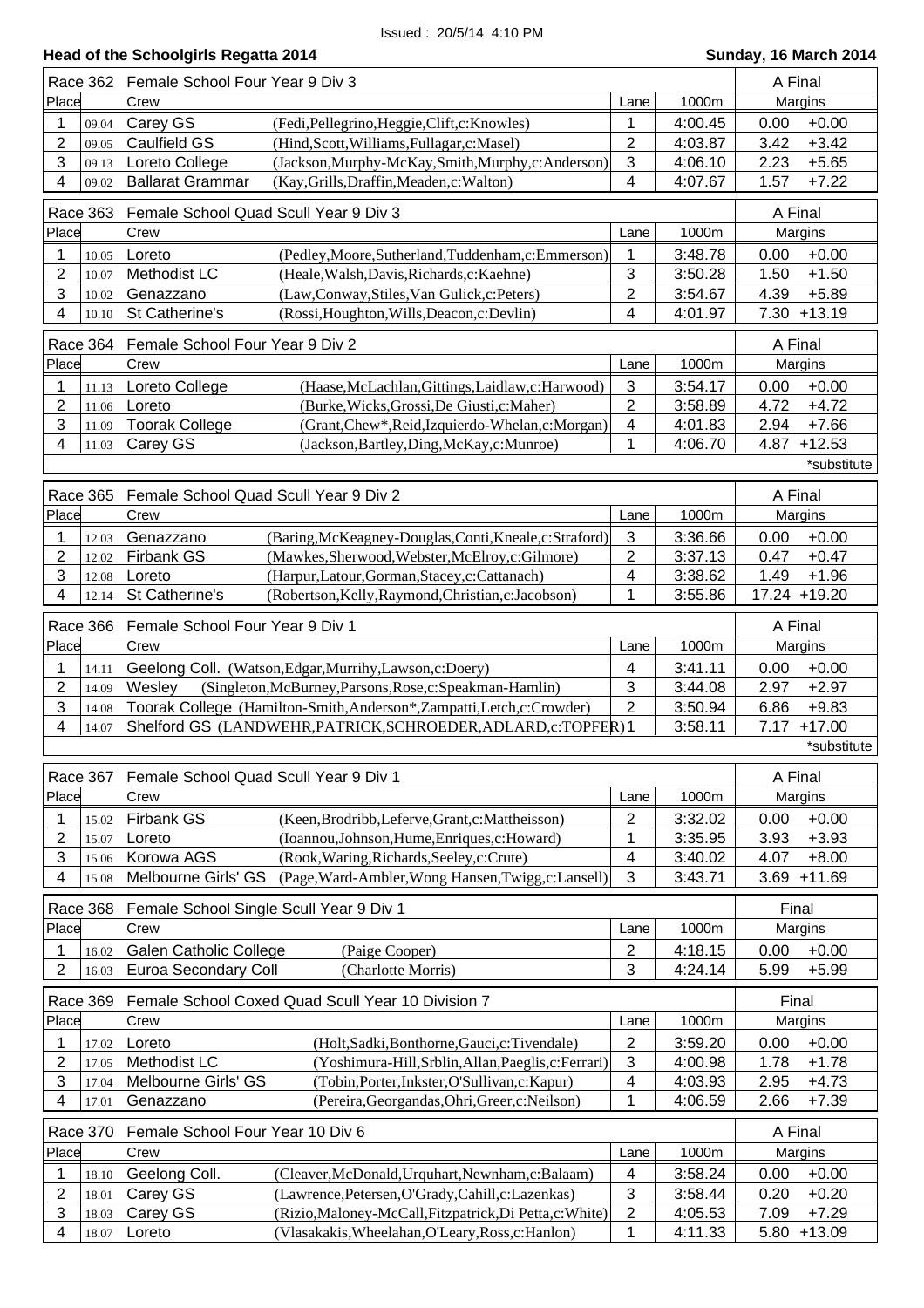|                           | Race 371        | Female School Coxed Quad Scull Year 10 Division 6                                                                  | Final                        |                    |                                    |  |
|---------------------------|-----------------|--------------------------------------------------------------------------------------------------------------------|------------------------------|--------------------|------------------------------------|--|
| Place                     |                 | Crew                                                                                                               | Lane                         | 1000m              | Margins                            |  |
| 1                         | 19.01           | Genazzano<br>(Mount, Alexeyeff, Heard, Matthews, c: Baring-Gould)                                                  | $\mathbf{3}$                 | 3:52.00            | 0.00<br>$+0.00$                    |  |
| $\overline{2}$            | 19.02           | (Barmby, Rey-Fleming, Armato, Jones, c: Maher)<br>Loreto                                                           | $\overline{2}$               | 3:54.81            | 2.81<br>$+2.81$                    |  |
| 3                         | 19.03           | Melbourne Girls' GS<br>(Holt, O'Connor, Ricardo, Ciardulli, c: Gray)                                               | 1                            | 3:57.93            | 3.12<br>$+5.93$                    |  |
| 4                         | 19.04           | Methodist LC<br>(Meaker, Cochrane, Caine, McCoy, c: Walker)                                                        | 4                            | 4:01.21            | $+9.21$<br>3.28                    |  |
|                           | Race 372        | Female School Four Year 10 Div 5                                                                                   | Final                        |                    |                                    |  |
| Place                     |                 | Crew<br>1000m                                                                                                      |                              |                    |                                    |  |
|                           |                 |                                                                                                                    | Lane                         |                    | Margins                            |  |
| 1                         | 20.02           | Carey GS<br>(Nichols, Jenkins, Ryan, Herten, c: Mueller)                                                           | $\overline{2}$               | 3:49.71            | $+0.00$<br>0.00                    |  |
| 2                         | 20.03           | <b>Caulfield GS</b><br>(Connolly, Hart, Bolton, Phillips, c: Troupakis)                                            | 4                            | 3:53.89            | 4.18<br>$+4.18$                    |  |
| 3                         | 20.07           | Geelong Coll.<br>(Arcdekker, Potts, Stewart, McQuinn, c: McGrath)                                                  | 3                            | 3:55.92            | $+6.21$<br>2.03                    |  |
| 4                         | 20.05           | Geelong Grammar<br>(Cochrane, James, Fletcher, Bryson, c: Lord)                                                    | 1                            | 4:08.31            | 12.39 +18.60                       |  |
|                           | Race 373        | Female School Coxed Quad Scull Year 10 Division 5                                                                  |                              |                    | Final                              |  |
| Place                     |                 | Crew                                                                                                               | Lane                         | 1000m              | Margins                            |  |
| 1                         | 21.02           | Loreto<br>(Dalton, Hummerston, Bosnar, Paterson, c: Meirelles)                                                     | $\overline{2}$               | 3:51.11            | $+0.00$<br>0.00                    |  |
| 2                         | 21.04           | Methodist LC<br>(Price, Binns, Rowell, Diggle, c: Bryan)                                                           | 4                            | 3:58.67            | 7.56<br>$+7.56$                    |  |
| 3                         | 21.03           | Melbourne Girls' GS<br>(Furphy, Robertson, Brand, Fleming, c: Thompson)                                            | 3                            | 3:59.69            | 1.02<br>$+8.58$                    |  |
| 4                         | 21.01           | Genazzano<br>(El-Fahkri, Borin, Buhler, Vale, c: Steedman)                                                         | 1                            | 4:10.48            | 10.79 +19.37                       |  |
|                           |                 |                                                                                                                    |                              |                    |                                    |  |
|                           | Race 374        | Female School Four Year 10 Div 4                                                                                   |                              |                    | A Final                            |  |
| Place                     |                 | Crew                                                                                                               | Lane                         | 1000m              | Margins                            |  |
| 1                         | 22.04           | Carey GS<br>(Nash, Hoban, Steel, Andrews, c: Williams)                                                             | 3                            | 3:53.20            | $+0.00$<br>0.00                    |  |
| $\overline{2}$            | 22.05           | <b>Caulfield GS</b><br>(Konstantatos, McWhinney, Hatzipantelis, Morgan, c: Chung)                                  | $\overline{2}$               | 3:57.37            | 4.17<br>$+4.17$                    |  |
| 3                         | 22.08           | Loreto<br>(Harrison, Betts, Sheldon, Cosentino, c: Gibson)                                                         | 1                            | 4:00.84            | $+7.64$<br>3.47                    |  |
| 4                         | 22.07           | <b>Lauriston GS</b><br>(Batten, Westmore, Roe, Moss, c: Warner)                                                    | 4                            | 4:04.85            | 4.01<br>$+11.65$                   |  |
|                           | <b>Race 375</b> | Female School Coxed Quad Scull Year 10 Div 4                                                                       |                              |                    | Final                              |  |
| Place                     |                 | Crew                                                                                                               | Lane                         | 1000m              | Margins                            |  |
|                           |                 |                                                                                                                    |                              |                    |                                    |  |
| 1                         | 23.06           | Methodist LC<br>(Stefanos, Backman, Mohyeddin, Krause, c: Predebon)                                                | $\overline{\mathbf{4}}$      | <b>NTT</b>         | 0.00<br>$+0.00$                    |  |
| 2                         | 23.05           | Melbourne Girls' GS<br>(Daley, Livesey, Harrison, Waters, c: Leonard)                                              | $\sqrt{2}$                   |                    |                                    |  |
| 3                         | 23.03           | Loreto<br>(Wilson, Christie, Boyd-Squires Long, Nossal, c: Ward)                                                   | 1                            |                    |                                    |  |
| 4                         | 23.01           | (Dowell, Crivelli, Zdilar, Randles, c: Di Mattina)<br>Genazzano                                                    | 3                            |                    |                                    |  |
|                           |                 |                                                                                                                    |                              |                    |                                    |  |
|                           | Race 376        | Female School Four Year 10 Div 3                                                                                   |                              |                    | A Final                            |  |
| Place                     |                 | Crew                                                                                                               | Lane                         | 1000m              | Margins                            |  |
| 1                         | 24.05           | <b>Caulfield GS</b><br>(Kennedy, Hants, Hudson, Perrott, c: Moran)                                                 | $\overline{2}$               | 3:44.42            | $+0.00$<br>0.00                    |  |
| 2                         | 24.04           | Carey GS<br>(Williams, Boglis, Gentis, Andrews, c: Atkins)                                                         | 4                            | 3:46.06            | 1.64<br>$+1.64$                    |  |
| 3                         | 24.08           | <b>Lauriston GS</b><br>(Backwell, Williams, Harris, Joiner*, c: Armstrong)                                         | 3                            | 3:56.13            | 10.07 +11.71                       |  |
| 4                         | 24.13           | Geelong Coll.<br>(Cheatley,Cox,Walder,TBA,c:Sadler)                                                                | 1                            | 4:06.19            | 10.06 +21.77                       |  |
|                           |                 |                                                                                                                    |                              |                    | *substitute                        |  |
|                           |                 |                                                                                                                    |                              |                    |                                    |  |
|                           | Race 377        | Female School Coxed Quad Scull Year 10 Div 3                                                                       |                              |                    | A Final                            |  |
| Place                     |                 | Crew                                                                                                               | Lane                         | 1000m              | Margins                            |  |
| 1                         | 25.04           | Loreto<br>(Berry, Johnston, Rapkins, Jaensch, c: Zubcic)                                                           | $\overline{2}$               | 3:40.07            | $+0.00$<br>0.00                    |  |
| 2                         | 25.06           | Melbourne Girls' GS<br>(Salomon, Jasper, Logie-Smith, Harrison, c: Price)                                          | 4                            | 3:43.00            | 2.93<br>$+2.93$                    |  |
| $\ensuremath{\mathsf{3}}$ | 25.02           | (Crews, Smith, Scopece, Giliberto, c: Simpson)<br>Genazzano                                                        | 3                            | 3:47.21            | 4.21<br>$+7.14$                    |  |
| 4                         | 25.07           | Methodist LC<br>(Marshall, Jarman, Purbrick, McKenzie, c: Smyth)                                                   | 1                            | 3:55.25            | $8.04 + 15.18$                     |  |
|                           | Race 378        | Female School Four Year 10 Div 2                                                                                   |                              |                    | A Final                            |  |
| Place                     |                 | Crew                                                                                                               | Lane                         | 1000m              | Margins                            |  |
| 1                         | 26.09           | Loreto<br>(Donnoli, Clark, Maher, Penny, c: Pidcock)                                                               | 3                            | <b>NT</b>          | 0.00<br>$+0.00$                    |  |
| $\overline{2}$            | 26.05           | Caulfield GS<br>(Hennessy, Tucker-Morrison, Dumas, Heselev, c: Krassaris)                                          | $\overline{2}$               |                    |                                    |  |
| $\ensuremath{\mathsf{3}}$ | 26.13           | (Harvie, Eyles, Gardiner, Bembic, c: Bilby)                                                                        | 4                            |                    |                                    |  |
| 4                         | 26.04           | Wesley                                                                                                             | 1                            |                    |                                    |  |
|                           |                 | Carey GS<br>(Edwards, Hogg, Ooi, Morarty, c: Terrill)                                                              |                              |                    |                                    |  |
|                           | <b>Race 379</b> | Female School Coxed Quad Year 10 Div 2                                                                             |                              |                    | A Final                            |  |
| Place                     |                 | Crew                                                                                                               | Lane                         | 1000m              | Margins                            |  |
| 1                         | 27.01           | Firbank GS<br>(Gilmore, Ward, Small, Scott, c: Gilmore)                                                            | $\mathbf{3}$                 | 3:33.90            | 0.00<br>$+0.00$                    |  |
| $\overline{2}$            | 27.05           | Loreto<br>(Ferrari, Pereira, Quiroga, Sleeman, c: Brady)                                                           | 1                            | 3:37.62            | 3.72<br>$+3.72$                    |  |
| 3<br>4                    | 27.07<br>27.02  | Methodist LC<br>(Joyce, Henry, Weeks, Joyce, c: Yii)<br>Genazzano<br>(Barr, Vergano, Donoghue, Biffi, c: Straford) | $\sqrt{2}$<br>$\overline{4}$ | 3:39.28<br>3:42.85 | 1.66<br>$+5.38$<br>3.57<br>$+8.95$ |  |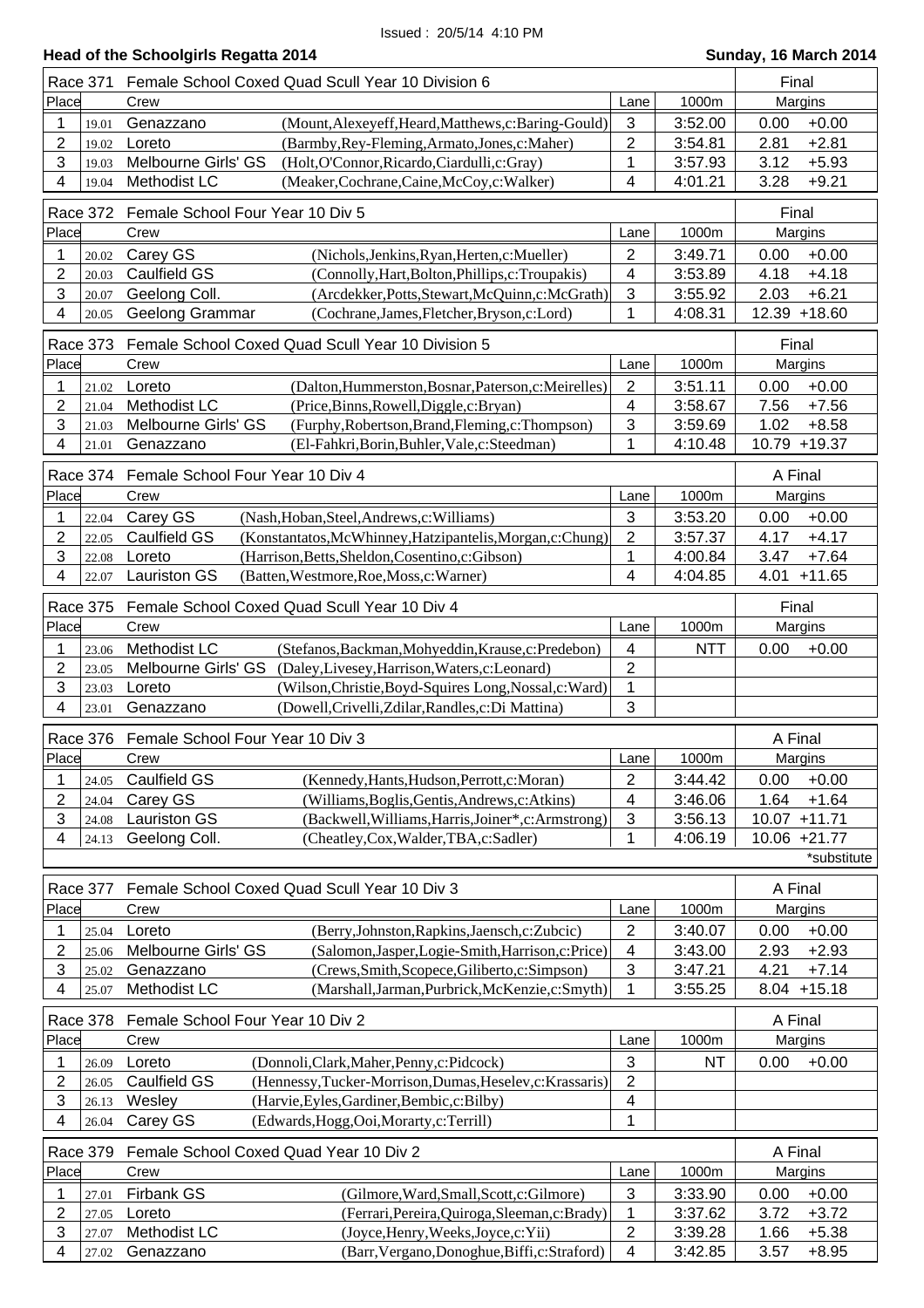|                           | Head of the Schoolgirls Regatta 2014<br>Sunday, 16 March 2014 |                                                                                  |                |         |                   |  |  |
|---------------------------|---------------------------------------------------------------|----------------------------------------------------------------------------------|----------------|---------|-------------------|--|--|
|                           |                                                               | Race 380 Female School Single Scull Year 10 Div 2                                |                |         | A Final           |  |  |
| Place                     |                                                               | Crew                                                                             | Lane           | 1000m   | Margins           |  |  |
| 1                         | 28.01                                                         | Carey GS<br>(Emily Drew)                                                         | $\overline{2}$ | 4:14.66 | $+0.00$<br>0.00   |  |  |
| $\overline{c}$            | 28.06                                                         | <b>Ruyton GS</b><br>(Alice Kent)                                                 | 3              | 4:14.88 | $+0.22$<br>0.22   |  |  |
| 3                         | 28.03                                                         | <b>Lauriston GS</b><br>(Millie Taylor)                                           | 1              | 4:21.67 | 6.79<br>$+7.01$   |  |  |
| 4                         | 28.05                                                         | <b>Ruyton GS</b><br>(Saskia Poes)                                                | 4              | 4:29.07 | $7.40 + 14.41$    |  |  |
|                           | Race 381                                                      | Female School Four Year 10 Div 1                                                 |                |         | A Final           |  |  |
| Place                     |                                                               | Crew                                                                             | Lane           | 1000m   | Margins           |  |  |
| 1                         | 29.04                                                         | Carey GS<br>(Gerraty, Bouw, Williams, Evans, c: O'Neill)                         | 4              | 3:40.18 | 0.00<br>$+0.00$   |  |  |
| $\overline{2}$            | 29.01                                                         | <b>Ballarat &amp; Clarendon</b><br>(Grant, Jackson, Coltman, Kittelty, c: Allen) | 3              | 3:44.39 | 4.21<br>$+4.21$   |  |  |
| 3                         | 29.05                                                         | <b>Caulfield GS</b><br>(Ghali, Edmonds, McFadyen, Mynott, c: Marcolin)           | $\overline{2}$ | 3:51.55 | 7.16 +11.37       |  |  |
| 4                         | 29.03                                                         | <b>Ballarat HS</b><br>(Hunt, Gercovich, Musgrove, Wilson, c: Treadwell)          | 1              | 3:55.99 | 4.44 +15.81       |  |  |
|                           | Race 382                                                      | Female School Coxed Quad Scull Year 10 Div 1                                     |                |         | A Final           |  |  |
| Place                     |                                                               | Crew                                                                             | Lane           | 1000m   | Margins           |  |  |
| 1                         | 30.03                                                         | <b>Firbank GS</b><br>(Dawes, Spittle, Davey, Ballas, c: Mattheisson)             | 3              | 3:28.62 | 0.00<br>$+0.00$   |  |  |
| $\overline{c}$            | 30.13                                                         | St Catherine's<br>(Swann*, Anezakis, Curtis, Gleeson, c: Cester)                 | $\overline{2}$ | 3:35.70 | $+7.08$<br>7.08   |  |  |
| 3                         | 30.07                                                         | Loreto<br>(Howard, Utri, Marks, Edward, c: Wright-Smith)                         | 4              | 3:35.79 | 0.09<br>$+7.17$   |  |  |
| $\overline{\mathbf{4}}$   | 30.08                                                         | Melbourne Girls' GS<br>(McGrath-Cohen,Caldwell,Court,Gillian,c:Dye)              | 1              | 3:59.64 | 23.85<br>$+31.02$ |  |  |
|                           |                                                               |                                                                                  |                |         | *substitute       |  |  |
|                           | Race 383                                                      | Female School Single Scull Year 10 Div 1                                         |                |         | Final             |  |  |
| Place                     |                                                               | Crew                                                                             | Lane           | 1000m   | Margins           |  |  |
| 1                         | 31.03                                                         | Corowa High School<br>(Megan Vogel)                                              | 3              | 3:58.50 | $+0.00$<br>0.00   |  |  |
| $\overline{c}$            | 31.09                                                         | Balwyn High School<br>(Kate Dunoon)                                              | 4              | 4:16.13 | 17.63 +17.63      |  |  |
| 3                         | 31.10                                                         | Melbourne Girls' GS<br>(Phoebe Fitzpatrick)                                      | 1              | 4:36.58 | 20.45 +38.08      |  |  |
| 4                         | 31.05                                                         | <b>Presentation College</b><br>(Madeleine Edwards)                               | 2              | 4:39.07 | 2.49 +40.57       |  |  |
|                           | Race 384                                                      | Female School Four Open Div 6                                                    |                | Final   |                   |  |  |
| Place                     |                                                               | Crew                                                                             | Lane           | 1000m   | Margins           |  |  |
| 1                         | 32.03                                                         | Methodist LC<br>(Gooden, Kirkcaldie Bowell, Roem, Waters, c: Brierley)           | 4              | 4:02.21 | $+0.00$<br>0.00   |  |  |
| $\overline{2}$            | 32.05                                                         | Melbourne GC<br>(Berman, Davies-Brown, Li, Richardson, c: Lee Scott)             | 3              | 4:03.65 | 1.44<br>$+1.44$   |  |  |
| 3                         | 32.02                                                         | Ballarat & Clarendon (Morrish*, Brumby*, GORMAN, Ham, c: Van Vugt)               | 1              | 4:05.53 | 1.88<br>$+3.32$   |  |  |
| 4                         | 32.04                                                         | Strathcona<br>(Holloway, Cox, Newman, sawers, c: Dimatos)                        | $\overline{2}$ | 4:06.24 | 0.71<br>$+4.03$   |  |  |
|                           |                                                               |                                                                                  |                |         | *substitute       |  |  |
|                           | Race 385                                                      | Female School Four Open Div 5                                                    |                |         | Final             |  |  |
| Place                     |                                                               | Crew                                                                             | Lane           | 1000m   | Margins           |  |  |
| 1                         | 33.04                                                         | Melbourne GC<br>(Moya, Kilduff, Williams, Hepworth, c: Phung)                    | 2              | 3:49.27 | 0.00<br>$+0.00$   |  |  |
| 2                         | 33.03                                                         | Methodist LC<br>(Good, Healy-McFarlane, Lear, Chesbrough, c: Roem)               | 3              | 3:58.24 | 8.97<br>$+8.97$   |  |  |
| $\ensuremath{\mathsf{3}}$ | 33.01                                                         | Ballarat & Clarendon (Burgess, Clark, GOLDSWORTHY, Robertson, c: Britnell)       |                | 4:12.37 | $14.13 + 23.10$   |  |  |
| 4                         | 33.02                                                         | Damascus<br>(TBA,TBA,England,Barnett)                                            | 4              | 4:19.67 | $7.30 + 30.40$    |  |  |
|                           | Race 386                                                      | Female School Four Open Div 4                                                    |                |         | Final             |  |  |
| Place                     |                                                               | Crew                                                                             | Lane           | 1500m   | Margins           |  |  |
| 1                         | 34.01                                                         | Ballarat & Clarendon<br>(Parker, Hearn, Gingell, Menhennet, c: Millen)           | 3              | 5:46.63 | 0.00<br>$+0.00$   |  |  |
| 2                         | 34.05                                                         | (Edwards, Robson, Kerr, Litchfield)<br>Damascus                                  | 4              | 5:53.89 | 7.26<br>$+7.26$   |  |  |
| 3                         | 34.04                                                         | Melbourne GC<br>(Horton, Regan Gomm, Warrick, Memery, c: Crowley)                | 2              | 6:04.37 | 10.48 +17.74      |  |  |
| 4                         | 34.02                                                         | Loreto College<br>(Cole, Karslake, Steggall, TBA, c: Adams)                      | 1              | 6:26.81 | 22.44 +40.18      |  |  |
|                           | Race 387                                                      | Female School Coxed Quad Scull Open Div 4                                        |                |         | Final             |  |  |
| Place                     |                                                               | Crew                                                                             | Lane           | 1500m   | Margins           |  |  |
| 1                         | 35.02                                                         | Methodist LC<br>(Jackson, Santini, Melican, Farrow, c: O'Shannessy)              | $\sqrt{3}$     | 5:07.24 | 0.00<br>$+0.00$   |  |  |
| $\overline{c}$            | 35.04                                                         | Strathcona<br>(Hewitt, Norbury, Morley, Cronin, c: Furlan)                       | 4              | 5:28.66 | 21.42 +21.42      |  |  |
| 3                         | 35.01                                                         | Genazzano<br>(Richardson, Targett, Furlan, Kuner, c: Gilmour)                    | $\overline{2}$ | 5:31.43 | $+24.19$<br>2.77  |  |  |
| $\overline{\mathbf{4}}$   | 35.05                                                         | Strathcona<br>(Watson,Lack,Crittenden,Harrison,c:Parker)                         | 1              | 5:37.35 | $5.92 + 30.11$    |  |  |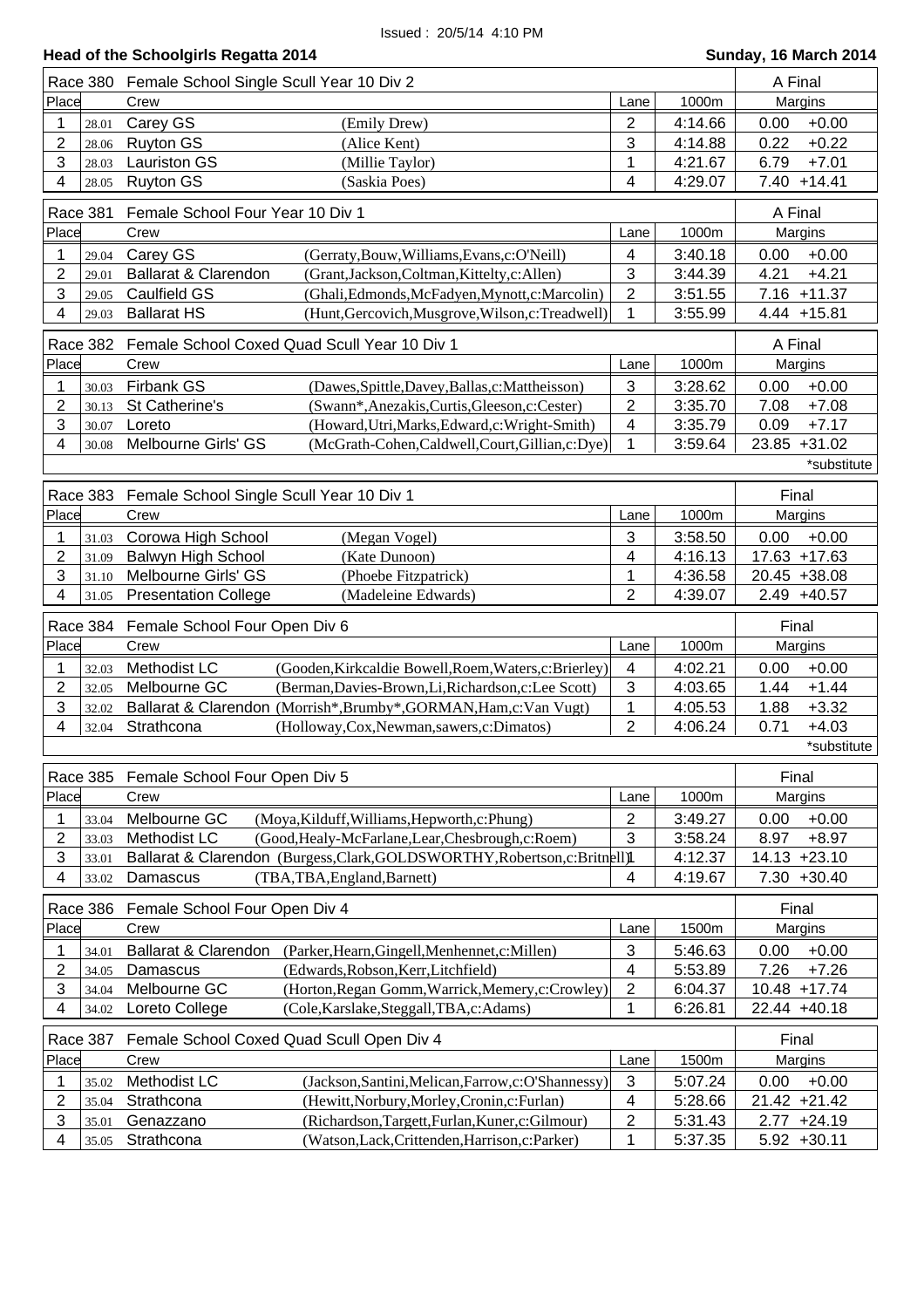### **Head of the Schoolgirls Regatta 2014 Sunday, 16 March 2014 Sunday, 16 March 2014**

|                | Race 388 Female School Coxed Eight Open Division 3                                            |                                                                                              |                | Final   |                 |  |  |
|----------------|-----------------------------------------------------------------------------------------------|----------------------------------------------------------------------------------------------|----------------|---------|-----------------|--|--|
| Place          |                                                                                               | Crew                                                                                         | Lane           | 1500m   | Margins         |  |  |
|                | 36.03                                                                                         | Geelong Grammar                                                                              |                |         |                 |  |  |
| 1              |                                                                                               | (Collins, Darling, Clingeleffer-Woodford, Sanchez, O'Reilly, Dixon, Dow, Lewis, c: Cochrane) | 4              | 5:08.67 | 0.00<br>$+0.00$ |  |  |
|                |                                                                                               | 36.05 Methodist LC                                                                           |                |         |                 |  |  |
| 2              |                                                                                               | (Munday, Watt, Crossman, Tsiang, Arnold, Rouse, Tomkins, Parlapiano, c: Lukis)               | 2              | 5:08.94 | $+0.27$<br>0.27 |  |  |
|                |                                                                                               | 36.04 <b>Loreto</b>                                                                          |                |         |                 |  |  |
| 3              |                                                                                               |                                                                                              |                |         |                 |  |  |
|                |                                                                                               | (Honan, Leyden, Gasparini, Casey, Michelson, Vaughan, Guy, Snell, c: Commins)                | 3              | 5:10.41 | $+1.74$<br>1.47 |  |  |
| $\overline{4}$ |                                                                                               | 36.06 Geelong Coll.                                                                          |                |         | $11.67 + 13.41$ |  |  |
|                | 1<br>5:22.08<br>(Kay, Threadgold, Angliss, Wood, Allinson, Hanrahan, Moran, Sefton, c: Clark) |                                                                                              |                |         |                 |  |  |
| Race 389       | Final                                                                                         |                                                                                              |                |         |                 |  |  |
| Place          |                                                                                               | Female School Four Open Div 3<br>Crew                                                        | Lane           | 1500m   | Margins         |  |  |
|                |                                                                                               |                                                                                              |                |         |                 |  |  |
|                | 37.01                                                                                         | Ballarat & Clarendon (Ricciardi, Hadfield, ROBINSON, MCKAY, c: Saunders) 3                   |                | 5:53.76 | 0.00<br>$+0.00$ |  |  |
| 2              | 37.05                                                                                         | Loreto College<br>(Rosenow, Barbetti, Burnett, Polkinghorne, c: Dexter)                      | 4              | 6:04.36 | 10.60 +10.60    |  |  |
| 3              | 37.02                                                                                         | Ballarat Grammar (Renyard, Macdonald, Ritchie, Fay, c: Nevett)                               | $\overline{2}$ | 6:08.55 | $4.19 + 14.79$  |  |  |
|                | 37.06                                                                                         | Shelford GS<br>(Feddersen-Browne, McMahon, Ballerini, Hynes, c: Happell)                     | 1              |         |                 |  |  |
|                |                                                                                               |                                                                                              |                |         |                 |  |  |
|                | Race 390                                                                                      | Female School Coxed Quad Scull Open Div 3                                                    |                |         | Final           |  |  |
| Place          |                                                                                               | Crew                                                                                         | Lane           | 1500m   | Margins         |  |  |
| 1              | 38.02                                                                                         | Methodist LC<br>(Stoyles, Johnson-King, Dahm, De Boer, c: Kwon)                              | 3              | 5:32.79 | $+0.00$<br>0.00 |  |  |
| 2              | 38.04                                                                                         | <b>Ruyton GS</b><br>(Pearce, Benallack, Graham, Armstrong, c: Fox)                           | 2              | 5:45.70 | 12.91 +12.91    |  |  |
| 3              | 38.05                                                                                         | Sacred Heart<br>(Ryan, Morgan, McGivern, Bowker, c: Ryan)                                    | 4              | 5:48.90 | $3.20 + 16.11$  |  |  |
| 4              | 38.06                                                                                         | Strathcona<br>(Quan, Olorenshaw, Terry, Oblak, c: Hulme)                                     | 1              | 5:49.64 | $0.74 + 16.85$  |  |  |
|                |                                                                                               |                                                                                              |                |         |                 |  |  |
|                | Race 391                                                                                      | Female School Single Scull Open Div 2                                                        |                |         | A Final         |  |  |
| Place          |                                                                                               | Crew                                                                                         | Lane           | 1000m   | Margins         |  |  |
|                | 39.01                                                                                         | Melbourne GC<br>(Hayley Carstensen)                                                          | 3              | 4:08.62 | 0.00<br>$+0.00$ |  |  |
| 2              | 39.05                                                                                         | St Columbas<br>(Ivana Pugliesi)                                                              | 4              | 4:12.86 | $+4.24$<br>4.24 |  |  |
| 3              | 39.04                                                                                         | Corowa High School<br>(Georgina Pearsall)                                                    | 2              | 4:16.58 | 3.72<br>$+7.96$ |  |  |
| 4              | 39.11                                                                                         | Korowa AGS<br>(Yasmin Seeley)                                                                | 1              | 4:39.96 | 23.38 +31.34    |  |  |
|                |                                                                                               |                                                                                              |                |         |                 |  |  |
|                |                                                                                               | Race 392 Female School Single Scull Open Div 2                                               |                |         | A Final         |  |  |
| Place          |                                                                                               | Crew                                                                                         | Lane           | 1000m   | Margins         |  |  |
| 1              |                                                                                               | 39A.07 Firbank GS<br>(Rhiannon Sandiford)                                                    | 3              | 4:17.88 | 0.00<br>$+0.00$ |  |  |
| 2              |                                                                                               | 39A.16 Lowther Hall<br>(Emma Lowry)                                                          | 4              | 4:18.07 | 0.19<br>$+0.19$ |  |  |
| 3              |                                                                                               | 39A.12 Korowa AGS<br>(Karina Savur)                                                          | $\overline{2}$ | 4:21.13 | 3.06<br>$+3.25$ |  |  |
| 4              |                                                                                               | 39A.03 Clonard<br>(Tuesday King)                                                             | 1              | 4:28.31 | $7.18 + 10.43$  |  |  |
|                |                                                                                               |                                                                                              |                |         |                 |  |  |
|                |                                                                                               | Race 393 Female School Eight Open Div 2                                                      |                |         | A Final         |  |  |
| Place          |                                                                                               | Crew                                                                                         | Lane           | 1500m   | Margins         |  |  |
|                | 40.04                                                                                         | Genazzano                                                                                    |                |         |                 |  |  |
| 1              |                                                                                               | (Cust, Douglas, Mani, Ingham, Smaldino, Craggs, Sedawie, Pane, c: Rickard)                   | 3              | 4:44.51 | $+0.00$<br>0.00 |  |  |
|                |                                                                                               | 40.03 Geelong Grammar                                                                        |                |         |                 |  |  |
| $\overline{2}$ |                                                                                               | (Underwood, Grills, Illingworth*, McDonald, Cassidy, Cameron, Roberts, A'Beckett, c: Moran)  | 2              | 4:49.65 | 5.14<br>$+5.14$ |  |  |
|                |                                                                                               | 40.07 Melbourne Girls' GS                                                                    |                |         |                 |  |  |
| 3              |                                                                                               |                                                                                              |                |         |                 |  |  |
|                |                                                                                               | (Mytton, velakoulis, Hansen, Bett, Toogood, Clarke, Elliott*, Clough, c: Price)              | 4              | 4:51.81 | $+7.30$<br>2.16 |  |  |
| 4              |                                                                                               | 40.08 Methodist LC                                                                           |                |         |                 |  |  |
|                |                                                                                               | (Spencer, O'Connor, Coleman, Oates, Fisher, Serafini, Lanyon, Fink, c: Clark)                | 1              | 4:58.24 | $6.43 + 13.73$  |  |  |
|                |                                                                                               |                                                                                              |                |         | *substitute     |  |  |
|                | Race 394                                                                                      | Female School Four Open Div 2                                                                |                |         | A Final         |  |  |
| Place          |                                                                                               | Crew                                                                                         | Lane           | 1500m   | Margins         |  |  |
|                |                                                                                               |                                                                                              |                |         |                 |  |  |
| 1              | 41.05                                                                                         | <b>Lauriston GS</b><br>(Newton, Devonport, Ross, Davie, c: Bongiorno)                        | $\mathbf{3}$   | 5:36.50 | $+0.00$<br>0.00 |  |  |
| $\overline{c}$ | 41.01                                                                                         | (Joyce, Steele, Bryans, Lambert, c: ARMSTRONG)<br>Ballarat & Clarendon                       | 1              | 5:37.58 | 1.08<br>$+1.08$ |  |  |
| 3              | 41.02                                                                                         | (Burrows, Ingram, Doust, Williams, c: Wilkie)<br><b>Ballarat Grammar</b>                     | $\mathbf{2}$   | 5:47.33 | $9.75 + 10.83$  |  |  |

4 41.06 Melbourne GC (Merry, Merry, Betts, Campbell, c: Ridgeway) 4 5:49.03 1.70 +12.53